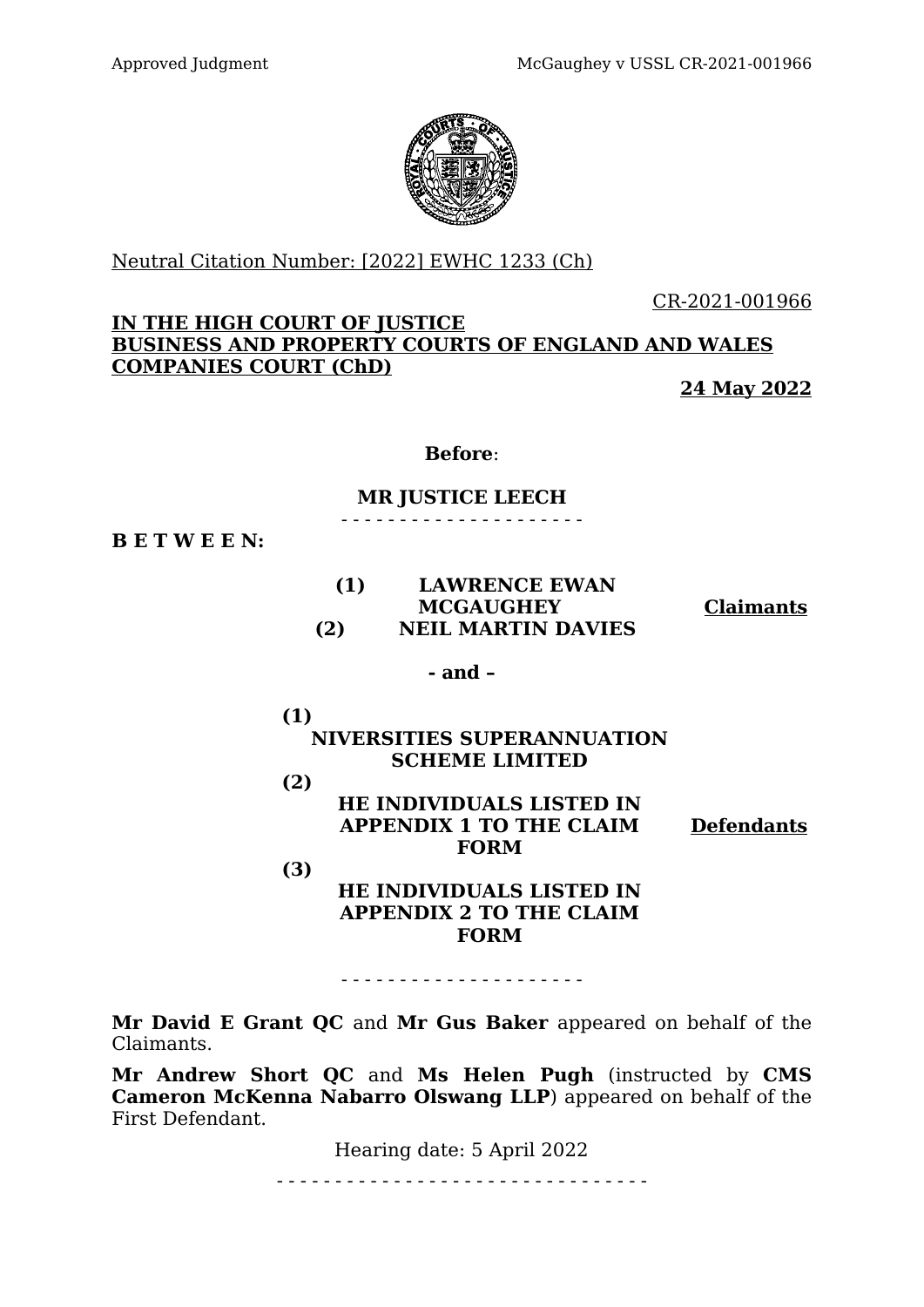# **APPROVED JUDGMENT**

**I direct that pursuant to CPR PD 39A para 6.1 no official shorthand note shall be taken of this Judgment and that copies of this version as handed down may be treated as authentic.**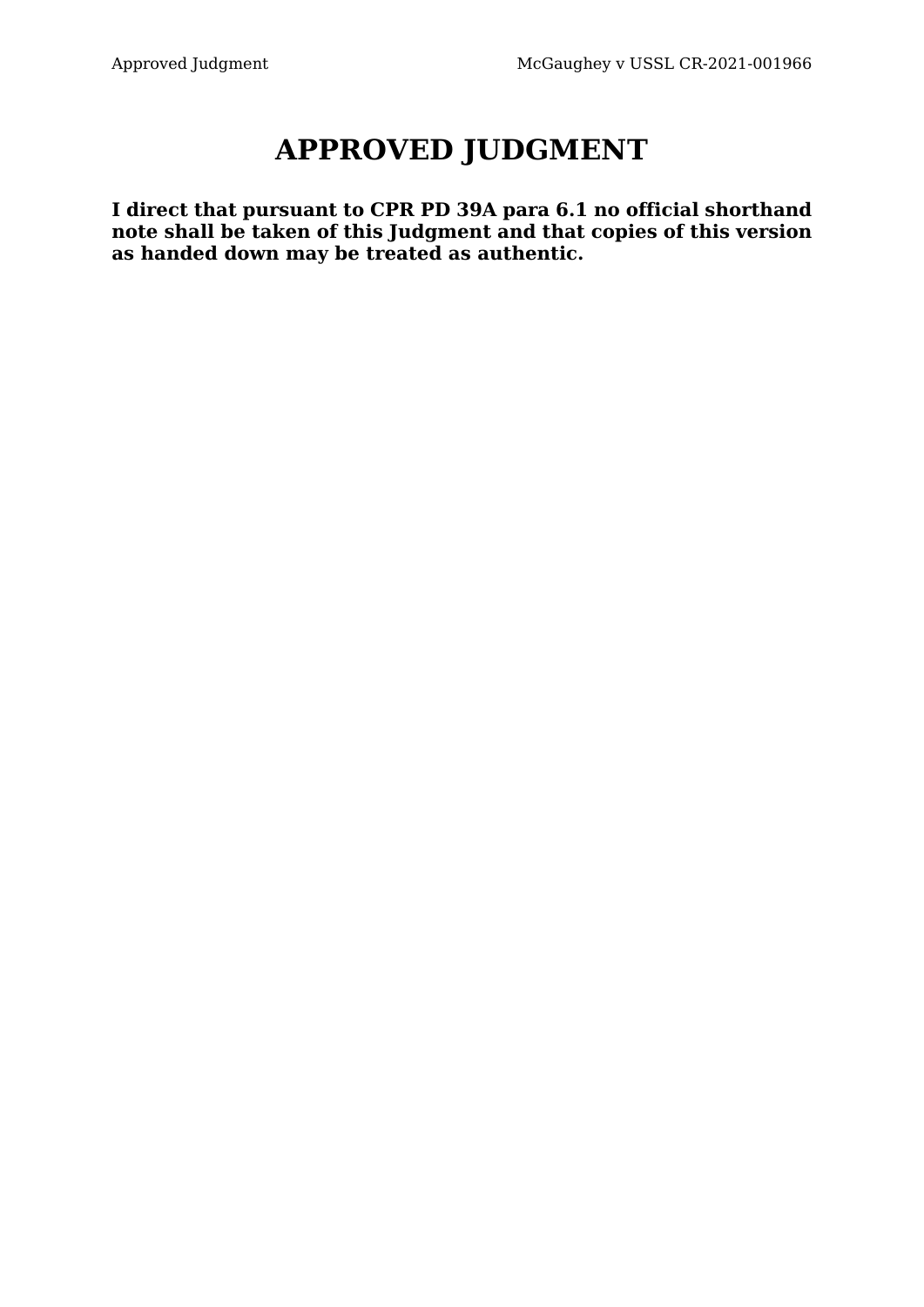# **Table of Contents**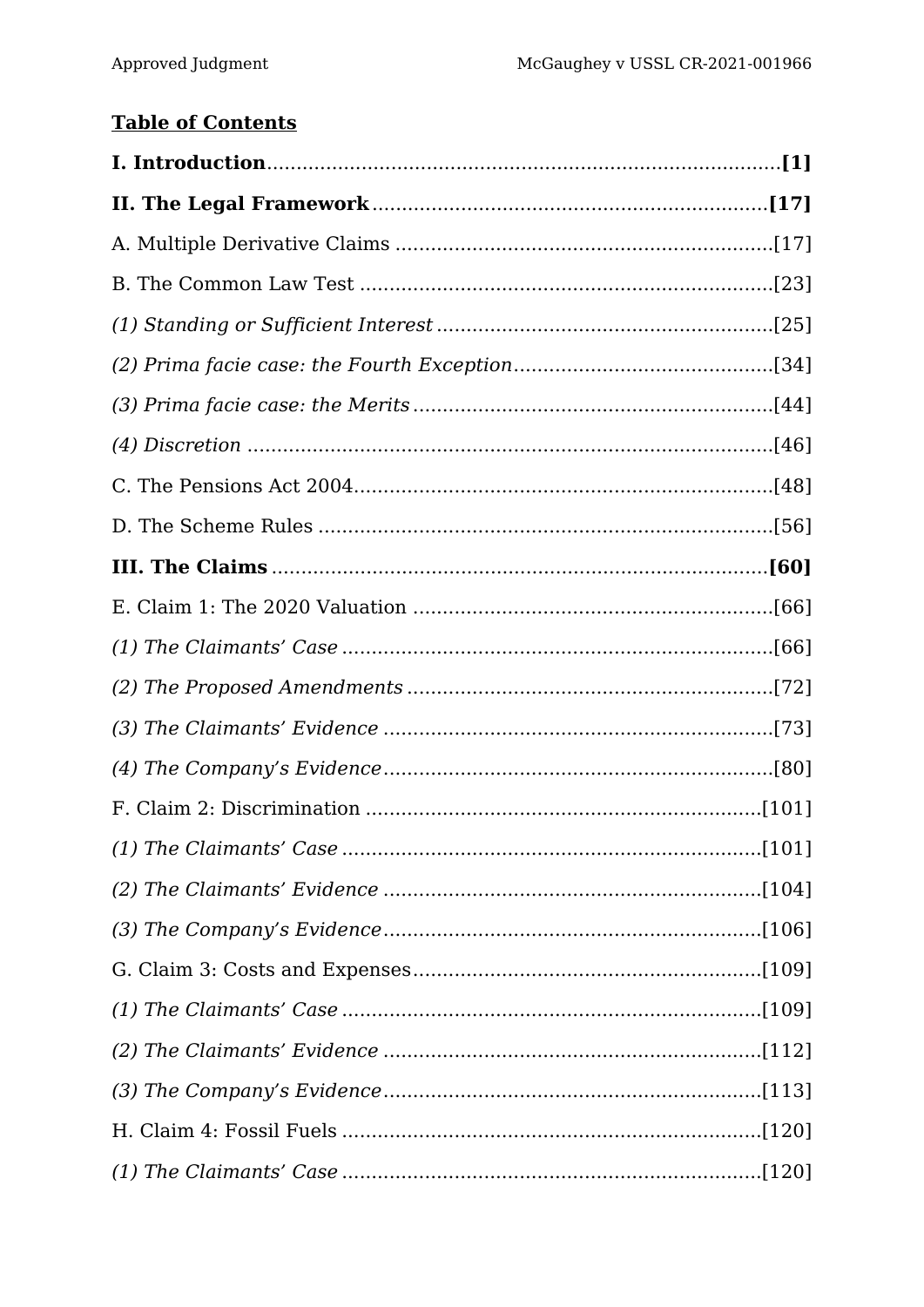| (3) Is the applicable test met on the material before the Court?[193] |  |
|-----------------------------------------------------------------------|--|
|                                                                       |  |
|                                                                       |  |
|                                                                       |  |
| (3) Is the applicable test met on the material before the Court?[178] |  |
|                                                                       |  |
|                                                                       |  |
|                                                                       |  |
| (3) Is the applicable test met on the material before the Court?[163] |  |
|                                                                       |  |
|                                                                       |  |
|                                                                       |  |
| (3) Is the applicable test met on the material before the Court?[138] |  |
|                                                                       |  |
|                                                                       |  |
|                                                                       |  |
|                                                                       |  |
|                                                                       |  |
|                                                                       |  |
|                                                                       |  |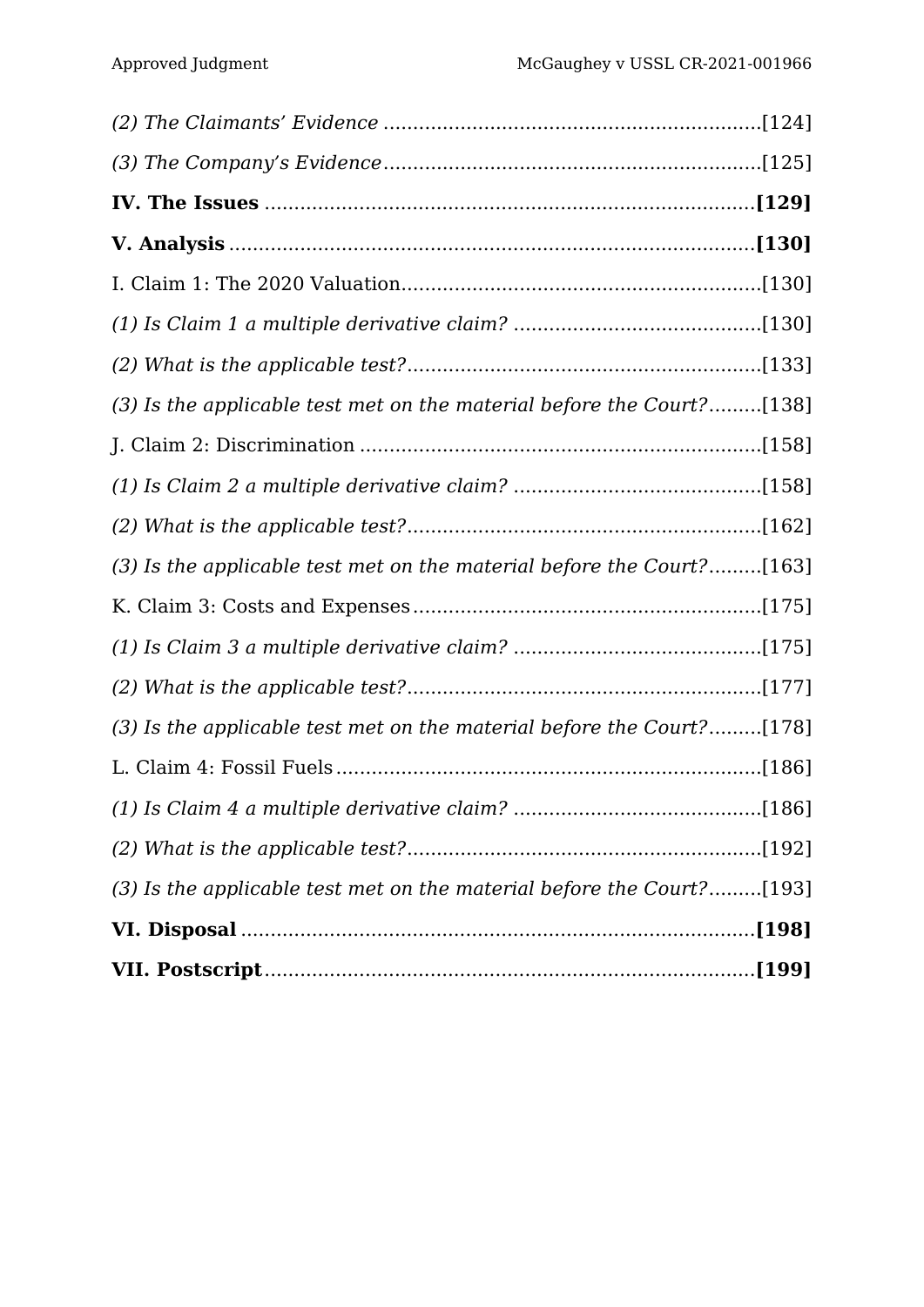# **I. Introduction**

- 1. By Application Notice dated 28 October 2021 the Claimants apply for permission to continue the claim in this action under the common law principles analogous to section 261 of the Companies Act 2006. They also seek an order that the First Defendant (to which I will refer as the "**Company**") indemnify them against liability for costs both in relation to this application and the claim itself. I will refer to this part of the application as the application for a "**Prospective Costs Order**".
- 2. The First Claimant, Dr Ewan McGaughey, is a Reader in Law at the School of Law, King's College, London. The Second Claimant, Dr Neil Davies, is a senior research fellow in the Bristol Medical School specialising in statistical epidemiology. Both are members of the Universities Superannuation Scheme (the "**Scheme**") of which the Company is the corporate trustee. On 1 October 2008 the First Claimant became a member of the Scheme and on 1 October 2006 the Second Claimant became a member.
- 3. On 18 April 1974 the Company was incorporated under the Companies Act 1948 as a private company limited by guarantee and registered under company registration no. 1167127. Its registered office is at the Royal Liver Building Liverpool L3 1PY. By a trust deed dated 2 December 1974 the Scheme was established for the purpose of providing superannuation benefits for academic and comparable staff in universities and other higher education institutions in the United Kingdom.
- 4. Membership of the Scheme is offered to university staff who are employed by many universities and related institutions and it is described in the Particulars of Claim as "a hybrid multi-employer scheme with 343 participating employers". As at March 2020 there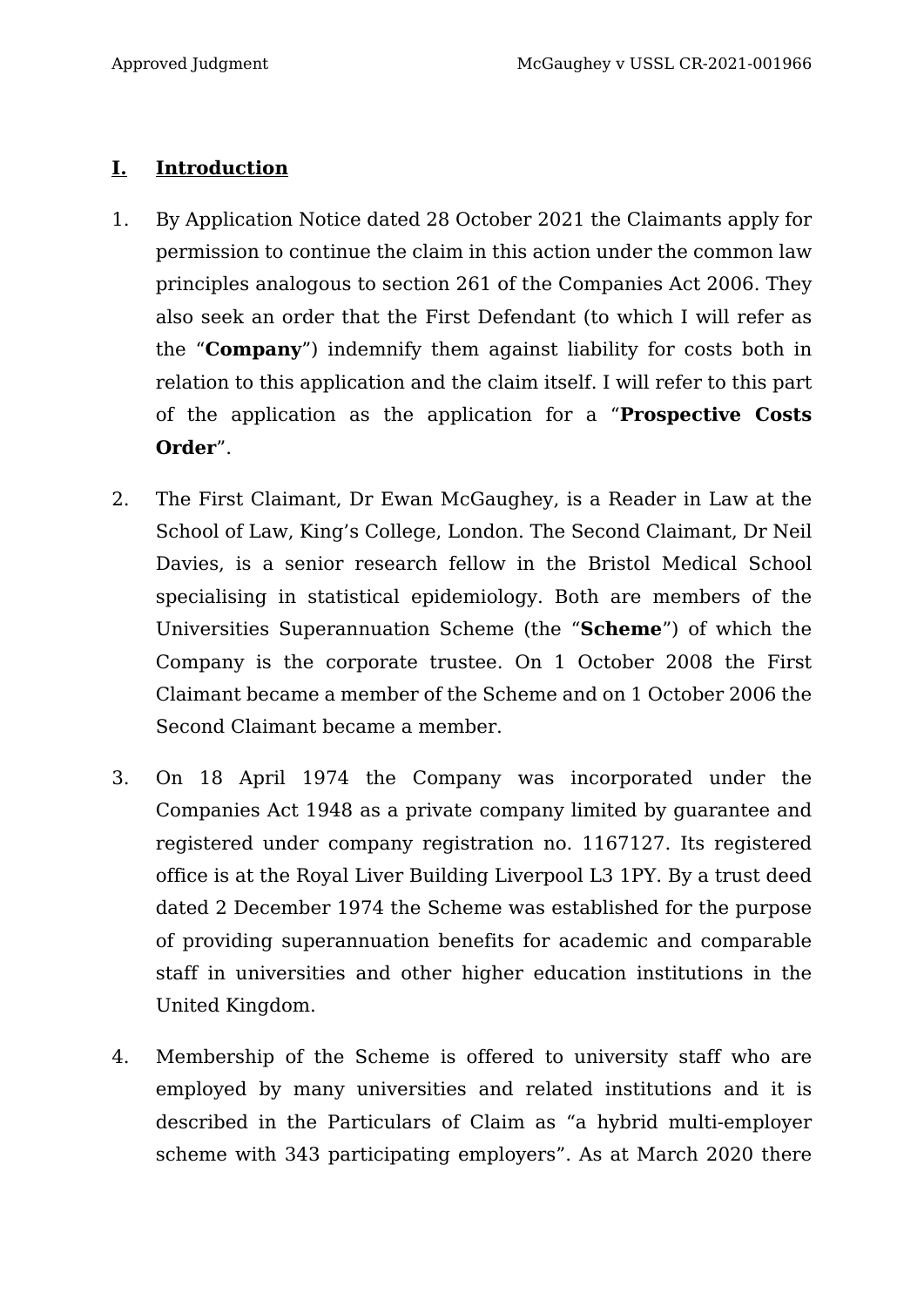were 200,355 active members, 188,466 deferred members, 90,879 pensioners and 1,159 child pensioners. The Scheme is both a defined benefit (or "**DB**") scheme and a defined contribution (or "**DC**") scheme and it is the Claimants' case (as pleaded) that until 1 April 2022 it provided the following benefits for members:

"A. Accrued entitlement up to and including 31 March 2016 is calculated on a final salary basis using pensionable salary and pensionable service immediately prior to this date. From that date, these accrued benefits revalue in line with increases in official pensions.

B. Defined benefit accrual from 1 April 2016 onwards is on a Career Revalued Benefit basis for all members with a pension accrual of 1/75.

C. For pensionable service from 1 October 2016 members build up Career Revalued defined benefit rights up to a salary threshold set for each academic year. The threshold for 2016/2017 was £55,000 and has increased annually with CPI. The threshold for 2021/22 is £59,883.65. On salary above that level, members build up Defined Contribution rights. Both members and employers contribute to the Scheme by a percentage of the member's annual salary.....

D. Members can opt to pay additional contributions into the Defined Contribution section of which the first 1% is matched by the employer. As detailed below, the matching facility was removed with effect from 1 April 2019."

- 5. The Company's purpose as registered at Companies House is pension funding (65300). Article 71(1) of its Memorandum and Articles of Association which were adopted by written resolution on 12 February 2020 (the "**Articles**") provides that the objects for which the Company was established was to undertake and discharge the office of trustee for the benefit of university teachers or other staff of comparable status of universities and similar establishments.
- 6. As a company limited by guarantee the Company has no shareholders and Article 2 of the Articles provides that a person appointed as a director automatically becomes a member. The Company does not generate any profits but recovers its costs in accordance with the rules of the Scheme (as amended from time to time) (the "**Scheme**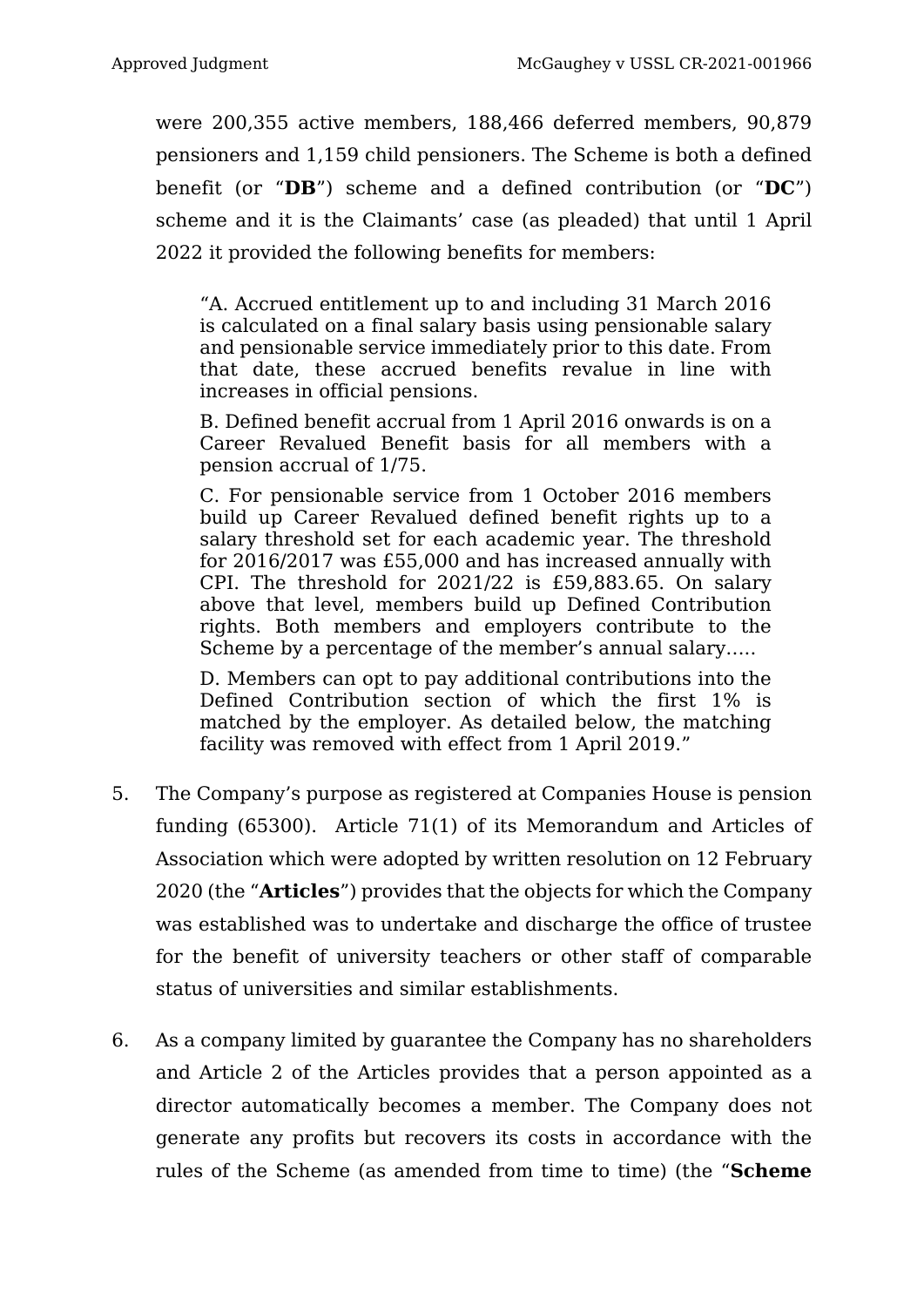# **Rules**").

- 7. Article 26(1) provides that the Company must have between ten and twelve directors of whom four directors are appointed by Universities UK ("**UUK**") (another company limited by guarantee representing over 100 university employers) and three from the University and College Union ("**UCU**") (a trade union representing over 130,000 academics and support staff across the UK). No more than two of the three directors from UCU may be persons who are not pensioner members (as that expression is defined) and the Company must have no less than three nor more than five independent directors.
- 8. Article 28 provides that the independent directors are to be appointed by the board of directors and Article 29(3) contains the sole power to remove directors. That power is also vested in the board of directors although before 14 December 2018 both UUK and UCU had previously been able to remove those directors whom it had appointed to the board.
- 9. The individuals identified as the Second Defendants in Appendix 1 to the Claim Form were the directors of the Company as at the date of the Claimants' Application Notice (apart from Mr William Galvin, whom the Claimants assert is a shadow director). The individuals identified as the Third Defendants in Appendix 2 are former directors of the Company who were in office during the events giving rise to the claim. I will refer to all of these individuals collectively as the "**Directors**" throughout this judgment. But where I use this expression, I intend to refer to those individuals named in Appendix 1 or Appendix 2 who held office at the date or dates of the events to which I discuss.
- 10. Rule 64 of the Scheme Rules provided for the establishment of the Joint Negotiating Committee (the "**JNC**"), which consists of eleven persons of whom five are UUK appointees, another five are UCU appointees and one is an independent member, who also acts as the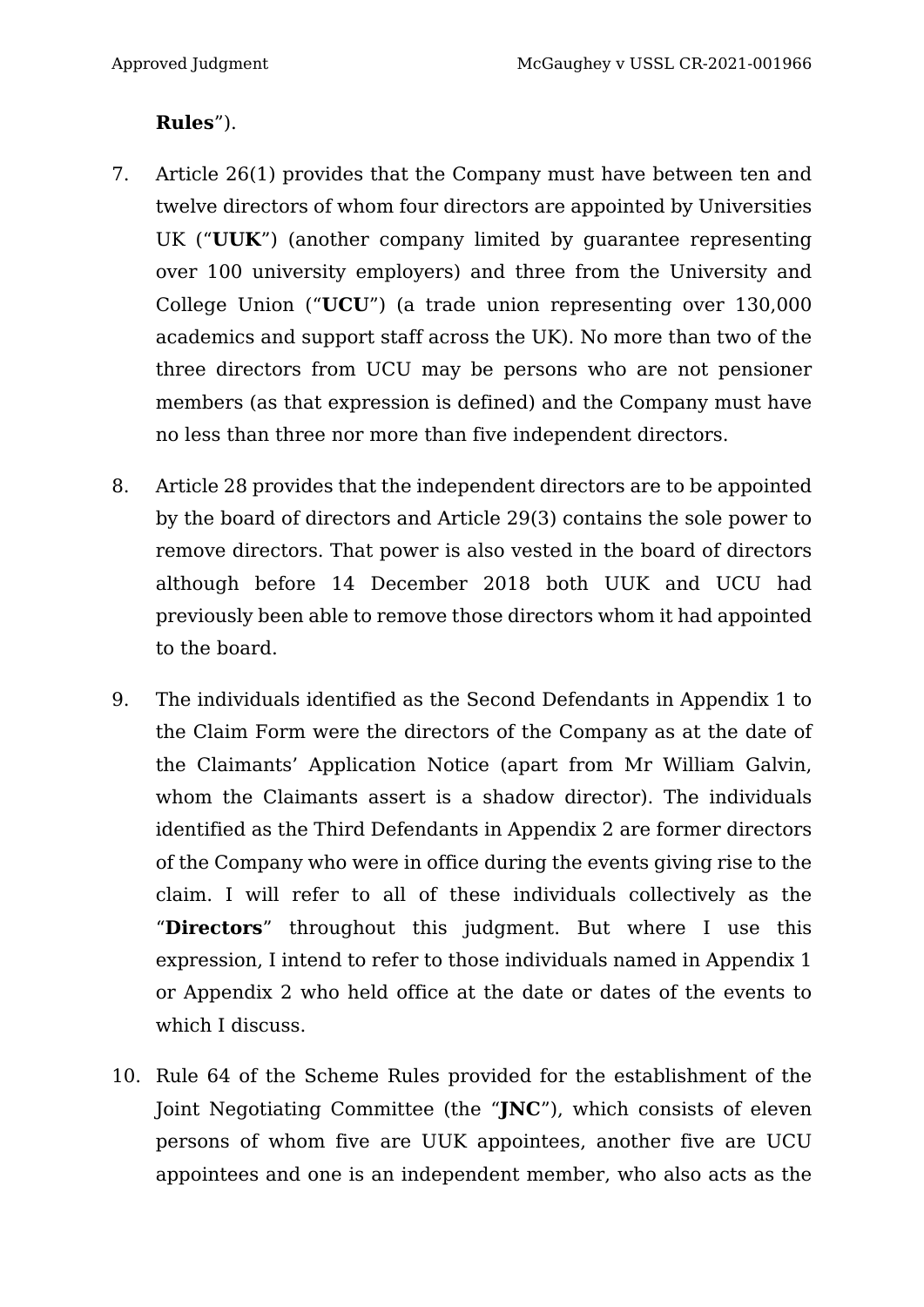chair. The Scheme Rules confer important functions and powers on the JNC which include deciding whether to make contribution increases (or decreases) and benefit changes (as I set out below).

- 11. The Company also has an operating subsidiary, USS Investment Management Ltd ("**USSIM**"), which provides investment management and advisory services to the Company. Mr William Galvin is the Chief Executive Officer of the Company ("**CEO**") and he has been a director of USSIM since 1 August 2013. But he is not a director of the Company itself. The Claimants contend that he is a shadow director because of his position as CEO of the group and the control or influence which he exerts over the Directors.
- 12. On 26 October 2021 the Claimants issued the Claim Form in this action indorsed with the Particulars of Claim and on 28 October 2021 they issued the Application Notice supported by witness statements from both Claimants. In the Particulars of Claim they set out the following summary of the four claims which they ask for permission to continue against the directors and former directors:

"(Claim 1) the current and former directors including a shadow director of the Company have been in breach of their statutory duties under the CA06 and/or fiduciary duties particularised below in certain ways concerning the valuation of the Scheme's assets which amount to a failure to act properly within the directors' powers, and a failure to promote the success of the Company whose purpose is to protect the interests of the beneficiaries of the Universities Superannuation Scheme (the "Scheme") of which the Company is the corporate trustee. As a result, the Company has suffered and will continue to suffer loss.

(Claim 2) by reason of the matters alleged in Claim 2, the change in benefit and contribution structure proposed by the current and former directors including a shadow director of the Company amounts to discrimination on the grounds of sex and/or age and/or race and has thus exposed or will expose the Company to claims for discrimination such as to amount to a breach of the statutory and/or fiduciary duties of the Directors and/or shadow director.

(Claim 3) – in breach of statutory and/or fiduciary duty and/or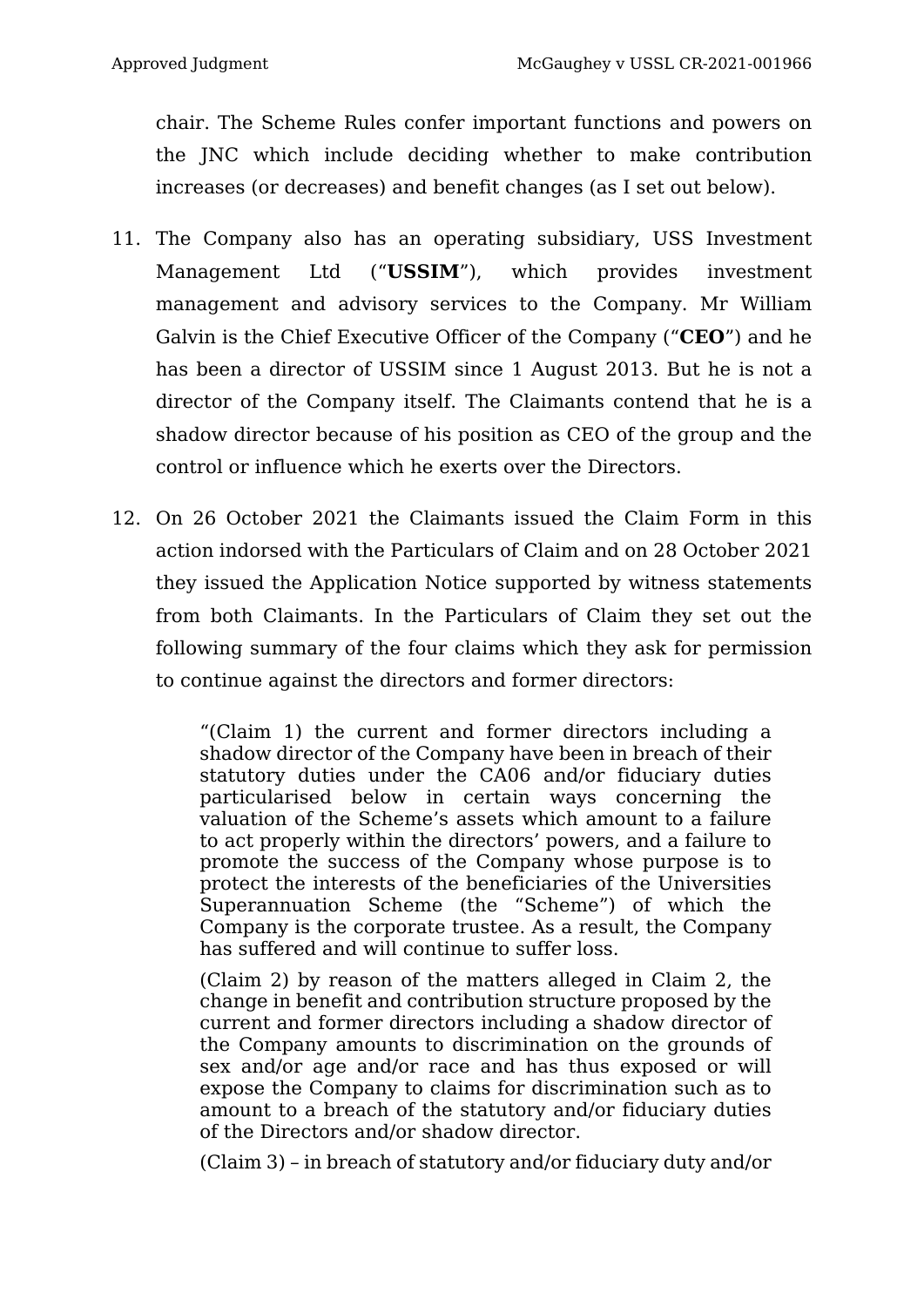negligently, the current and former directors including a shadow director of the Company have overseen dramatic increases in internal and external asset manager costs which the Claimants calculate as a 1318% increase for internal asset manager costs since 2008 and 320% increase in total operating costs.

(Claim 4) – the failure of the current and former directors including a shadow director of the Company to create a credible plan for disinvestment from fossil fuel investments (as defined below) has prejudiced and will continue to prejudice the success of the Company."

- 13. I will refer to each of the four claims in the same way. On 13 December 2021 I dismissed the Claimants' applications on paper. However, on 28 February 2022, the Claimants renewed their application orally under CPR Part 19.9A(10) when Mr Grant appeared on their behalf. After hearing his oral submissions, I set aside the original order and directed that the Company be joined as a party to the application.
- 14. On 11 March 2022 the Company served the witness statement of Mr Mark Atkinson, a partner in CMS Cameron McKenna Nabarro Olswang LLP ("**CMS**"), and the witness statement of Mr Dominic Gibb, the Group Chief Financial Officer of the Company, and on 18 March 2022 the Claimants served the third witness statement of Dr Davies and draft Amended Particulars of Claim.
- 15. The contested application was initially listed to be heard on 28 March 2022 and before the benefit changes to which I refer (below) took effect. However, because Mr Grant became seriously ill with Covid 19 I adjourned the application and I finally heard it on 5 April 2022. I am pleased to say that Mr Grant had recovered and he appeared with Mr Baker on behalf of the Claimants. Mr Short and Ms Pugh appeared on behalf of the Company.
- 16. I am grateful to both counsel and their teams for the excellent quality and focus of their submissions. Mr Grant properly drew my attention to the fact that the amended Application Notice had not been served on the Company in time. But Mr Short took no objection to this. Nor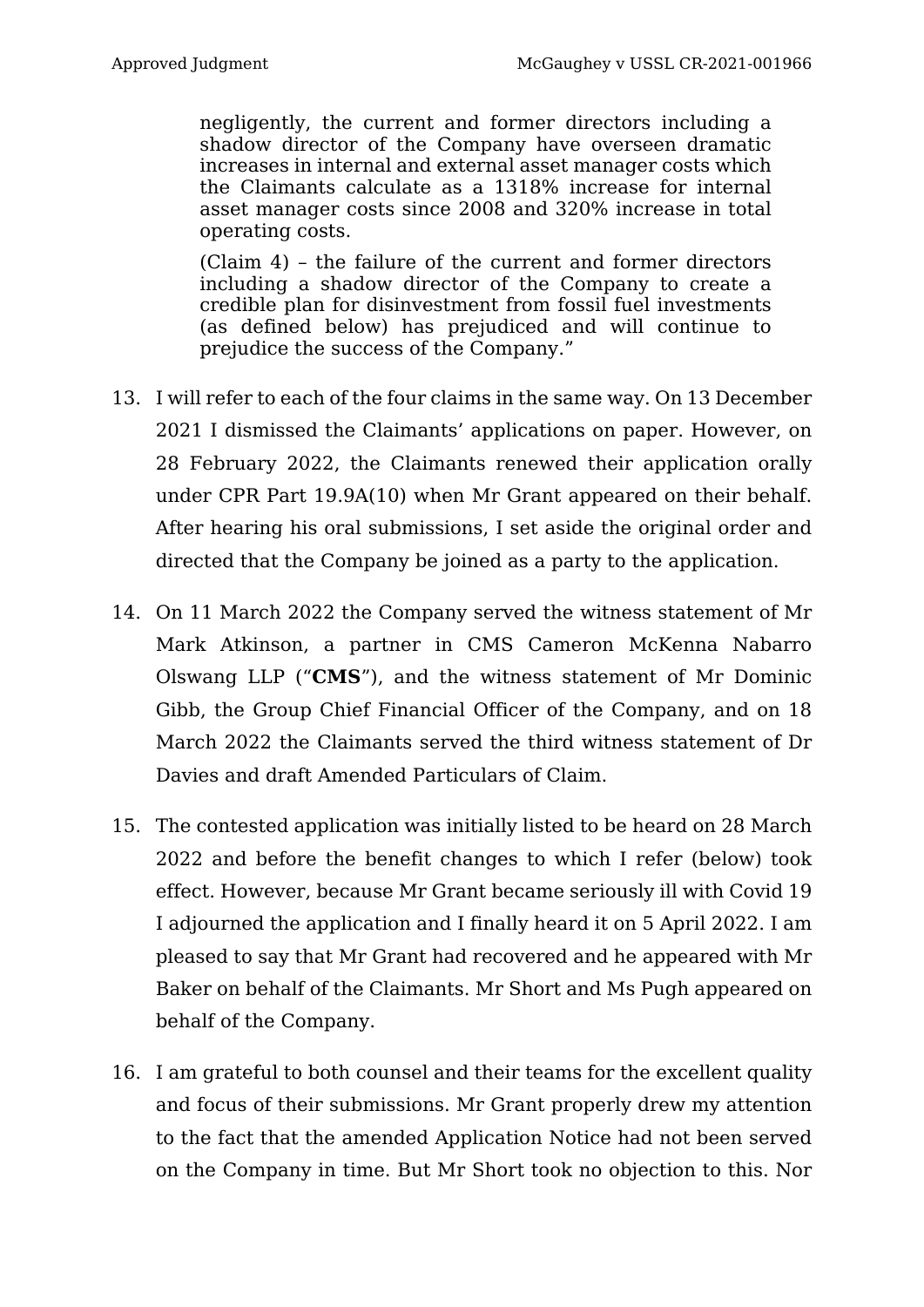did he object to the Court hearing the application on the basis that the Claimants' case was as set out in the draft Amended Particulars of Claim and I heard the application on that basis. Where I refer to the "**Particulars of Claim**" or "**POC**" below, therefore, I intend to refer to the draft amended version (unless I state otherwise).

# **II. The Legal Framework**

# A. Multiple Derivative Claims

- 17. The Companies Act 2006, Part II, Chapter 1 contains a statutory regime for a member to bring a derivative claim. Such a claim must be brought by a member of the company on whose behalf the claim is made or a person entitled to shares in that company by transfer or transmission: see *Boston Trust Co Ltd v Szerelmy Ltd* [2021] EWCA Civ 1176 at [14] (Sir David Richards). It is common ground that the claim in this action is not a derivative action for the purposes of the statutory definition.
- 18. There are, however, cases in which members of a holding company have been permitted to bring proceedings on behalf of a subsidiary or where the members of the ultimate holding company have been permitted to bring proceedings even though there are a number of intermediate companies holding shares in between. In *Boston Trust*  (above) Sir David Richards described a claim in the first category as a "double derivative claim" and a claim in the second category as a "multiple derivative claim": see [13]. In *Universal Project Management Ltd v Fort Gilkicker Ltd* [2013] Ch 551 Briggs J (as he then was) distinguished between "ordinary" and "multiple" derivative actions: see [24].
- 19. For present purposes, I will use the term "**double derivative claim**" to refer to a claim in the first category identified by Sir David Richards in *Boston Trust*, namely, where the application for permission is made by a member of a company on whose behalf the claim is issued. I will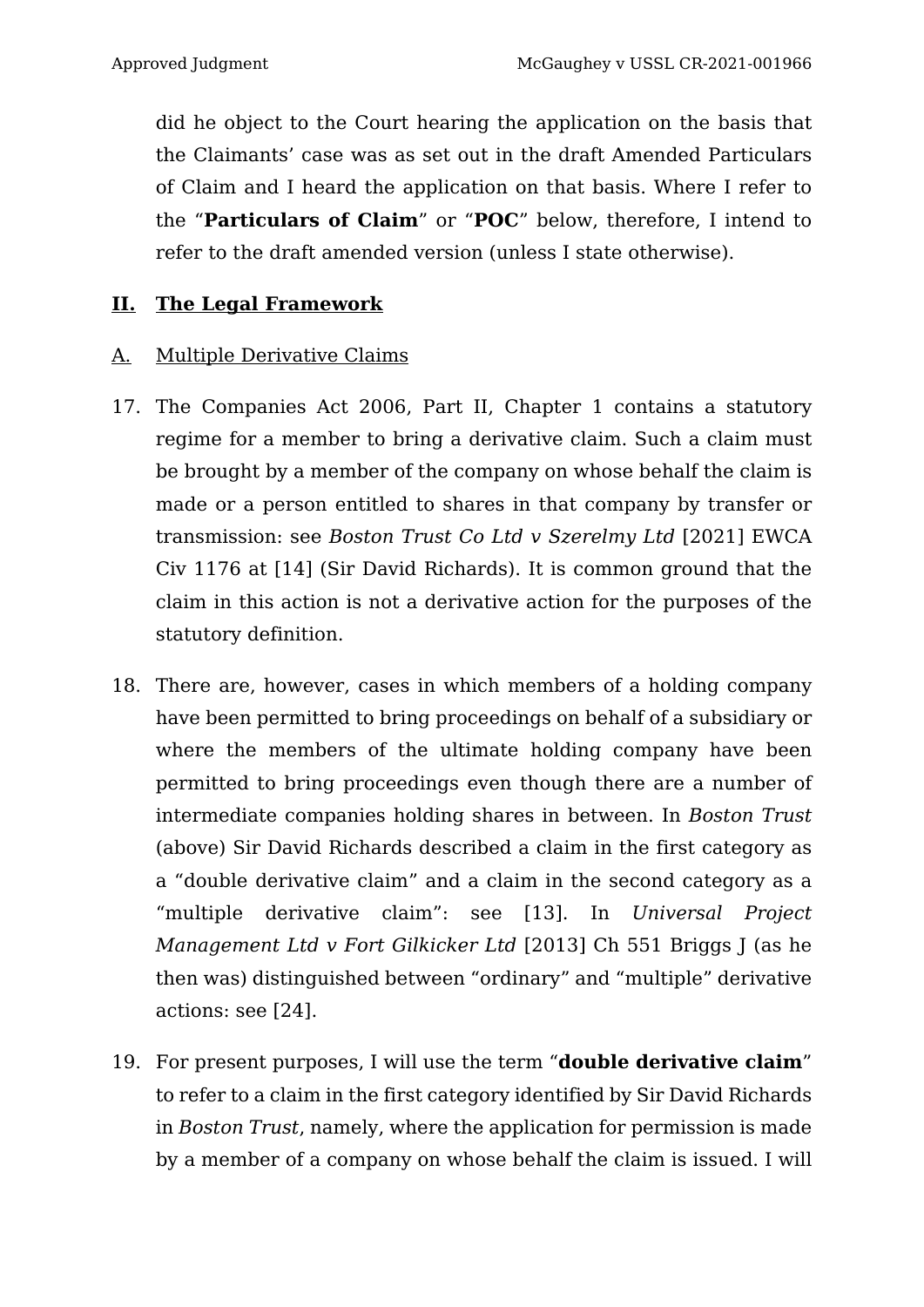also use the term "**multiple derivative claim**" to refer not only to claims in his second category (i.e. where there are multiple holding companies) but also to any other claims which do not fall within either the statutory definition or the first category. Finally, I will use the term the "**subject company**" to refer to the company on whose behalf the claim is made and the claimant who applies for permission to bring the claim as the "**derivative claimant**".

- 20. It was also common ground that a double derivative claim or a multiple derivative claim is governed by common law rules rather than the statutory test although it is the settled practice of the Court to require the derivative claimant to obtain permission to continue the claim and to apply by analogy the practice in CPR Part 19.9 when hearing that application: see *Boston Trust* at [20]. Briggs J described the common law rules in *Fort Gilkicker* as "obscure, complicated and unwieldy" but he held that the Companies Act 2006 did not do away with multiple derivative claims even though Parliament could easily have legislated to include them in the statutory definition: see [34] and [44] to [49]. I must, therefore, apply the common law rules.
- 21. Finally, it was also common ground between counsel that the category of multiple derivative claims is not closed and that the derivative claim is no more than a procedural device to avoid the injustice which would occur where a wrong is suffered for which no redress could be claimed by an affected party. The obvious example is where the company is controlled by the wrongdoer against whom the claim could be brought and Sir James Wigram VC recognised this himself in *Foss v Harbottle* (1843) 2 Hare 461 at 491-2. In *Wallersteiner v Moir (No 2)* [1975] 1 QB 375 (which involved both a derivative claim and a double derivative claim) Lord Denning MR stated this at 390B:

"But suppose [the subject company] is defrauded by insiders who control its affairs - by directors who hold a majority of the shares - who then can sue for damages? Those directors are themselves the wrongdoers. If a board meeting is held, they will not authorise the proceedings to be taken by the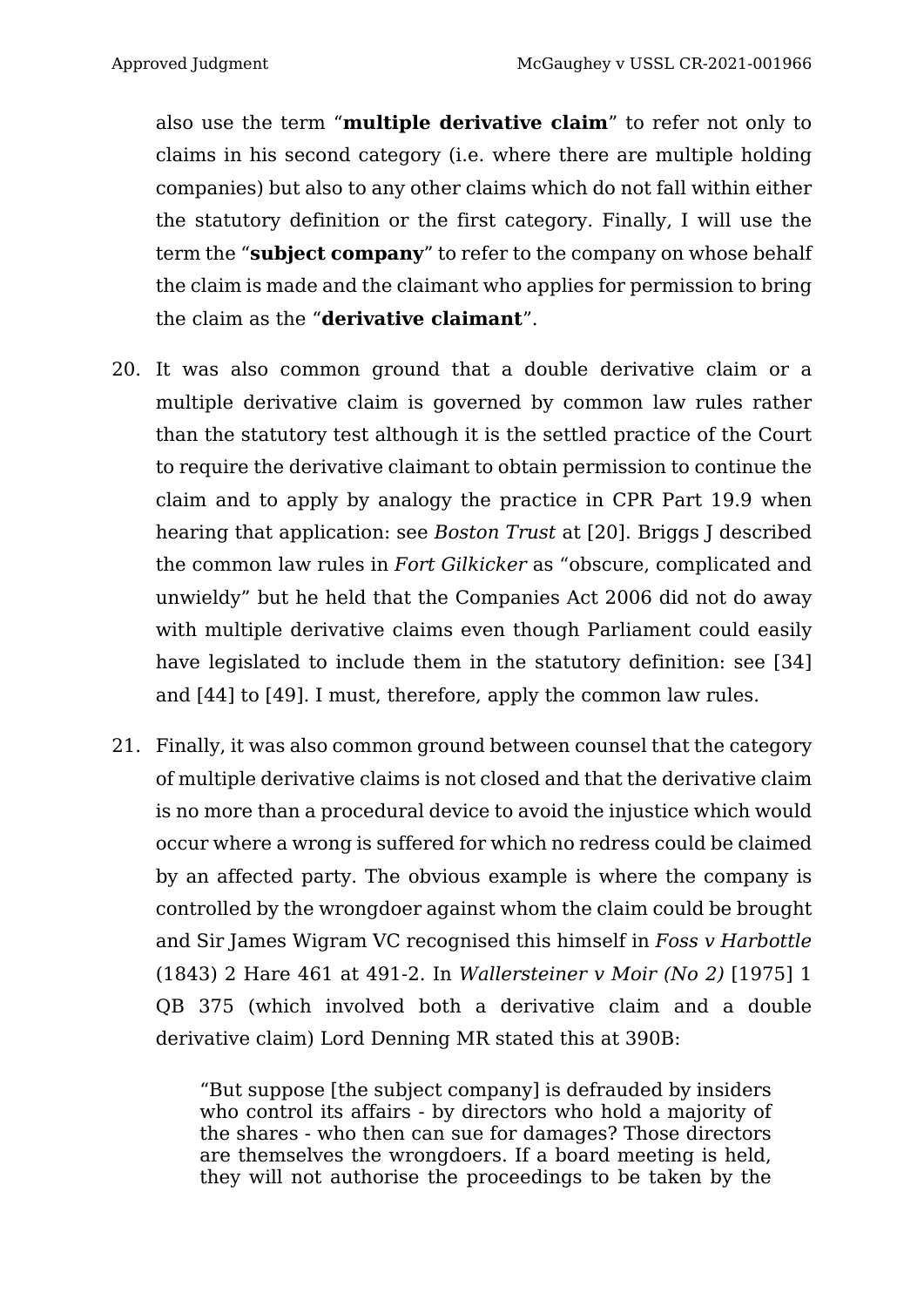company against themselves. If a general meeting is called, they will vote down any suggestion that the company should sue them themselves. Yet the company is the one person who is damnified. It is the one person who should sue. In one way or another some means must be found for the company to sue. Otherwise the law would fail in its purpose. Injustice would be done without redress."

22. There is a statement to the same effect in *Nurcombe v Nurcombe* [1985] 1 WLR 370 at 378F-G (Browne Wilkinson LJ). In *Fort Gilkicker*  (above) Briggs J cited *Nurcombe v Nurcombe* at [24] and then continued as follows:

> "Once it is recognised that the derivative action is merely a procedural device designed to prevent a wrong going without a remedy (see *Nurcombe v Nurcombe* [1985] 1 WLR 370, 376A) then it is unsurprising to find the court extending locus standi to members of the wronged company's holding company, where the holding company is itself in the same wrongdoer control. The would-be claimant is not exercising some right inherent in its membership, but availing itself of the court's readiness to permit someone with a sufficient interest to sue as the company's representative claimant, for the benefit of all its stakeholders."

- B. The Common Law Test
- 23. The Company submitted that the authorities establish that permission will be granted at common law only where the derivative claimants satisfy the following four requirements:
	- (1) They have sufficient interest or standing to pursue the claims on a derivative basis on behalf of the company or other entity;
	- (2) They establish a *prima facie* case that each individual claim falls within one of the established exceptions to the rule in *Foss v Harbottle*;
	- (3) They establish a *prima facie* case on the merits in respect of each claim; and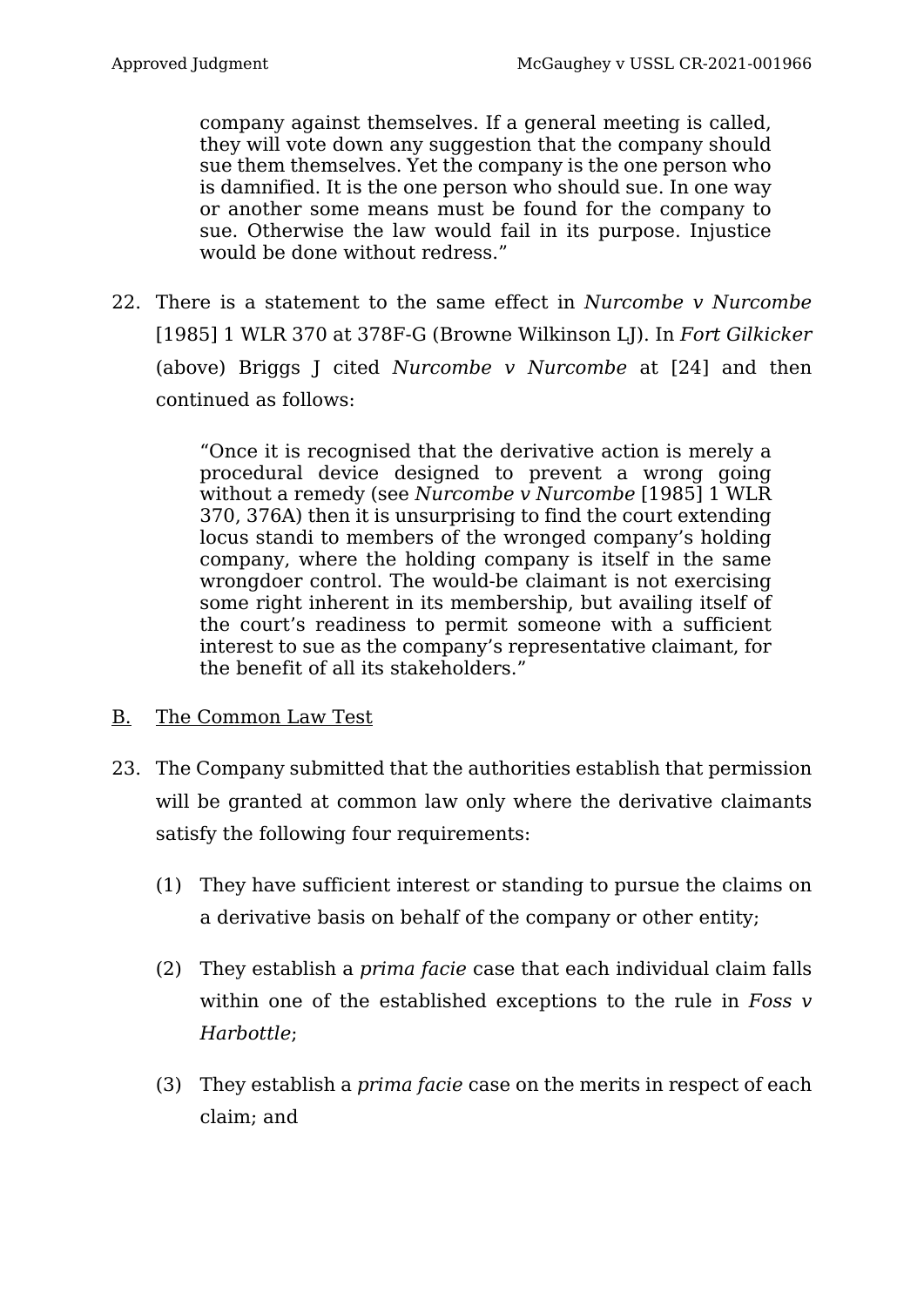- (4) It is appropriate in all the circumstances to permit them to pursue the derivative claim or claims.
- 24. The Claimants did not challenge the four limbs of the test as such and the real difference between the parties was how the Court should apply it and whether it was satisfied in the present case. Nevertheless, I begin with the test itself. *Prudential Assurance Co Ltd v Newman Industries Ltd (No 2)* [1982] Ch 204 is often treated as the source for the common law test: see, e.g., *Fort Gilkicker* (above) at [53] (Briggs J) and *Abouraya v Sigmund* [2014] EWHC 277 (Ch) at [16] (David Richards J). In *Prudential* the Court of Appeal identified the following two-limbed test at 221G-222B:

"In our view, whatever may be the properly defined boundaries of the exception to the rule, the plaintiff ought at least to be required before proceeding with his action to establish a prima facie case (i) that the company is entitled to the relief claimed, and (ii) that the action falls within the proper boundaries of the exception to the rule in *Foss v. Harbottle*. On the latter issue it may well be right for the judge trying the preliminary issue to grant a sufficient adjournment to enable a meeting of share-holders to be convened by the board, so that he can reach a conclusion in the light of the conduct of, and proceedings at, that meeting."

- *(1) Standing or Sufficient Interest*
- 25. Although the Court of Appeal did not identify standing as a threshold condition, it is implicit in the second limb of the *Prudential* test that the derivative claimants must have a sufficient interest in the proceedings to permit them to bring or continue the claim. In *Daniels v Daniels* [1978] Ch 406 Templeman J identified the four exceptions to the rule in *Foss v Harbottle* at 408G-H:

"The exceptions are four in number, and only one of which is of possible application in the present case. The first exception is that a shareholder can sue in respect of some attack on his individual rights as a shareholder; secondly, he can sue if the company, for example, is purporting to do by ordinary resolution that which its own constitution requires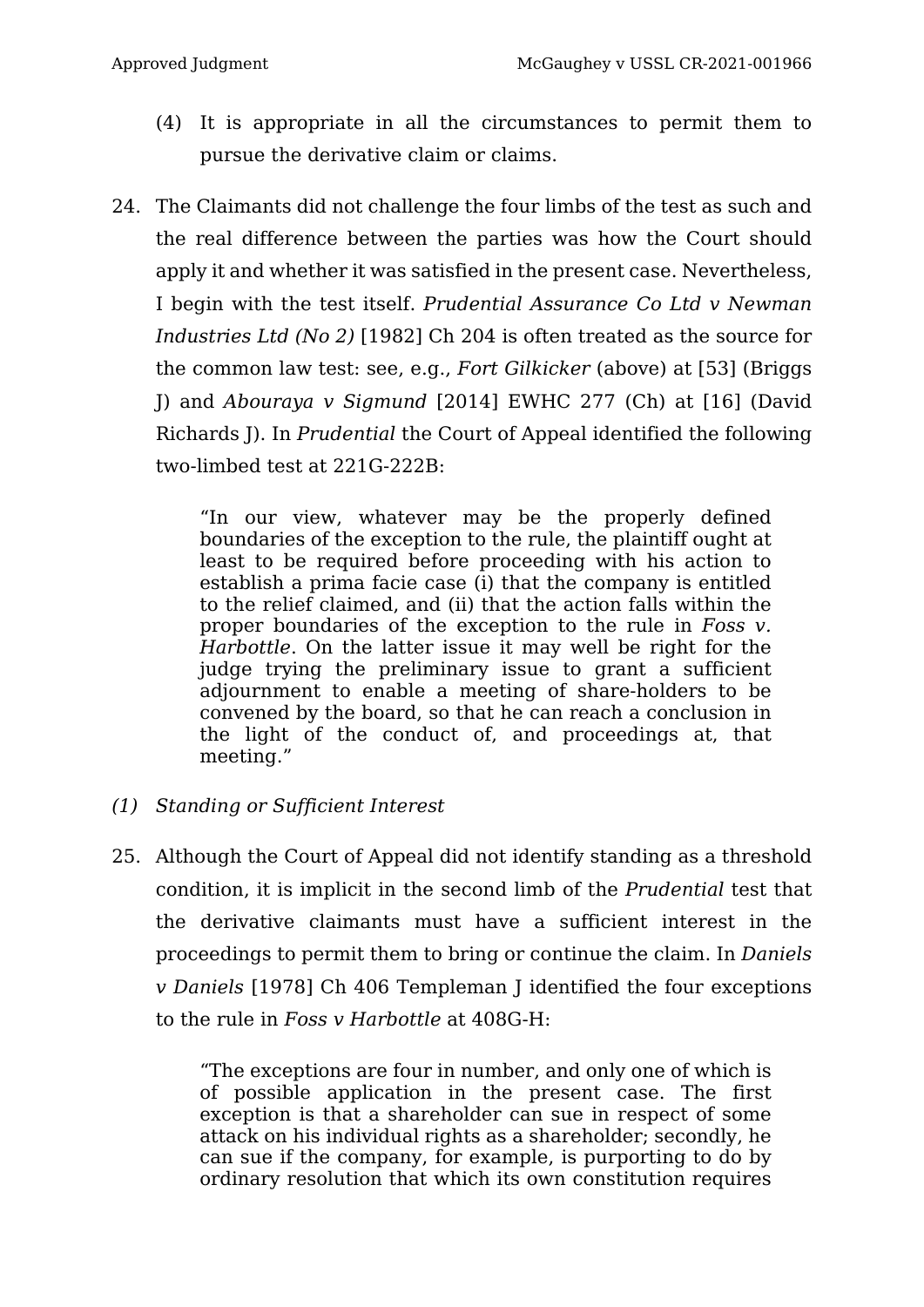to be done by special resolution; thirdly, if the company has done or proposes to do something which is ultra vires; and fourthly, if there is fraud and there is no other remedy. There must be a minority who are prevented from remedying the fraud or taking any proceedings because of the protection given to the fraudulent shareholders or directors by virtue of their majority."

26. In *Harris v Microfusion 2003-2 LLP* [2017] 1 BCLC 305 McCombe LJ (with whom Christopher Clarke and Jackson LJJ agreed) approved this passage and I return to that decision in considering the scope of the fourth exception. In the present context the Company submitted (and I accept) that the last sentence of this passage is really directed to the question of standing. There must be a minority of shareholders or equivalent stakeholders who have been prevented from remedying the wrong or taking proceedings. In *Boston Trust* Sir David Richards (who had appeared as counsel in *Daniels*) made that threshold requirement explicit at [42]:

> "The claimants' standing to bring the present proceedings is, as the judge correctly said, "the threshold question". As the claimants were not members of Tellisford, and did have not standing on any other basis, they had no basis in law on which to bring the proceedings. It is only if a claimant has standing, that the issues as to whether the court should give permission for the proceedings to continue arise, however strong on those issues the claimant's case may appear to be. Unless a claimant can cross the threshold, there is no warrant for examining and deciding the issues that are contingent upon it. As Henderson LJ observed in argument, by granting permission, albeit conditionally, the judge was accepting that there was a state of facts to justify the grant of permission at that very point, but that was to beg the question of whether there was standing to make the application at all."

27. There is no authority dealing with the circumstances in which it is permissible for a multiple derivative claim to be brought on behalf of a company limited by guarantee. The Claimants relied on *McDonald v Horn* [1995] ICR 685 as authority for the proposition that a member of a pension scheme had sufficient standing. In that case the applicants relied on the analogy with derivative claims to justify the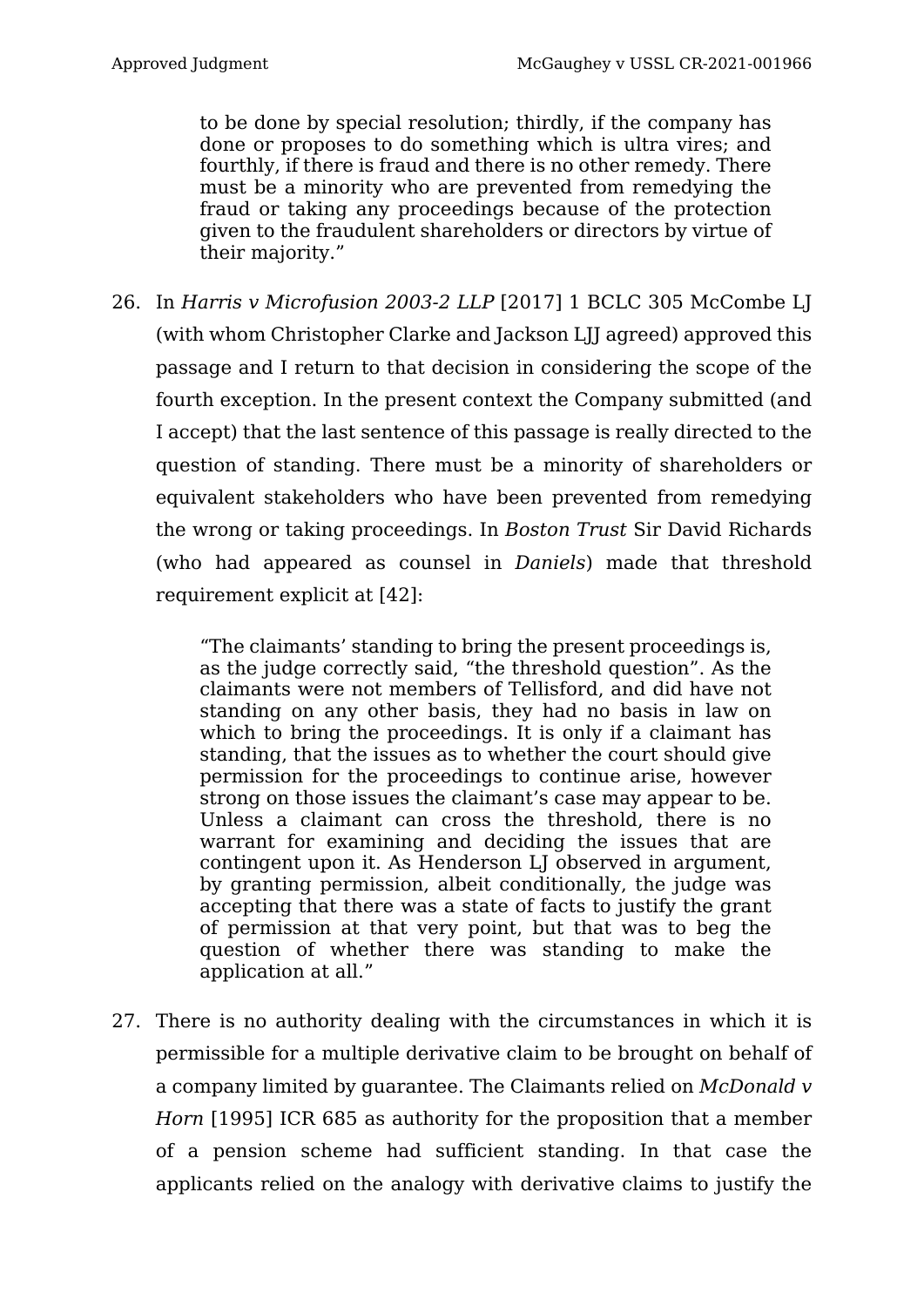grant of a prospective costs order. They submitted that this procedure which had been imported into company law from the law of trusts should be "re-exported to trust law" to cover the position of a beneficiary who is suing on behalf of a fund in which he and many others have interests: see 697G. Hoffmann LJ accepted that submission and he stated this at 698B-F:

"On the other hand, if one looks at the economic relationships involved, there does seem to me a compelling analogy between a minority shareholder's action for damages on behalf of the company and an action by a member of a pension fund to compel trustees or others to account to the fund. In both cases a person with a limited interest in a fund, whether the company's assets or pension fund, is alleging injury to the fund as a whole and seeking restitution on behalf of the fund. And what distinguishes the shareholder and pension fund member on the one hand from the ordinary trust beneficiary on the other is that the former have both given consideration for their interests. They are not just recipients of the settlor's bounty which he, for better or worse, has entrusted to the control of trustees of his choice. The relationship between the parties is a commercial one and the pension fund members are entitled to be satisfied that the fund is being properly administered. Even in a non-contributory scheme, the employer's payments are not bounty. They are part of the consideration for the services of the employee.

Pension funds are such a special form of trust, and the analogy between them and companies with shareholders is so much stronger than in the case of ordinary trusts, that in my judgment it would do no violence to established authority if we were to apply to them the *Wallersteiner v. Moir* procedure. Mr. Sher, who appeared for the defendants, said that this court had no jurisdiction to do this. He referred us to the statement of the limits of the court's inherent jurisdiction over trusts in the decision of the House of Lords in *Chapman v. Chapman* [1954] A.C. 429. But I say that the jurisdiction is to be found in section 51 of the Supreme Court Act 1981, which is subject only to rules of court and established principles. For the reasons I have given, I think that no such rule or principle would be violated."

28. The Company did not submit that there could never be a case in which members of a pension scheme could bring a multiple derivative claim and, in my judgment, it was right not to do so. One can think of fairly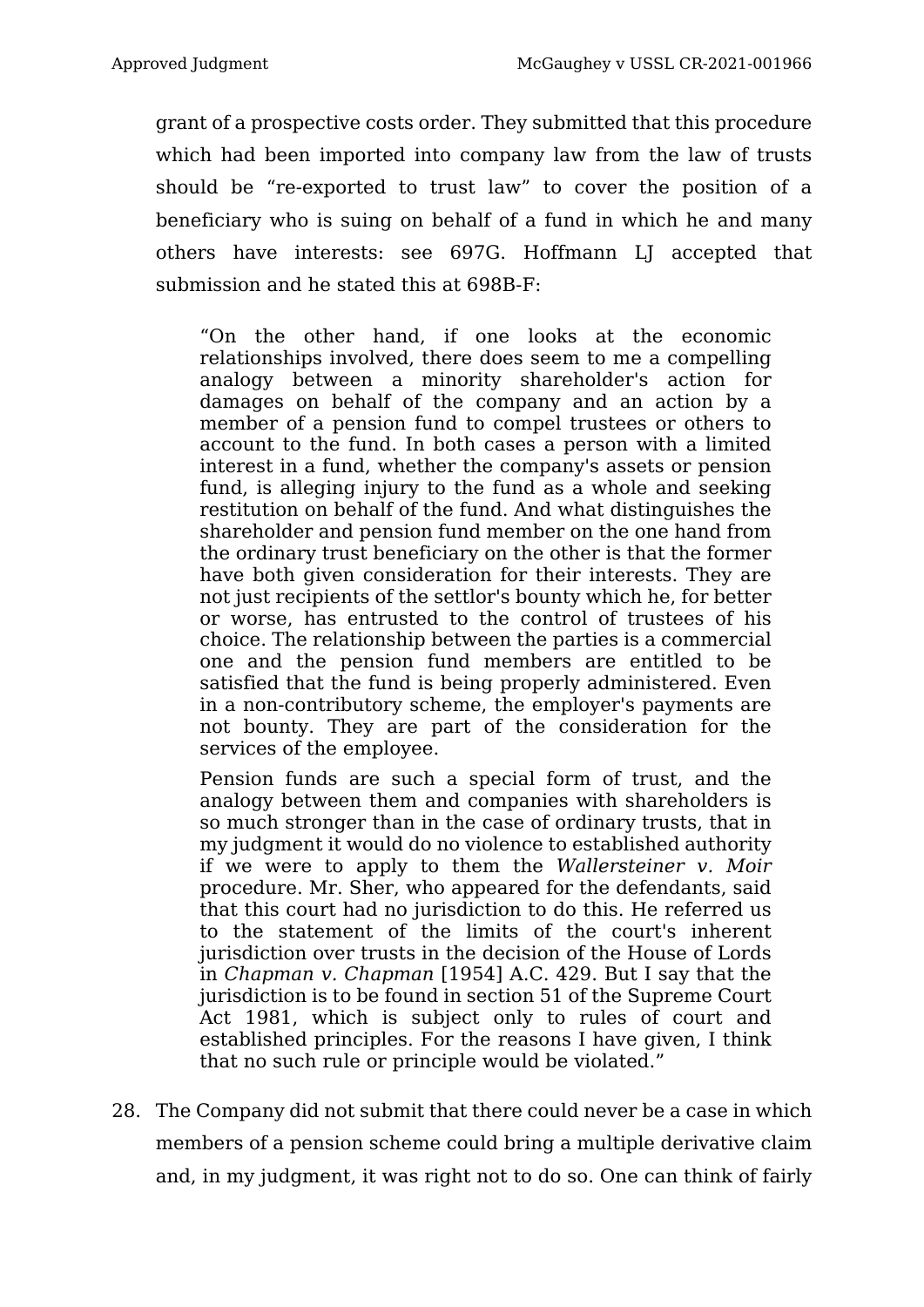extreme examples where the directors of the corporate trustee conspire to misappropriate the scheme's assets on an industrial scale. If the company was limited by guarantee and the directors were also the only members, I very much doubt that the Court would refuse permission in such a case on the grounds that the members did not have standing.

29. The Company's submission, however, was that the members of a pension scheme would only have standing if the loss which the subject company (or the scheme) is claimed to have suffered is reflective of their own loss. It relied on *Abouraya* (which the Court of Appeal also approved in *Harris v Microfusion*). In that case David Richards J (as he then was) relied on the observations of Lord Millett NPJ in *Waddington Ltd v Chan Chun Hoo Thomas* [2009] 2 BCLC 82 (a decision of the Court of Final Appeal in Hong Kong). I can do no better than repeat [74] and [75] of Lord Millett's judgment:

> "[74] As I have said, the question is simply a question of the plaintiff's standing to sue. This would have been obvious when the procedure was for the proposed plaintiff to apply to the court for leave to use the company's name. On a question of standing, the court must ask itself whether the plaintiff has a legitimate interest in the relief claimed sufficient to justify him in bringing proceedings to obtain it. The answer in the case of person wishing to bring a multiple derivative action is plainly 'Yes'. Any depletion of a subsidiary's assets causes indirect loss to its parent company and its shareholders. In either case the loss is merely reflective loss mirroring the loss directly sustained by the subsidiary and as such it is not recoverable by the parent company or its shareholders for the reasons stated in *Johnson v Gore Wood & Co* [2002] 2 AC 1. But this is a matter of legal policy. It is not because the law does not recognise the loss as a real loss; it is because if creditors are not to be prejudiced the loss must be recouped by the subsidiary and not recovered by its shareholders. It is impossible to understand how a person who has sustained a real, albeit reflective, loss which is legally recoverable only by a subsidiary can be said to have no legitimate or sufficient interest to bring proceedings on behalf of the subsidiary.

> [75] This is not to allow economic interests to prevail over legal rights. The reflective loss which a shareholder suffers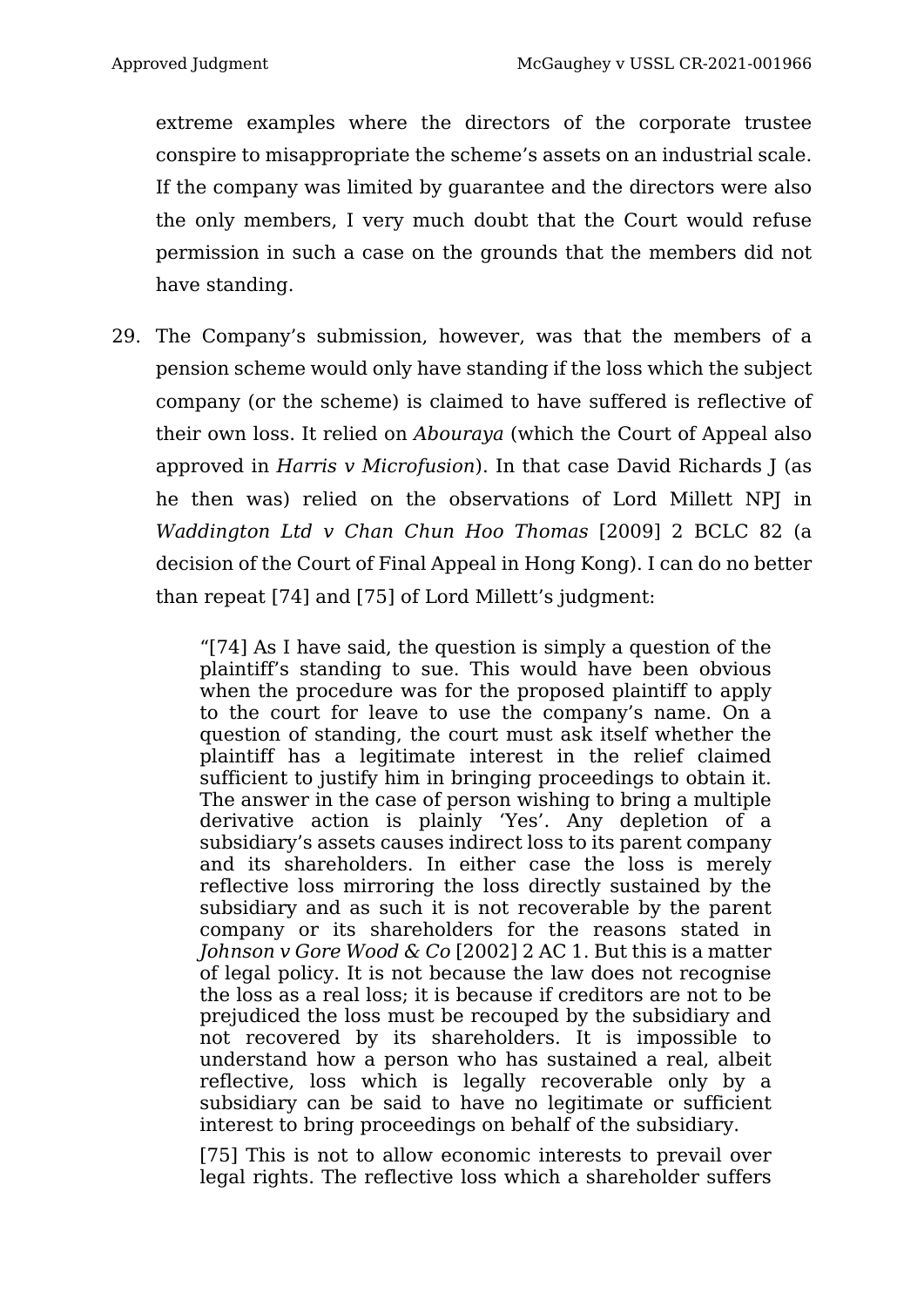if the assets of his company are depleted is recognised by the law even if it is not directly recoverable by him. In the same way the reflective loss which a shareholder suffers if the assets of his company's subsidiary are depleted is recognised loss even if it is not directly recoverable by him. The very same reasons which justify the single derivative action also justify the multiple derivative action. To put the same point another way, if wrongdoers must not be allowed to defraud a parent company with impunity, they must not be allowed to defraud its subsidiary with impunity."

- 30. I therefore accept the Company's submission that in order to establish that they have standing or a sufficient interest to continue the present claim, it is essential for the derivative claimants to demonstrate both that the subject company has suffered a loss and that this loss is reflective of their own loss. Moreover, Lord Millett's observations stress that the principal reason why shareholders have standing to bring a derivative claim is that they will be unable to bring a direct claim against the wrongdoers themselves (because of the principle of reflective loss).
- 31. The Company also submitted that derivative claimants have no standing to bring a multiple derivative claim where they have direct claims against the wrongdoer even if the alternative claim is less convenient or attractive for procedural or funding reasons. It submitted that a multiple derivative claim was only available where it was necessary to prevent injustice and not just inconvenient to do so.
- 32. The Claimants submitted that the availability of an alternative claim or remedy was a matter for the Court to consider at the fourth stage of the test when deciding whether it is appropriate in all the circumstances to permit the derivative claimant to continue the claim. They relied on *Fort Gilkicker* at [53] to [61] (which I consider in more detail below). But they also submitted that the test for necessity was satisfied in the present case because it was only the Company which could bring a claim for breach of the Directors' statutory or fiduciary duties.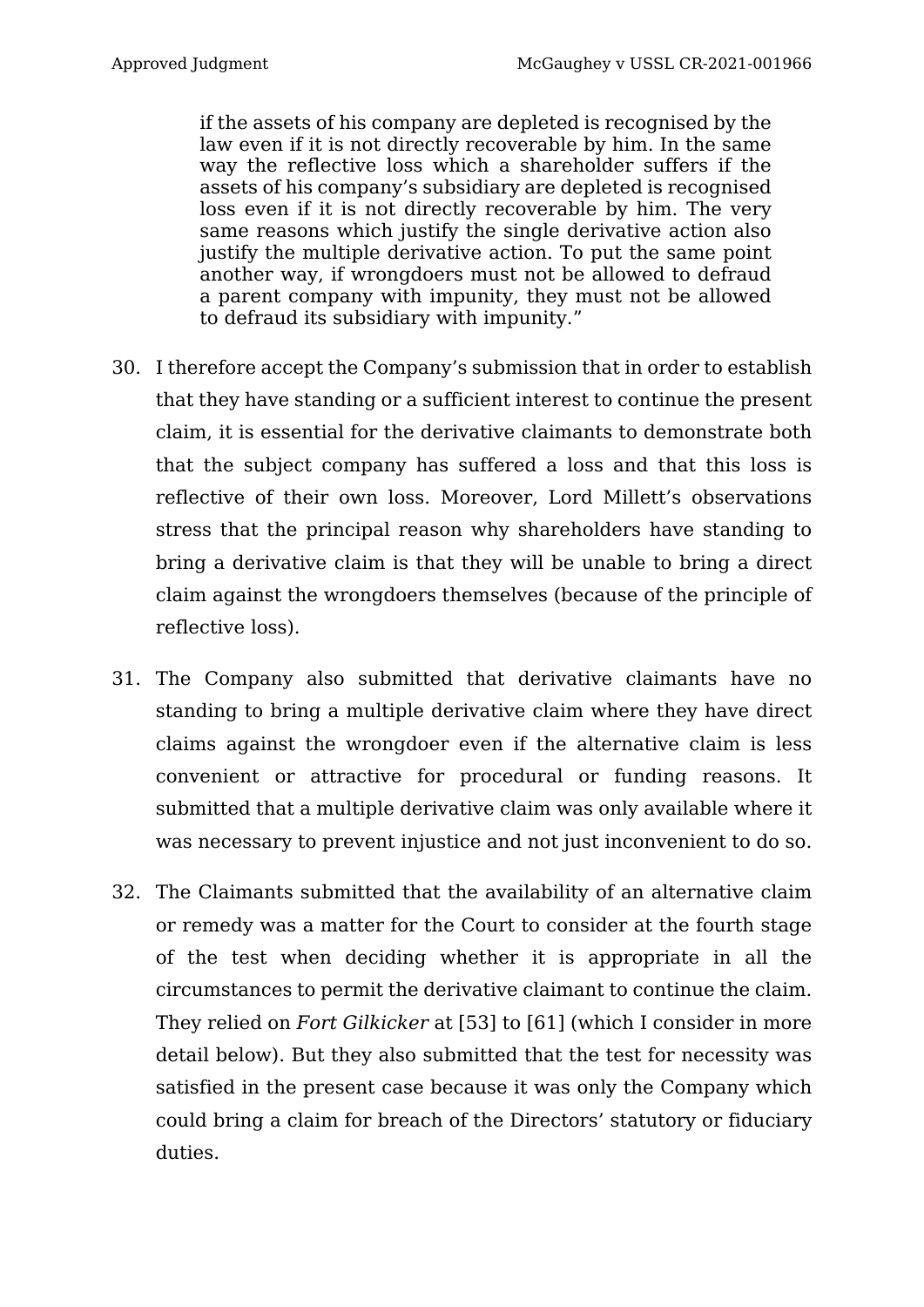- 33. On this issue I prefer the Claimants' submissions. I accept that in *Fort Gilkicker* Briggs J referred to the "necessity of a derivative claim": see [55]. But he did not consider that the existence of an alternative claim for breach of contract or unfair prejudice barred the multiple derivative claim and went on to consider whether either of the claims was "of sufficient substance" to displace the multiple derivative claim: see [56]. But in any event, I am not satisfied that an independent claim for breach of trust would prevent a derivative claimant from bringing a derivative claim where he or she had suffered a loss as a shareholder which was reflective of the subject company's loss. I prefer, therefore, to deal with the Claimants' alternative claim in the context of the fourth requirement (below).
- *(2) Prima Facie Case: The Fourth Exception*
- 34. The Claimants relied on the fourth exception to the rule in *Foss v Harbottle*, namely, that a fraud has been committed and the minority (or other interested stakeholders) are prevented from remedying the fraud because the subject company is controlled by the wrongdoers. In *Daniels* Templeman J considered that the fourth exception extended to the following breaches of duty at 413H-414D:

"The authorities which deal with simple fraud on the one hand and gross negligence on the other do not cover the situation which arises where, without fraud, the directors and majority shareholders are guilty of a breach of duty which they owe to the company, and that breach of duty not only harms the company but benefits the directors. In that case it seems to me that different considerations apply. If minority shareholders can sue if there is fraud, I see no reason why they cannot sue where the action of the majority and the directors, though without fraud, confers some benefit on those directors and majority shareholders themselves. It would seem to me quite monstrous particularly as fraud is so hard to plead and difficult to prove—if the confines of the exception to *Foss v. Harbottl*e, 2 Hare 461, were drawn so narrowly that directors could make a profit out of their negligence. Lord Hatherley L.C. in *Turquand v. Marshall*, L.R. 4 Ch.App. 376, 386, opined that shareholders must put up with foolish or unwise directors.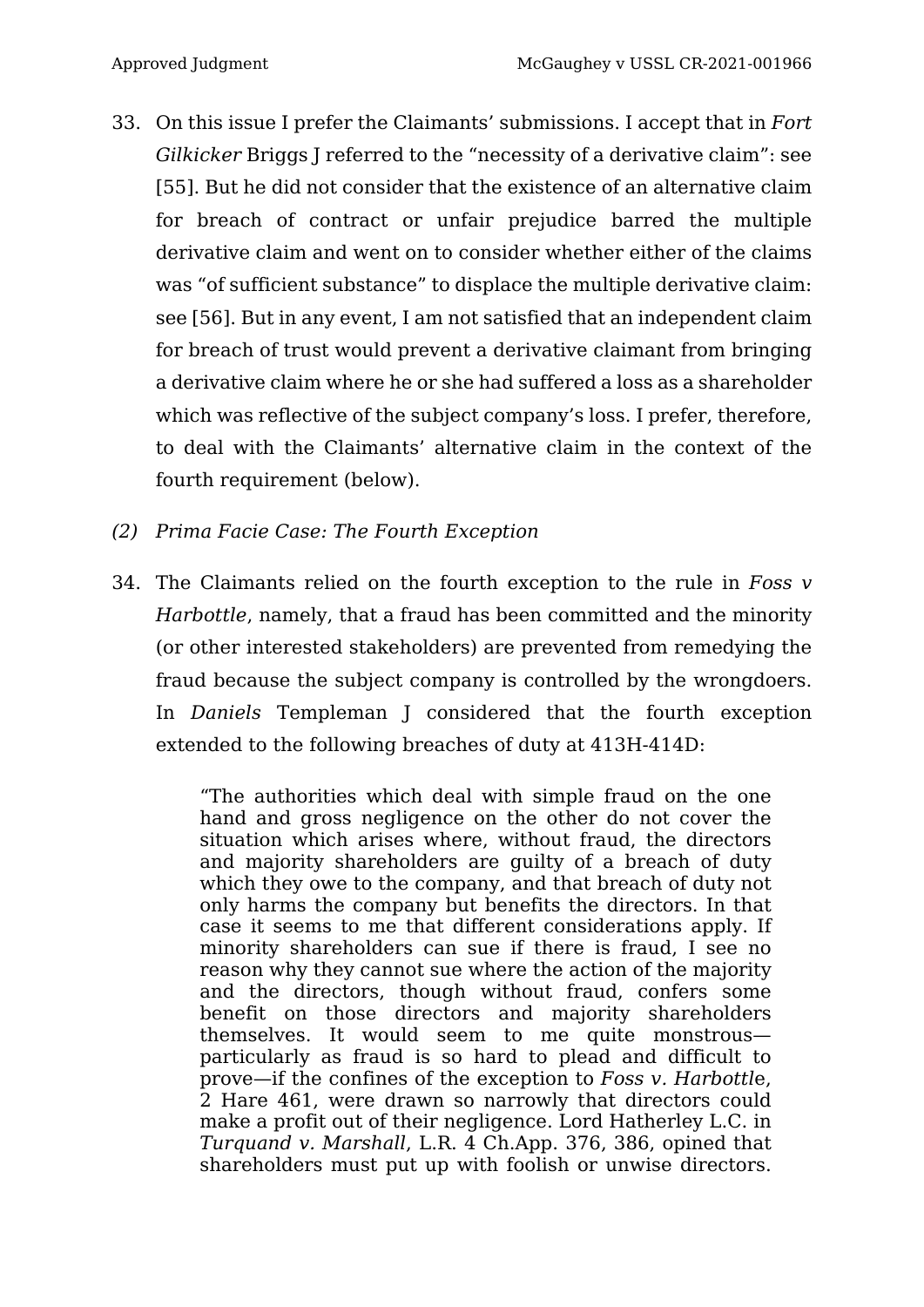Danckwerts J. in *Pavlides v. Jensen* [1956] 1 Ch. 565 accepted that the forbearance of shareholders extends to directors who are "an amiable set of lunatics." Examples, ancient and modern, abound."

- 35. Following *Daniels* the leading authorities all state that unless the derivative claimants can establish a prima facie case of "actual fraud" then they must establish a prima facie case that the wrongdoers benefitted themselves from the breach of duty: see, e.g., *Abouraya*  (above) at [25] and *Bhullar v Bhullar* [2015] EWHC 1943 (Ch) at [34]. However, although David Richards J used the term "actual fraud" in the first case and Morgan J used the same term in the second, it was not necessary for either of them to attempt an exhaustive definition of what it meant in this context.
- 36. The Claimants submitted that fraud in the sense used by Templeman J in *Daniels* is not limited to deliberate and dishonest breaches of duty but extends to "equitable fraud" and "fraud on a power". They cited *Fort Gilkicker* where Briggs J stated that fraud includes "a variety of equitable wrongs, including a breach of fiduciary duty, although not mere negligence": see [18]. But the principal authority upon which they relied was *Estmanco (Kilner House) Ltd v Greater London Council* [1982] 1 WLR 2 which I must now consider.
- 37. In that case the GLC sold twelve flats in a block of sixty flats to purchasers on long leases (and entered into contracts for sale with other purchasers). At the same time the council entered into an agreement with the subject management company under which it was to collect the service charges on the council's behalf and to take a superior lease of the entire block on the sale of the last remaining flat. A covenant in the agreement provided that the council would use its best endeavours to dispose of all of the flats on long leases. On completion of each long lease the council also transferred a share in the subject company to each purchaser.
- 38. A change of policy took place and the council decided to let the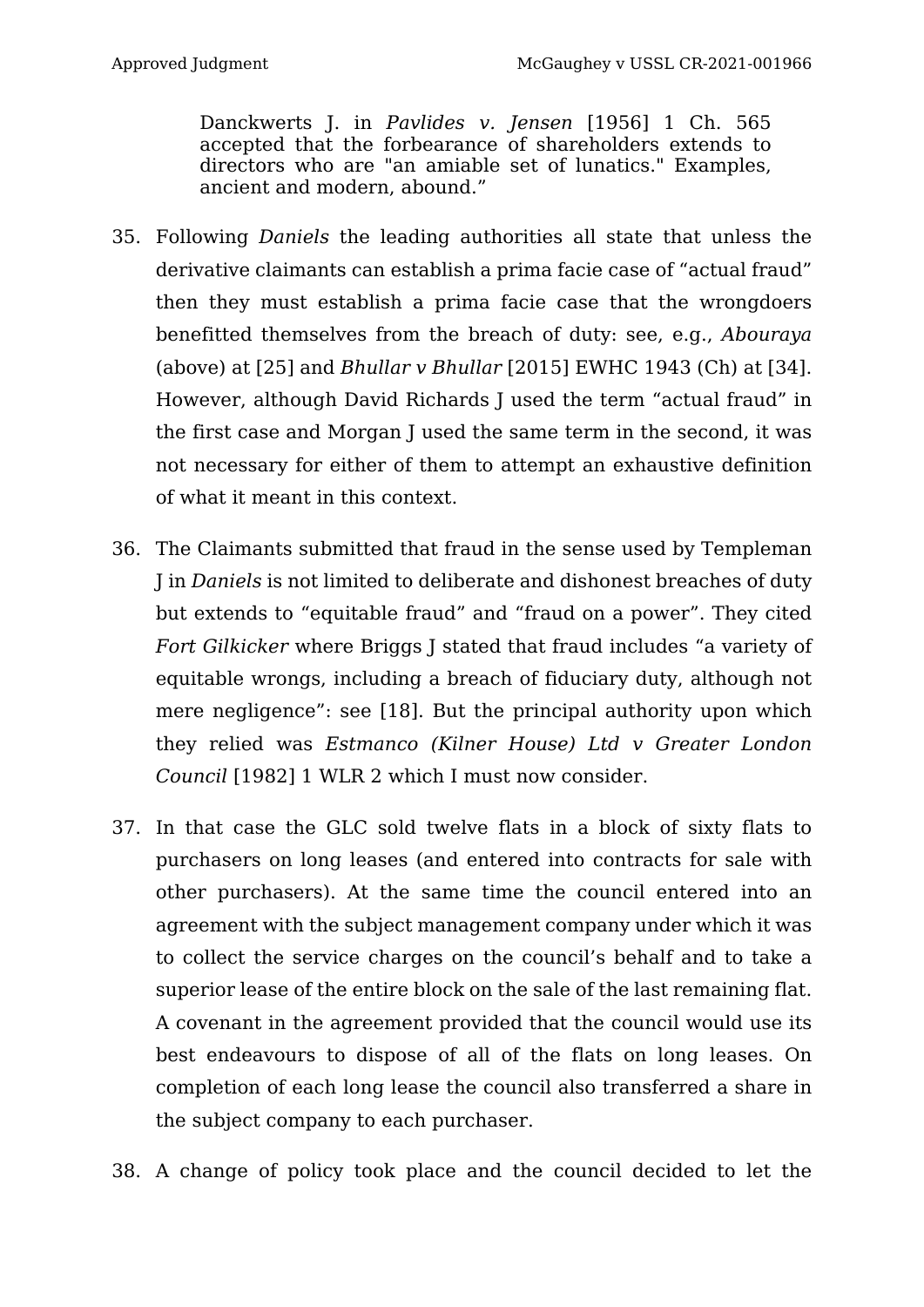remaining flats to high priority applicants on its housing list. The subject company's directors had already issued a claim to enforce the covenant but at an extraordinary general meeting the council voted for the subject company to withdraw it. One of the purchasers applied for permission to continue the action and Sir Robert Megarry V-C. granted the application. The council submitted that there was no fraud on the minority as explained in *Daniels* and the judge dealt with this submission at 12F-13A:

"Apart from the benefit to themselves at the company's expense, the essence of the matter seems to be an abuse or misuse of power. "Fraud" in the phrase "fraud on a minority" seems to be being used as comprising not only fraud at common law but also fraud in the wider equitable sense of that term, as in the equitable concept of a fraud on a power. Now of course *Daniels v. Daniels* [1978] Ch. 406 was a case on acts by directors as such, rather than by shareholders, and I do not forget this. At the same time it seems to me to be useful as preventing "fraud" from being read too narrowly. Suppose, too, the decision to sell the land had been made not by the husband and wife qua directors, but by a resolution of the company carried by their votes: could it then be said that the minority could not sue? Is this exception from the rule in *Foss v. Harbottle* open to easy evasion by directors who hold the majority of votes in general meeting if they take care to reach their decisions not by voting as directors but by voting as shareholders? I think not.

In considering whether there is a fraud on a minority in this case in the sense which this phrase has acquired, and whether Mr. Brodie has made good his main contention, certain matters seem plain enough. First, I do not think that it can reasonably be said to have been established that it is, or could reasonably be thought to be, for the benefit of the company that the action should be discontinued. This is not a case of a trading company, seeking to make a profit. The company is a non-profit-making company, and so the test cannot be the financial benefit of the company. The company was formed for a particular purpose, namely, to manage the block of Flats under the control of the purchasers of the flats; and the covenant by the council with the company was part of the mechanism for securing this result. On the face of it I do not think that it can readily be said to be for the benefit of a company to stultify a substantial part of the purpose for which it was formed. Of course, there may be difficulties about obtaining the necessary funds to support the litigation,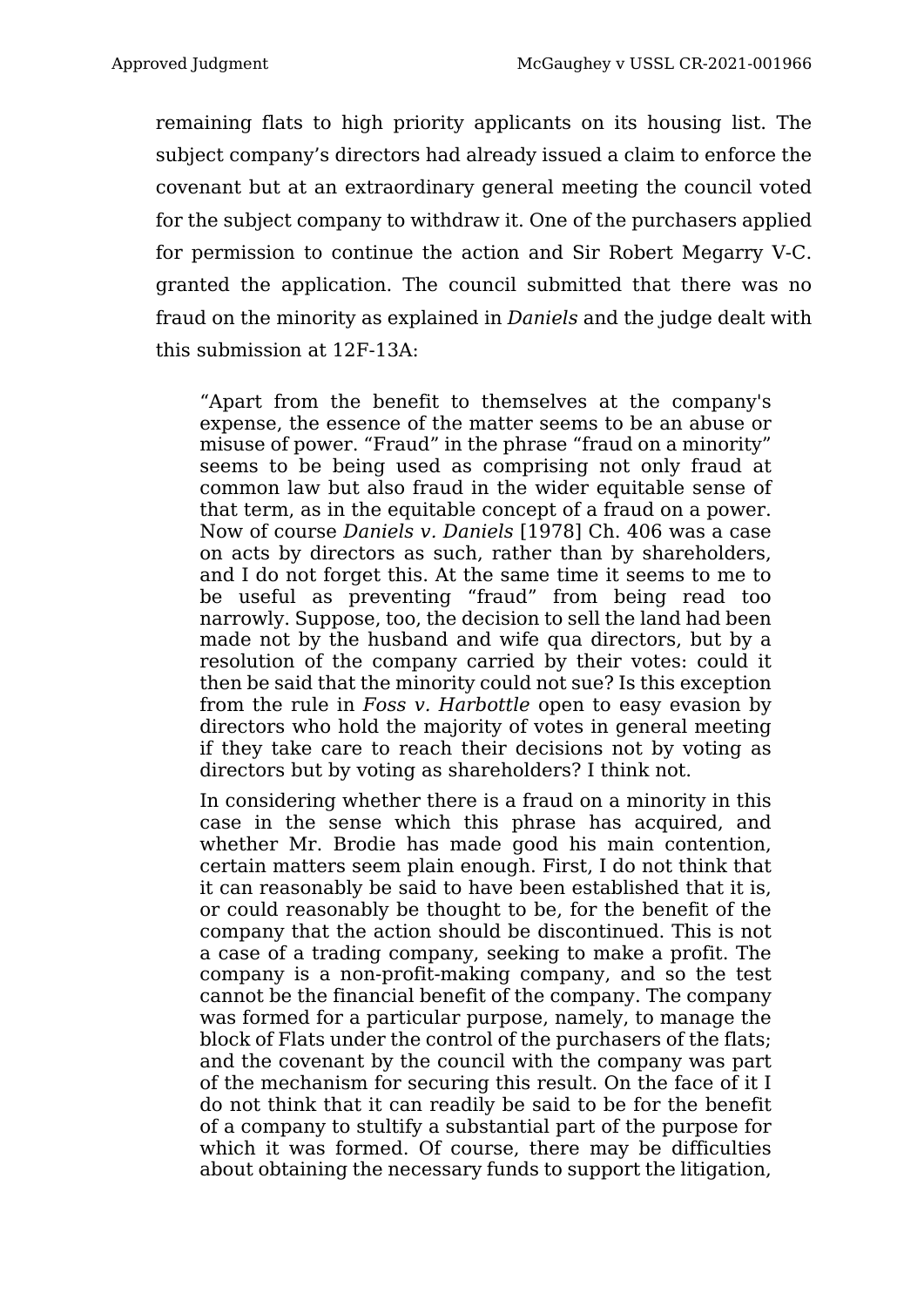and if these difficulties are not overcome it will be impossible to carry out the company's purpose: but it is one thing to say that it is not for the company's benefit for it to attempt to carry out its purpose, and another thing to say that although it is for the company's benefit to do this, unfortunately it has become impossible. Further, where, as here, a member of a minority seeks to litigate on the company's behalf, the question ceases to be merely one of the adequacy of the company's funds."

39. Sir Robert Megarry V-C reached the conclusion that the council was actuated by its desire to put into effect its new housing policy even though that plainly and admittedly involved a breach of contract. He also found it impossible to accept that the council had voted in favour of discontinuing the action because it believed it to be in the best interests of the subject company. He continued at 15G-16B:

> "As I have indicated, I do not consider that this is a suitable occasion on which to probe the intricacies of the rule in *Foss v. Harbottle* and its exceptions, or to attempt to discover and expound the principles to be found in the exceptions. All that I need say is that in my judgment the exception usually known as "fraud on a minority" is wide enough to cover the present case, and that if it is not, it should now be made wide enough. There can be no doubt about the 12 voteless purchasers being a minority; there can be no doubt about the advantage to the council of having the action discontinued; there can be no doubt about the injury to the applicant and the rest of the minority, both as shareholders and as purchasers, of that discontinuance; and I feel little doubt that the council has used its voting power not in order to promote the best interests of the company but in order to bring advantage to itself and disadvantage to the minority. Furthermore, that disadvantage is no trivial matter, but represents a radical alteration in the basis on which the council sold the flats to the minority. It seems to me that the sum total represents a fraud on the minority in the sense in which "fraud" is used in that phrase, or alternatively represents such an abuse of power as to have the same effect."

40. In *Harris v Microfusion* a member of a limited liability partnership applied for permission to bring a number of claims against two limited companies which were designated members of the LLP. His Honour Judge Pelling QC granted permission to bring two claims but refused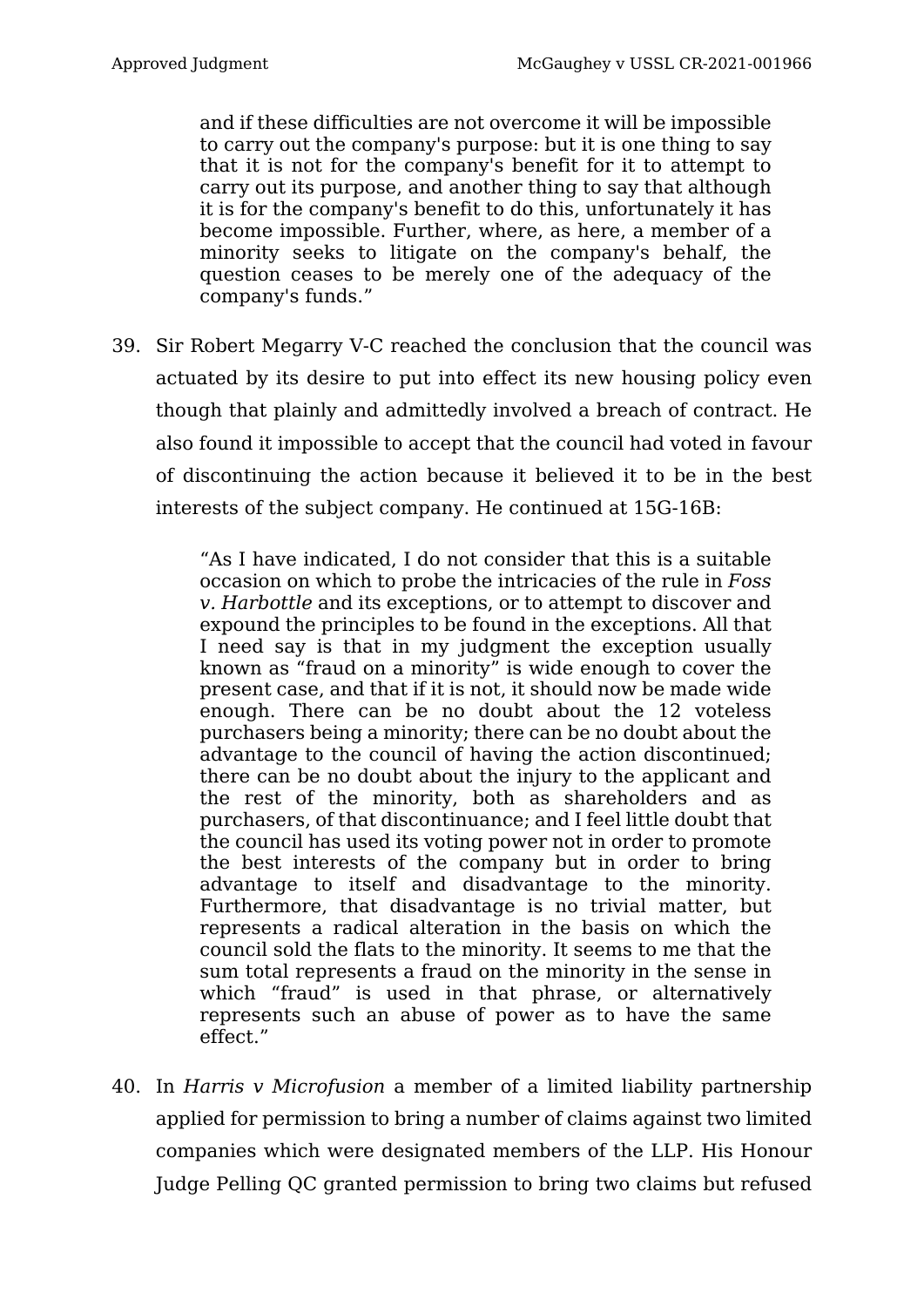permission to bring a third in relation to a rebate agreed by the partners with two Czech partners. Counsel for the derivative claimant did not suggest that any of the breaches of fiduciary duty in question was deliberate or dishonest but he submitted that David Richards J had stated the fourth exception too narrowly in *Abouraya*. In support of that submission he relied on *Estmanco* and the dictum of Briggs J in *Fort Gilkicker* (above).

41. McCombe LJ described *Estmanco* as a very unusual case. He considered it a case in which the majority was seeking to use the alleged breach of duty to further its own ends and "in that sense to gain a personal benefit, albeit political rather than financial": see [29]. He also rejected the submission based on the dictum in *Fort Gilkicker*  on the basis that Briggs J was considering a different issue, namely, whether Parliament had done away with the double or multiple derivative action altogether: see [30]. McCombe LJ expressed his conclusions at [31] to [33]:

> "31. I do not think that either of these cases (*Estmanco* or *Gilkicker*) supports Mr Harper's wider proposition that the exception to the rule in *Foss v Harbottle* is "opened up" in cases, short of deliberate and dishonest breach of duty, in the absence of personal benefit to the party allegedly in breach of duty. For my part, having reviewed the authorities, with the helpful assistance of counsel, I consider that the extent of the relevant exception to the rule is indeed as stated by David Richards J in *Abouraya*. 32. While the authorities to which I refer are all authorities at first instance, they are decisions of judges with the deepest of knowledge of our company law and I would not be inclined to depart from them except for very good reason. I can find no good reason to do so. 33. On the contrary, it seems to me that Miss Anderson was correct to say that principle supported her submission as to the extent of the exception. Essentially, people are free to join as members of corporate entities upon whatever terms they choose, formulated in articles of association, partnership deeds for LLPs or shareholders' agreements. They are bound by such arrangements and if majority rule is provided for, the minority is bound by the wishes of the majority. The majority can choose to excuse breaches of duty by directors, provided that the majority have not used their voting powers to confer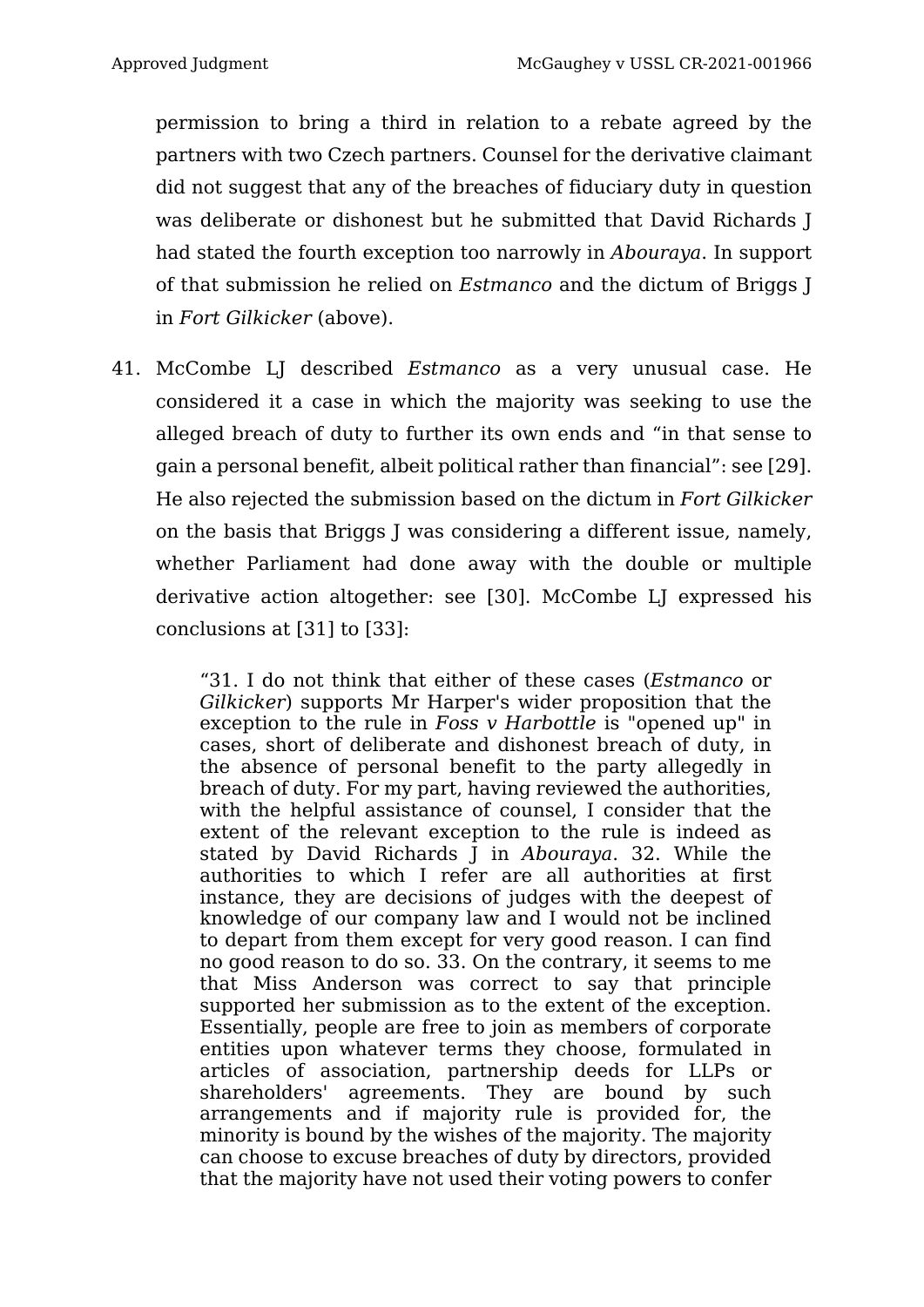benefits upon themselves in breach of duty and are not using the self-same powers to prevent the company from recovering the loss caused to it, in effect expropriating the minority in the process. The constraints imposed by equity make an exception to the rule in *Foss v Harbottle* in cases where the controlling members are precluded from ratifying the relevant breach by exercise of their majority votes. Thus, the "fraud on the minority" exception prevents directors from improperly benefitting themselves at the expense of the company."

- 42. The Claimants sought to distinguish *Harris v Microfusion* on the basis that a limited liability partnership was very different from a company limited by guarantee and that the members were free to choose their constitution and that they can agree to majority rule: see [33] (above). I am not satisfied that this is a true basis for distinguishing the decision. McCombe LJ was doing no more than restating the rationale for the fourth exception, namely, that parties are free to choose majority rule and that equity will only step in where the majority have abused that power to excuse their own dishonest and deliberate breaches of duty or to excuse their actions in improperly benefitting themselves at the expense of the subject company.
- 43. In my judgment, *Harris v Microfusion* is clear authority for the proposition that a derivative claimant must establish a prima facie case that the defendants have committed a deliberate or dishonest breach of duty or that they have improperly benefitted themselves at the expense of the company (although the nature of that benefit need not be exclusively financial). I find support for that proposition in *Homes of England Ltd v Sellman (Holdings) Ltd* [2020] EWHC 936 (Ch) where Zacaroli J applied the following test at [46] (and it is clear from the context that his first question was concerned with reflective loss):

"Applying the test as identified in *Abouraya* on the facts of this case, the following three questions arise: (1) did Holdings' actions cause financial loss to the members? (2) is fraud in the sense of deliberate and dishonest breach of duty pleaded? (3) is it alleged that Holdings acquired a personal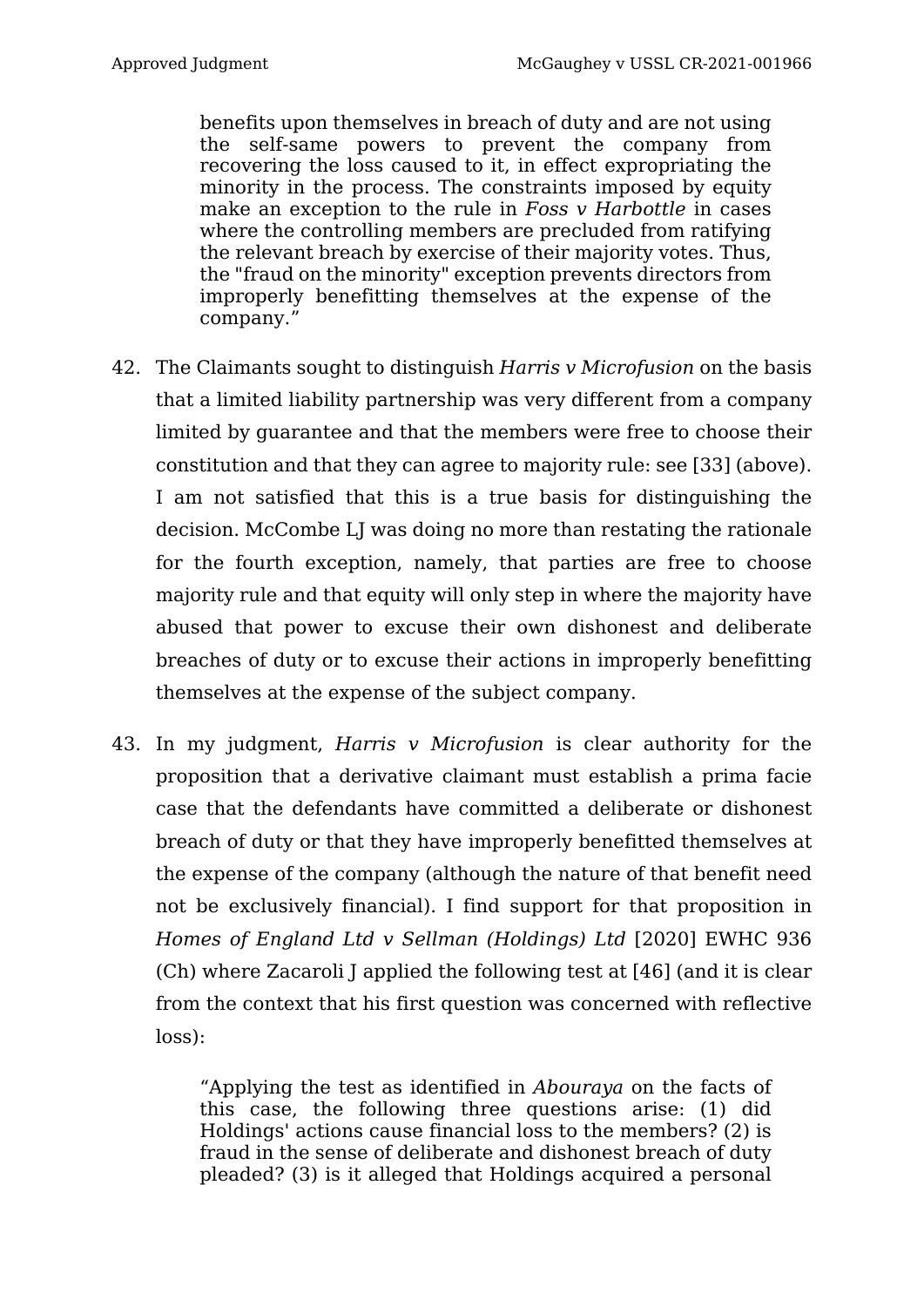benefit at the expense of BRD?"

## *(3) Prima Facie Case: The Merits*

44. There was also some debate between counsel about the test to be applied on the merits. In *Abouraya* David Richards J stated that a prima facie case is a higher test than a seriously arguable case and that the Court had to be satisfied that in the absence of an answer by the defendant, the derivative claimant would be entitled to judgment: see [53]. In *Bhullar v Bhullar* Morgan J also gave the following description of how the Court should apply that test in practice at [25]:

> "It is one thing to ask whether the claimant has shown a prima facie case in the absence of an answer from the defendant and another thing to ask whether the claimant has still shown a prima facie case when one takes into account the suggested answer. If the facts relied upon by either the claimant or the defendant are not disputed, there may be little difficulty. But what if the claim and the suggested answer depend, as they often will, on disputed facts? Further, what if the resolution of that dispute will in due course require the trial judge to reach conclusions as to the credibility of witnesses? I consider that the court has to recognise that it cannot resolve disputes of fact at a hearing which does not involve any cross-examination of witnesses and which takes place in advance of any formal disclosure of documents. It will not be unusual to find that the claimant can establish a prima facie case, if one ignores the evidence relied upon by the defendant, but yet the claimant would fail at trial if the defendant's evidence were to be accepted. In such a case, I consider that it is still open to the court to hold that the claimant has made out a prima facie case because it would be wrong to assume that the defendant's evidence will be accepted at the trial and it may simply not be possible to predict with any degree of confidence whether the defendant's evidence will be so accepted."

45. I find this is a helpful gloss on the test in a case where the real question which I have to consider is whether to accept the detailed evidence adduced by the Company in answer to the application without the necessity for a trial. It seems to me that the appropriate course is to find that a prima facie case has been made out only where I am satisfied that there are issues of fact on which it would be wrong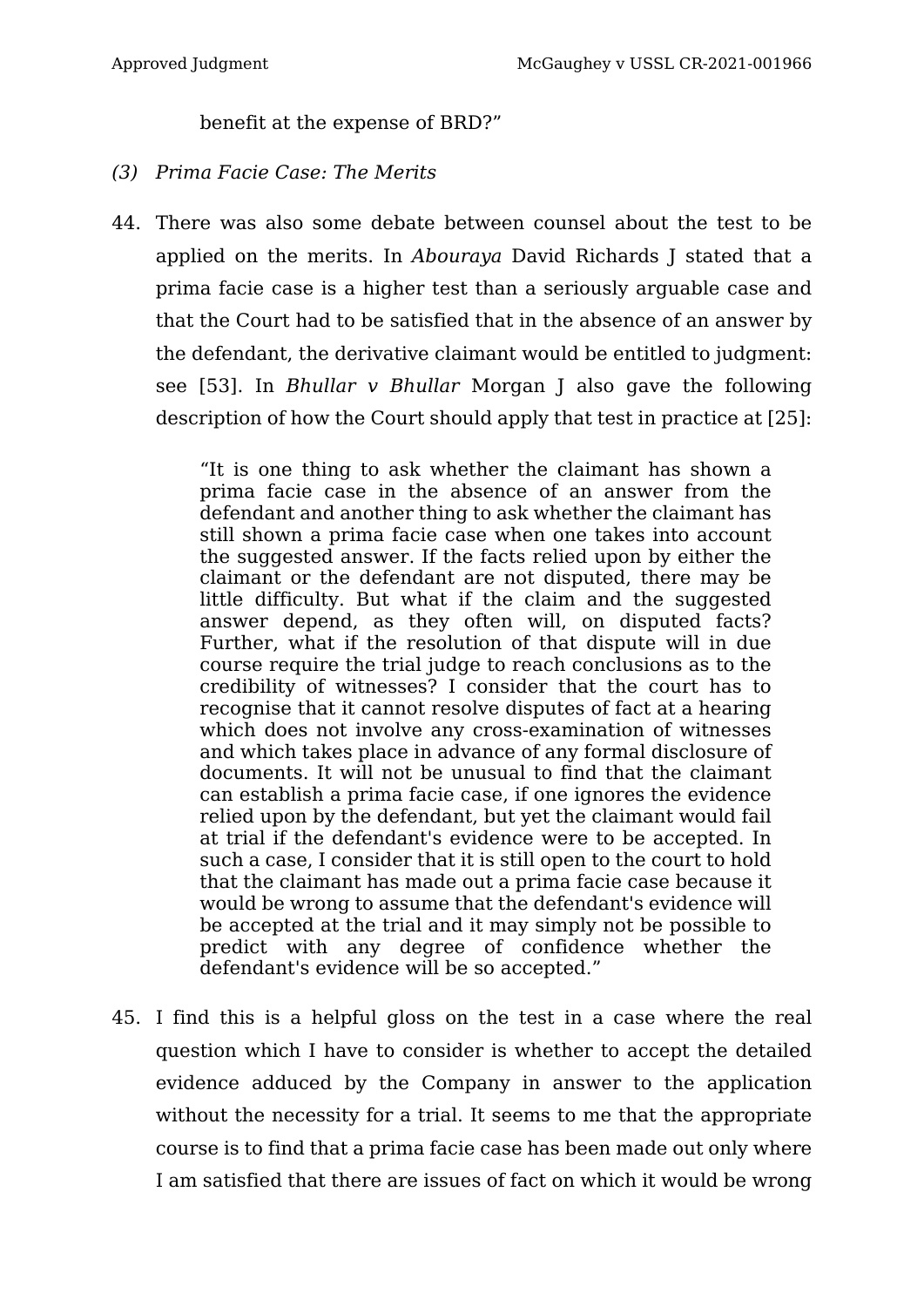to accept the Company's evidence without cross-examination.

## *(4) Discretion*

46. In *Fort Gilkicker* the subject company conceded that there was a prima facie case which satisfied the common law test but argued that it was not an appropriate case to permit the derivative claimant to continue the claim because it had alternative remedies, namely, a claim for breach of a joint venture agreement and an unfair prejudice claim. For various reasons which I need not set out Briggs J rejected that submission. But he explained his approach at [53]:

> "I have recorded the concession by Miss Smith that the particulars of claim and the evidence in support of them disclose a sufficient prima facie case of a wrong done to FGL to satisfy that part of the common law test. None the less CPR Pt 19 , and in particular paragraph 1(a)(i) of the Practice Direction 19C supplementing Part 19 make it clear that the permission regime applies to "derivative claims, whether under Chapter 1 of Part 11 of the Companies Act 2006 or otherwise", and it is common ground that the court has a discretion whether or not to permit any common law claim to continue which is not limited to a cold analysis of whether the common law requirements set out, for example, in *Prudential Assurance Co Ltd v Newman Industries Ltd (No 2)* [1982] Ch 204 are met."

47. The Company submitted that even if my "cold analysis" led to the conclusion that the first three requirements of the test were satisfied, the Claimants still had to satisfy me that it was appropriate to permit them to continue the claim given the alternative remedies available to them. It also relied on *Abouraya* where David Richards J accepted that a derivative claimant did not have an automatic entitlement to continue the claim. He stated this at [26]:

> "Satisfaction of the requirement for the claimant to establish a prima facie case both that the company is entitled to the relief claimed and that the action falls within the proper boundaries of the exception to the rule in *Foss v Harbottle* does not automatically entitle the claimant to permission to commence or continue the action. The court exercises a discretion whether to grant permission and will have regard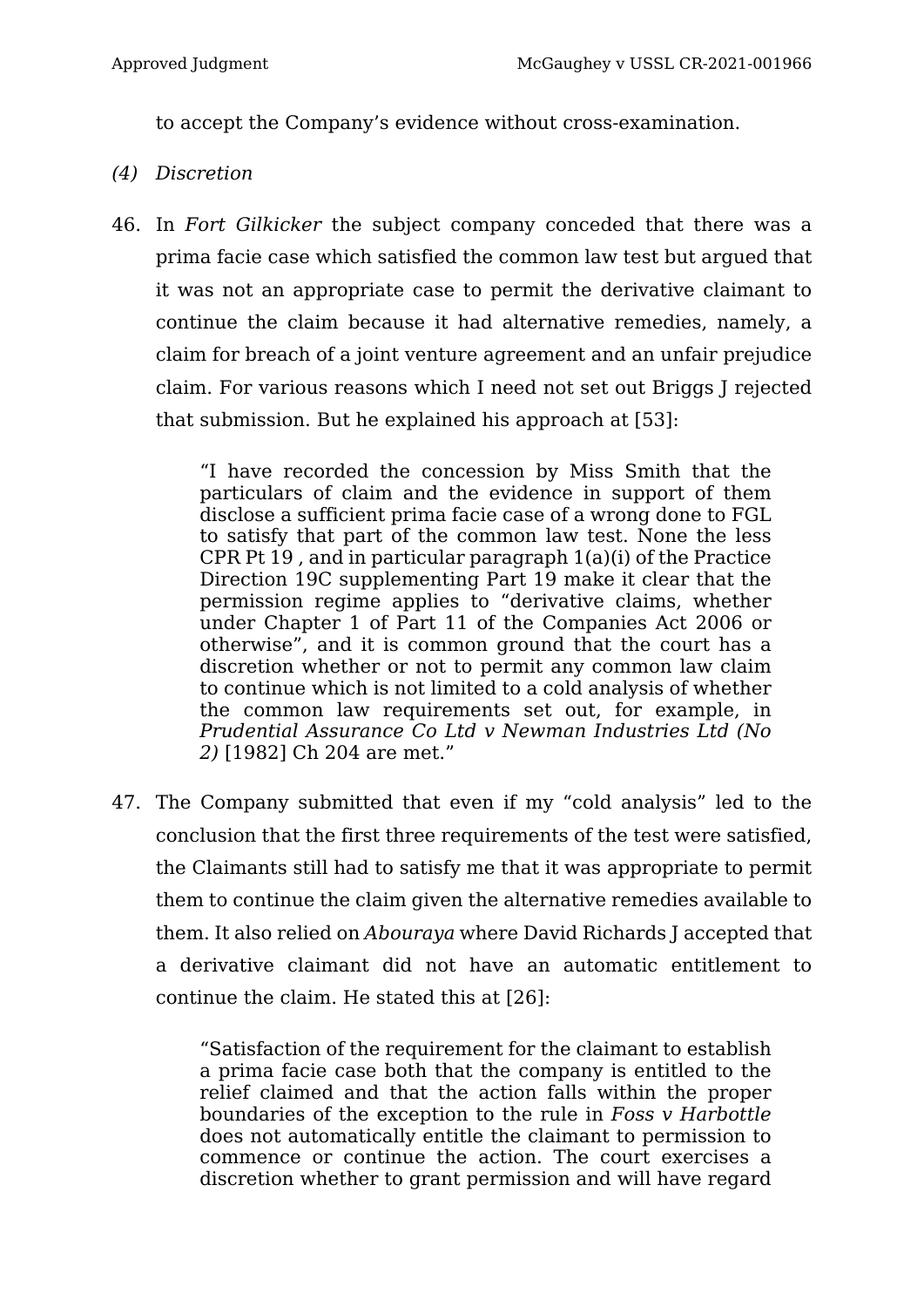to all relevant factors. This is illustrated by the authorities which establish that a claimant who has been involved in the alleged wrongdoing or who seeks to bring the proceedings for an ulterior purpose will not be regarded as an appropriate claimant and will not be given permission: see *Nurcombe v Nurcombe* [1985] 1 WLR 370 at 376 per Lawton LJ, *Barrett v Duckett* [1995] 1 BCLC 243 at 250 per Peter Gibson LJ. Above all, it is illustrated by the requirement that a reasonable board of directors would consider it to be in the best interests of the company to pursue the proceedings."

- C. The Pensions Act 2004
- 48. I turn now to the Pensions Act 2004. Section 1 created the Pensions Regulator ("**TPR**") whose main objectives include protecting the benefits of members under occupational pension schemes and reducing the risk of situations arising which may lead to compensation being payable under the Pension Protection Fund: see section 5. TPR also has functions under Part 3 (below).
- 49. Section 221 provides that the provisions of Part 3 apply to every occupational pension scheme Section 222 defines the "**statutory funding objective**" of each occupational pension scheme and its "**technical provisions**" as follows:

"(1) Every scheme is subject to a requirement ("the statutory funding objective") that it must have sufficient and appropriate assets to cover its technical provisions. (2) A scheme's "technical provisions" means the amount required, on an actuarial calculation, to make provision for the scheme's liabilities. (3) For the purposes of this Part– (a) the assets to be taken into account and their value shall be determined, calculated and verified in a prescribed manner, and (b) the liabilities to be taken into account shall be determined in a prescribed manner and the scheme's technical provisions shall be calculated in accordance with any prescribed methods and assumptions."

50. Section 223 introduces the concept of a "**statement of funding principles**" and it provides that the trustees of a pension scheme must prepare, review and (if necessary) revise the statement. Moreover, it provides that the primary purpose of such a statement is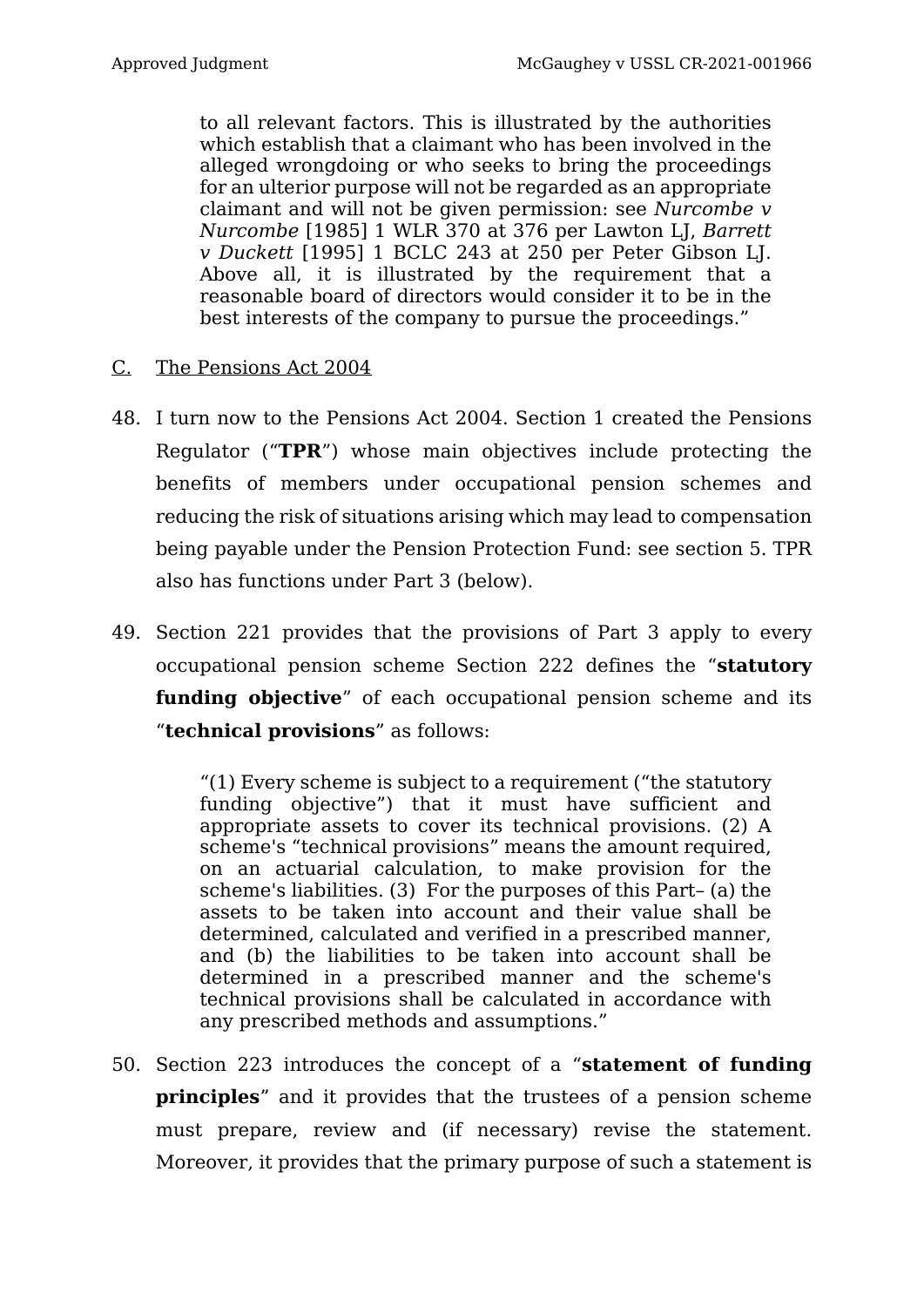to record the trustees' policy for securing that the statutory funding objective is met:

"(1) The trustees or managers must prepare, and from time to time review and if necessary revise, a written statement of— (a) their policy for securing that the statutory funding objective is met, and (b) such other matters as may be prescribed. This is referred to in this Part as a "statement of funding principles" (2) The statement must, in particular, record any decisions by the trustees or managers as to– (a) the methods and assumptions to be used in calculating the scheme's technical provisions, and (b) the period within which, and manner in which, any failure to meet the statutory funding objective is to be remedied. (3) Provision may be made by regulations– (a) as to the period within which a statement of funding principles must be prepared, and (b) requiring it to be reviewed, and if necessary revised, at such intervals, and on such occasions, as may be prescribed. (4) Where any requirement of this section is not complied with, section 10 of the Pensions Act 1995 (c. 26) (civil penalties) applies to a trustee or manager who has failed to take all reasonable steps to secure compliance."

51. Section 224 provides that the trustees or managers of an occupational pension fund must obtain actuarial valuations at one year or three year intervals (depending on whether they also obtain actuarial reports):

> "(1) The trustees or managers must obtain actuarial valuations– (a) at intervals of not more than one year or, if they obtain actuarial reports for the intervening years, at intervals of not more than three years, and (b) in such circumstances and on such other occasions as may be prescribed. (2) In this Part– (a) an "actuarial valuation" means a written report, prepared and signed by the actuary, valuing the scheme's assets and calculating its technical provisions, (b) the effective date of an actuarial valuation is the date by reference to which the assets are valued and the technical provisions calculated, (c) an "actuarial report" means a written report, prepared and signed by the actuary, on developments affecting the scheme's technical provisions since the last actuarial valuation was prepared, and (d) the effective date of an actuarial report is the date by reference to which the information in the report is stated."

52. Sections 225 to 230 contain detailed provisions for the certification of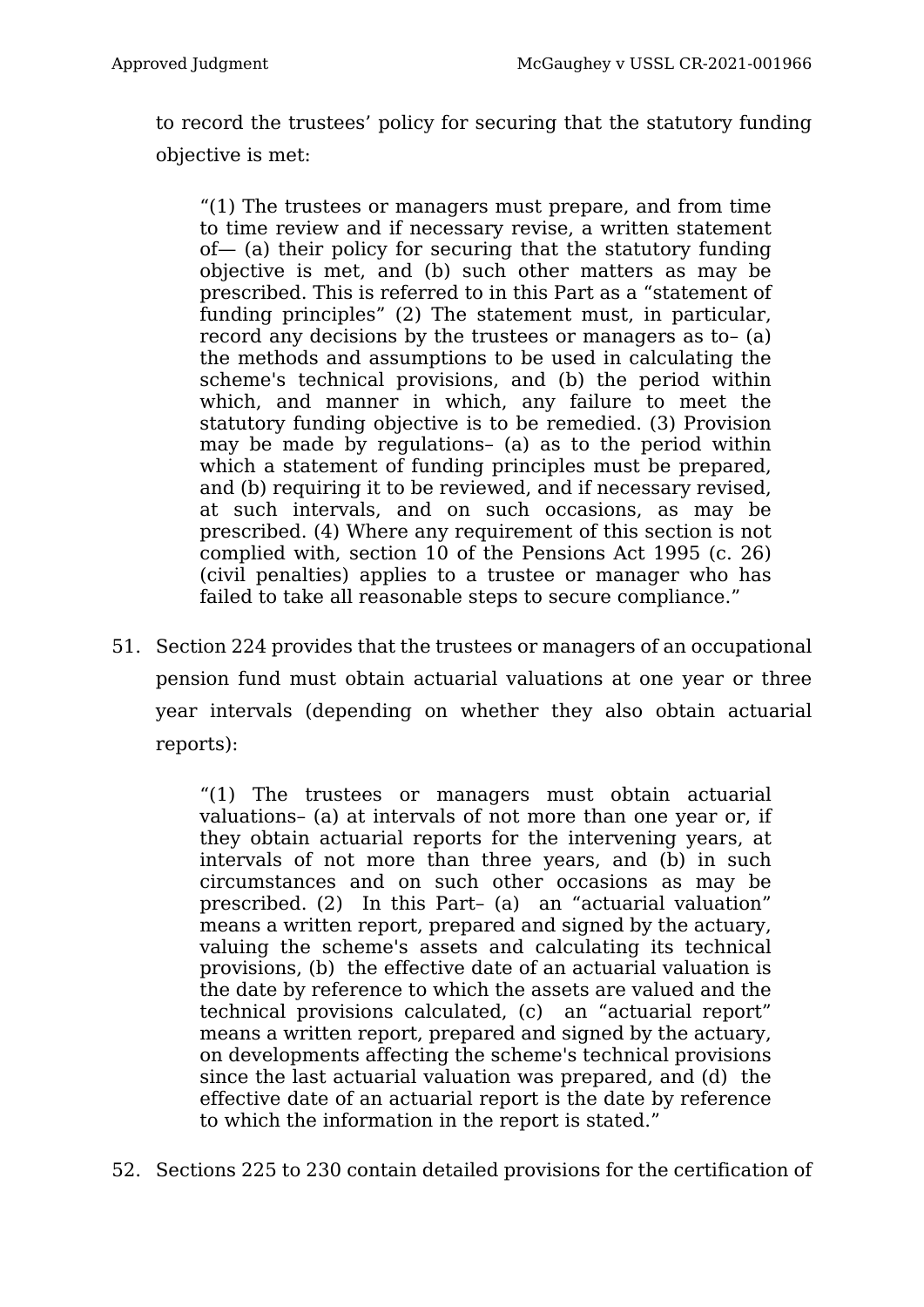technical provisions, the preparation of a recovery plan (if the statutory funding objective is not met), matters requiring the agreement of employers and matters to be dealt with in actuarial valuations. Section 231 confers the following powers on TPR where the trustees or managers do not comply with sections 224 to 230:

"(2) In any of those circumstances the Regulator may by order exercise all or any of the following powers– (a) it may modify the scheme as regards the future accrual of benefits; (b) it may give directions as to– (i) the manner in which the scheme's technical provisions are to be calculated, including the methods and assumptions to be used in calculating the scheme's technical provisions, or (ii) the period within which, and manner in which, any failure to meet the statutory funding objective is to be remedied; (c) it may impose a schedule of contributions specifying– (i) the rates of contributions payable towards the scheme by or on behalf of the employer and the active members of the scheme, and (ii) the dates on or before which such contributions are to be paid. (3) No modification may be made under subsection (2)(a) that on taking effect would or might adversely affect any subsisting right of– (a) any member of the scheme, or (b) any survivor of a member of the scheme."

53. These provisions are supplemented by the Occupational Pension Schemes (Investment) Regulations 2005 (SI 2005/3378). Regulation 4 (which is headed "Investment by trustees") provides as follows:

> "(1) The trustees of a trust scheme must exercise their powers of investment, and any fund manager to whom any discretion has been delegated under section 34 of the 1995 Act (power of investment and delegation) must exercise the discretion, in accordance with the following provisions of this regulation. (2) The assets must be invested— (a) in the best interests of members and beneficiaries; and (b) in the case of a potential conflict of interest, in the sole interest of members and beneficiaries. (3) The powers of investment, or the discretion, must be exercised in a manner calculated to ensure the security, quality, liquidity and profitability of the portfolio as a whole. (4) Assets held to cover the scheme's technical provisions must also be invested in a manner appropriate to the nature and duration of the expected future retirement benefits payable under the scheme. (5) The assets of the scheme must consist predominantly of investments admitted to trading on regulated markets. (6)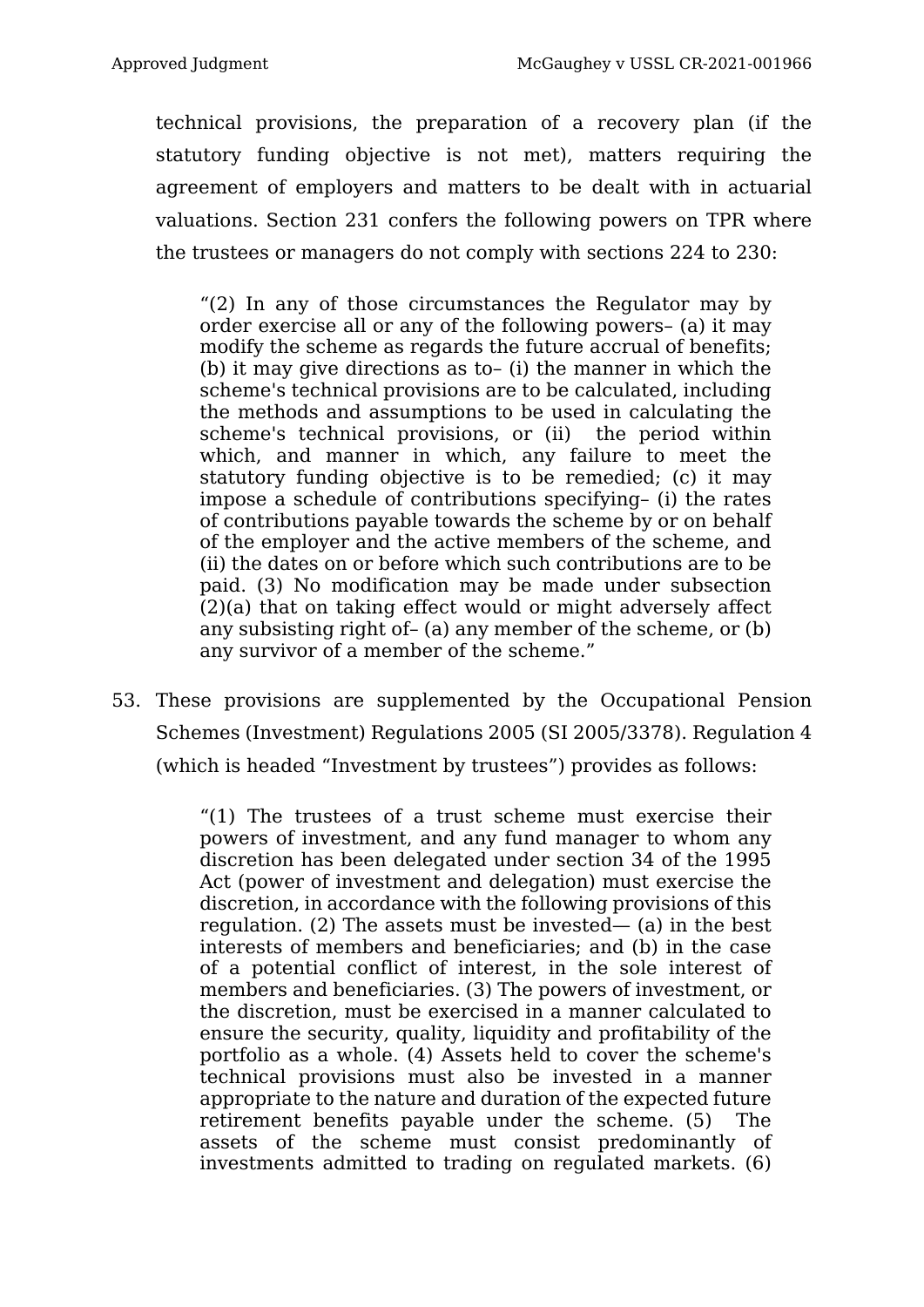Investment in assets which are not admitted to trading on such markets must in any event be kept to a prudent level. (7) The assets of the scheme must be properly diversified in such a way as to avoid excessive reliance on any particular asset, issuer or group of undertakings and so as to avoid accumulations of risk in the portfolio as a whole. Investments in assets issued by the same issuer or by issuers belonging to the same group must not expose the scheme to excessive risk concentration."

54. In *Merchant Navy Ratings Pension Fund Trustees Ltd v Stena Line Ltd* [2015] PLR 239 Asplin J (as she then was) considered the relationship between the various duties of a pension fund trustee. She stated that the "best interests of the beneficiaries" should not be viewed as a paramount standalone duty or separate from the proper purposes principle. She then continued (at [228] and [232] to [233]):

> "228. It is necessary first to decide what is the purpose of the trust and what benefits were intended to be received by the beneficiaries before being in a position to decide whether a proposed course is for the benefit of the beneficiaries or in their best interests. As a result, I agree with his conclusion that ' . . to define the trustee's obligation in terms of acting in the best interests of the beneficiaries is to do nothing more than formulate in different words a trustee's obligation to promote the purpose for which the trust was created.'"

> "232. In this case, of course, the Scheme is closed to new membership and the continued accrual of benefits and is in severe deficit. However, given the uncertainties inherent in the administration of a pension scheme and the fact that a surplus or deficit is to some extent merely the product of the actuarial assumptions which have been applied, it seems to me that it would be wrong and entirely artificial to conclude that different duties arise depending upon whether there is a surplus or a deficit. In this case, given the extent of the deficit and the urgent need for deficit contributions in order to secure the benefits, it seems to me that the relevance of the position of the Employers capable of making such contributions and their interests is much the same as the circumstances which Chadwick LJ was considering and in the same way, it is perfectly legitimate for the Trustee to take such matters into account when exercising its powers for the purpose of promoting the purposes of the Scheme.

> 233 Accordingly, in my judgment, as long as the primary purpose of securing the benefits due under the Rules is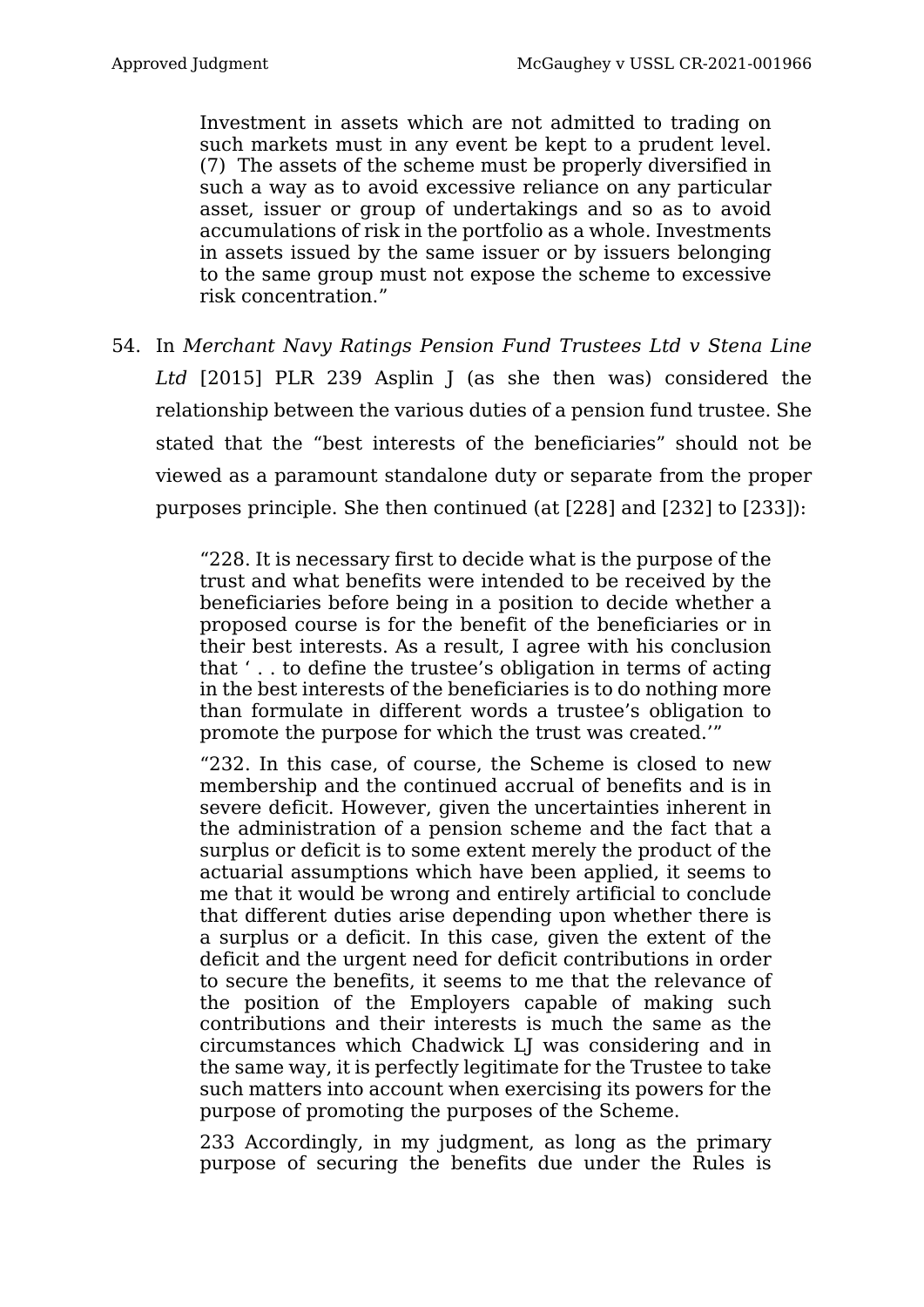furthered and the employer covenant is sufficiently strong to fulfil that purpose, it is reasonable and proper should the Trustee consider it appropriate to do so, to take into account the Employers' interests both when determining whether to widen the pool of those liable to contribute and when considering whether to seek to reduce the element of crosssubsidy. In such circumstances, it seems to me that it is legitimate to take into account the relative burdens placed upon the Employers as commercial competitors."

55. The Company relied on these paragraphs in support of the proposition that there was no paramount or standalone duty to act in the interests of all of the beneficiaries of the Scheme (particularly where groups of beneficiaries might have competing interests) and that the primary purpose of the Company was at all times to secure the benefits due under the Scheme. The Claimants did not dissent from this proposition as a matter of law or principle but they placed much greater emphasis on the overall purposes of the Scheme as set out in its constitutional documents.

# D. The Scheme Rules

56. Rule 5.1 of the Scheme Rules provides that subject to certain exceptions a member shall contribute 8% of salary in respect of any period of membership after 1 April 2016. Rule 5.2 provides for the apportionment of contributions and rule 5.7 provides that the Company may require or permit a member to make contributions at a different rate. As I have explained, Rule 64 provided for the functions and constitution of the JNC. Rule 64.10 is headed "Cost Sharing" and it provides as follows:

> "If the trustee company determines, on actuarial advice, following an actuarial investigation under rule 76, that either an increase or a decrease in the aggregate contribution rate payable by employers is required towards the cost of benefits under the general fund, whether in respect of the cost of providing for such benefits for future service and/or in respect of the cost of remedying any deficit in the fund, the JNC shall decide how the cost of that increase, or the saving from that decrease, is to be addressed, either by increases or decreases in the rates of contributions payable under sub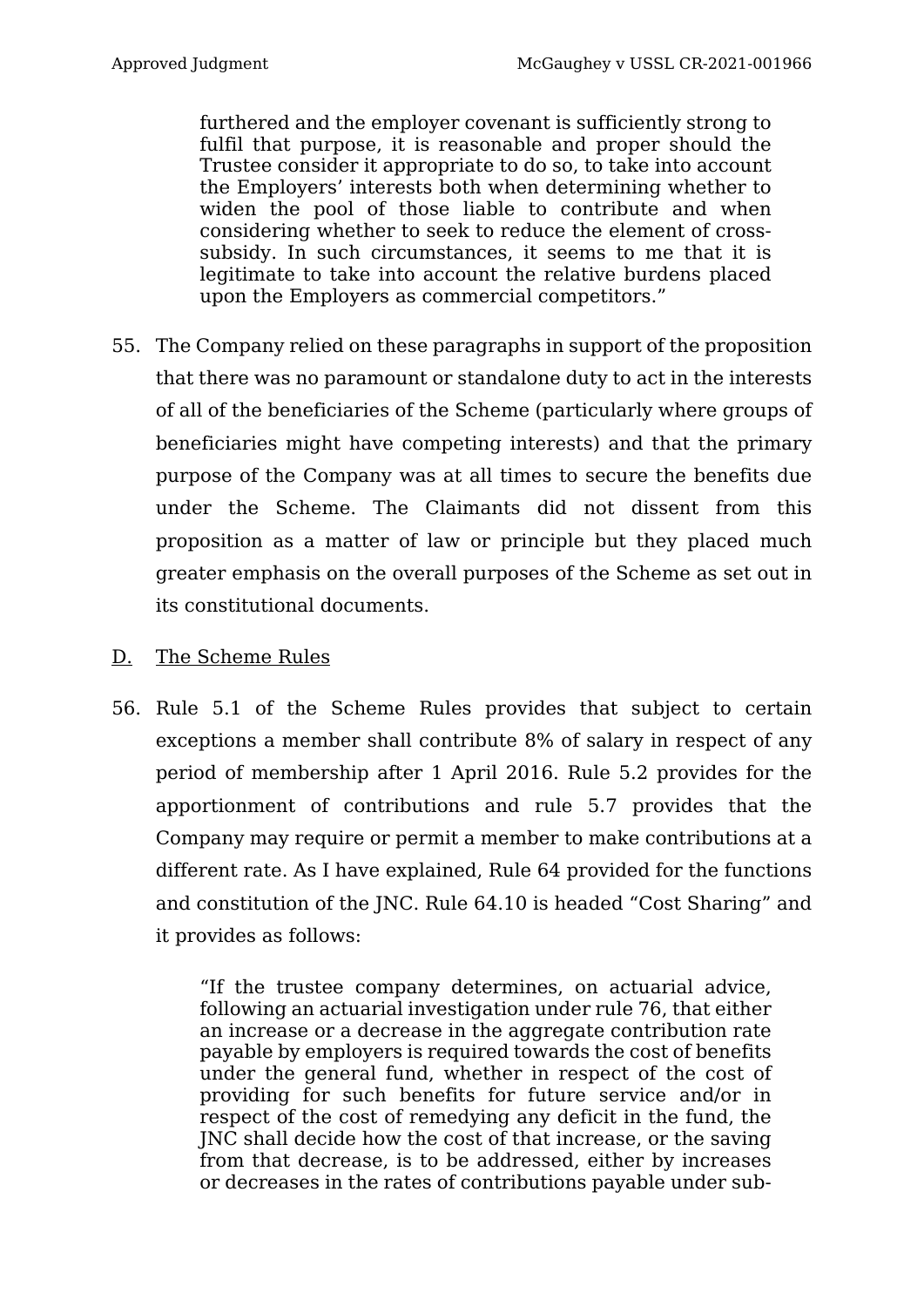rule 5.1 (Ordinary member contributions) and/or sub-rule 6.1 (Ordinary employer contributions) and/or by changes in benefits under the scheme. If the JNC does not agree, within the period allowed under sub-rule 76.4.2, how that cost, or that saving, is to be so addressed, the cost sharing arrangement under sub-rules 76.4 to 76.8 shall apply."

57. Rule 76 is headed "Actuarial Investigation" and consistently with section 224 it provides for an actuarial investigation and report by the actuary appointed for that purpose (the "**Scheme Actuary**") at intervals of not more than three years:

> "76.1 There shall be an actuarial investigation of the scheme by the actuary appointed for that purpose at intervals of not more than 3 years. Following each actuarial investigation, the actuary shall report to the trustee company on the financial condition of the scheme and shall make such recommendations as the actuary shall think fit, including as to the contributions to be payable by the employers under rule 6 (Ordinary employer contributions).

> 76.2 The actuarial valuation and actuarial statement to be prepared by the actuary shall comply with Part 3 of PA 04 and be sufficient to enable the trustee company to comply with its obligations under that Part.

> 76.3 In the event of the actuarial investigation disclosing that an alteration in or addition to the scheme is desirable, the trustee company, in consultation with the JNC and in accordance with rule 79 (Amendment), shall take such steps as it shall consider appropriate to achieve such alteration or addition.

> 76.4 In the event that: 76.4.1 the trustee company determines on or after the effective date, on actuarial advice, following the actuarial investigation, that an increase in the aggregate contribution rate payable by employers is required towards the cost of benefits under the fund, whether in respect of the cost of providing for such benefits for future service and/or in respect of the cost of remedying any deficit in the fund; and 76.4.2 the JNC does not decide, within a period of 3 months from the date on which the actuary's report on the actuarial investigation under sub-rule 76.1 is received by the JNC, or such longer period as the trustee company may allow, how the cost of that increase is to be addressed under sub-rule 64.10; then, if an increase in the aggregate contribution rate payable by employers is required towards the cost of such benefits, the rate of matching contributions payable by the employers to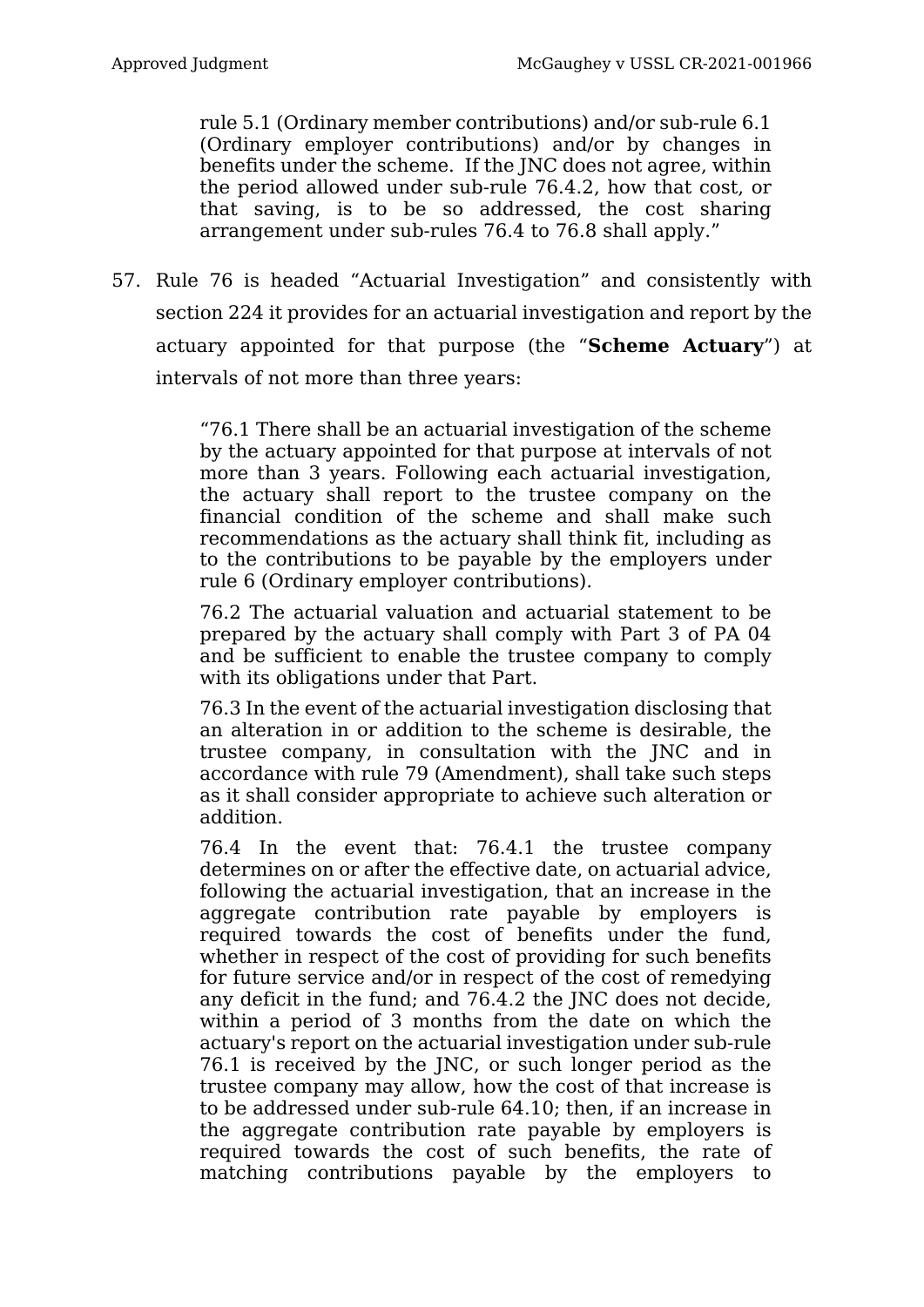members' DC accounts under sub-rule 6.3 is to be prospectively reduced to the extent necessary, as determined by the trustee company, to meet that increase.

76.5 If that rate of matching contributions is extinguished under sub-rule 76.4, the JNC will consider a reduction in the rate of contributions payable by the employers to members' DC accounts on salary in excess of the salary threshold under sub-rule 6.5, among other potential changes.

76.6 Before the JNC makes any decision regarding any such reduction in the rate of those contributions payable under sub-rule 6.4.2 or any other such change, there shall first be a consultation in accordance with sections 259 to 261 of PA 04.

76.7 Following any such consultation referred to in sub-rule 76.6, the JNC may decide that the rate of contributions payable under sub-rule 6.4.2 is to be reduced, so far as is necessary, as determined by the trustee company, to meet the increase in the aggregate contribution rate payable by employers required towards the cost of benefits under the general fund.

76.8 If, after the application of the relevant foregoing provisions of this rule, there remains an increase in the aggregate contribution rate payable by the employers required towards the cost of such benefits, or there is a decrease in that aggregate contribution rate so required and a consequent saving in relation to the cost of such benefits, that cost (or that saving) shall be shared in the ratio 35:65 between members and employers, so that: 76.8.1 35% of that cost (or that saving) shall be applied to increase (or decrease) the contributions payable by each member under sub-rule 5.1; and 76.8.2 65% of that cost (or that saving) shall be applied to increase (or decrease) the contributions otherwise payable by each employer under sub-rule 6.1, provided that nothing in rules 76.4 to 76.8 shall affect the powers of the trustee company under sub-rule 6.1 (Ordinary employer contributions)."

- 58. The Scheme Actuary appointed under section 47 of the Pensions Act 1995 is Mr Aaron Punwani FIA, chief executive officer of Lane Clark & Peacock LLP. Rule 76 (above) illustrates the importance both of the Scheme Actuary and the JNC in making benefit changes and changes to contribution rates.
- 59. Rule 79 is headed "Amendment" and it provides that the Company may by deed repeal, alter or add to the Scheme Rules. Subject to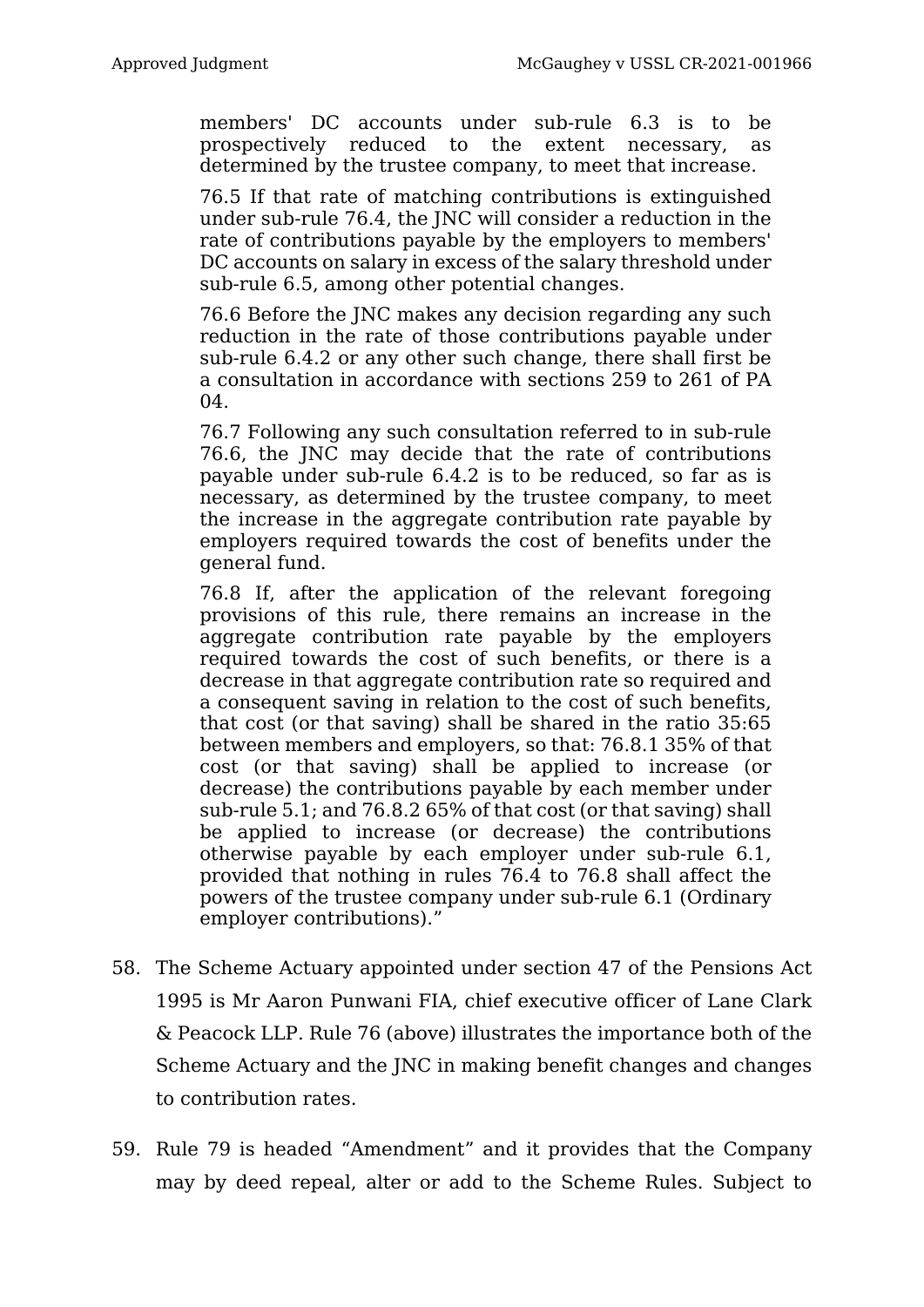certain exceptions (which are not material to the present dispute) the Company has the power to change the benefit structure and rate of contributions subject to the written consent of the JNC. Rule 79.7 also provides as follows:

"Where the JNC recommends to the trustee company any amendment of the rules, the trustee company shall, in accordance with this rule, take steps to implement the recommendation, unless it appears to the trustee company, acting on actuarial advice, to: 79.7.1 prejudice unfairly any one or more groups of members or former members when compared with another or other groups; 79.7.2 impose any unfair liability upon any one or more of the institutions or upon the trustee company; 79.7.3 be likely to result in HMRC having grounds to de-register the scheme under section 157 of FA 04; 79.7.4 be inconsistent with the constitution of the scheme as an irrevocable trust; or 79.7.5 be undesirable for any other reason which the trustee company shall notify in a reasoned written statement to the JNC."

# **III. The Claims**

# E. Claim 1: The 2020 Valuation

- 60. The Scheme's triennial valuation process had historically been initiated by the Company one to two years ahead of the valuation date and the process included a series of assessments and consultations which it would take into account in fixing the valuation assumptions. As a consequence, the statutory actuarial valuation as at 31 March 2014 led to the benefit changes which are set out in [4] (above).
- 61. For the consultation process before the 2017 statutory actuarial valuation the UCU instructed the First Actuarial group to produce a report on the technical provisions and in its report dated 17 November 2017 it expressed the views that the current contribution rates were prudent and should be continued; that the likelihood that the Scheme could achieve the break-even return (i.e. the return required to fund the past service benefits without any additional deficit contribution) was high and well below the expected returns on equities and property; and that the Company's low risk approach gave rise to the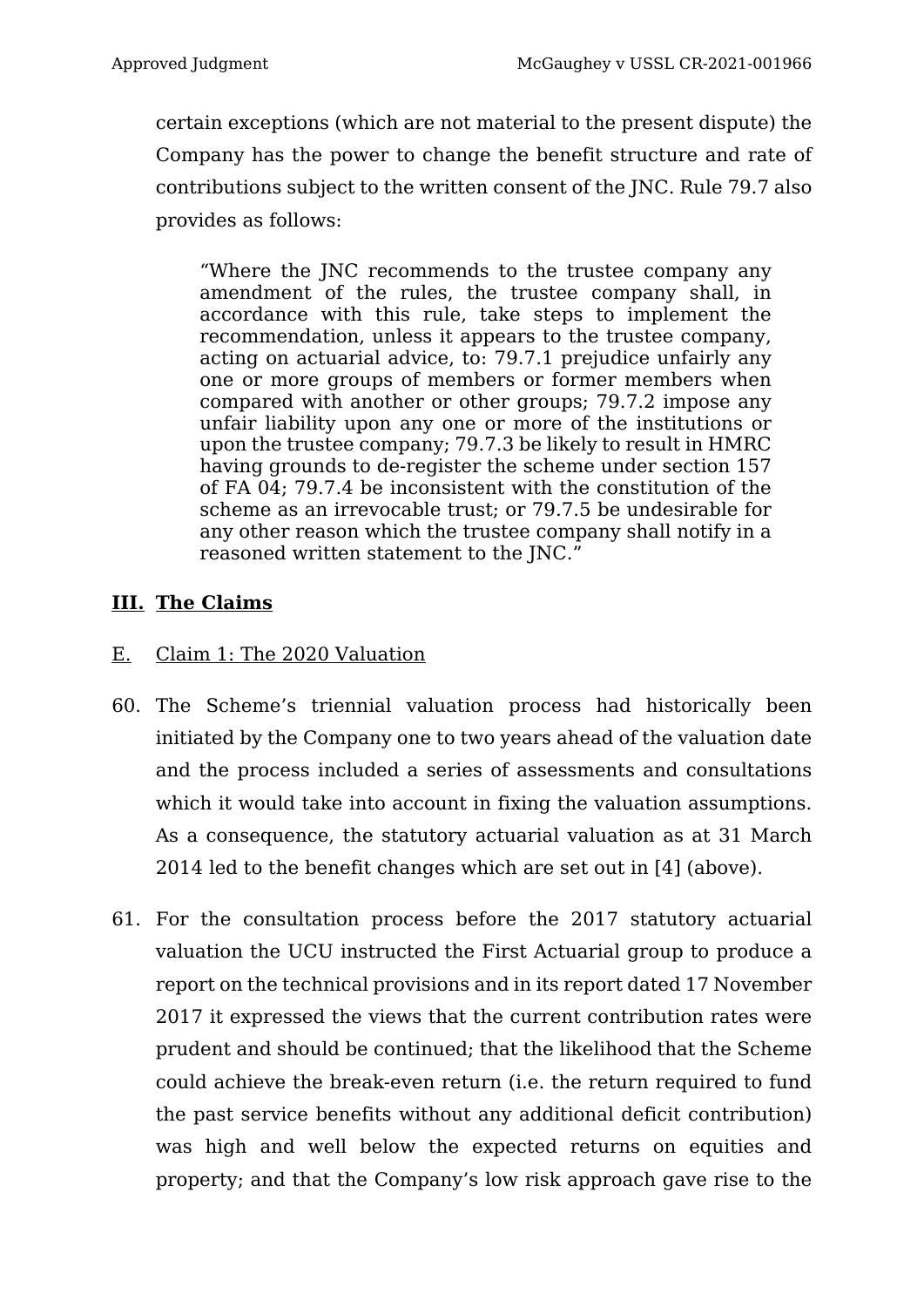prospect of a vicious circle which undermined the rationale behind it.

- 62. For 2017 the then Scheme Actuary produced a statutory actuarial valuation (the "**2017 Valuation**") showing that as at 31 March 2017 the total DB assets amounted to £60.0 billion and total liabilities to £67.5 billion producing a funding level of 89% and a shortfall of £7.5 billion. At that time employer contributions were 18% of a member's salary and member contributions remained 8% of salary.
- 63. After the 2017 Valuation the following changes were announced for the Scheme: removal of the 1% employer DC "match" with effect from 1 April 2019; a planned phased increase in employee contributions from 8% to 11.4% over the period up to 1 April 2020; and a planned phased increase in employer contributions from 18% to 24.2% over the period up to 1 April 2020: a total of 35.6%.
- 64. On 16 September 2019 the Scheme Actuary produced a statutory actuarial valuation as at 31 March 2018 (the "**2018 Valuation**") which showed that total DB assets amounted to £63.7 billion and total liabilities amounted to £67.3 billion producing a 95% funding level and a shortfall of £3.6 billion. Although there was a reduction in the estimated deficit under the 2018 Valuation, the following changes were announced for the Scheme with effect from 1 October 2019: employer contributions were increased from 21.1% to 23.7% from 1 October 2021; member contributions were increased from 9.6% to 11.0% from 1 October 2021: a total of 34.7% from 1 October 2021.
- 65. The Company was not required as a matter of law to carry out a statutory actuarial valuation under section 224 of the Pensions Act 2004 until the third anniversary of the 2018 Valuation, i.e. as at 31 March 2021. However, the Company chose to undertake a statutory actuarial valuation of the assets and liabilities of the scheme as at 31 March 2020 (the "**2020 Valuation**"). That valuation forms the basis of Claim 1.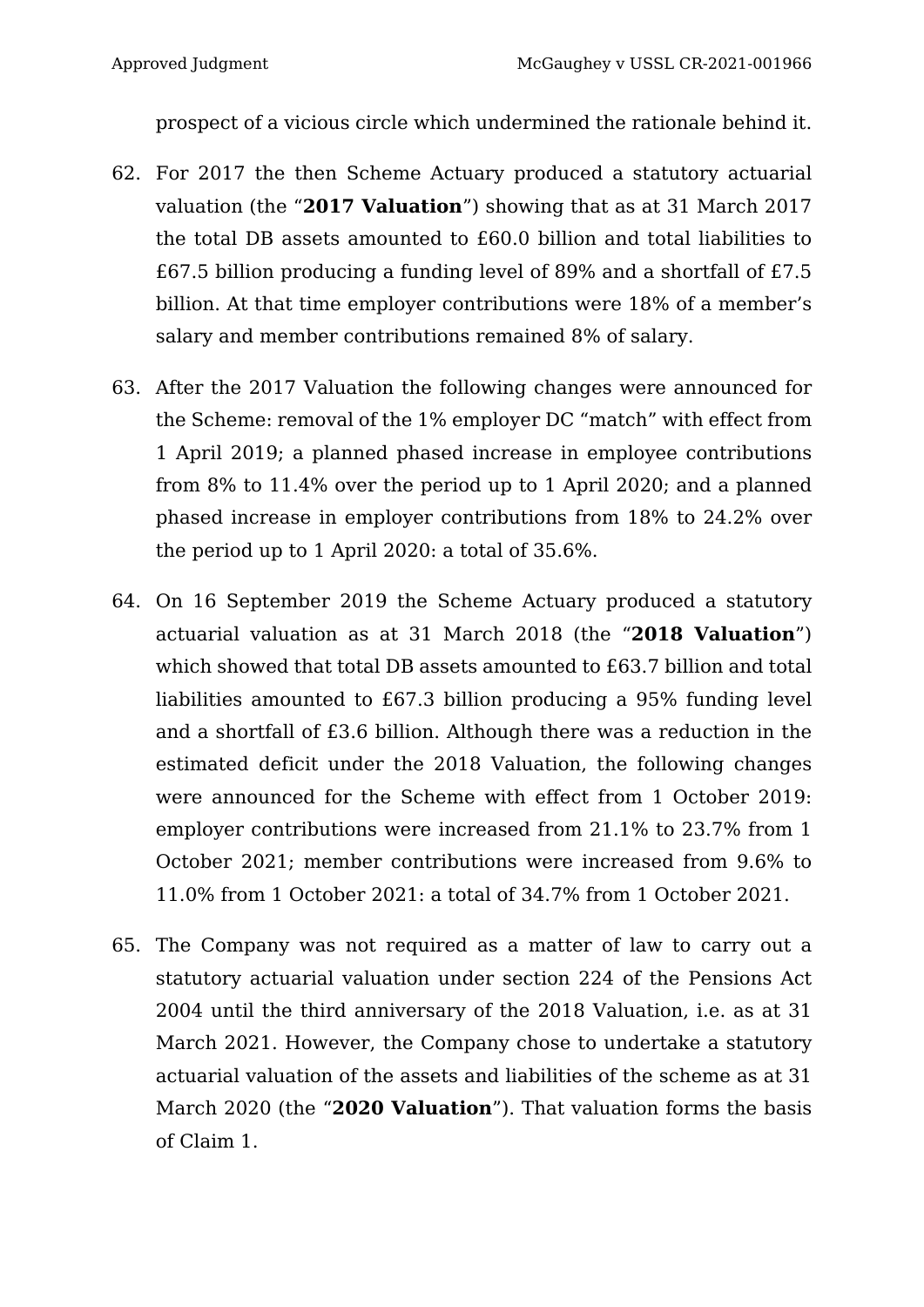# *(1) The Claimants' Case*

66. In March 2018 and following industrial action the UCU and the UUK set up the Joint Expert Panel ("**JEP**") which produced two reports in September and December 2019. The Claimants rely on the following passages from the second report and the JEP's statement that a failure to take forward its recommendations would mark "a failure for members, employers and the sector":

> "[T]he valuation, whilst important, is only one part of the overall stewardship of the Scheme. Of much greater importance is the process that underpins the valuation and the governance of the Scheme itself. It is these which drive the culture and tone of the interaction between the Stakeholders and therefore the way in which the valuation is conducted, and its outcome enacted.

> Currently in USS, it appears to be the other way around: the valuation and its methodology drive all else, including the relationship between the Stakeholders and between the Stakeholders and the Trustee. As we said in our first report, this leads to a valuation outcome which is 'test-driven'. The relationship issues appear to be reinforced by the Scheme Rules which do not foster a cooperative environment within which the Stakeholders can work well together."

67. On 1 March 2021 the Scheme Actuary issued a report under Rule 76.1 setting out his recommendations in respect of future contributions and considered three separate scenarios based on differing levels of employer covenant support. (The Claimants rely on an earlier draft provided to TPR on 18 February 2021 but nothing turns on this.) On 3 March 2021 the Company issued an update (the "**3 March Update**") which provided a summary of the three separate scenarios and illustrative examples of potential benefits. The Claimants' pleaded case in relation to the 3 March Update is as follows:

> "68. The Company's Update on the 2020 Valuation dated 3 March 2021 states that *"…market conditions in early 2020, and their impact on the Scheme's funding position, is something we would have had to address even if we had not already made a commitment to hold a 2020 valuation. A valuation would have been required by 31 March 2021 at the*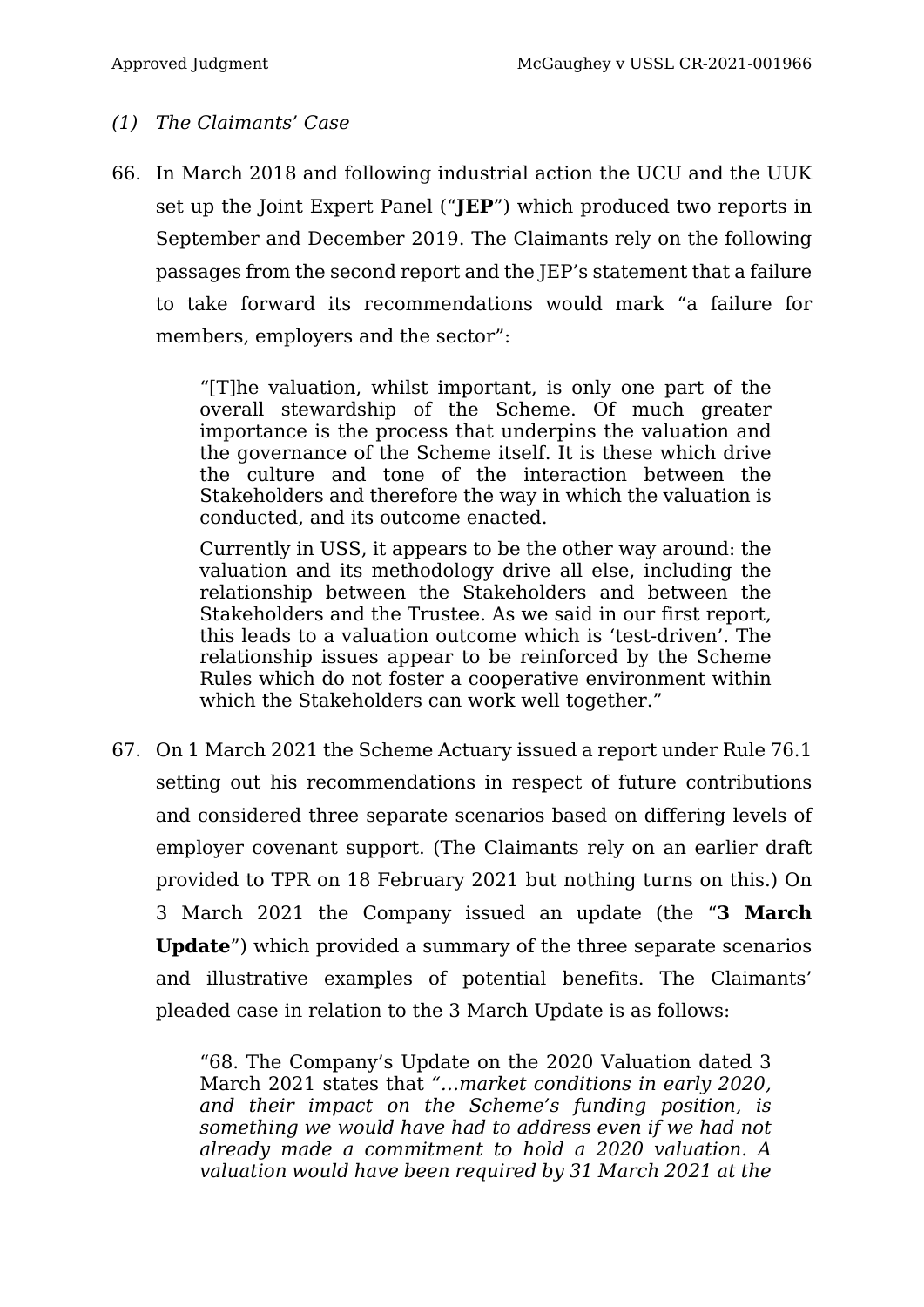*very latest in any event."*

69. The Update predicted a technical provisions deficit of between £14.9 and £17.9 billion depending upon the three scenarios previously outlined in the draft Rule 76 report and proposed that, to remedy this, contributions must rise, or a deficit reduction plan through cuts to benefits is necessary. In summary the Company proposed inter alia that: a. Under scenario 1, with deficit recovery contributions assumed to be 19.2% of pay, it was "*difficult to envisage any meaningful defined benefit pension being provided under the hybrid structure"*, with the result that members would only have defined contribution entitlements. b. Under scenario 2 "*Very significant changes would be required to both the defined benefit and defined contribution elements to maintain total contributions at 30.7%."* e.g. reduced the defined benefit salary threshold from £59,000 to £40,000. c. The accrual rate for career average salary could be reduced from 1/75 to 'between 1/155ths and 1/170ths' (under Scenario 2) or "between 1/100 and 1/115ths" (under Scenario 3).

70. Misleadingly, the Update went on to state: *"In sharing these illustrations, we are not proposing a view on the most appropriate response in terms of contribution rates or benefit changes. These are primarily matters for UUK and UCU via the JNC."* (p.18)

71. By setting out alternative scenarios all of which cut pension benefits, the Directors framed the choice between options all of which were prejudicial to the interests of active members while ignoring the relevant consideration that Scheme assets had recovered from March 2020 to March 2021 to such an extent that assumptions on which the proposals were based no longer existed (even if they ever had been).

72. Contrary to the statement in the 3 March 2021 briefing, the Directors have apparently ignored the post 31 March 2020 Scheme experience documented in the Company's monthly Financial Management Plan Monitoring report (which is used by the Company to track the financial development of the Scheme) whereby the assets of the Scheme had more than recovered to the pre-pandemic level been completely restored, and more. According to the Scheme's FMP Monitoring bulletin of July 2021, the assets of the pension scheme by July 2021 had risen from £66.5 billion in March 2020 to £87.8 billion in July 2021: a rise of £21.3 billion: *FMP Monitoring – End July 2021*. This would largely if not completely remove the estimated £17.9 billion future deficit (in its worst-case scenario) This is contrary to the Company's approach in response to adverse market movements in October to December 2018 which the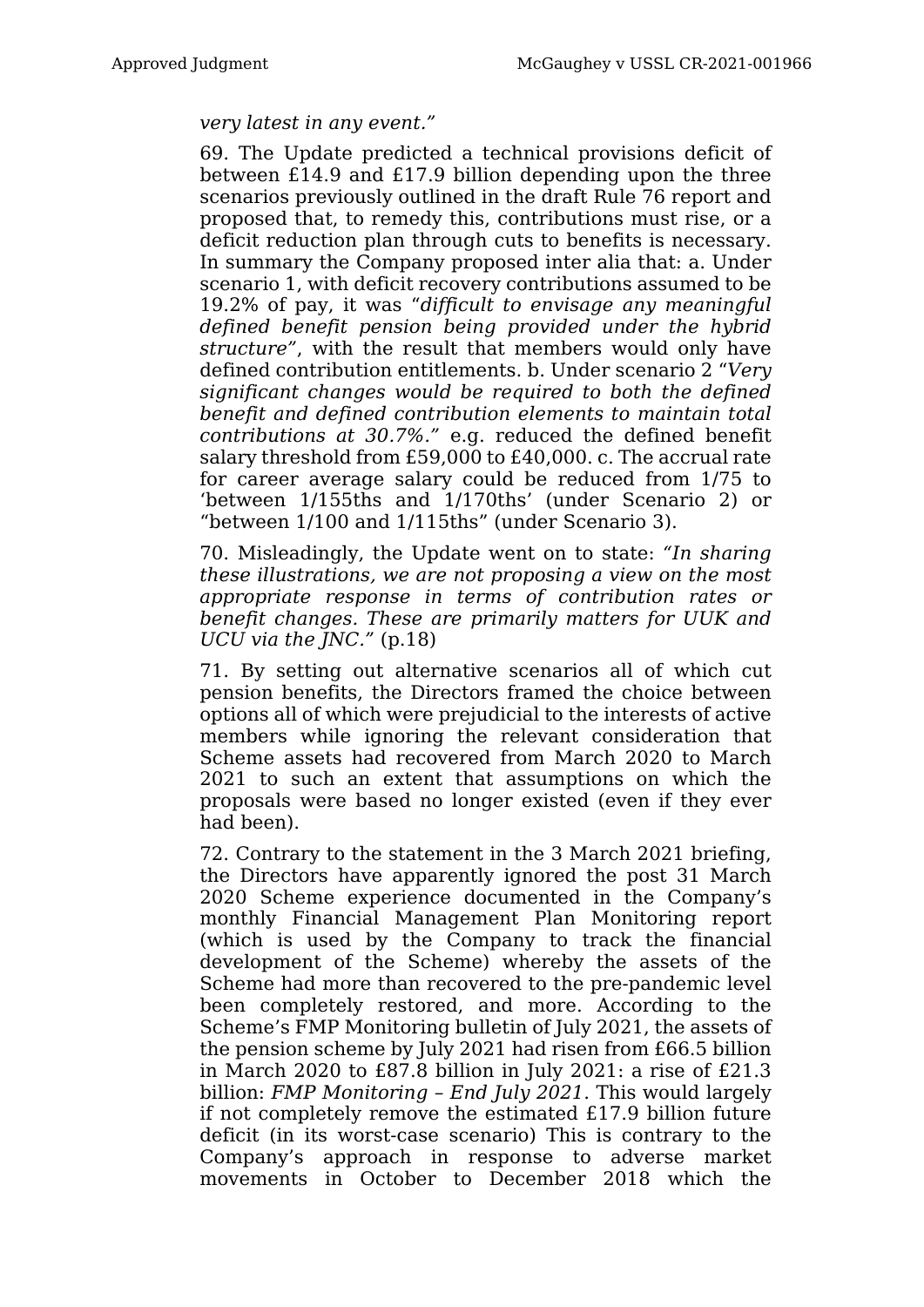Company took into account when valuing the Scheme in January 2019 as at March 2017."

68. On 3 March 2021 the Company also produced a briefing headed: "Why we decided to proceed with the 2020 valuation" (the "**3 March Briefing**"). It stated that when the Company filed the 2018 Valuation in the autumn of 2019 it had made a commitment to carry out another valuation in 2020. The Claimants rely on the following passage and footnote 2 from the briefing:

> "Firstly, TPR expressly cautioned trustees of schemes with valuation dates on or around 31 March 2020 against 'cherrypicking' more favourable dates in its 2020 Annual Funding Statement."

> "Trustees should consider very carefully why they believe [changing the valuation date] is in the best interest of their members and the impact of any such change on member security, for example if the current conditions prevail for a long period. If they decide to change the valuation date they should do so having obtained and considered legal and actuarial advice, and consider taking account of changes in the investment markets and employer's covenant since the new date of the valuation. Trustees who take this decision can expect us to question their reasons for the change." (Emphases added.)"

69. On 30 September 2021 the Scheme Actuary issued the 2020 Valuation and Mr Galvin signed the statutory statement of funding principles under section 223 on behalf of the Company. The Claimants' pleaded case in is as follows:

> "79. On or about 30 September 2021 the 2020 Valuation was finalised. In the process of finalising the 2020 valuation in September 2021, the Company has assumed a discount rate of 0.29% growth in assets above CPI inflation for the next 30 years. 80. Contrary to various statements made previously, post-evaluation date experience was not considered in the Schedule of Contributions finalised on 30 September 2021 prepared pursuant to section 227 PA04 where the Scheme Actuary says in his concluding notes: "*Furthermore, I have taken no account of either adverse or beneficial outcomes that have become known to me since the effective date of the valuation*."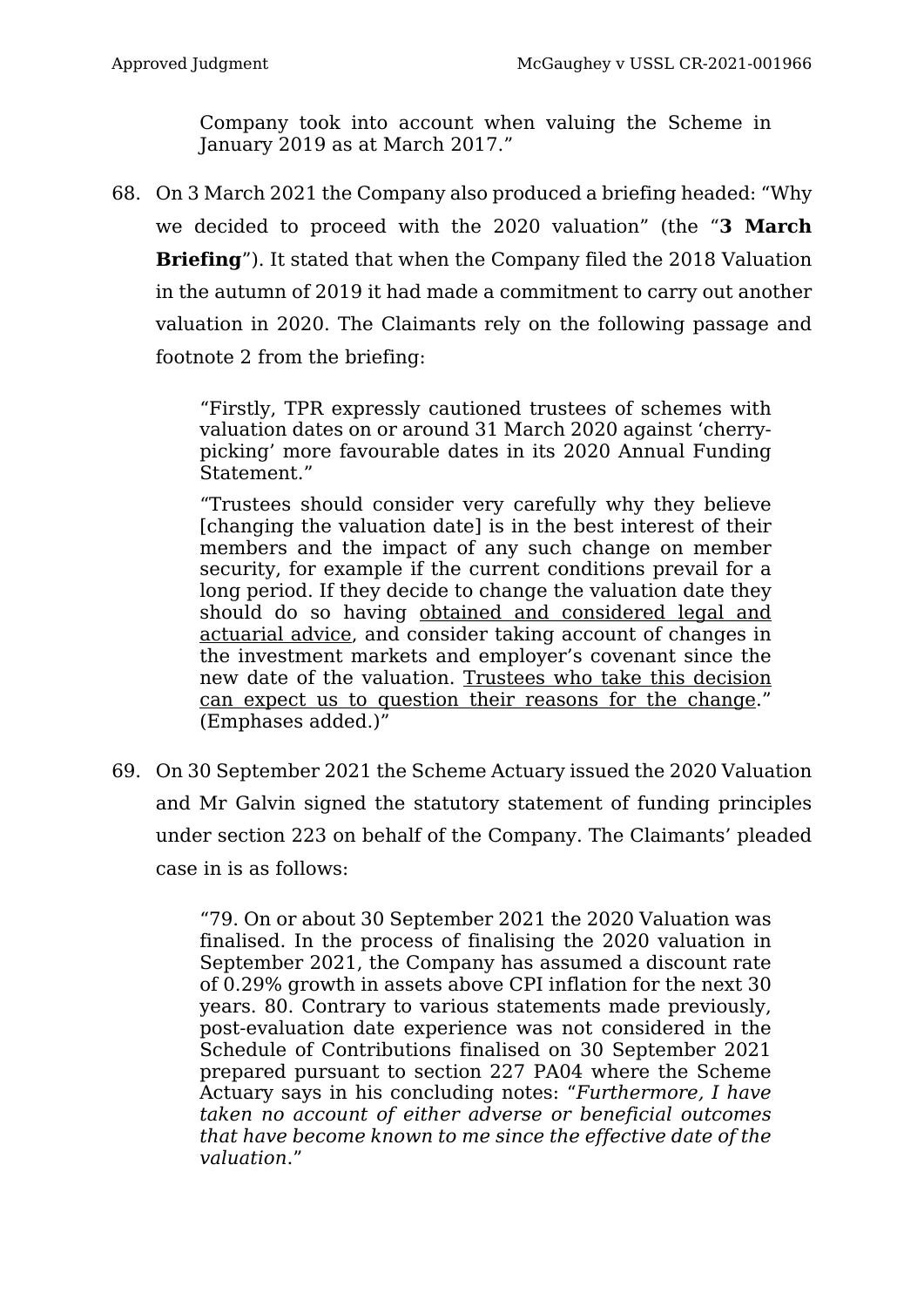70. On 26 October 2021 the Claim Form was issued. By that stage the Company had already proposed that employer contributions should increase from 21.1% to 21.4% and member contributions should increase from 9.6% to 9.8%. The Claimants also relied on illustrations showing that proposed benefit changes would reduce the predicted annual pension of employees aged between 37 and 51 and currently earning between £30,000 and £70,000 by between 10% and 18%. The Claimants then allege as follows:

> "81. In the circumstances, at all material times since at least 2018 the Directors have:

> A. Decided to maintain an "as at" 30 March 2020 valuation date despite: A.I. the absence of any legal need for a valuation as at this date; A.II. the unprecedented circumstances of the pandemic and its consequences on the performance of the stock market; A.III. the rise in asset values which occurred immediately after 30 March 2020.

> B. Assumed for the purposes of the proposed 2021 Valuation a reduced real future asset returns which offsets the asset value increase which had the consequence of inflating the funding deficit,

> C. Assumed in the valuation methodology that growth of assets would be 0.0% above CPI for 30 years without covenant support, increasing to 0.2% above CPI with covenant support assumed in the technical provisions consultation document, ignoring the relevant consideration that the Scheme assets had grown 32% in 16 months, namely from £66.5 billion in March 2020 to £87.8 billion in July 2021,

> D. Recommended to the JNC that it must impose contribution rises unless cuts were made to the defined benefit pension and accrual rates, ignoring the impact that this would have on members' entitlements, employers or the Higher Education sector, and that the burden of funding the cost of past service benefits would fall on new or existing members with ongoing service.

> E. Failed to design a valuation methodology that protects and is in beneficiaries' best interests.

> F. Failed to implement the recommendations of the final JEP report set out above including the reform of valuation governance.

> G. Failed to have regard to the fact that the level of assumed risk must be reasonable and prudent having regard to the objective of providing an affordable but secure financial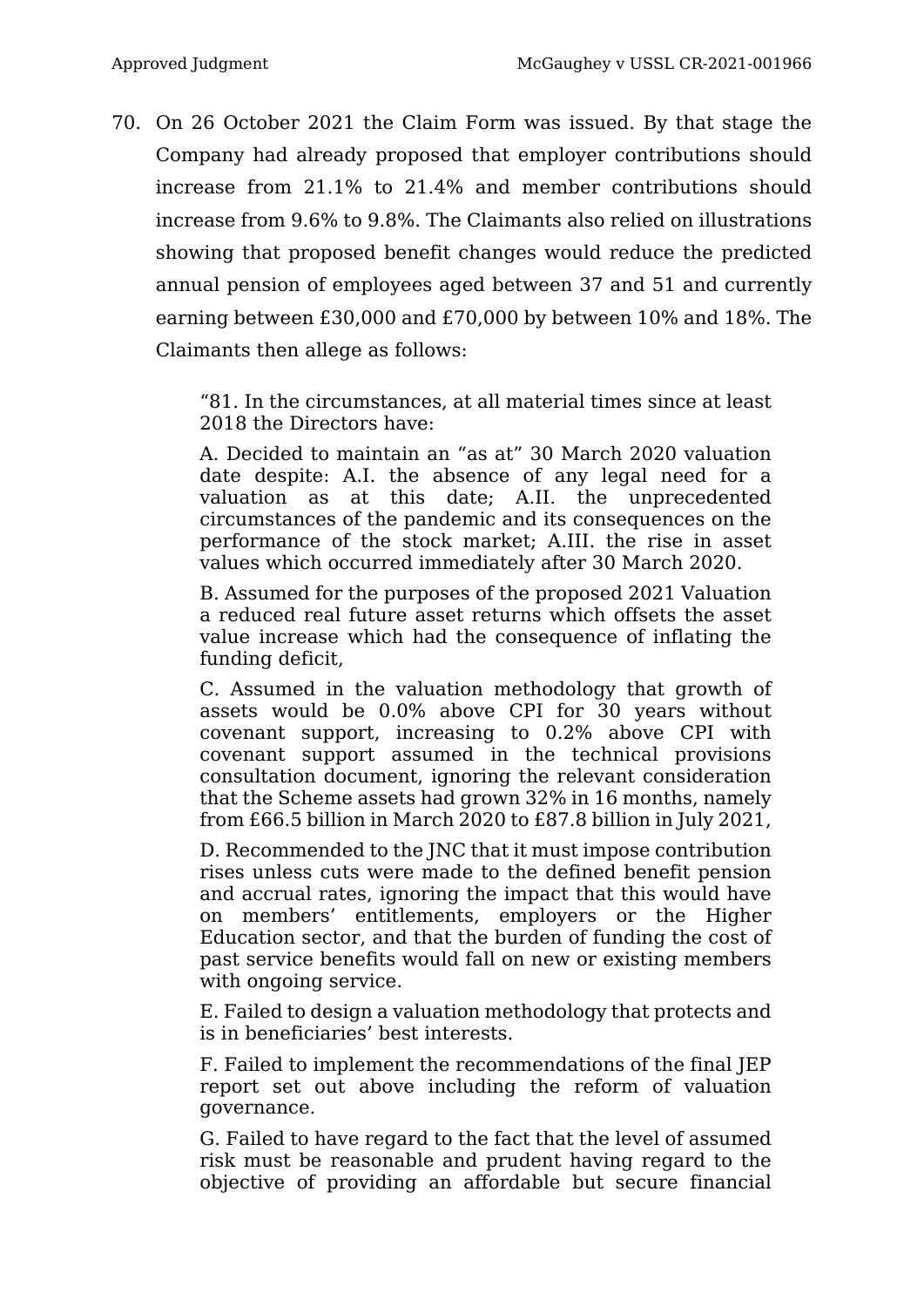future for members and their families.

H. Adopted an imprudent assumption as to likely rates of return with the consequence that greater contributions are required by employers and members to maintain existing benefits or benefits reductions are required to avoid contribution increases.

I. Ignored the fact that short-term and long-term perspectives are important and ignored that, as a scheme not closed to future defined benefit accrual, the Scheme is relatively immature for funding perspectives.

J. Ignored the fact that intergenerational fairness is paramount in determining what, if any, contributions increases should be considered and whether benefit reductions are required to contain cost.

K. Ignored the fact that it was possible to avoid raising contribution rates and reducing benefits by i) adopting reasonable assumptions as to investment returns, ii) making allowance for the unprecedented circumstances of the pandemic and/or iii) the subsequent investment performance of the Scheme and asset recovery since March 2020.

L. At all times been apparently concerned primarily with the fact that TPR could be expected to question the Company's reasons for the change of a valuation date and/or actuarial assumptions ignoring the facts that the question is one for the Company's independent judgment which could be justified on legal, economic, actuarial and other grounds having regard to the following: L.I. adhering to a 31 March 2020 valuation and failing to update for experience would have profound long-term consequences for members; L.II. the sponsoring employers have an interest in retaining employees and maintaining security in retirement for employees; L.III. increasing contributions is likely to lead to more employees opting out and more employers from exiting the Scheme thus increasing the funding strain on remaining employees and/or employers.

82. By reasons of the matters set out above, the Directors and the shadow director have acted in breach of statutory and/or fiduciary duty:

#### Particulars

A. Acting beyond their powers by ignoring relevant considerations and/or taking into account irrelevant considerations.

B. Failing to act in good faith in the way most likely to promote the success of the Company.

C. Failing to exercise independent judgment.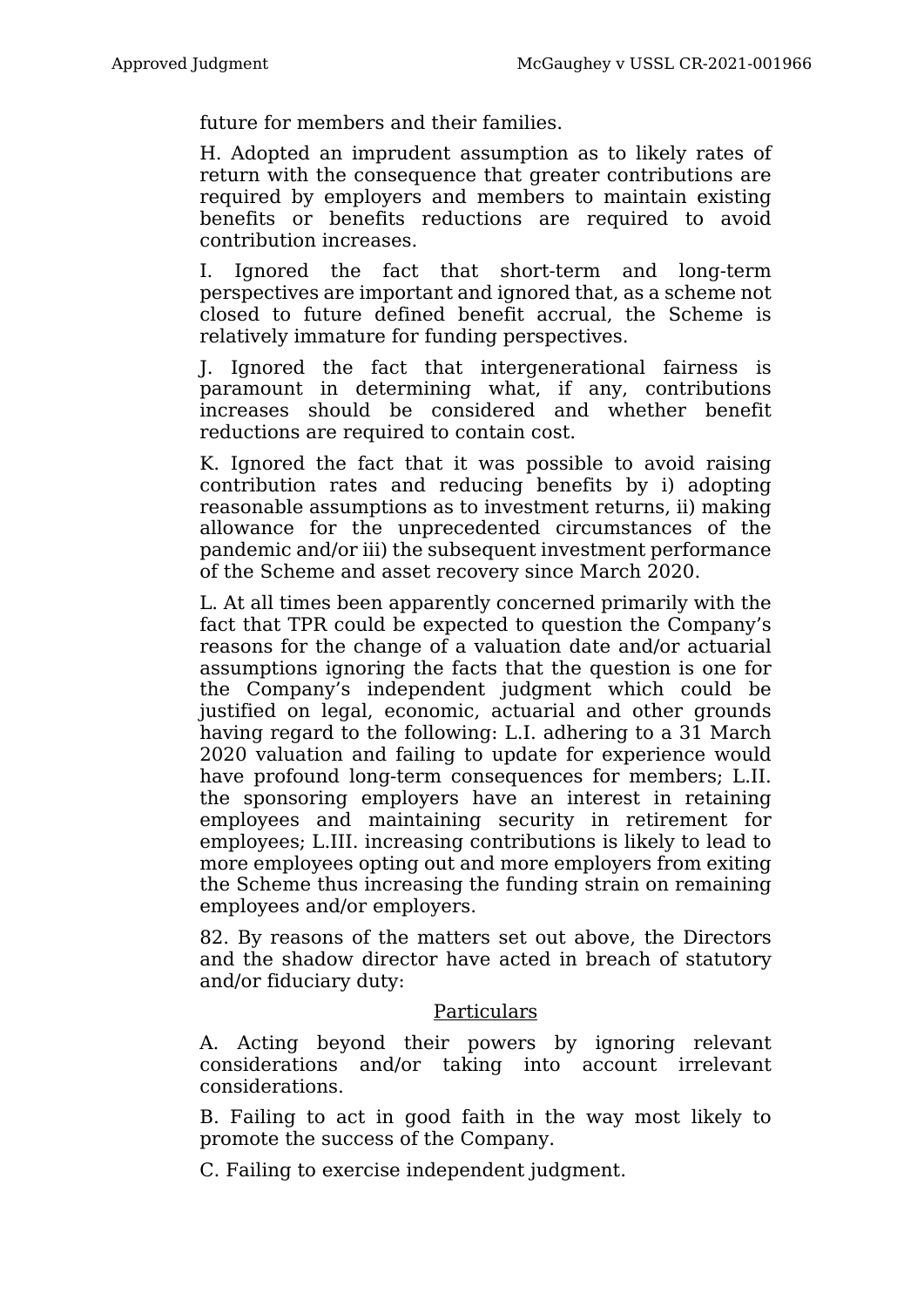D. Fettering their discretion by committing in advance to an as-at 31 March 2020 valuation date.

E. Failing to revisit the committal to an as-at 31 March 2020 valuation date.

F. Failing to comply with Regulation 5 of the Occupational Pension Schemes (Scheme Funding) Regulations 2005 by failing to justify the change from the method or assumption used on the previous occasion on which the Scheme's technical provisions were calculated by a chance of legal, demographic or economic circumstance.

83. The above breaches of statutory and/or fiduciary duty by the Directors have caused and will continue to cause the Company loss constituting the loss of assets and increased Scheme deficit identified in the as-at 31 March 2020 valuation, the need to recover such deficit, the loss of revenue as employers and members leave the Scheme and new members do not join, the loss of future investment return and other associated consequences of responding to this position."

71. In relation to Claim 1 the Claimants seek declarations that the Directors proceeded with the 2020 Valuation in breach of their statutory duties and an injunction to restrain them from implementing the benefit changes and contribution increases (which had not yet taken effect when the Claim Form was issued):

> "(A) Declarations that, by reason of one or most aspects of the conduct set out at paragraph 81 above, one or more of the individuals constituting the Second and/or Third Defendants has been in breach of statutory and/or fiduciary duty in one or more of the ways alleged at paragraph 82. (B) Declarations that such breach(es) have caused or will cause the First Defendant loss as alleged at paragraph 83. (C) An injunction preventing the Second and/or Third Defendants from taking steps to implement the proposed accrual salary threshold, accrual rate, cap on annual increases, and/or contribution increases."

## *(2) The Proposed Amendments*

72. The amendments which the Claimants propose to make in the current draft of the Amended Particulars of Claim appear under the heading "Equitable Fraud, conflict and furthering one's own interests". Their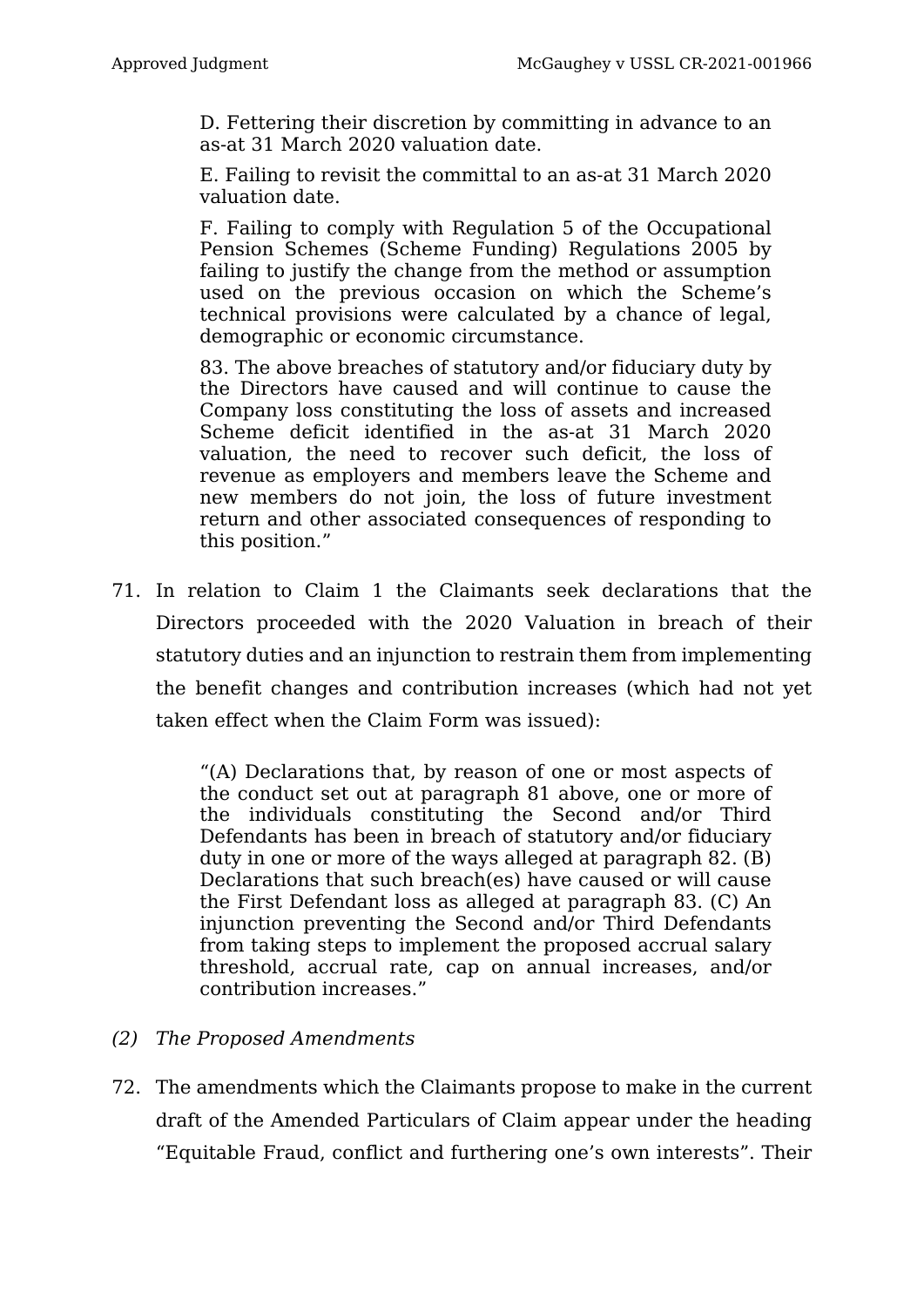case in relation to Claims 1 and 2 is as follows:

"106. The breaches in relation to Claim 1 and Claim 2 constituted equitable fraud and/or an impermissible furthering of the Directors' interests for the following reasons.

107. The Directors' breaches listed at paragraphs 81 to 83 above were done with the aim of reducing future defined benefit accrual in the Scheme.

108. The improper use of the power of the Company as trustee to conduct and control valuations of the Scheme assets to achieve the above aim constituted equitable fraud. Pursuing a policy of reducing future defined benefit accrual under the Scheme to achieve a result that is discordant with the object of the Company is a misuse of the Directors' powers. It is to be inferred that the Directors pursued their own interests/benefits when undertaking the breaches at paragraphs 81 to 83 because no other explanation for their actions makes rational sense.

109. The Directors' actions at paragraphs 81 to 83 were perverse. The only rational reason why the Directors would want to project a large deficit in the Scheme ignoring substantial subsequent increases in the Scheme's assets was to force the JNC to cut the terms on which benefits would be accrued in future.

110. The reduction of future accrual in the Scheme was in the Directors' interests because: a. those Directors who are trustees of universities who participate in the Scheme have an interest in reducing the future potential liabilities of their university to the Scheme; b. a reduction in the rate of future accrual reduces the risk of TPR intervention in the Scheme and the consequences of such intervention on the Scheme and the Directors; c. Mr Galvin has previously expressed the view that "DB pensions in the UK have failed. This is not controversial." Especially in light of the fact that the Scheme is authorised by TPR as a master trust provider (a master trust being defined in the Pension Schemes Act 2017 as, inter alia, a scheme which provides money purchase benefits), the reduction in rates of future accrual is consistent with and in the furtherance of Mr Galvin's belief that defined benefit pensions are undesirable."

- *(3) The Claimants' Evidence*
- 73. The Claimants relied upon the 2020 Valuation and the fact that the Directors proceeded with a statutory actuarial valuation at that date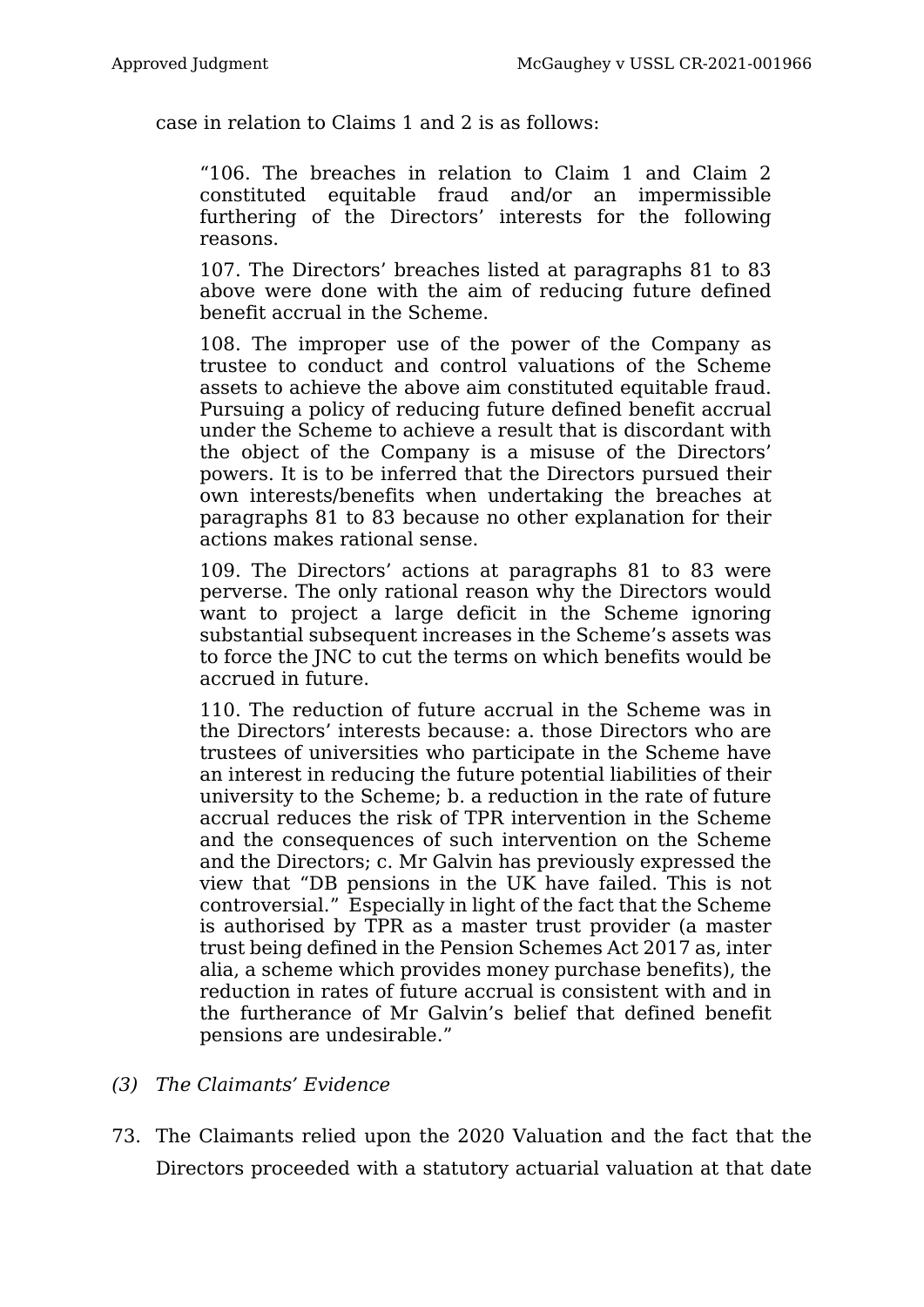even though they were not required by law to do so. They also relied on the fact asset values had significantly increased between 31 March 2020 and 31 March 2021 and statements in the 3 March Update, the 3 March Briefing and the Statement of Funding Principles which appeared to suggest that the Company (and the Scheme Actuary) had not considered whether to change the valuation date and had taken no account of the increase in asset values.

74. The Claimants placed significant reliance upon the Company's Corporate Governance Framework Policy which was updated on 12 October 2021. Page 75 contained a job description for the Directors which summarised their duties and powers as follows (the "**Job Description**"):

> "As a director of the Trustee the principles of trusteeship impose certain fiduciary duties and responsibilities on the board and each individual director. TPR's Trustee guidance provides a general overview of the duties and responsibilities. These are broadly summarised below:

> • To act within the framework of the law and the regulatory requirements and in accordance with the Scheme Rules and other documents that govern the scheme;

> • To act in the best interests of members and beneficiaries. A duty to balance fairly the interests of different groups, to act impartially between different classes of beneficiaries (not necessarily to act equally) and to not act with any sense of "constituencies". Once appointed, all directors share the same responsibilities to the entire membership;

• To pay benefits on time and correctly;

• To act prudently, honestly and conscientiously, with the utmost good faith;

• To take advice on technical matters and on any other matters with which the director is not fully familiar. Decisions should be taken only by persons with the right skills, information and resources needed to take them effectively;

• To derive no personal gain from the scheme (other than as a member or where payments have been authorised by the board, such interest having been declared where known);

• To invest and ensure the safe custody of the scheme's assets; and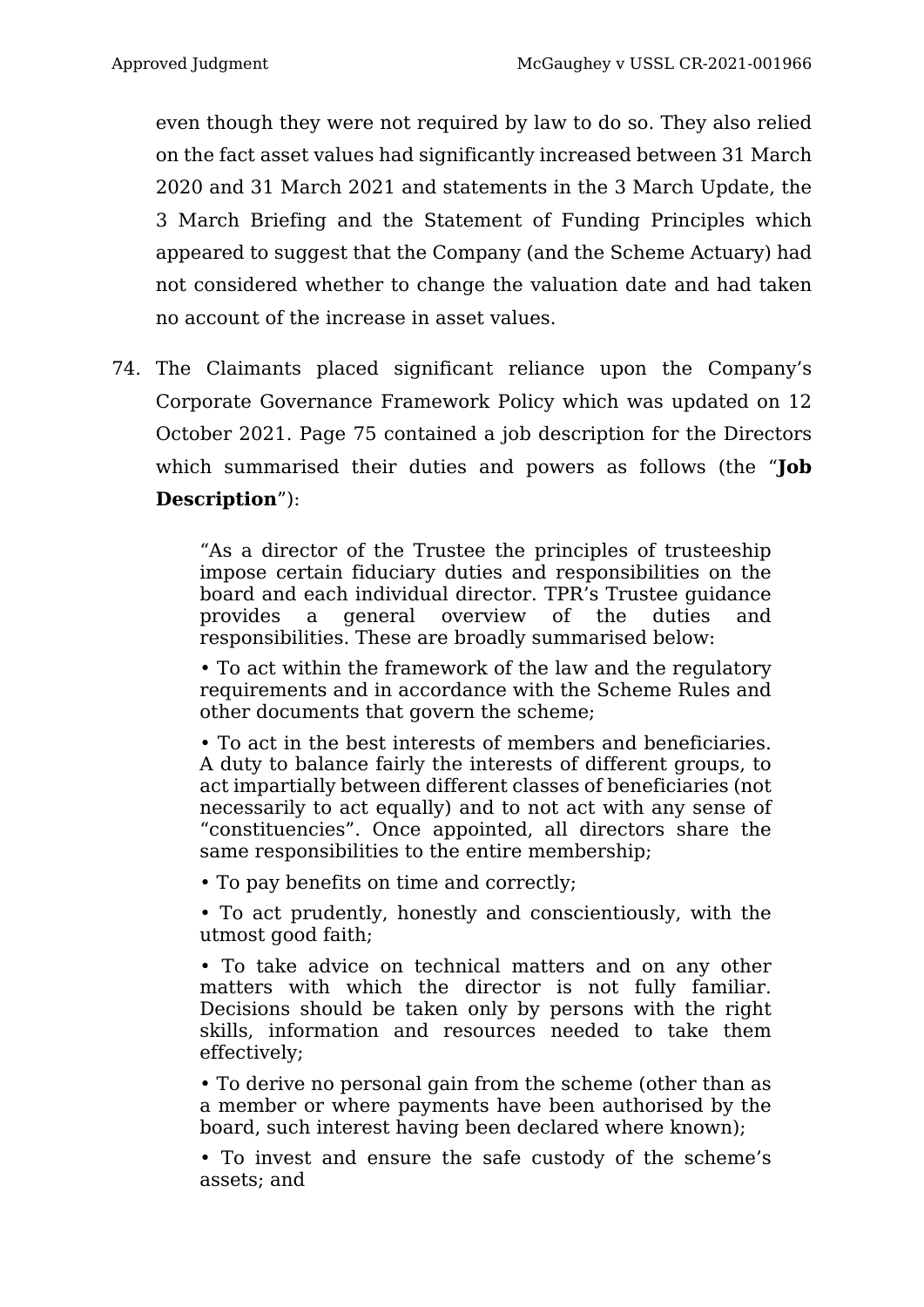• To ensure that proper records and accounts are kept and that information is communicated and disclosed as legally required."

75. They also placed reliance upon the following statements as evidence that the purpose of the Directors in proceeding with the 2020 Valuation at depressed asset values was to prioritise the position of those members with accrued benefits:

> "Nobody underestimates the scale of the issues to be resolved in this valuation, but our duty as trustees – it is, indeed, our primary legal duty – means that our first priority is the security of our members' benefits."

> > (Dame Kate Barker, 10 December 2020)

"First and foremost, the trustee must ensure that the existing benefits to members can be paid: i.e. to ensure that the scheme is sufficiently well funded to secure the benefits due under the rules and to make these payments now and in the future."

### (2020 Valuation Principles for Decision Making)

"Our **primary** objective and statutory duty as Trustee is to ensure that the benefits our members have already built up can be paid as and when they fall due……At the same time, we want to protect the sustainability of the Scheme; for it to remain affordable and open; for the benefits to remain valuable; and for contributions to be relatively stable. But this secondary objective can only be considered to the extent it doesn't conflict with our primary duty."

(Methodology and risk appetite for the 2020 valuation)

"We have been guided throughout this process by our primary legal duty to ensure that the Scheme can meet its obligations to pay the benefits that members have already been promised. We have also sought to ensure that contributions and investment strategies are appropriate for securing new promises."

"As Trustee, our legal obligations and fiduciary duties mean our primary objective is to protect the benefits our members have already built up."

"In an extreme downside scenario, we want to be in a position to move to a self-sufficiency approach to protect accrued benefits, should we decide it is necessary to do so. This is consistent with our primary objective and legal duty."

(The consultation for the 2020 valuation)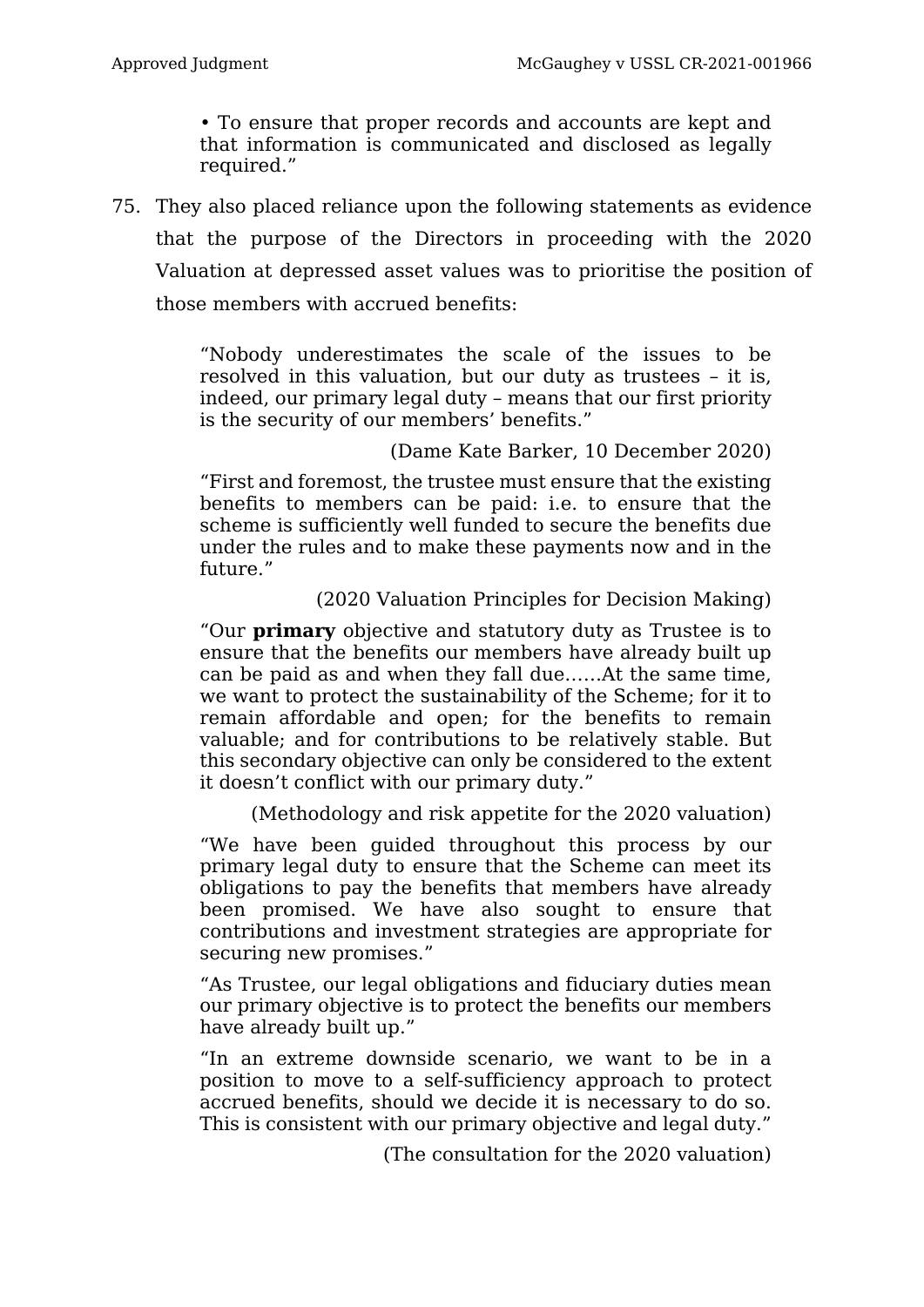- 76. Dr Davies exhibited to his third witness statement minutes of meetings and annual reports in which individual Directors appointed by UUK made declarations of interest that they were also members of the board of the Company. He also stated that the Directors had an incentive to minimise the risk of action against them personally by TPR, that there was a risk of harm to their reputations if investments went wrong and that they "had a strong interest to offload as much of the risk in the Scheme onto members as they can".
- 77. Finally, the Claimants relied on a statement made by Mr Galvin at an "away day" on 1 March 2019 that: "DB pensions in the UK have failed. That is not controversial." Dr McGaughey exhibited an email dated 2 March 2019 in which Professor Jane Hutton had reported this statement to Sir Andrew Cubie, the chair of the JNC. However, he also exhibited the minutes of a meeting of the board of directors of the Company on 16 May 2019 which record that Mr Galvin said that his statement had been taken out of context and that he was concerned that he had been misrepresented and his position undermined.
- 78. The Claimants had to recognise that their case against individual Directors was based on inference and in their Skeleton Argument they asked the Court to draw the following inference from the facts which I have set out above:

"The Court is asked to draw an inference from the conduct of the Directors as detailed above. The inference that the Court is invited to draw is that the Directors wished to overestimate the Scheme deficit in order to force the JNC to reduce rates of future accrual against the threat of marked contribution increases. No other explanation for the Directors' conduct makes sense."

79. Finally, I add that although the Company had not implemented any changes either to contribution rates or to the benefit structure when the Claimants issued these proceedings, the Company did not suggest that the changes which it has now implemented (and which I set out below) were materially different from those which the Claimants had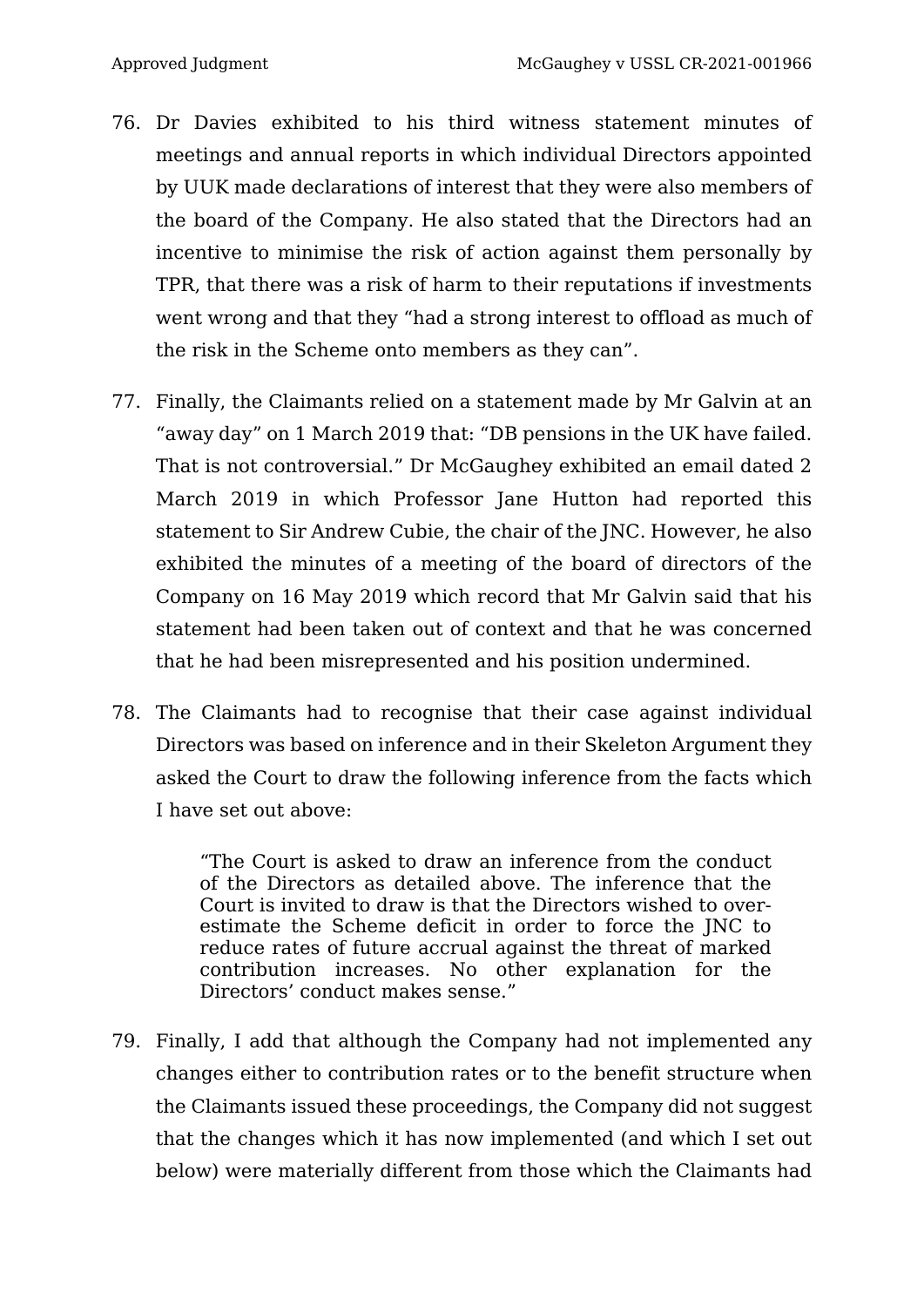already anticipated in the Particulars of Claim.

- *(4) The Company's Evidence*
- 80. It was Mr Atkinson's evidence that as part of the 2018 Valuation process the Company made a commitment to carry out a statutory actuarial valuation as at 31 March 2020 after engagement with the UUK, UCU and TPR. He exhibited the relevant correspondence and his evidence was confirmed by the 3 March Briefing, which stated that the original reasons for the decision were to recognise TPR's concerns about the economic backdrop at the time and to give UCU and UUK the chance to consider the JEP's second report. This evidence was not challenged.
- 81. On 26 March 2020 a board meeting of the Company took place. Item 3.1 of the board minutes record that the 3 March Update was put before the board and a number of advisers (including the Scheme Actuary) joined the meeting to discuss it. Item 3.1.8 then records as follows:

"The Board noted that the Joint Negotiating Committee ("JNC") had formally requested that the Board consider deferring the 2020 valuation. The Board discussed that:

3.1.8.1 Whilst the 2020 valuation was being undertaken earlier than a triennial valuation would be required under statute, given that (i) TPR had indicated that the 2018 valuation was on the cusp of the level of risk that TPR would consider unacceptable and (ii) the affordability threshold metric had been triggered, that if the Trustee was not currently undertaking a valuation it would be likely to conclude that it should consider undertaking one;

3.1.8.2 If the Trustee was not undertaking a full valuation as at 31 March 2020 it would still need to complete an actuarial report as at 31 March 2020 which would likely raise many of the same questions and issues as would need to be considered in the 2020 valuation;

3.1.8.3 If the 2020 valuation was deferred the Trustee would likely still need to consider taking actions in relation to potential change to its investment strategy or consider increasing contributions as a response to the current circumstances. The 2020 Valuation process would provide a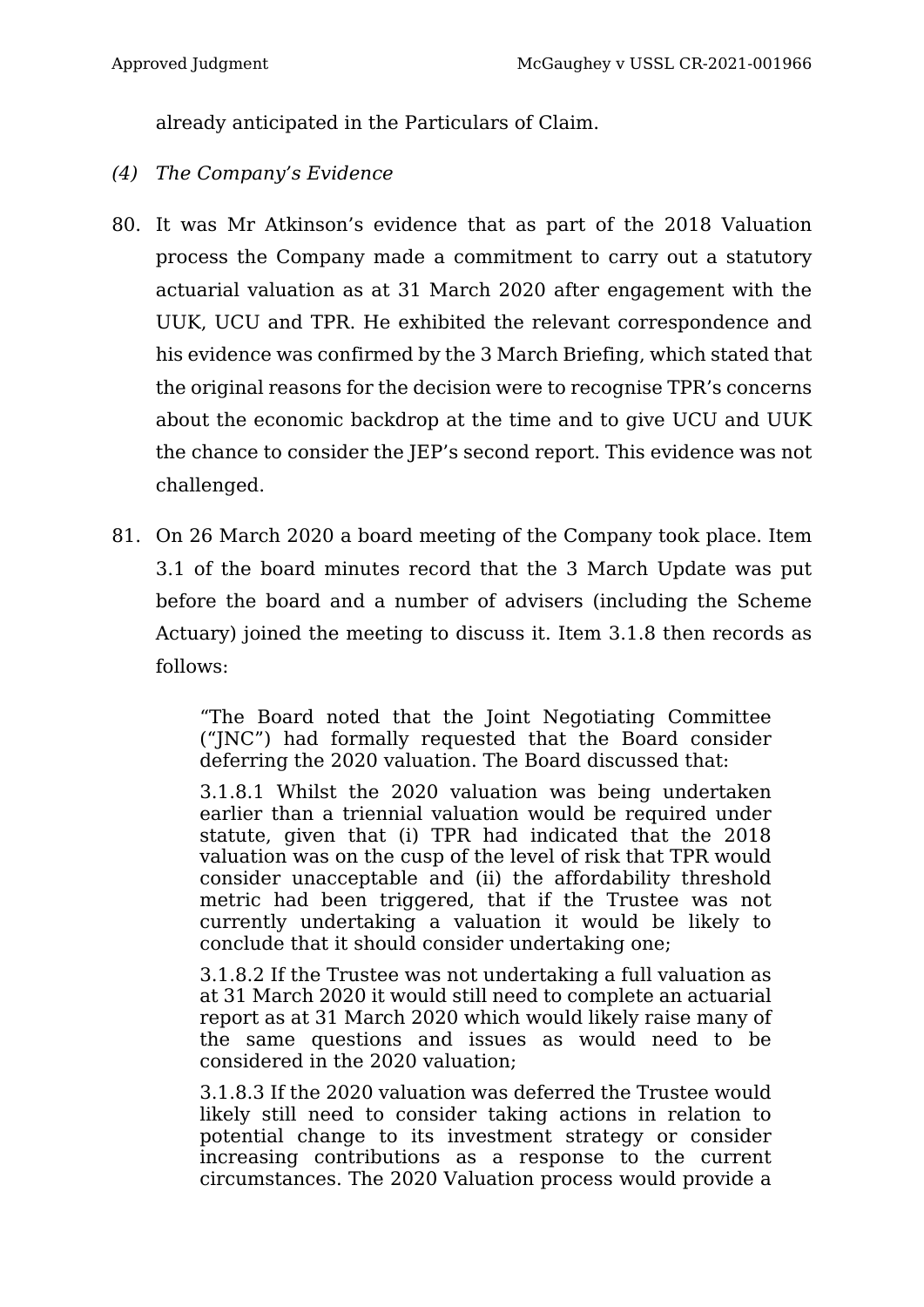more robust grounding for these considerations. It was observed that increasing contributions at the current time (for example by accelerating the contribution increases scheduled for October 2021) would increase short-term cashflow pressure on employers so would appear not to be the most sensible course of action, especially if it was ultimately concluded that COVID-19's impact on the HE sector was short-term only. It was reported during this discussion, that Alistair Jarvis of UUK had informally indicated to Mr Galvin that UUK would prefer for the 2020 valuation to continue rather than the October 2021 contribution increases be accelerated;

3.1.8.4 There may be some risk that stakeholders could challenge the validity of undertaking the valuation as at 31 March 2020 because of the current market volatility and uncertainty as to the long-term outlook. The Board observed that it would be open to the Trustee to take account of post valuation experience and that rather than defer the valuation it may be preferable to extend the timetable for completing it. This would also give flexibility should stakeholders wish to have some additional time to discuss benefit reform;

3.1.8.5 TPR was due to make an announcement about schemes with a 31 March 2020 valuation date in early April and that it was therefore sensible not to take any decisions to defer the 2020 valuation until after that announcement; and

3.1.8.6 The Trustee should therefore continue to proceed with the 2020 valuation."

82. On 28 August 2020 the Company produced a consultation document for the 2020 Valuation (and the Claimants rely on a statement from it which I have set out above). It was intended for consultation with UUK, as the representative of the employers, but it also contains an explanation why the Company had continued to proceed with the 2020 Valuation. In the Foreword, the Directors repeated that they had given careful consideration whether to defer the 2020 Valuation but that it remained their position that they should continue with the valuation for the following reasons:

> "Proceeding as planned with the 2020 valuation allows us to pursue a calm and considered response to these unprecedented circumstances and a deteriorating funding position. The only other options available were increasing the employer contributions or other covenant support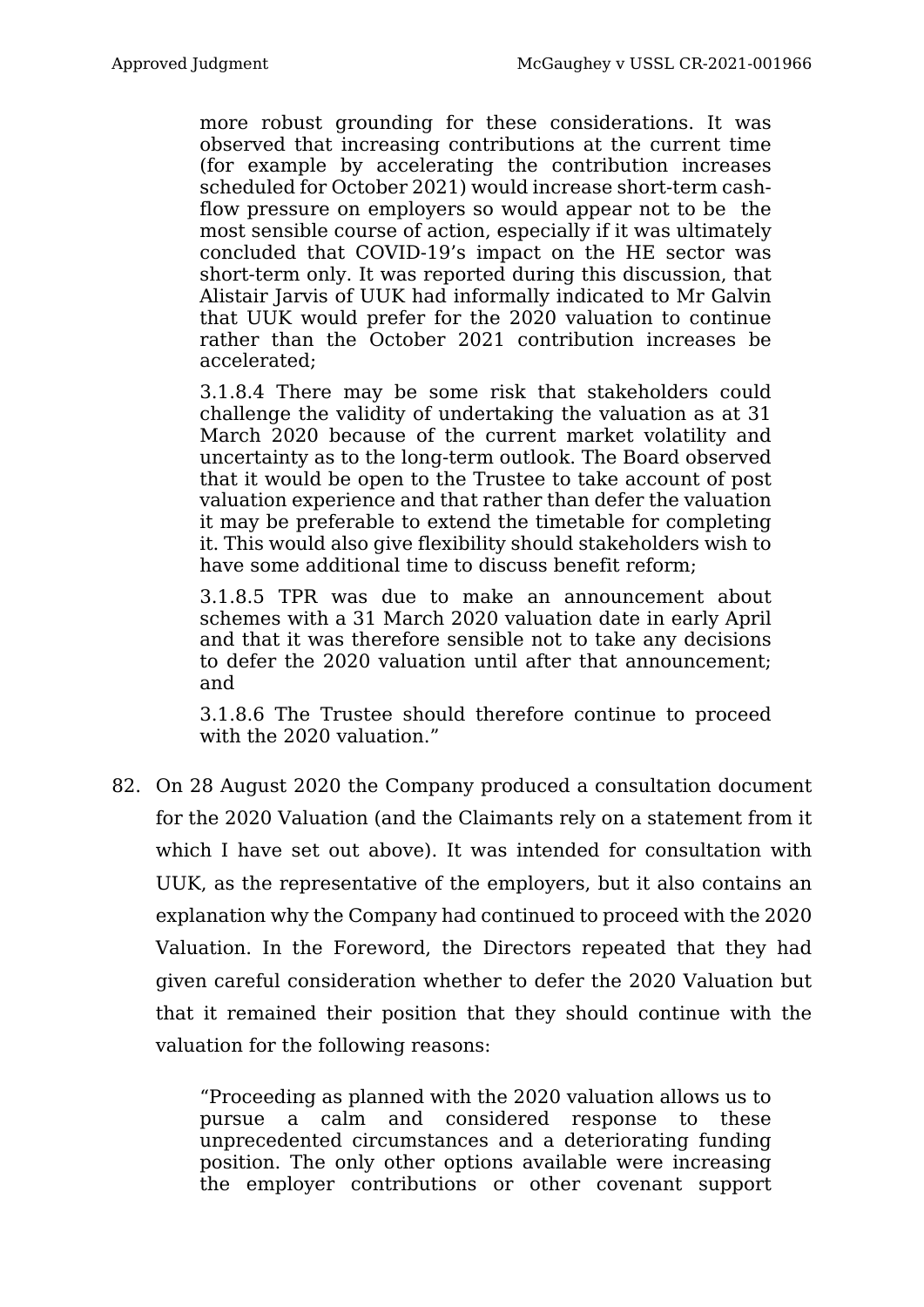commitments to the Scheme or, if those were not available, considering the need to accelerate the de-risking planned under the 2018 valuation. The 2020 valuation will also reflect the significant work we have done since filing the 2018 valuation. In that time, we have carried out a comprehensive review of our methodology. We have reflected on both JEP reports. We have engaged extensively with our stakeholders on the approach we will take, the process we will follow, and the critical issues that need to be addressed. This is reflected in the proposals we set out here for consultation, as trailed in our Discussion Document: the dual discount rate (DDR) approach, the removal of 'Test 1', the covenant assessment, questions of risk capacity and appetite and the associated investment strategy."

83. In section 8 they set out the detailed assumptions which they had used to calculate the Scheme's technical provisions. They stated that there were investment management benefits from managing the Scheme's assets as a single portfolio but that they proposed to adopt the dual discount rate approach based on pre-retirement and post-retirement benefits. Table 8.2 contained the expected 30 year investment returns for the individual components of the portfolio and table 8.3 compared those with the analysis of the Scheme Actuary. The conclusions which they reached were as follows:

> "Given the financial market conditions at 31 March 2020, and consistent with the regulator's recent guidance, both the pre- and post-retirement discount rates relative to gilts are higher than the Scheme Actuary would expect to recommend in more normal markets. The post-retirement discount rate of gilts+1% at 31 March 2020 is supportable due to the large credit spread on investment-grade corporate bonds on that date. Whilst not explicitly formulated as such, the postretirement discount rate could be viewed as gilts+0.75% plus an additional allowance for this higher credit spread. The credit spread will vary over time but it is expected to fall from its elevated position at 31 March 2020. The preretirement discount rates we are consulting on reflect expected returns at 31 March 2020. These are higher relative to gilts than we would expect to use in more typical market conditions, including at both 31 December 2019 and 30 June 2020. This is due to the particular circumstances at that date. In deciding the discount rates to propose, we also took account of broader market practice. The Pensions Regulator publishes information on this annually in its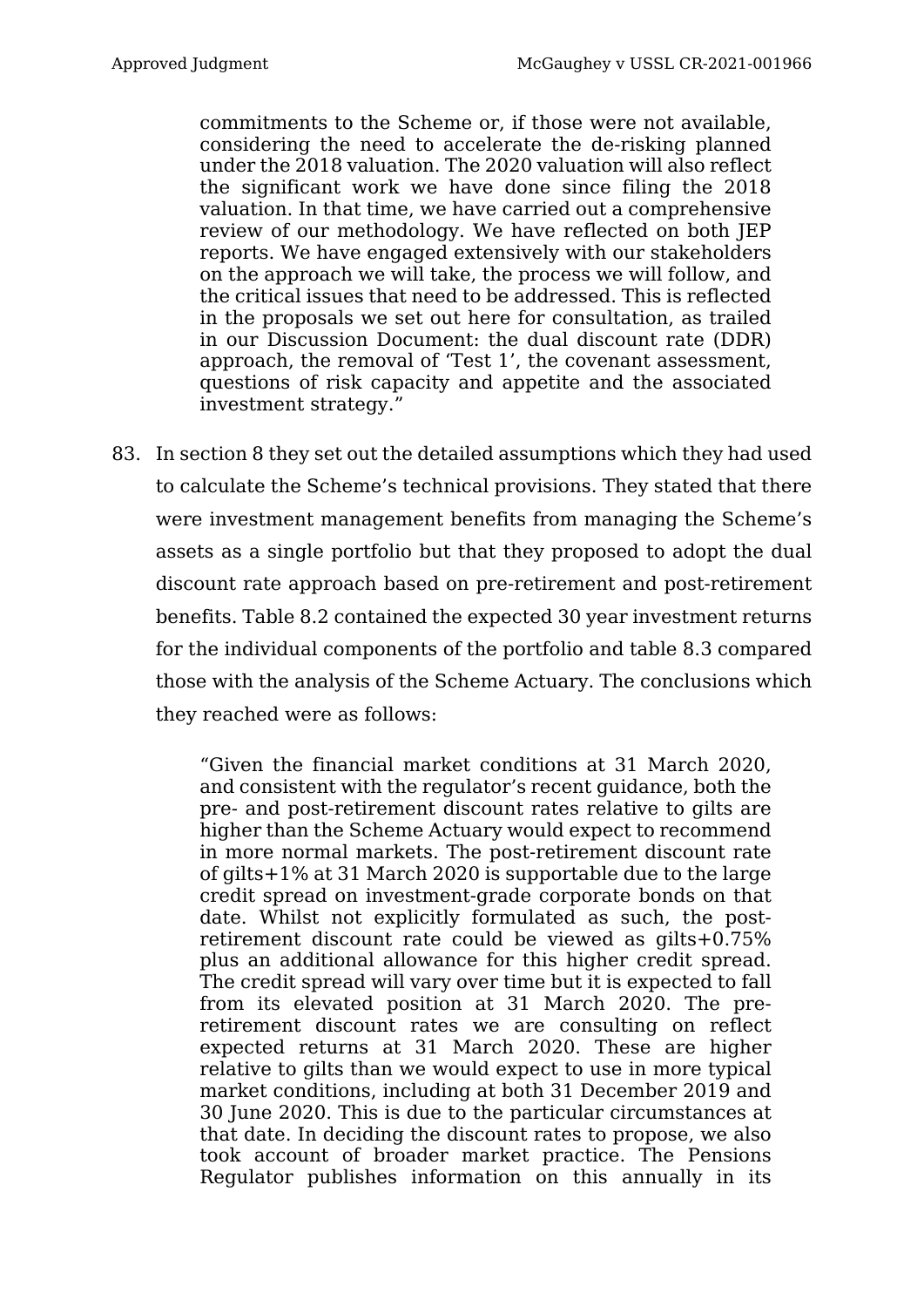analysis of scheme funding. Its analysis published in 2019 covers valuations with effective dates up to September 2017. See Appendix F for more information."

84. The Directors also stated that the discount rates which they had chosen to adopt had to be prudent under the Scheme funding legislation and that there was considerable uncertainty about levels of prudence as at 31 March 2020. On 3 March 2021 the Company later issued a separate briefing on prudence in the 2020 Valuation which provided the following additional explanation:

> "As we are using a dual discount rate approach for the 2020 valuation, there are actually two discount rates: one for valuing pension benefits after retirement and one for valuing benefits before retirement. This (along with other changes to the valuation methodology) makes it more challenging to compare prudence in the discount rate with past valuations. Nevertheless, we calculate a 'single effective discount rate' that averages the effect of both discount rates on all benefits. When viewed as a margin subtracted from our best estimate predictions, the impact of prudence in the discount rate on the TP liability in the 2020 valuation is very significant (around £15.4bn - £20.1bn). This corresponds to an 82% - 86% confidence level on the pre-retirement portfolio and 73% on the post-retirement portfolio. The range here reflects the indicative investment strategies being considered for the pre-retirement portfolio, as described in the Technical Provisions consultation document. Note that some of this prudence is essentially given back through the allowance for investment outperformance in the Recovery Plan (see below). No such allowance was made in the 2018 valuation."

85. In section 9 of the consultation the Directors addressed the potential range of technical provisions and stated that they intended to set them using a pre-retirement discount rate of gilts +2.0% per annum. In table 1 they set out a potential range of technical provisions and contributions based on pre-retirement discount rates of between 2.0% per annum and +3.5% per annum and post-retirement discount rates of +1.0%. They then expressed the following view:

> "We have also considered the overall position of the Scheme as at 30 June 2020 in order to evaluate whether the 31 March position was a short-term, unrepresentative 'blip', and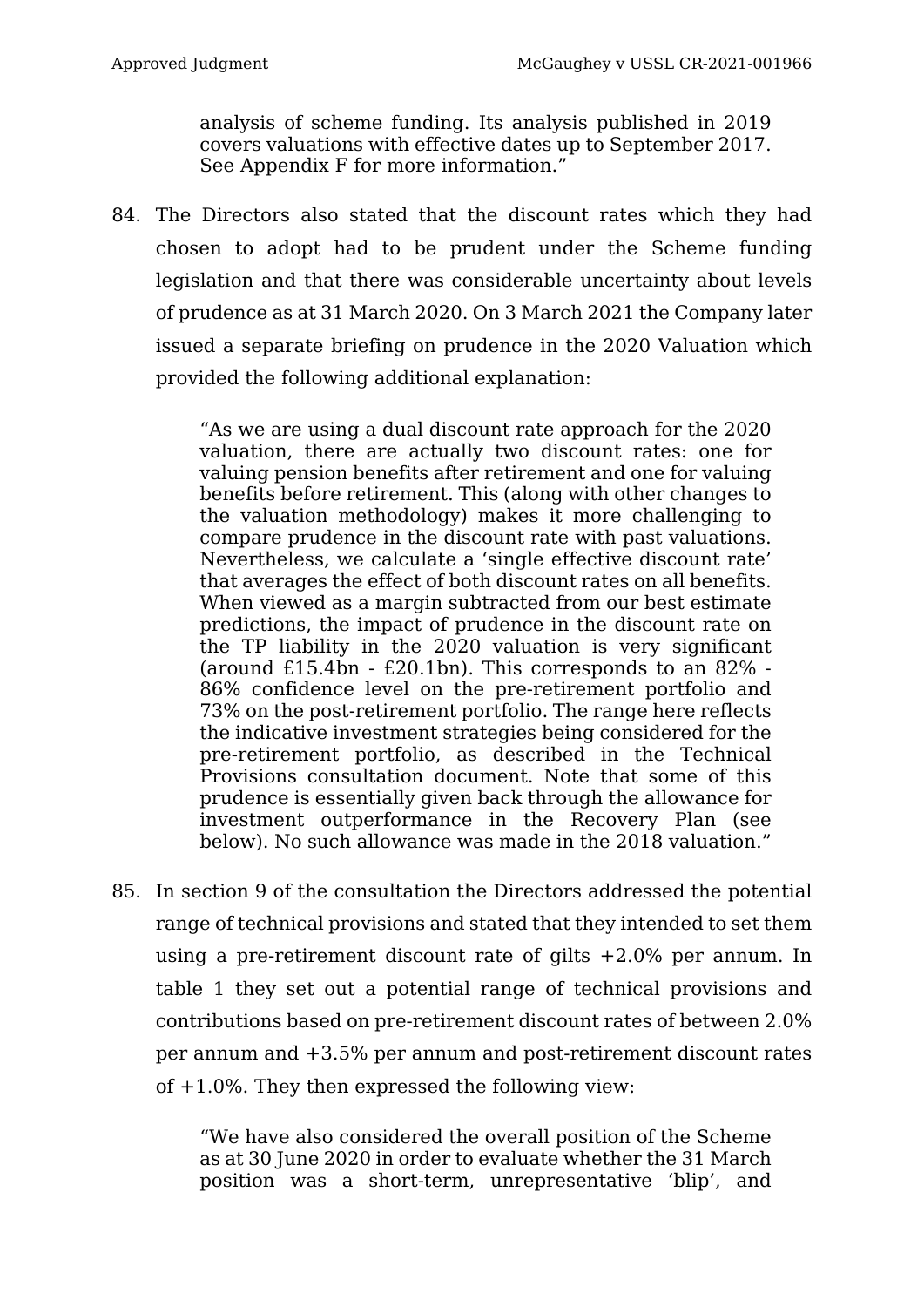whether financial market changes since that date would result in a more representative improved position. If that were the case, there could be an argument for departing from normal practice and focusing the valuation discussions on the more recent figures. In practice, we have concluded that the deficit would be slightly larger on a like-for-like basis at 30 June 2020 than at 31 March 2020. This is because, despite asset markets recovering over this period, the outlook for future investment returns (derived from FBB analysis) has deteriorated. From 31 March to 30 June 2020, equity prices bounced back rapidly (recovering about twothirds of the December to March loss), while government bond yields and credit spreads fell (so increasing bond prices). As a result, expected returns fell for both equities and bonds, due to higher starting prices for both and a weakened outlook for equities. We will continue to keep this under review but have decided to continue to focus the valuation discussions on the 31 March 2020 position. Overall, we believe we have taken a rounded approach to our choice of discount rates, reflecting a range of factors."

86. On 1 March 2021 the Scheme Actuary produced his actuarial report under rule 76.1 of the Scheme Rules (upon which the Claimants also relied). In section 3 he summarised the funding approach and the assumptions for determining the Technical Provisions. He recorded that the Company had determined to adopt the dual discount rate approach using one discount rate for benefits post-retirement (when members are pensioners) and another discount rate for benefits preretirement (for active and deferred members). He continued:

> "The dual discount rate approach does not drive the investment strategy, so the actual portfolio need not be a combination of the two notional portfolios. To be consistent with the actual investment strategy, the expected returns on the combined notional portfolios assumed for the dual discount rate approach must be no higher than the expected return for the actual investment strategy. After input from its investment advisors taking into account possible alternative views of covenant strength, the Trustee previously selected two alternative notional portfolios to underly the dual discount rate methodology which were described in the TP consultation document as the "40% growth assets" and "55% growth assets" options (where the percentage of growth assets refers to the investment portfolio as a whole)."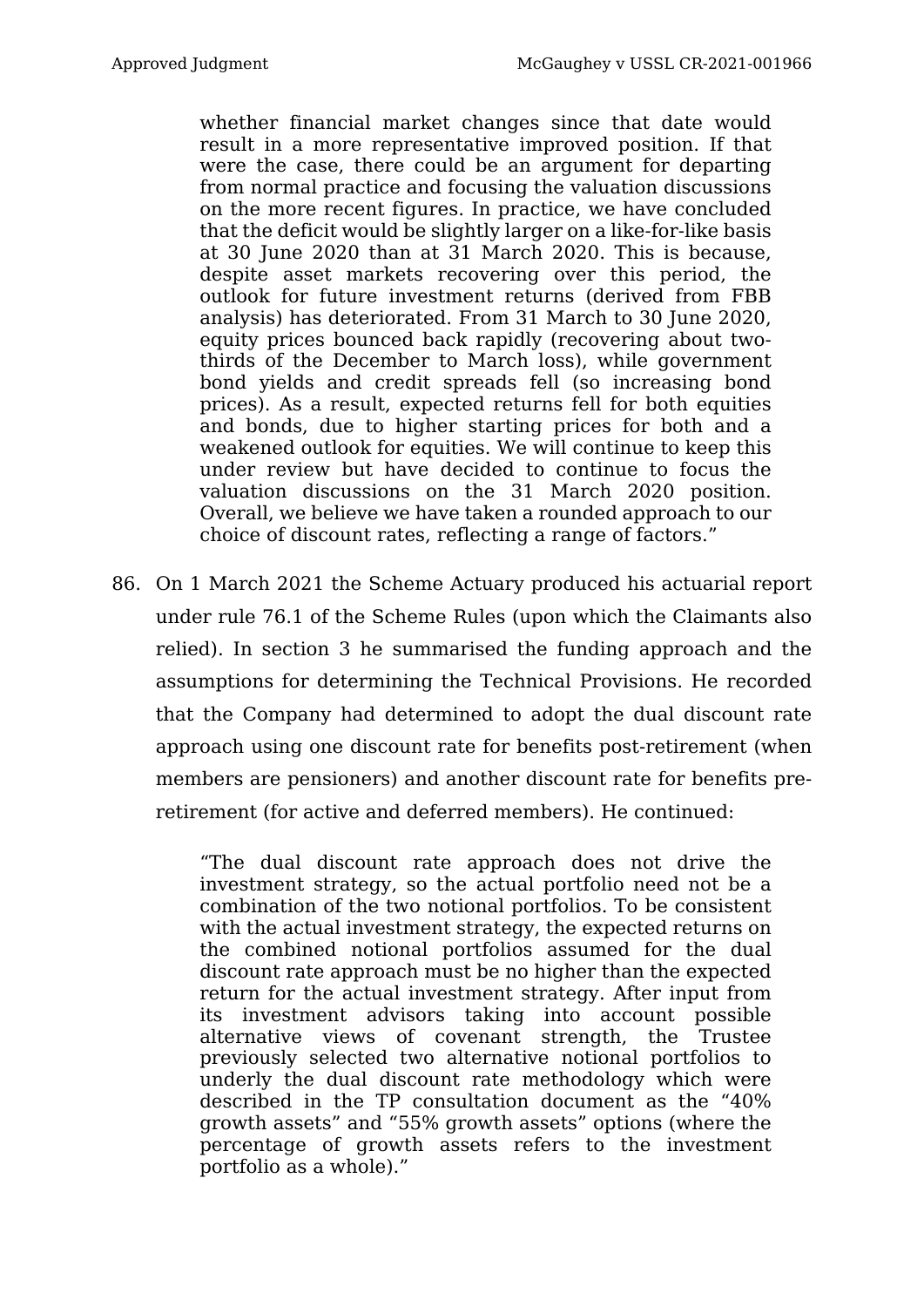87. He stated that in the light of the consultation with UUK and discussions with TPR the Company had settled on three preretirement discount rates depending on assumptions about covenant support. He also stated that in each case the post-retirement discount rate would be gilts +1.0% per annum. He then stated:

> "Market conditions as at 31 March 2020 were unusual compared to periods both before and after that date on account of elevated credit spreads and lower equity markets. This helps to justify higher investment return assumptions (taking the discount rate and additional investment return assumptions together), relative to gilt yields at that date than would be derived on a consistent basis at other dates. For the purposes of monitoring the funding position going forwards it should not be assumed that the same discount rates relative to gilt yields would remain appropriate."

88. On 23 July 2021 the Company produced a further briefing considering the likely outcome of a 2021 valuation in response to requests both from UUK and UCU (the "**23 July Briefing**"). It recorded that the Directors had formed the view that they would not expect the outcome of a 2021 valuation to be materially different from the 2020 Valuation for the following reasons:

> "Market conditions at 31 March 2020 were extraordinary, fuelled by the initial impact of the COVID-19 pandemic on the global economy. But they were not universally negative for the valuation: asset prices crashed, which affected the deficit in respect of pensions already promised – but lower market prices meant the outlook for future investment returns was unusually high. We compensated for these extraordinary conditions in the 2020 valuation principally through the:

> • discount rate – higher than normal (compared with low-risk returns) but moderated prudently

> • proposed deficit Recovery Plan – significant, enduring investment outperformance over 18 years

> At 31 March 2021, conditions had broadly normalised in a manner that supports the 2020 decisions: asset prices had recovered (allowed for in the proposed Recovery Plan) but, partly as a consequence, the outlook for future investment returns had reduced (allowed for in the discount rates). This is effectively a form of 'smoothing' that is consistent with our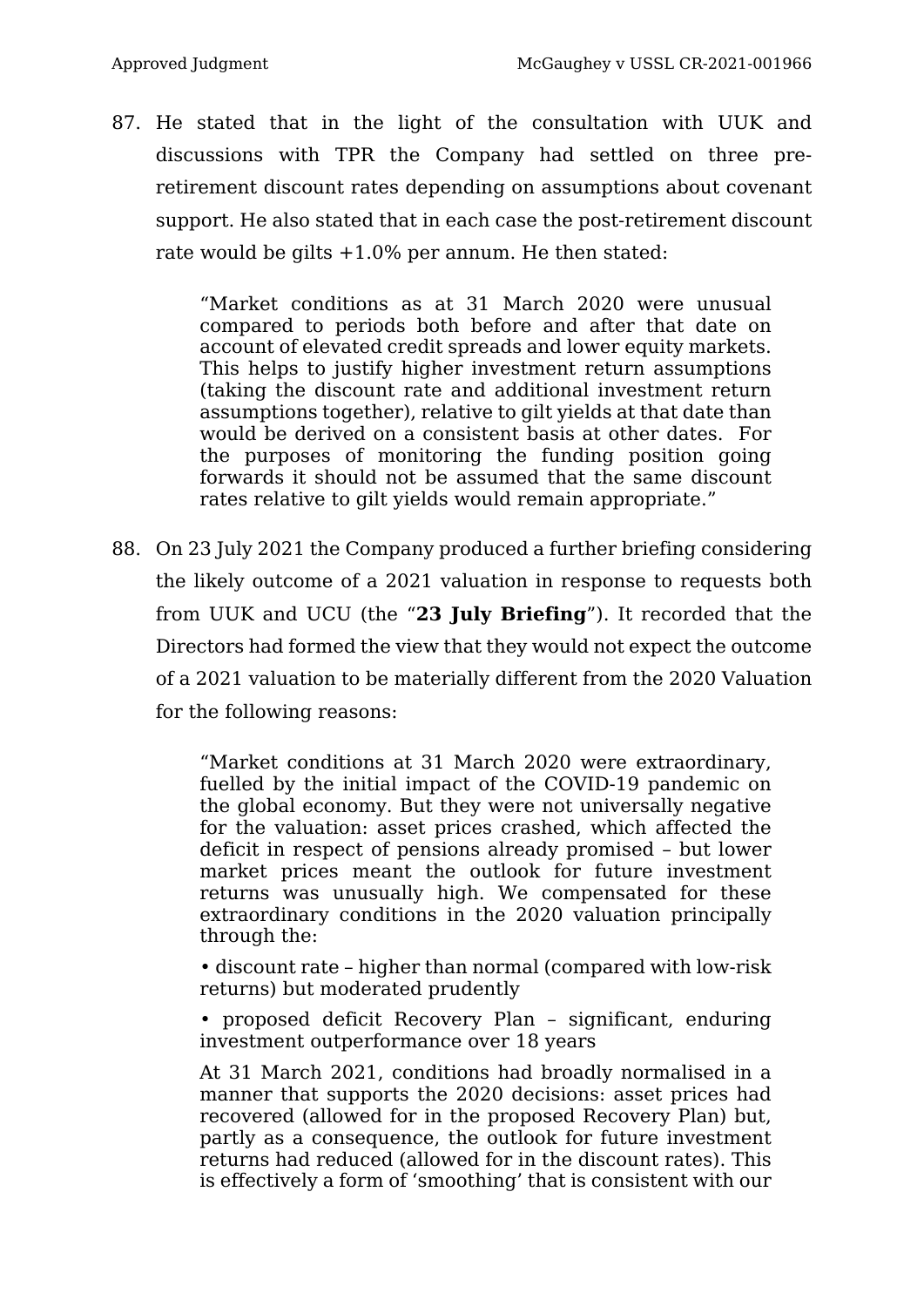Fundamental Building Blocks (FBB) model for expected investment returns. In other words, the adjustments we made to take account of the exceptional market conditions as at 31 March 2020 (again, a form a smoothing) have been validated by 'more normal' conditions. But this means the same adjustments would not automatically carry over. That is why we would not expect the outcome of a 2021 valuation to be materially different.

## **What has changed?**

Our assets have increased in value, but so have our TP liabilities. Asset prices have recovered, but the outlook for future investment returns has correspondingly reduced. Nominal gilt yields have increased and the expected rate of improvement in members' life expectancy is slightly lower but market expectations for UK inflation are higher. We would expect to use a 'more normal' Recovery Plan."

89. On 31 August 2021 and 2 September 2021 the JNC passed a number of resolutions. They were supported by the UUK appointees, opposed by the UCU appointees and ultimately passed by virtue of the independent chair's casting vote. Mr Atkinson described these as the "**Autumn JNC Resolutions**" in his witness statement (as do I) and he described their effect in the following terms, namely, that they:

> "(a) approved a benefit changes specification which detailed changes to the benefit structure of USS including a reduced DB accrual rate, a reduction in the salary cap up to which DB benefits apply and consequential increase in the contributions being paid into the DC Retirement Investment Builder for those people in the relevant salary ranges, subject to any amendments required as result of the outcome of the necessary statutory consultation by the Institutions with the active members (that consultation being necessary under statute because of the proposed reduction of benefits);

> (b) approved that contributions rates would be payable by members and employers from 1 April 2022 as set out in the benefit change specification proposed by UUK, subject to the outcome of the statutory consultation with the members; and

> (c) recommended the execution of a deed of amendment setting out provisions restricting when an Institution could exit USS that strengthened the covenant supporting USS, subject to the benefit changes not being withdrawn".

90. On 30 September 2021 the Scheme Actuary produced the 2020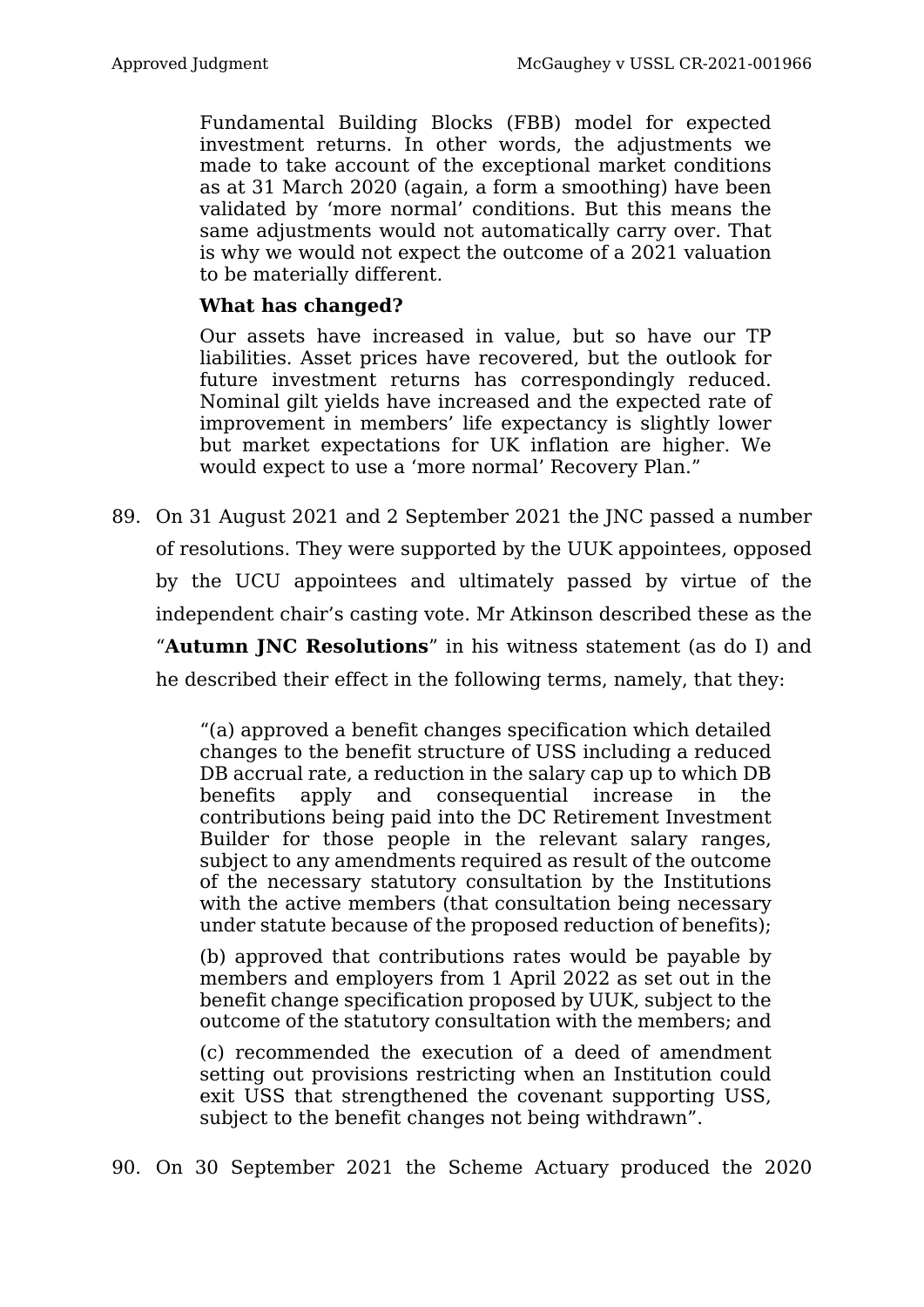Valuation itself. In the opening paragraph he stated that the main purpose of the report as required by the Pension Act 2004 was to set out the results and outcomes from the valuation. He also stated that Scheme members would receive a Summary Funding Statement relating to the valuation in due course. He continued:

"The Trustee is responsible for the choice of assumptions for the valuation and for then setting an appropriate level of future contributions (having taken actuarial advice from me), in consultation with Universities UK ("UUK"), the body nominated for these purposes under the Scheme rules to act as the representative of the employers who sponsor the Scheme. The Joint Negotiating Committee ("JNC") is responsible for deciding how any change to the required overall contribution rate will be addressed, whether by way of change to member and employer contributions, changes to the benefit structure, or both.

The JNC has recommended changes to future service benefits to apply from April 2022, which in due course will be the subject of consultation with members. In parallel, UUK has confirmed that the employers will provide an enhanced level of covenant support to the Scheme (including a 20-year moratorium on employer exits, which would be replaced by an interim moratorium lasting a single valuation cycle in the event that the JNC recommendation is revoked by resolution of the JNC and not replaced by a further JNC recommendation by 28 February 2022). The Trustee has determined that different assumptions should apply dependent on whether or not a deed has been entered into effecting the recommendation of the JNC on or before 28 February 2022. This report covers both possibilities."

91. The Scheme Actuary then set out the summary of agreed contributions on the alternative bases that either the recommended changes to future service benefits were applied from 1 April 2022 or they were not. If they were to be applied, the employer contributions were to be 21.4% of salary and member contributions were to be 9.8% of salary. If they were not applied, the employer contributions were to be 23.7% of salary rising to 38.2% of salary by from 1 October 2025 and member contributions were to be 11.0% of salary rising to 18.8% of salary from 1 October 2025.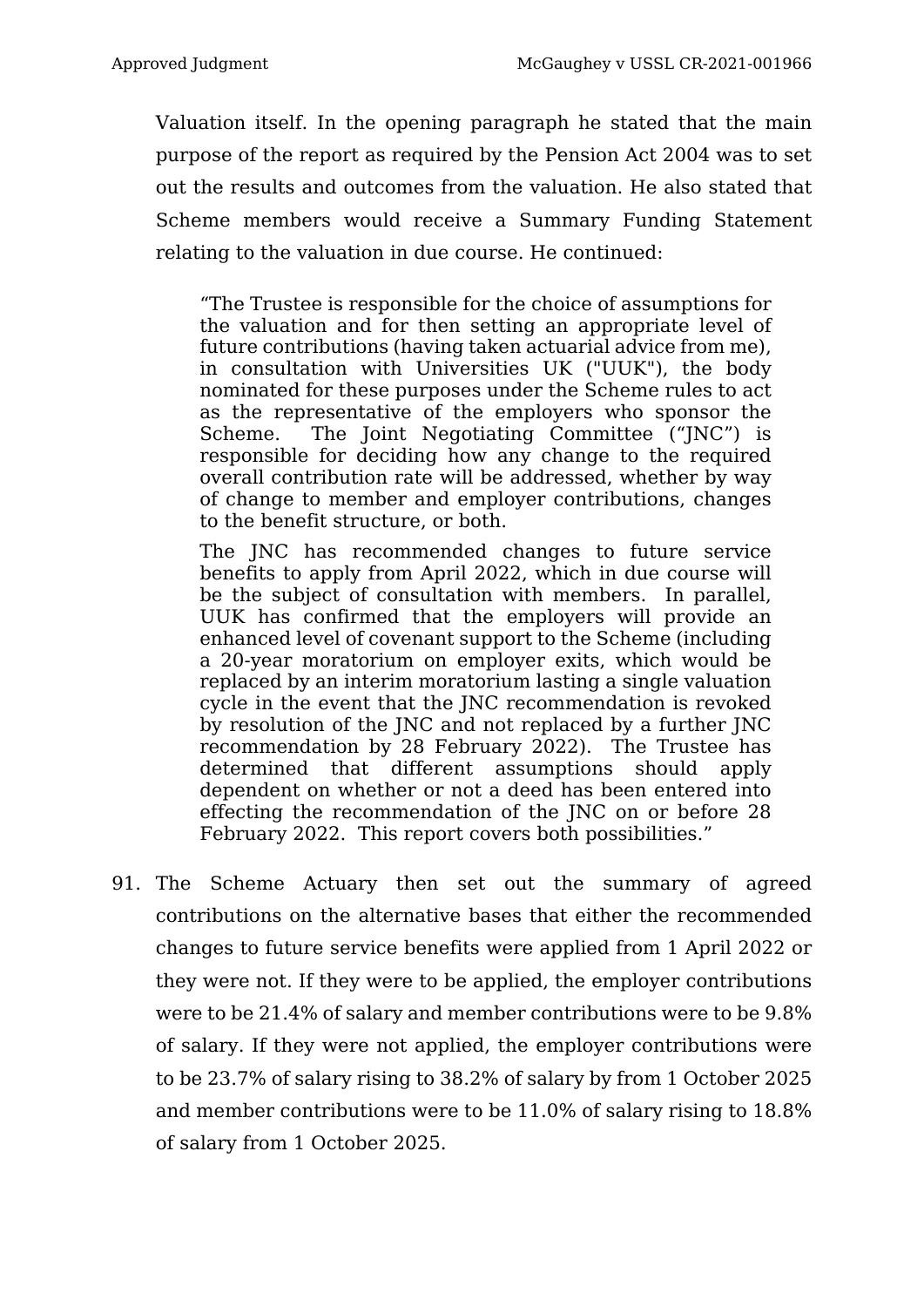92. In a section headed "Experience since the valuation date" he stated that he had considered the position as at 31 March 2021 on assumptions consistent with the Scheme's Statement of Funding Principles. He stated:

> "At this date expectations for future inflation were higher than at 31 March 2020. Gilt yields had increased, although expected returns relative to gilts on many asset classes were lower, and so the discount rates relative to gilts had decreased. The value of the Scheme's assets had also increased significantly. As a result, the technical provisions deficit was lower as at 31 March 2021 and the notional future service contribution rate was higher."

93. He then set out the position as at 31 March 2021 compared to the position as at 31 March 2020 in a table which I reproduce below (and on the basis that the Company entered into a deed of amendment giving effect to the Autumn JNC's Resolutions):

|                                                                           | 31 March 2020      | 31 March 2021      |
|---------------------------------------------------------------------------|--------------------|--------------------|
| Technical provisions (subject to JNC recommendation being<br>implemented) |                    |                    |
| <b>Key assumptions</b>                                                    |                    |                    |
| CPI (single equivalent)                                                   | $2.1\%$ pa         | $2.5%$ pa          |
| Pre-retirement discount<br>rate                                           | gilts $+2.75\%$ pa | gilts $+2.45\%$ pa |
| Post-retirement discount<br>rate                                          | gilts $+1.0\%$ pa  | gilts $+0.55\%$ pa |
| <b>Technical provisions</b>                                               | £80.6bn            | £86.2bn            |
| Assets                                                                    | £66.5bn            | £80.6bn            |
| <b>Technical provisions</b>                                               | £14.1bn            | £5.6bn             |
| deficit                                                                   |                    |                    |
| Self-sufficiency measure                                                  | £102.0bn           | £111.0bn           |
| Assets                                                                    | £66.5bn            | £80.6bn            |
| Self-sufficiency deficit                                                  | £35.5bn            | £30.4bn            |
| service<br>Future<br>rate                                                 | 24.9%              | 25.6%              |
| (revised benefits in line)                                                |                    |                    |
| with<br>JNC                                                               |                    |                    |
| recommendation<br>from                                                    |                    |                    |
| April 2022) (% of Salary)                                                 |                    |                    |

94. Below the table he also stated that the Company was aware of the position as at 31 March 2021 (as well as 31 March 2020) when it first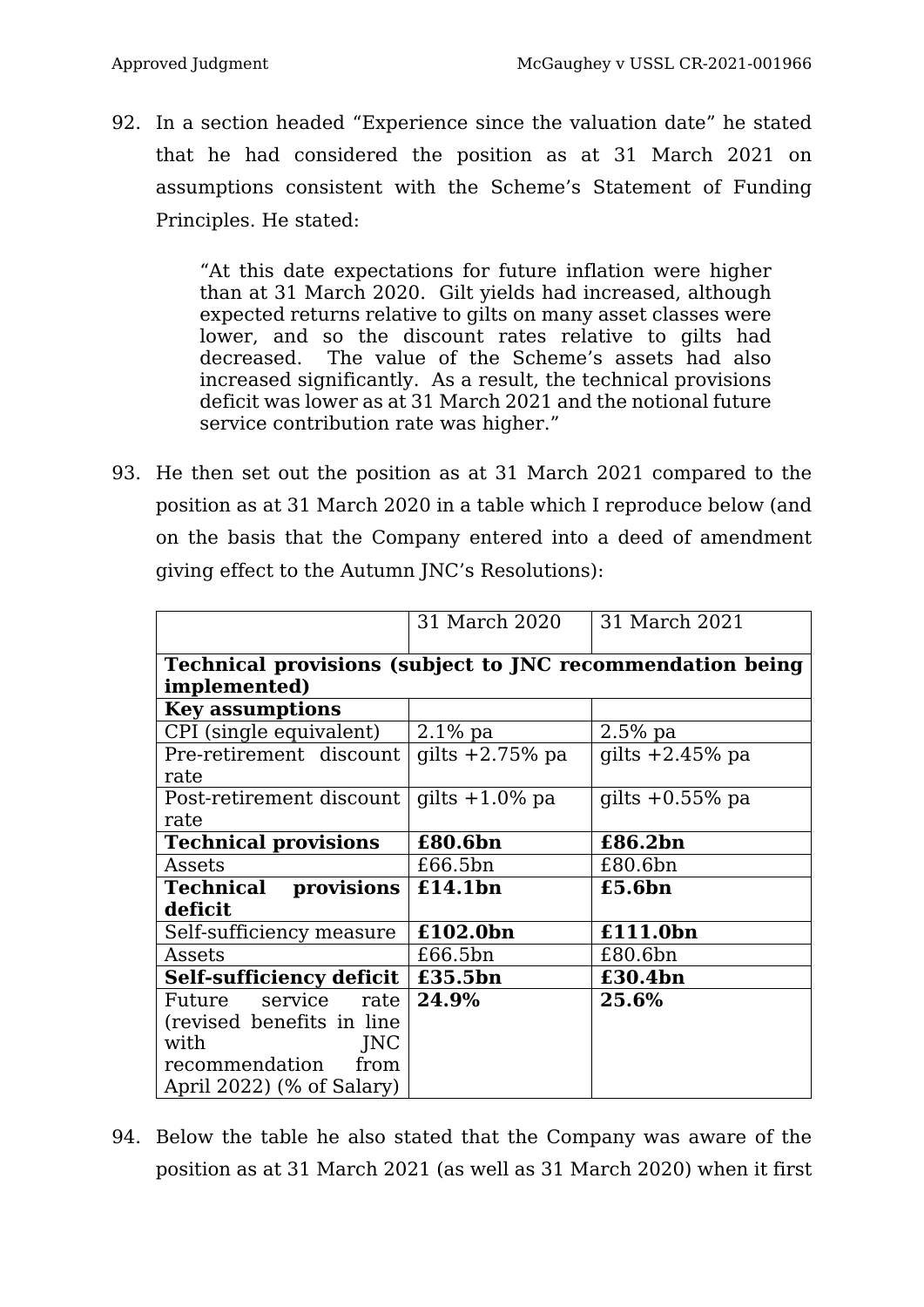provided the indicative contribution rate in relation to the new benefit structure and that the Company had continued to monitor the position:

"The Trustee also adopted an interim monitoring framework which indicates that the technical provisions deficit as at 31 July 2021 was similar to that as at 31 March 2021, and the notional future service contribution rate at 31 July 2021 was higher than that as at 31 March 2021. This provides a directional indication of how the position has continued to change, although a full analysis of assumptions consistent with the Statement of Funding Principles has not been carried out at dates subsequent to 31 March 2021. I advised the Trustee that this is within the bounds of normal fluctuations which should be expected on a month-to-month basis and consequently the Trustee determined it was not necessary to revise its decision on the contribution rate."

- 95. On 30 September 2021 Mr Galvin also signed the schedule of contributions for the 2020 Valuation. It stated that if the Company entered into a deed of amendment reflecting the JNC Autumn Resolutions, then members' contributions would be 9.8% of salary and employers' contributions would be 21.4% of salary from 1 April 2022 to 31 March 2038 (subject to review following the next actuarial valuation). On 30 September 2021 the Scheme Actuary also signed a "certification of schedule of contributions" certifying the adequacy of the rates of contributions and adherence to the statement of funding principles (signed the same day). The penultimate paragraph of the notes to his certificate contained the note upon which the Claimants rely as evidence that he had ignored changes after the valuation date.
- 96. On 22 February 2022 the JNC resolved to confirm the proposed benefit reductions and to consent to a deed of amendment under Rule 79 (save for one minor point which remains subject to statutory consultation). On 24 February 2022 the Scheme Actuary issued a note on the reform of the Scheme Benefits. He identified the changes and provided a brief commentary on their effect on members' benefits as follows: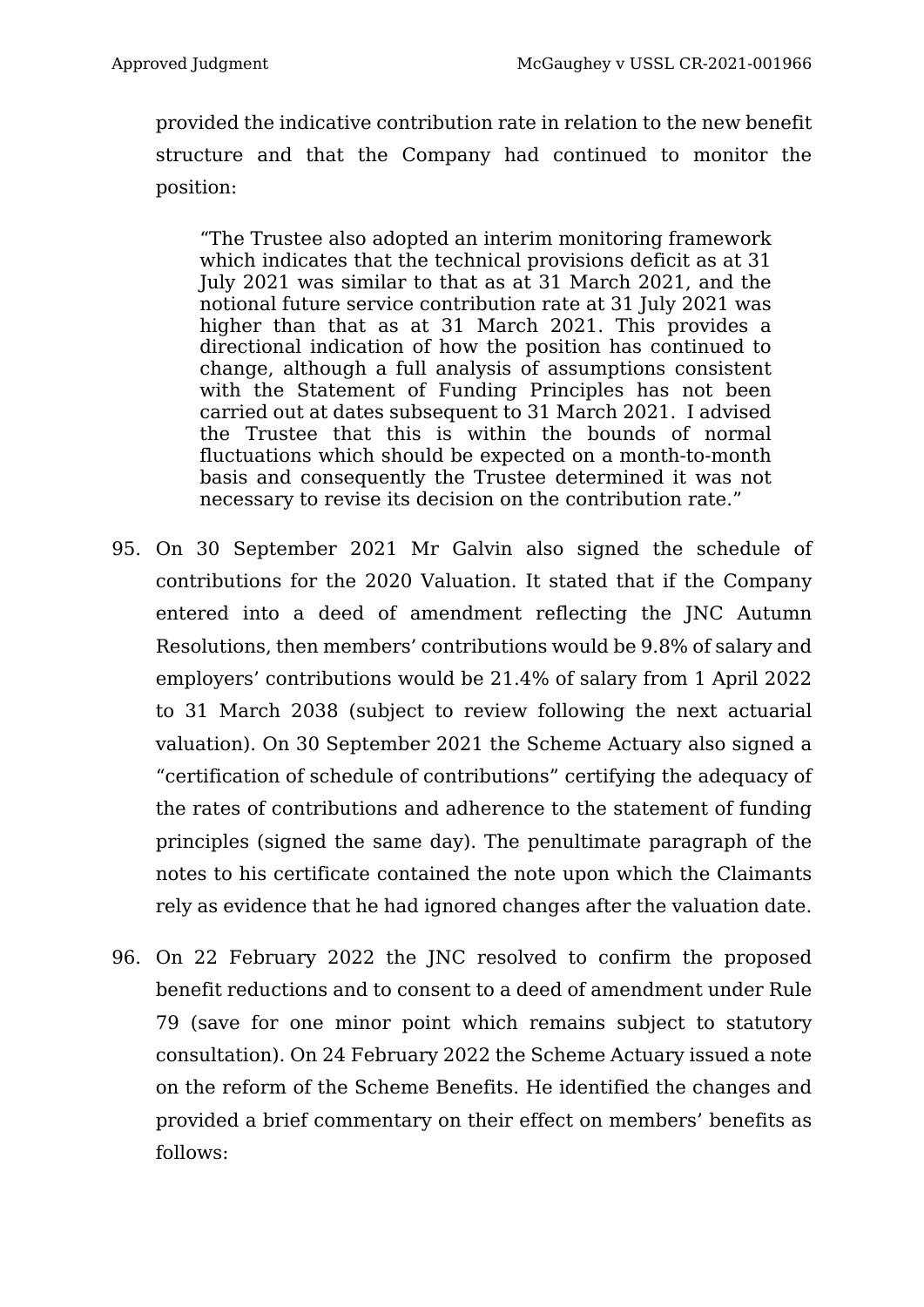- (1) *Salary Threshold*: The salary threshold was to be reduced from around £60,000 per annum in the year to 31 March 2022 to £40,000 per annum in the year from 1 April 2022. Increases to the salary threshold on 1 April 2023 and 1 April 2024 would be capped at 2.5% per annum and there was to be no provision for increases from 1 April 2025 onwards. In isolation, the change had less impact on lower paid members.
- (2) *Accrual Rate*: The accrual rate for the DB pension was to reduce from 1/75 to 1/85 (lump sum from 3/75 to 3/85). The change applied to all defined benefits and would have the same proportionate impact on all members. However, younger members with longer until retirement would be more affected than older members.
- (3) *Inflationary Increases*: Increases to benefits before and after retirement (and increases in the salary threshold) would be capped each year at 2.5%, rather than the current higher cap, with some short term lifting of the 2.5% cap. All else being equal, this change would have a greater impact on younger members given their future pensions would expect to be more affected by future inflationary increases than for older members.
- 97. On 28 February 2022 the Company entered into a deed of amendment (the "**Deed of Amendment**") which gave effect to these changes and also to the increase in member contributions to 9.8%. Mr Short told me on instructions that on 1 April 2022 the Company implemented the provisions of the deed and that the changes to the benefit structure and contribution rates have now taken effect.
- 98. Mr Atkinson exhibited a letter from TPR to Dame Kate Barker as chair of the board dated 26 February 2021 which set out TPR's views on the valuation date and a Q&A regarding TPR's role in the process, which the Company published on the Scheme website. He also exhibited a letter dated 11 June 2021 from TPR to Dame Kate Barker showing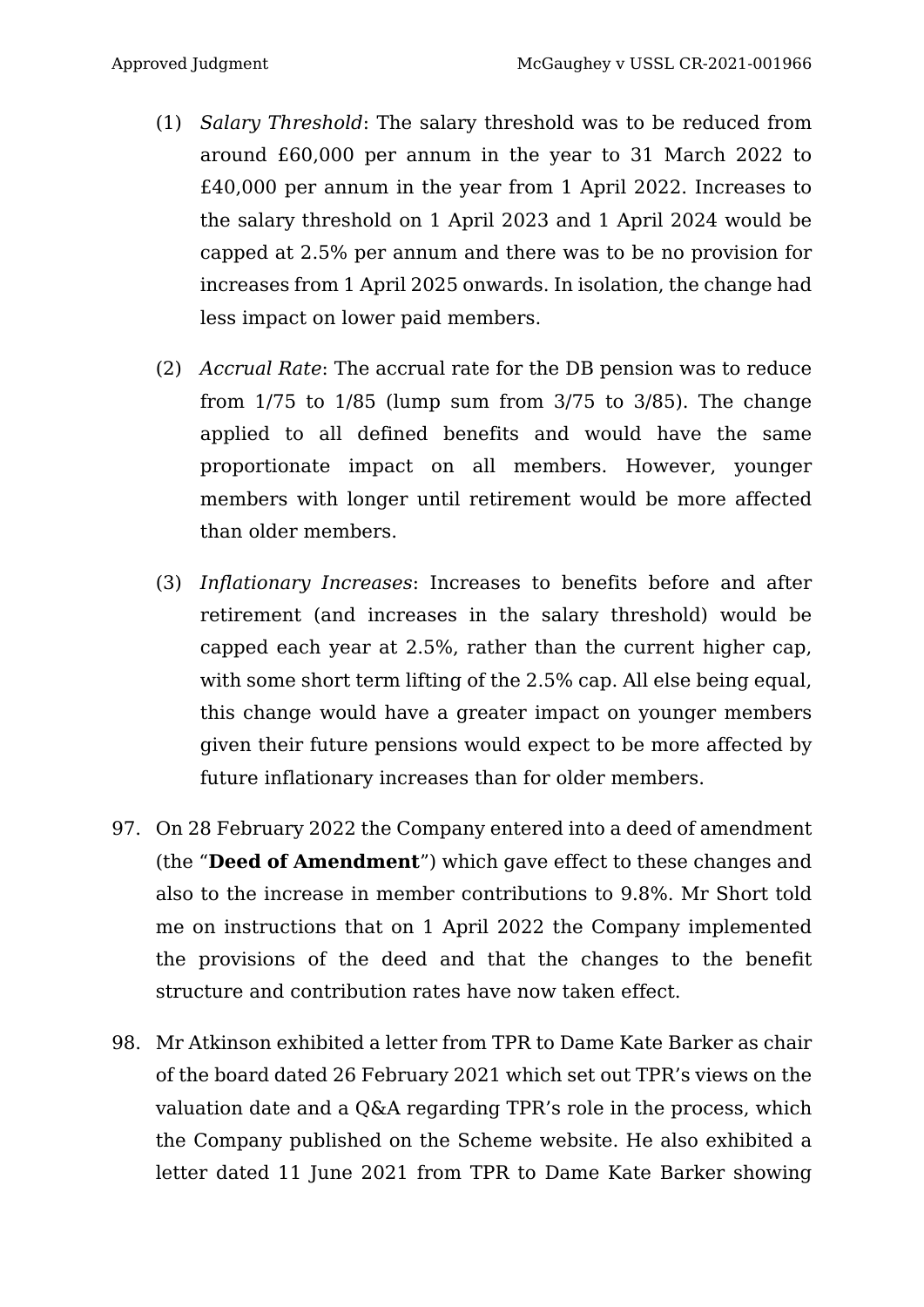that TPR was pressing for a higher contribution rate than the Company was prepared to agree. Mr Atkinson's evidence was that: "It is clear that, rather than simply act in accordance with TPR's wishes or directions, USSL took a very independent line."

99. It was also Mr Atkinson's evidence that although the Company did not agree with all of the JEP's recommendations, it is not plausible to suggest that the Company ignored them and he gave as one example moving to a dual discount rate. It was also his evidence that at all relevant times during the 2020 Valuation Process the Directors took detailed expert professional advice from the Scheme Actuary, from PricewaterhouseCoopers LLP on financial covenant strength, from EY-Parthenon on the economics of the higher education sector and from CMS on legal issues. USSIM also took independent actuarial advice from Mercer Investment Consulting. In relation to benefit changes Mr Atkinson gave the following evidence about the limited nature of the Company's role:

> "46. With regards to actuarial valuations, under the Rules the role of USSL as trustee is to commission a report from the Scheme Actuary and then determine whether any increase or decrease is required in the aggregate contribution rate. USSL does not have any power to amend benefits except in certain limited circumstances relating to minor elements of the defined contribution elements of benefits (none of which have been relevant in relation to the 2020 Valuation). Any proposed change to the benefits resulting from a valuation outcome is primarily a matter for the JNC in use of its powers under Rule 64.10.

> 47. Throughout the valuation process USSL has taken actions to assist the stakeholders within the JNC (UUK and UCU) by providing information, costings and assessment of whether particular proposals could practically be implemented. That has included providing examples of what benefit levels might be provided at example contribution levels (both employer and member) consistent with the valuation and what effect structural changes to the employer covenant might have on the valuation outcome. USSL was very careful to make clear that any information thus provided was in response to requests from stakeholders and did not reflect proposals from USSL itself; nor did USSL have any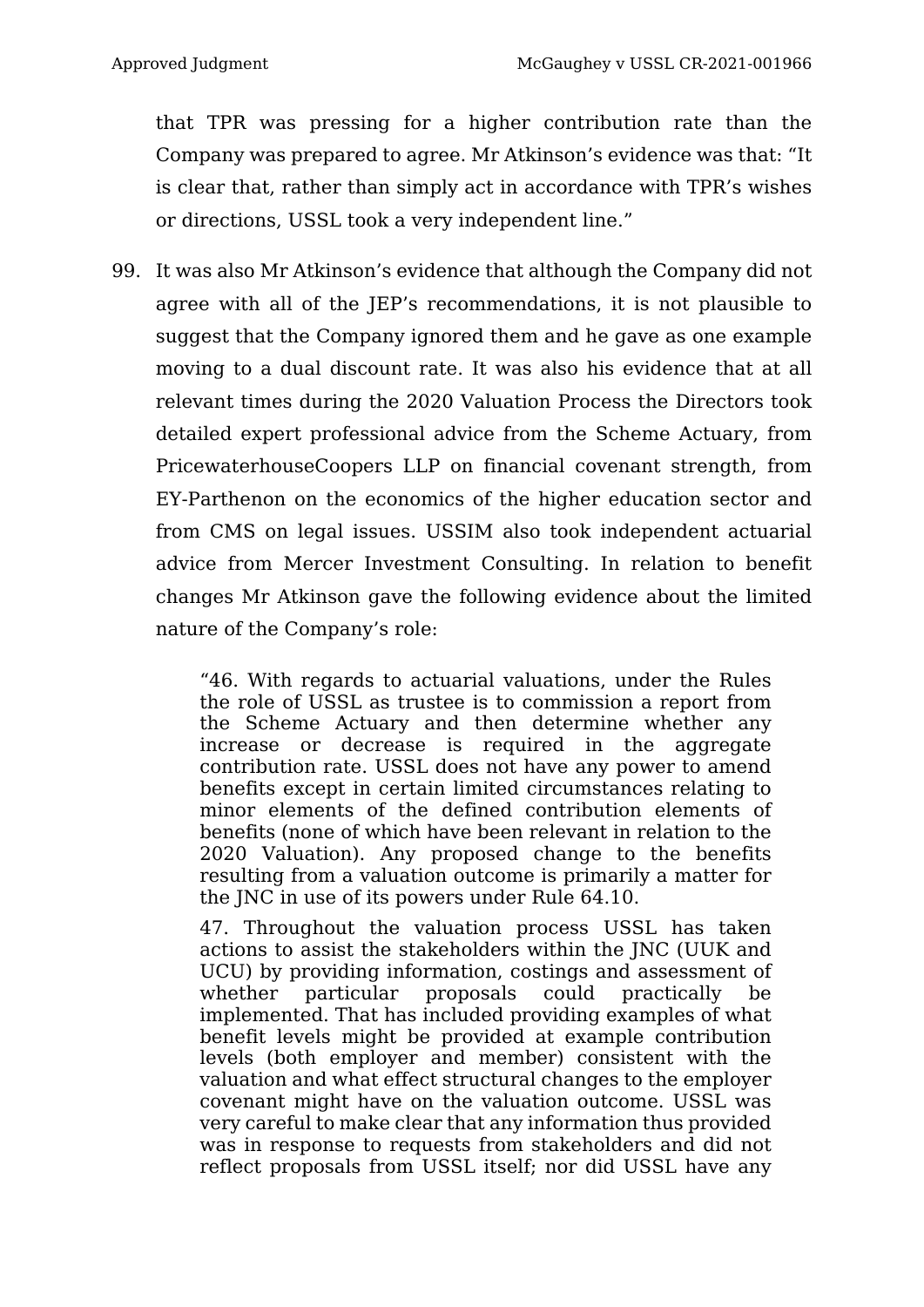preference as to whether proposals from UCU or UUK might eventually be accepted by the JNC under its governance and then passed back to USSL as an exercise of the power under Rule 64.10."

- 100.Finally, it was also Mr Atkinson's evidence that the Company would incur additional liabilities of the order of £750m a year if the benefit structure was not changed (based on an assumptions basis broadly consistent with the 2020 Valuation). He also stated that if benefits accrue in line with the changes in the Deed of Amendment it would be possible to uplift those benefits if the Company took the view that they could have been provided on a more generous basis. This evidence was not challenged either.
- F. Claim 2: Discrimination
- *(1) The Claimants' Case*
- 101.It is the Claimants' case that the benefit changes which were proposed when the Claim Form was issued and then introduced by the Deed of Amendment indirectly discriminate against women, younger and black and ethnic minority members contrary to section 19 of the Equality Act 2010. They allege that the reduction in the salary threshold to £40,000 and the accrual rate to 1/85 have the following effect:
	- (1) They will put women at a particular disadvantage because women will, on average, live appreciably longer than men, will have to fund more years of retirement and are more likely to have more risk of a pension shortfall than men because their DC pot will have to last longer on average.
	- (2) They will put younger members at a particular disadvantage because they will, by definition, have longer until retirement and will suffer a greater reduction of DB entitlement and will be more reliant on their DC pot and thus assume more risk of a pension shortfall than older members in relation to future service. By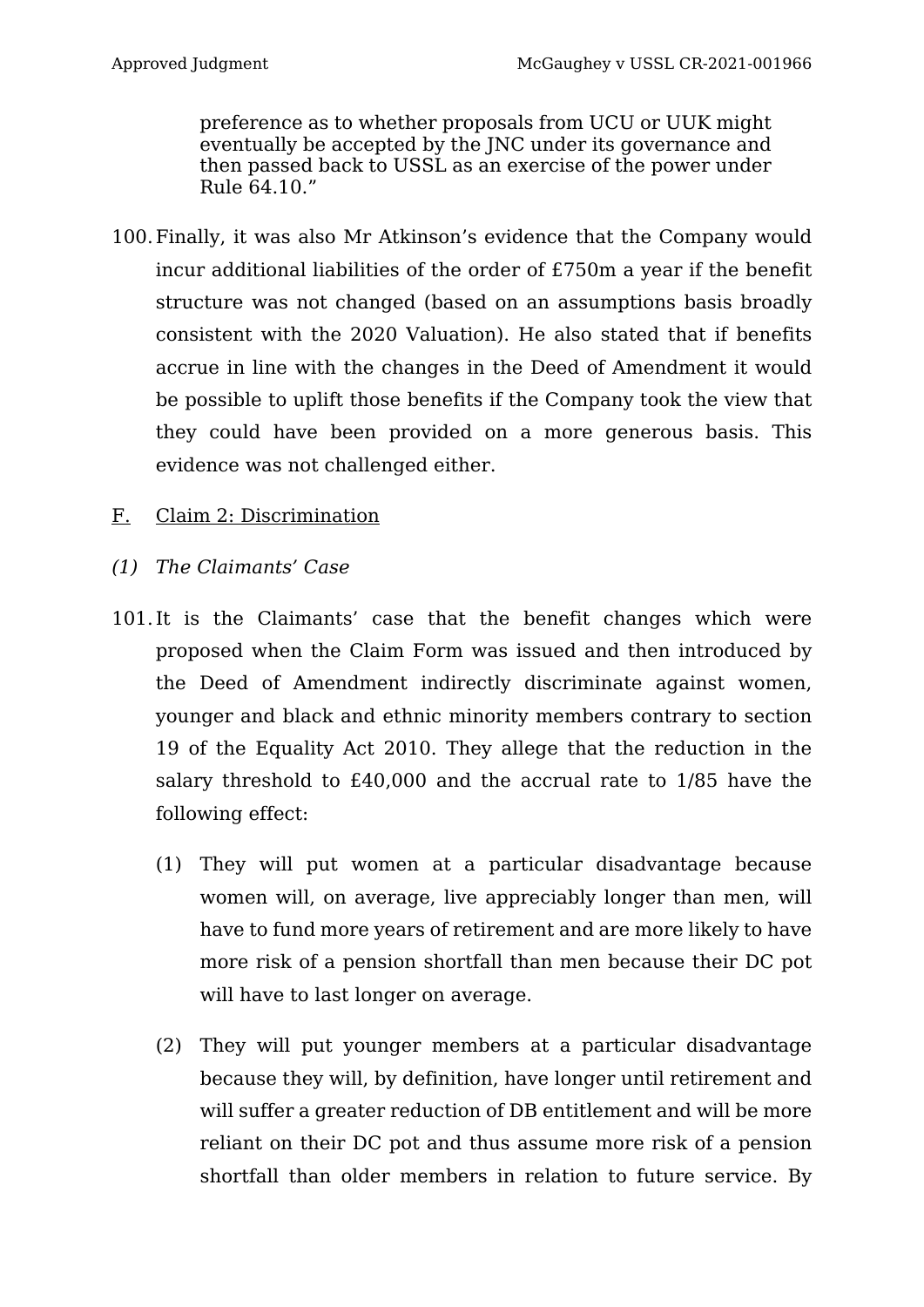contrast, older members will be less reliant on their DC pot which will constitute a smaller proportion of their overall pension entitlement.

- (3) They will put black and ethnic minority members at a particular disadvantage for the same reasons as women because they are statistically likely to be younger.
- 102.The Claimants also allege that the cap of 2.5% on any increase to benefit will indirectly discriminate against women, younger and black and ethnic minority members because it will exacerbate the effects of the threshold salary and accrual rate reductions and, in particular, will increase the risk that the pensions will not keep pace with increases in the cost of living.
- 103.Finally, the Claimants allege that these changes cannot be justified as a proper means of achieving a legitimate aim in relation to discrimination on the grounds of sex, age or race because there are less discriminatory measures which could be used to comply with the statutory funding objective and because there is no justification for reducing the deferred remuneration for new and existing active members (who are more likely to be female, younger, or black and ethnic minority). The Claimants then allege:

"92. As the Company can only act through its agents, the changes are contrary to the Company's duty to act lawfully for proper purposes in accordance with the Scheme Rules and Articles and Memorandum of Association, subject to statute and have exposed the Company to claims of discrimination as set out above. There is no published evidence that the Company was considered the impact of the changes on different protected groups. This exposure to claims of discrimination and apparent failure to undertake an impact assessment is contrary to the interests the Company, both by exposing the Company to discrimination claims, and the absence of any indication that the Company has considered the impact of doing so. 93. By reason of the matters set out above, the introduction of each of the proposed salary threshold, accrual rate and cap on annual increases constitutes a breach of the Directors' statutory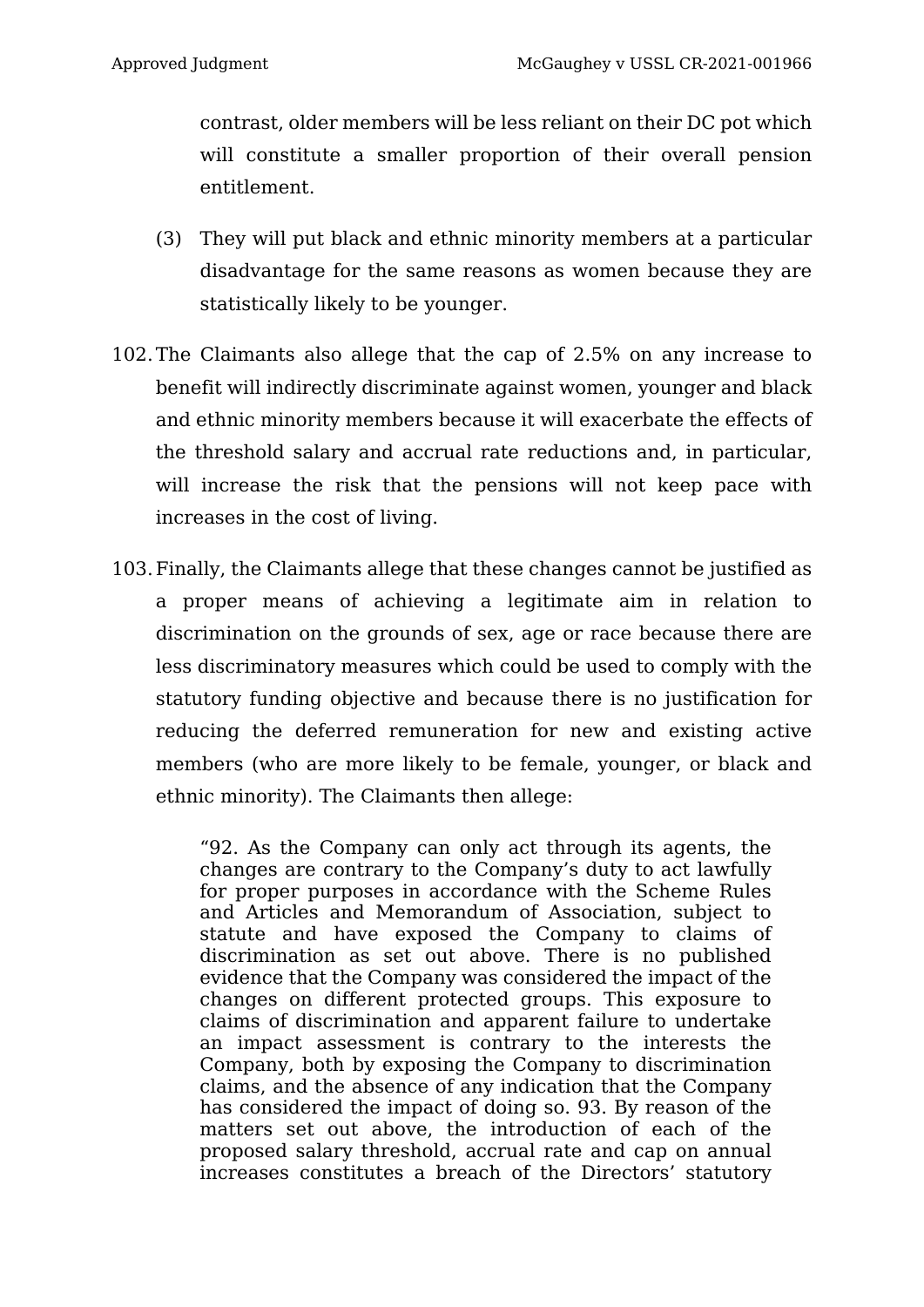and/or fiduciary duties to the Company. 94. By reason of the above breaches of statutory and/or fiduciary duties, the Company has suffered loss from its exposure to claims by relevant Scheme members for indirect discrimination on the grounds of sex, age and/or race."

- *(2) The Claimants' Evidence*
- 104.Mr McGaughey gave evidence about Claim 2 based on his experience as a union representative for the University and College Union at King's College London, where he had experience of action against unlawful discrimination under the Equality Act 2010 and international law. His evidence was as follows:

"26. Across the university sector, the gender pay gap (average wages of men compared to women) was reported as 15.1% in 2019, while statistics are partial for the sectorwide ethnicity pay gap (average wages of white staff compared to black and ethnic minority staff). In the twentyfour 'Russell Group' universities, the ethnicity pay gap was reported to be as high as 26% in 2018…. 27. Across the UK as a whole, the gender pension gap (average male pension income compared to average female pension income) is approximately 40%, a figure that compounds the gender pay gap, and the fact that women tend to live approximately 4 years longer than men on average. We do not have data disclosed from the Company to determine what the gender or ethnicity pension gaps are in university pensions. 28. It is reasonably clear to me that the proposed salary threshold reductions, reduced accrual rates, and pension increase cap changes will have a particularly disparate impact upon<br>female. vounger and/or black and minority ethnic younger and/or black and minority ethnic beneficiaries of the USS Scheme, compounding the existing inequality. This is true because: (A) less of the pension will be a defined benefit pension but rather a defined contribution pension, which runs out if people live longer; (B) women tend to live on average 3.9 years longer than men…….(C) in the case of younger beneficiaries, who are more likely to be black and minority members, the total benefits will be lower than for older beneficiaries who are further more likely to be white. 29. To my knowledge, the Company has neither conducted nor published an Equality Impact Assessment of its proposed changes. 30. The Company directors have failed to take into account both the relevant considerations of the particular disadvantages at which its proposals put women, young, and black and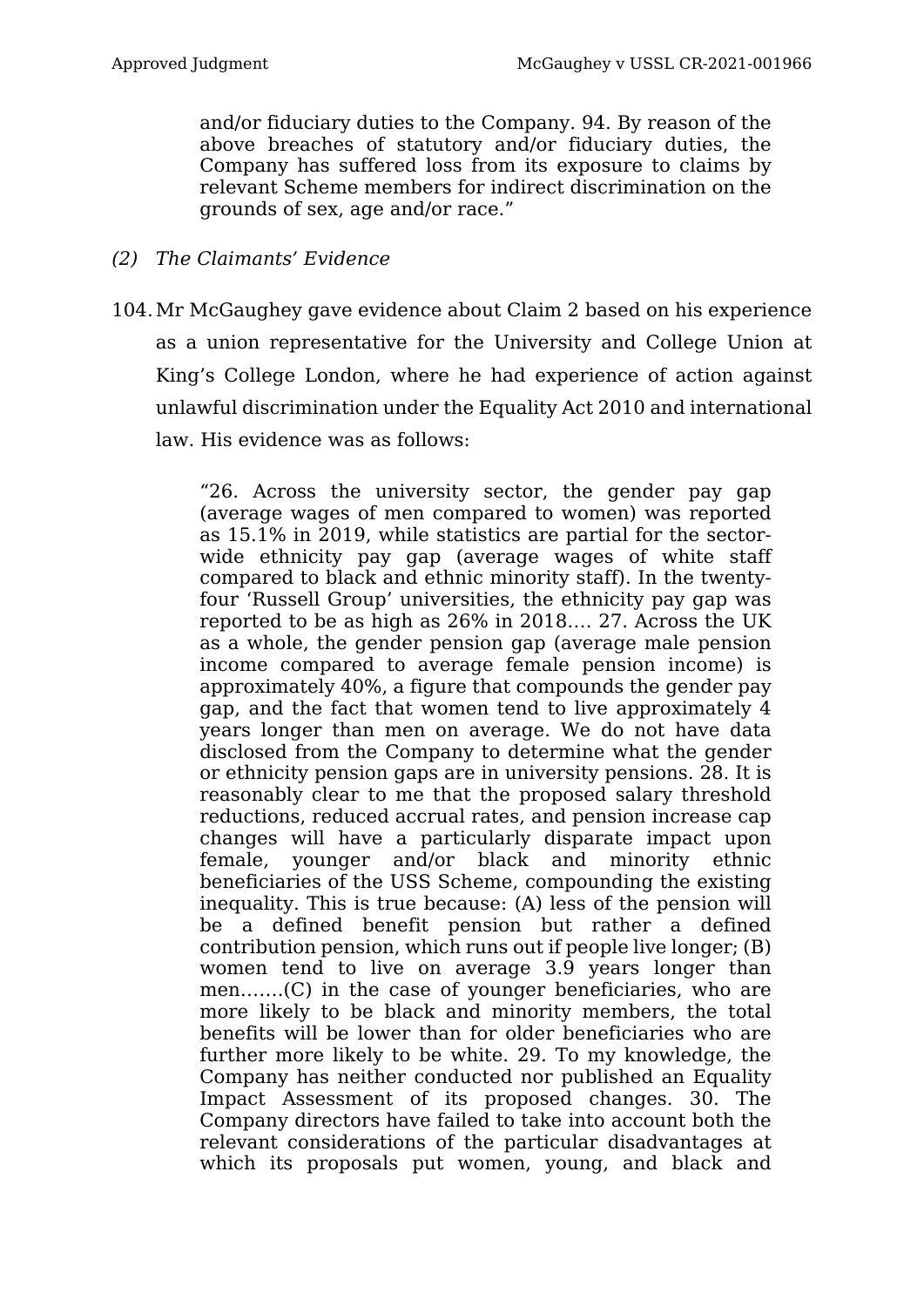ethnicity members, and the exposure of the Company to claims for discrimination, to the detriment of all members."

105.Dr Davies also gave evidence that many employers had undertaken impact assessments including Bristol, Durham, Sussex and Loughborough. He exhibited the Durham impact assessment and quoted an extract. I set out the extracts from the impact assessment relating to the reduction in the accrual rate and salary threshold:

> "Negative impact across the board – negative effect on accruals. As detailed above, some groups who are more likely to be members will be more affected in terms of their accruals. For groups less likely to be members, the changes are likely to disincentivise joining. As the proposal reduces the amount of retirement income builder pension each member builds annually going forward, those with more service/closer to retirement will be less impacted.

> There is no direct discrimination as the proposals are the same for all. Also, the fall back position will likely exacerbate these issues to a greater degree. Therefore along with the considered financial necessity for reform, it may be possible to objectively justify indirect impact. However, as there are higher numbers of women than men in grades 6, 7, and 8, if this particular group is also proportionately younger than their male counterparts, they will potentially be more impacted by the changes due to the increased length of time that they will be accruing at a lower rate in comparison to their male counterparts. This combined with the salary threshold where reduction commences for the G8 earners, could disproportionately impact some women quite a bit, albeit indirectly."

> "The proposed reform will have a negative impact on all members earning over £40k per annum as they will build up a lower amount than with current provisions. At present, Durham University employs proportionally more men in higher earning positions (as detailed below) and therefore there will be a disproportionate impact. This is also likely to affect longer serving staff more in addition, in terms of those with a higher income. However, as there are higher numbers of women than men in grades 6, 7, and 8, if this particular group is also proportionately younger than their male counterparts, they will potentially be more impacted by the changes due to the increased length of time that they will be accruing at a lower rate in comparison to their male counterparts. This combined with the salary threshold The reduction which kicks in for the G8 earners, could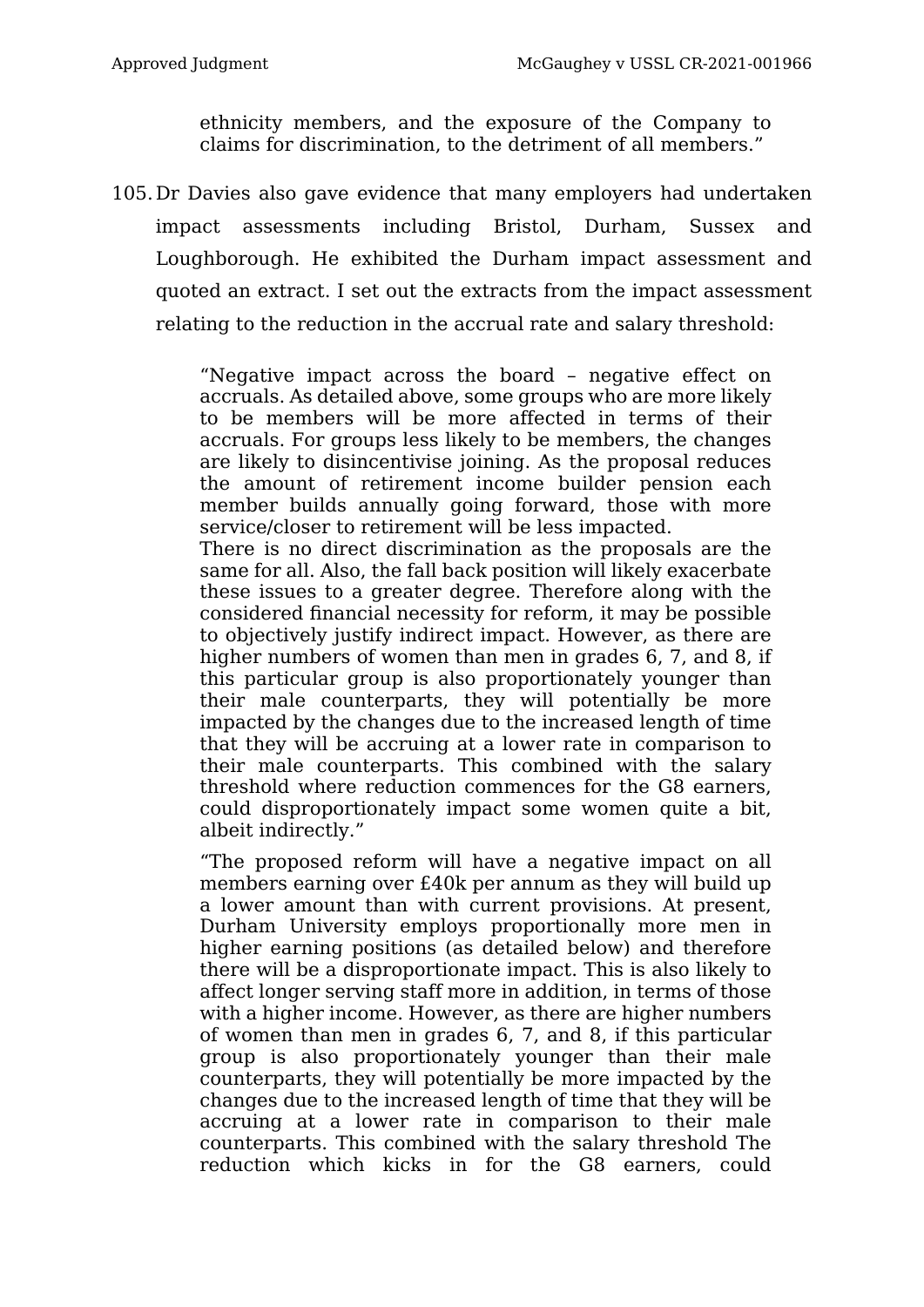disproportionately impact some women quite a bit, albeit indirectly. Conversely, those closer to retirement will be less impacted as there will a shorter period of time accruing on the lower rate of benefits. For groups less likely to be members, the changes are likely to disincentivise joining."

## *(3) The Company's Evidence*

- 106.Mr Atkinson referred to Rule 79.7.1 which imposed a duty upon the Company to accept the recommendations of the JNC unless it would prejudice unfairly any one or more groups of members or former members when compared with another or other groups (or if one of the other exceptions in Rule 79.7 applied). He pointed out that Company commissioned an impact paper which was presented to the Directors on 24 February 2022 and that the Company took actuarial and legal advice before implementing the benefit changes and contribution increases.
- 107.In his note dated 24 February 2022 which I used to explain the changes (above), the Scheme Actuary commented on the impact paper. Unsurprisingly, he stated that the calculations showed a reduction in benefits for future service with a bigger impact on pension. He also stated as follows:

"There is a reduction of 17-25% in future service benefits for the sample members considered. Whilst the Trustee is taking legal advice on the way in which it should interpret "fairness" in this context, in our view this range does not indicate anything that on the face of it appears unfair between different groups of current active members from an actuarial perspective in relation to their future service. It is important to note that these figures are based on a range of assumptions, and the actual impact will only be known in the future, for example once the levels of future inflation are known."

108.The Company did not waive privilege in the legal advice which it received or the impact analysis which it had carried out. It was, however, Mr Atkinson's evidence that CMS advised the Directors that it would be reasonable to conclude that the amendments would not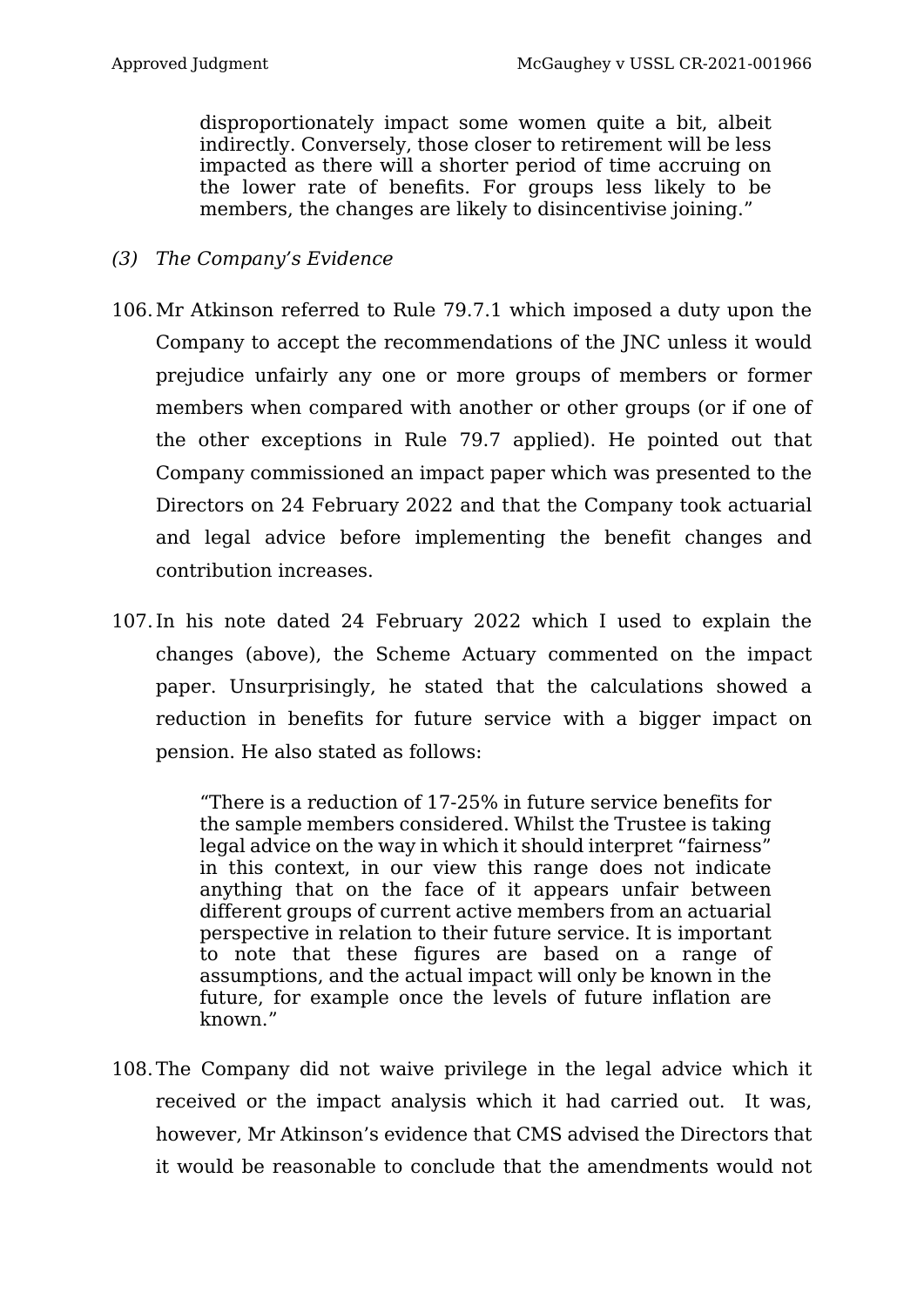unfairly prejudice any group of members from a legal perspective and that this advice confirmed that the Directors could reasonably take the view that the proposed changes in the Deed of Amendment would not constitute illegal discrimination.

- G. Claim 3: Costs and Expenses
- *(1) The Claimants' Case*
- 109.As at 31 March 2007 the Company's total investment management personnel costs were £4,655,000, its total operating costs were £38,066,000, the Scheme's net assets were £30,358,100,000 and its total operating costs as a percentage of net assets were 0.125%. The Claimants compare this position with the position as at 31 March 2020 when total investment management personnel costs were £66,000,000 (an increase of 1318% since 2007), total Scheme overheads were £160,000,000 (an increase of 320% since 2007), the Scheme's net assets were £67,684,000,000 and total operating costs as a percentage of net assets were 0.236%.
- 110.The Claimants also rely on the fact that total operating costs rose from £9,752,000 in 1995 to £160,000,000 in 2020 (a 1540% increase and a relative increase in the Scheme's total operating costs as a percentage of the Schemes net assets from 0.099% to 0.236%) and also on the fact that individual salaries have increased. They single out the increase in the CEO's salary from £291,000 in 2013 to £756,700 in 2020 and the fact that it is related to performance under a long term incentive plan. It is the Claimants' case that these increases give rise to the following claim against the Directors:

"99. By reason of the above, the increase in the total operating costs and/or investment management costs (including internal and external personnel costs) constitutes a breach of the Directors' statutory and/or fiduciary duties to the Company and/or is negligent to the personal advantage of the Directors. 100. By reason of the above breaches of statutory and/or fiduciary duties, the Company has suffered loss in the form of the significant total alternatively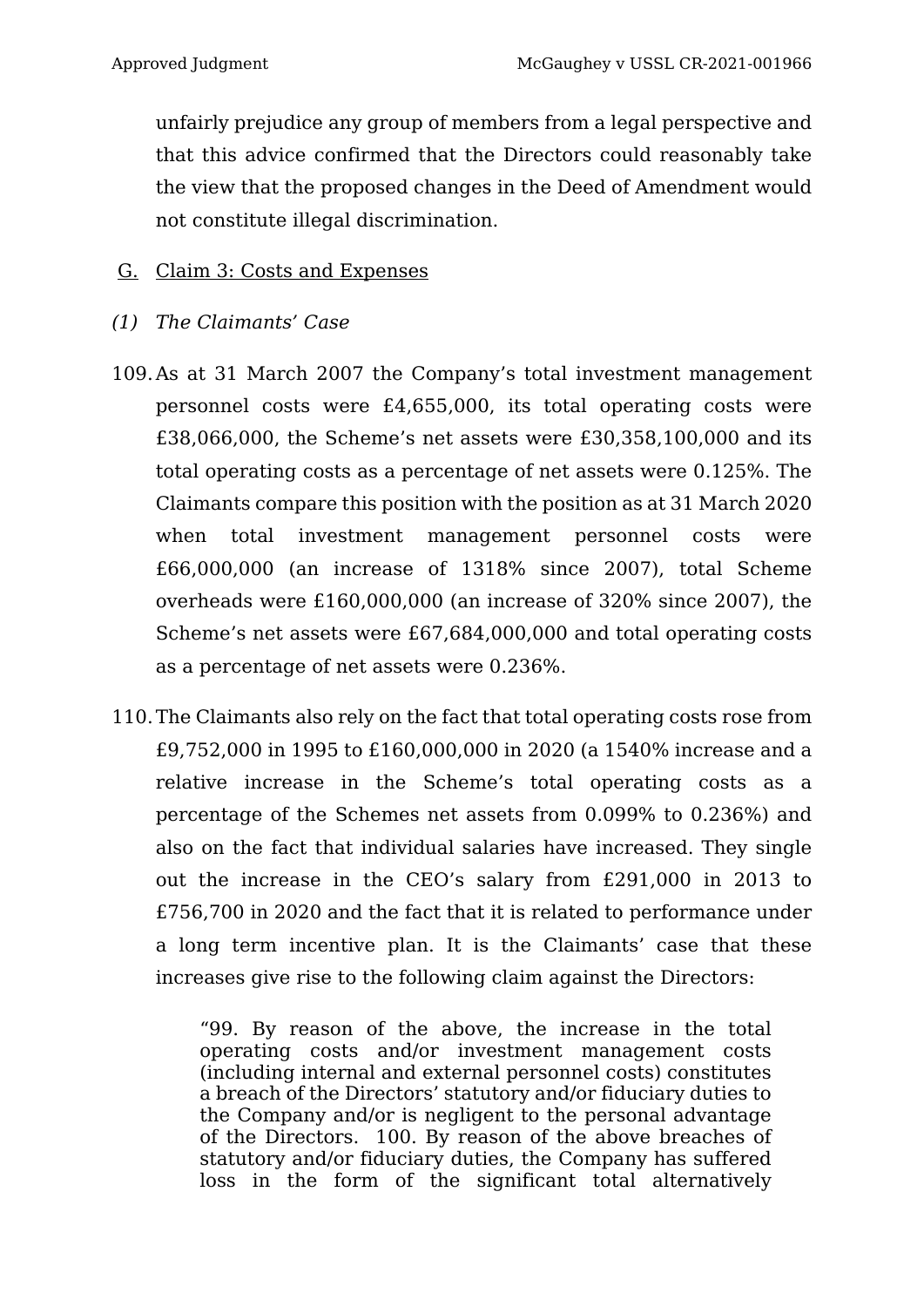investment management costs, including personnel costs, paid since 2007. The increase in internal and external management costs is in breach of statutory, fiduciary or other duty harms the success of the Company and needs to be remedied and reversed by the Directors and shadow director. If costs were reduced to levels in comparable schemes, the discount rate, which includes an adjustment for investment costs, could be increased. If the saving from such reduced costs since 2007 had been invested on behalf of the Scheme, the returns would significantly set off the deficit identified by the Company and reduce the need for any change to the benefit structure of the Scheme."

111.The Claimants also propose to amend the Particulars of Claim to allege that the Directors generally and Mr Galvin in particular furthered their own interests by enjoying the benefit of these superinflationary increases between 2007 and 2020 and that it was in the interests of the other Directors not to raise concerns about these increases because they were afraid of losing office. The relief which they claim is as follows:

> "(A) Declarations that one of more of the increases in costs set out at paragraphs 95 – 98 constitutes a breach on the part of one or more of the individuals constituting the Second and/or Third Defendant of their statutory and/or fiduciary duties to the Company and/or is negligent to the personal advantage of one or more of the individuals constituting the Second and/or Third Defendants as alleged at paragraph 99. (B) Declarations that such breach(es) have caused or will cause the First Defendant loss as alleged at paragraph 100."

- *(2) The Claimants' Evidence*
- 112.The Claimants rely on the Directors' reports and audited accounts of the Company for the figures in 1995, 2007 and 2020. Dr McGaughey also gave evidence about the increase in costs in his first witness statement:

"34. While the Company is proposing to increase the proportion of the defined contribution pension, and shrink the guaranteed income (defined benefit) pension, which will require members to purchase more in annuity products, its total operating costs have also inflated out of all proportion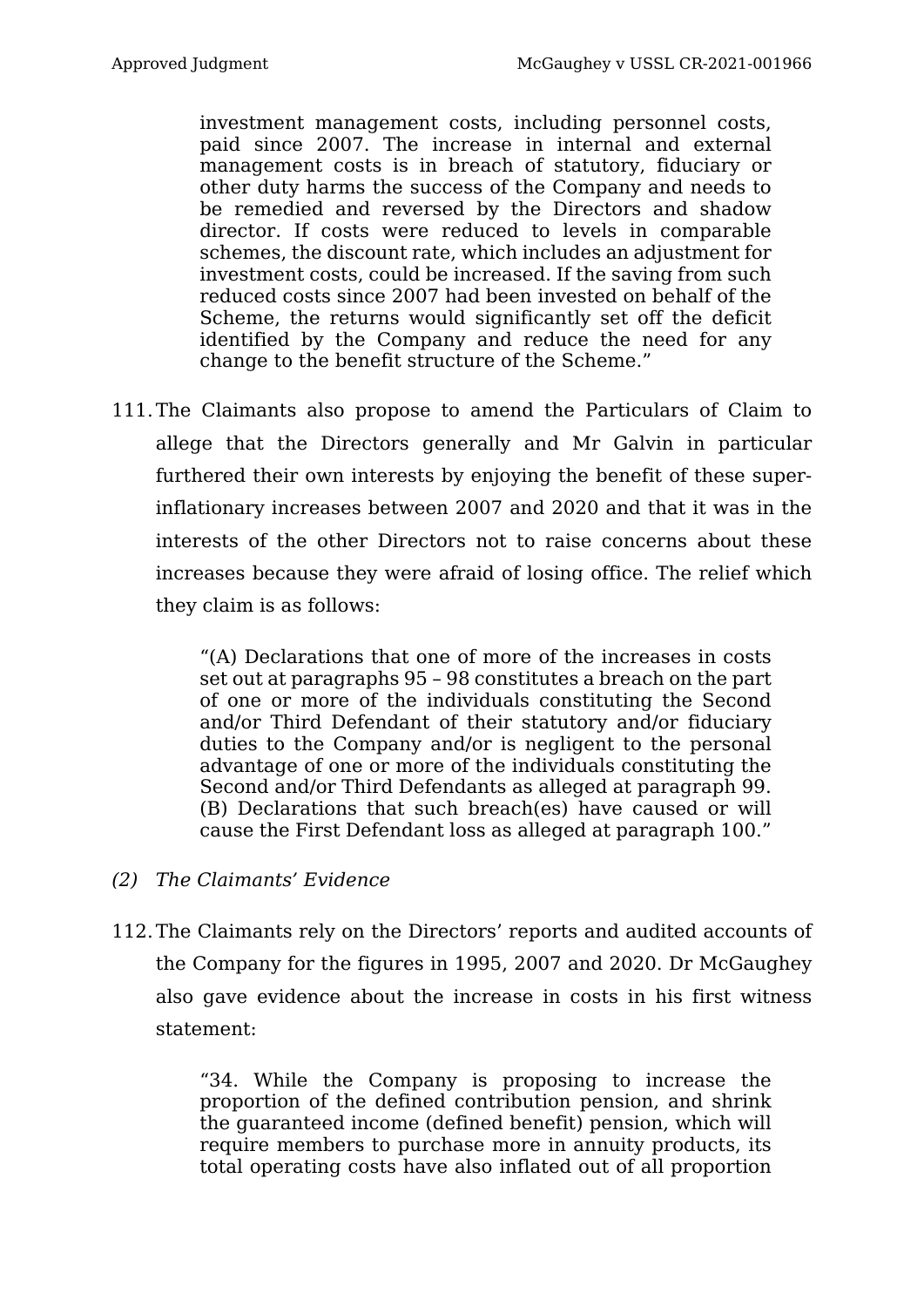compared to the Scheme assets. 35. This has funded a substantial rise in asset management personnel, expensive offices on 60 Threadneedle Street, and higher pay packages for the senior managers and Chief Executive Officer, while delivering cuts to the beneficiaries. 36. My understanding is that a corporate trustee is required to manage beneficiaries' money in the interests of beneficiaries, not itself or its directors and managers. A trustee corporation's directors are not entitled to benchmark their costs to commercial asset managers who may or may not owe fiduciary obligations to their clients, and who deal at arm's length from their clients. A trustee's core fiduciary duty is to act in the beneficiaries' best interests, not its own. 37. The escalating costs at USS amount to self-serving negligence to the advantage of the directors of the Company. This is conduct pursuing interests that directly conflict with the interests of beneficiaries."

- *(3) The Company's Evidence*
- 113.Mr Gibb addressed Claim 3 in his witness statement. He exhibited a table showing that total operating costs for the year ended 31 March 2021 were £147m and 0.179% as a percentage of net assets and that the average between 2007 and 2021 was 0.197% (including both the year ended 31 March 2007 and the year ended 31 March 2021).
- 114.It was his evidence that the Company's costs were divided into two categories for management purposes: investment management costs (83%) and pension administration costs (17%). The first category consists of internal and external third party personnel overheads for about 70% of USS investments and investment management fees including performance fees (and custody fees) where it is cost effective to pay for external investment management services or specialist services. The second category consists of operational expenses and group costs including legal, finance, IT and other central services, the management of triennial scheme valuations and ongoing reporting of the overall position of scheme assets and liabilities. He stated that the Company incurs higher costs on pension administration because of the complex governance structure of the Scheme.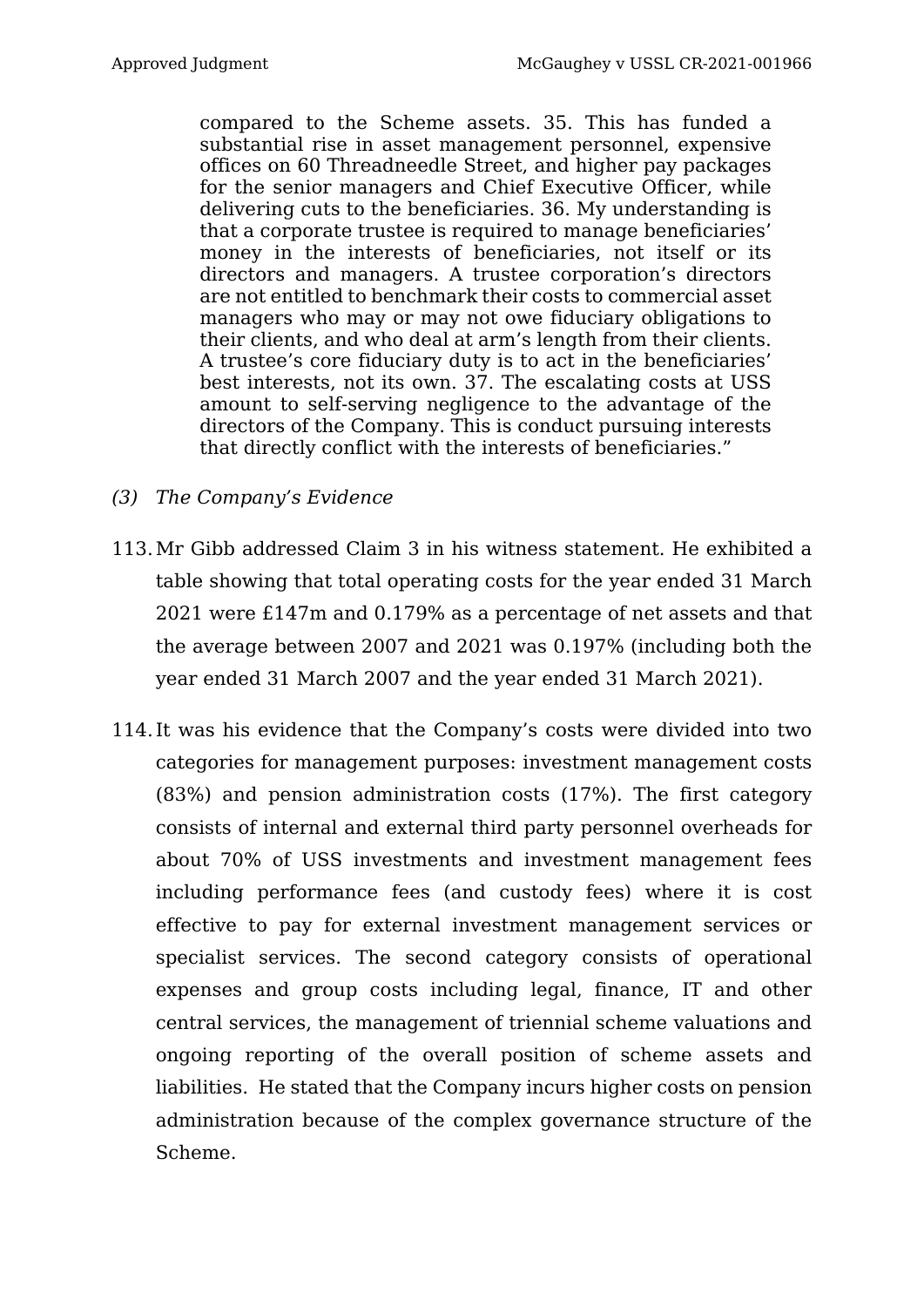115.Mr Gibb also gave evidence that an important method by which the Company assessed whether it was managing costs effectively was by participating in independent benchmarking against its peers and that over the last five years, benchmarking reports showed that the Company had been assessed as being on average 24%<sup>1</sup> less expensive than the median investment management costs of its peers. He also gave the following evidence about the Company's cost control framework:

> "22. The cost control framework is part of the annual business planning cycle for USS. The planning cycle culminates in the USSL Board approving a suite of strategic objectives over a three-year time horizon, focused on improving employer and member outcomes. The cost required to run USS and deliver these strategic objectives is included in the business plan, with the first year's cost base proposal forming the budget for that year. 23. As noted above, the USSL Board each year receives an assessment of the value for money performance of USSL. This review assesses whether the overall hybrid scheme delivers value for money taking several elements into account including performance under the CEM Benchmarking assessment. The review also considers additional elements including benchmarking of the DC element of the scheme performed by Redington (a specialist pension consultancy firm) against five commercial Master Trusts; costs as reported under the Cost Transparency Initiative (an industry standard for reporting institutional investment cost data) and a selfassessment for the overall hybrid scheme designed with Crowe LLP (a specialist provider of value for money assessments to the pensions industry)."

116.Mr Gibb gave several recent examples of changes made by the Company to reduce costs. He also explained the systems and controls which the Company used to control and monitor costs. Finally, he dealt with the CEO's pay and Directors' fees. The Company has published a Governance Supplement on its website explaining how the CEO and directors' pay is set and that the Company had adopted

<sup>1</sup> Mr Gibb's original figure was 32% but Mr Short corrected it to 24% in his oral submissions. He made it clear that this was an arithmetical slip. But in any event the correction was in the Claimants' favour.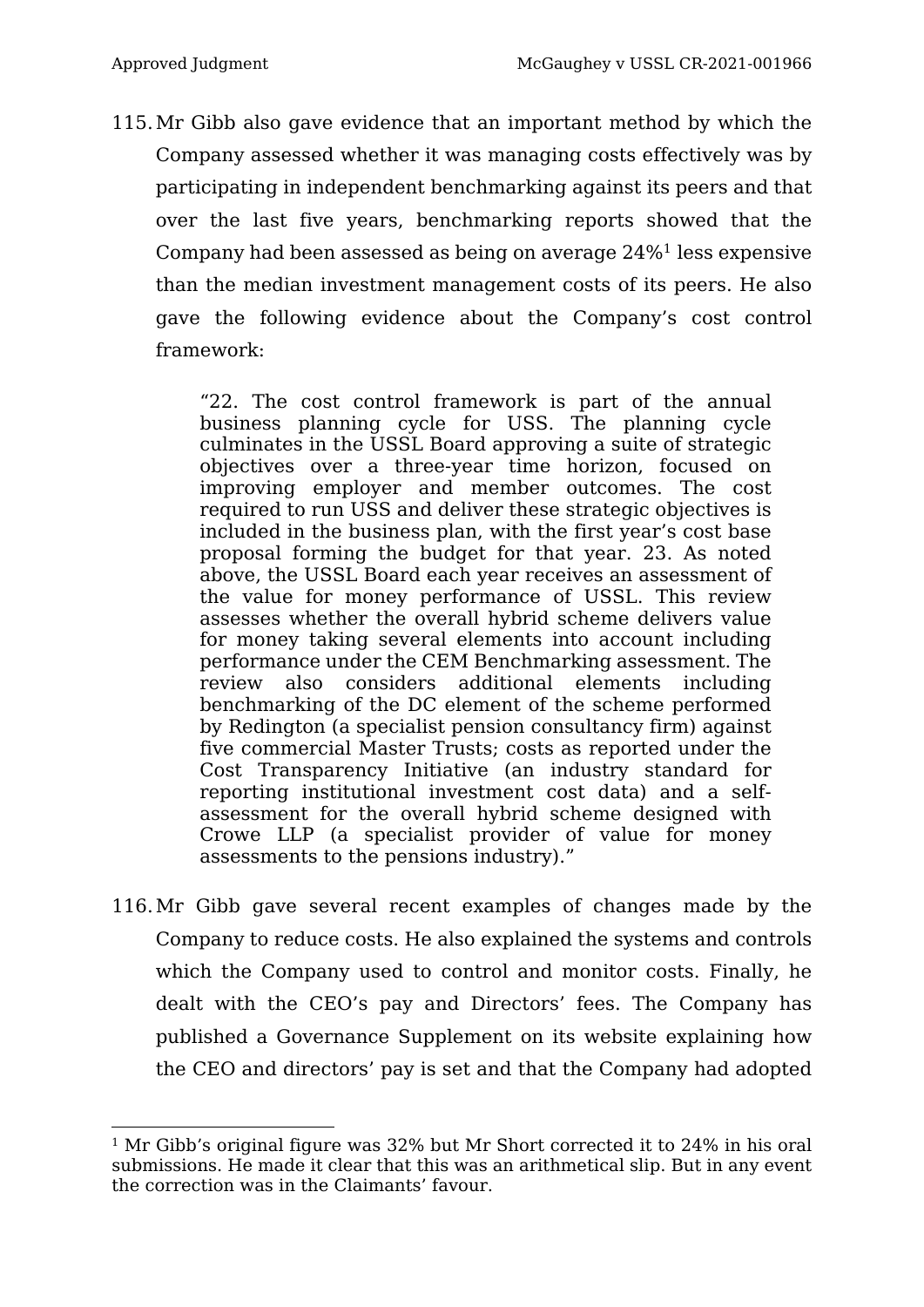the Wates Principles published by the FRC in December 2018 to the extent that they apply to a pension scheme. His detailed evidence about the way in which Principle 5 is applied was as follows:

"The Governance Supplement explains how Principle 5 is implemented for USS [DIG1/163]. In summary: (a) USSL's remuneration framework is designed to ensure it has access to the right mix of skills and expertise to deliver USSL's longterm priorities and value for money for USS members. (b) Given the importance of attracting and retaining high-calibre employees in a competitive talent pool, fair and competitive salaries in comparison with our peers are offered. (c) Annual benchmarking is performed on salaries and total compensation levels. Two external benchmarking agencies are used for this: Aon McLagan and Willis Towers Watson. (d) USSL has an established Remuneration Committee, which is a subcommittee comprised of USSL directors responsible for reviewing the approach to and all elements of remuneration for USSL employees and, in conjunction with the USSIM Remuneration Committee, for USSIM employees. Last year, the Remuneration Committee adopted a new remuneration policy to document the group's overall approach to remuneration and reward."

- 117.The Remuneration Committee consists of four Directors and at least one from the UUK and one from UCU. It considers and approves the structure of compensation and all long-term incentive plans for the Scheme's staff and is responsible for reviewing and making recommendations to the Directors on non-executive director remuneration within an overall cap set by the JNC and in accordance with the remuneration policies and total fees, which are published each year and approved by the JNC.
- 118.Finally, Mr Gibb gave detailed evidence about the approval process for Directors' fees (and the reference to Mr Purcell below is to Mr Kevin Purcell, Chief People Officer at the Company):

"40. Mr Purcell has informed me of the following description of the approval process for director remuneration. In 2013, the JNC agreed a framework under which it set an overall fee cap for USSL director fees, with the USSL Board granted authority to determine the distribution of fees within that cap. The cap was revisited in 2016, with a JNC working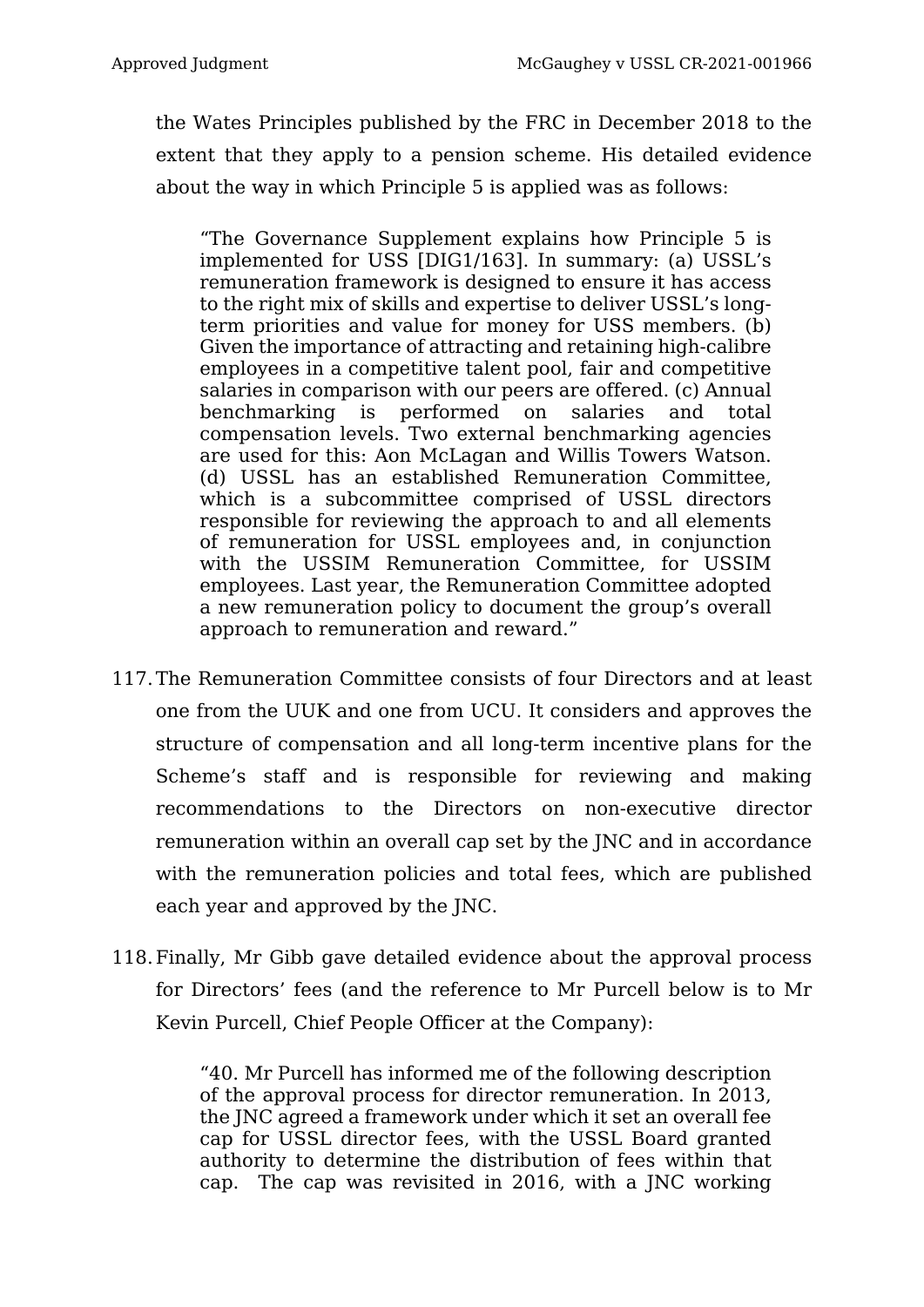group undertaking a review of fees and the time expectations of board members. The JNC proposed an increase in the aggregate cap to reflect an increase in expected time commitment from 24 to 30 days a year and for an increase in the cap by CPI (backdated to 2013). The JNC proposed the amendment, which the Remuneration Committee considered and recommended to the USSL Board for approval. Since 2016, the fee cap has risen in line with inflation but no further increases have been discussed by the JNC. 41. The Remuneration Committee recommends the distribution of fees within the cap set by the JNC for the members of the USSL Board to both the JNC and the USSL Board, each of which must approve the fee arrangements. The Remuneration Committee is responsible for performing an annual assessment as to whether to undertake a review of fees for USSL Board directors (among other things). After performing any review of such fees, the Remuneration Committee recommends any changes to the USSL Board and JNC, as appropriate. From time to time, the Remuneration Committee has requested a benchmarking exercise be undertaken. A substantive exercise was undertaken in 2021 with the Remuneration Committee concluding that director fees appeared to be in the range for a normal year against available benchmarking data, but on the lower side against comparable peers when taking account of current valuation workloads. To address that, a one-off payment of £2,600 was paid to directors and this fell within the agreed fee cap."

119.Dr Davies criticised Mr Gibb's evidence because details of the benchmarking were not provided and because there should have been much greater economies of scale. He suggested that because of its size as the largest UK DB pension scheme, it should also be one of the most efficient. He dismissed the reduction in costs in 2021 and gave the following evidence about Mr Gibb's table and the remuneration which it paid:

> "33. The table in Appendix 2 clearly shows an increase in costs from 2007 and 2008, when comparable costs were 0.125% and 0.140%. Thus between 2007 and 2008 total operating costs, even as a percentage of assets, have increased 43% and 28%, respectively. These increases occurred even though the USS's assets have substantially increased over this period and economics of scale, and analysis by TPR suggests larger funds should more, not less efficient at reducing costs. Thus, Gibb's statement does not provide evidence to rebut our claims that costs have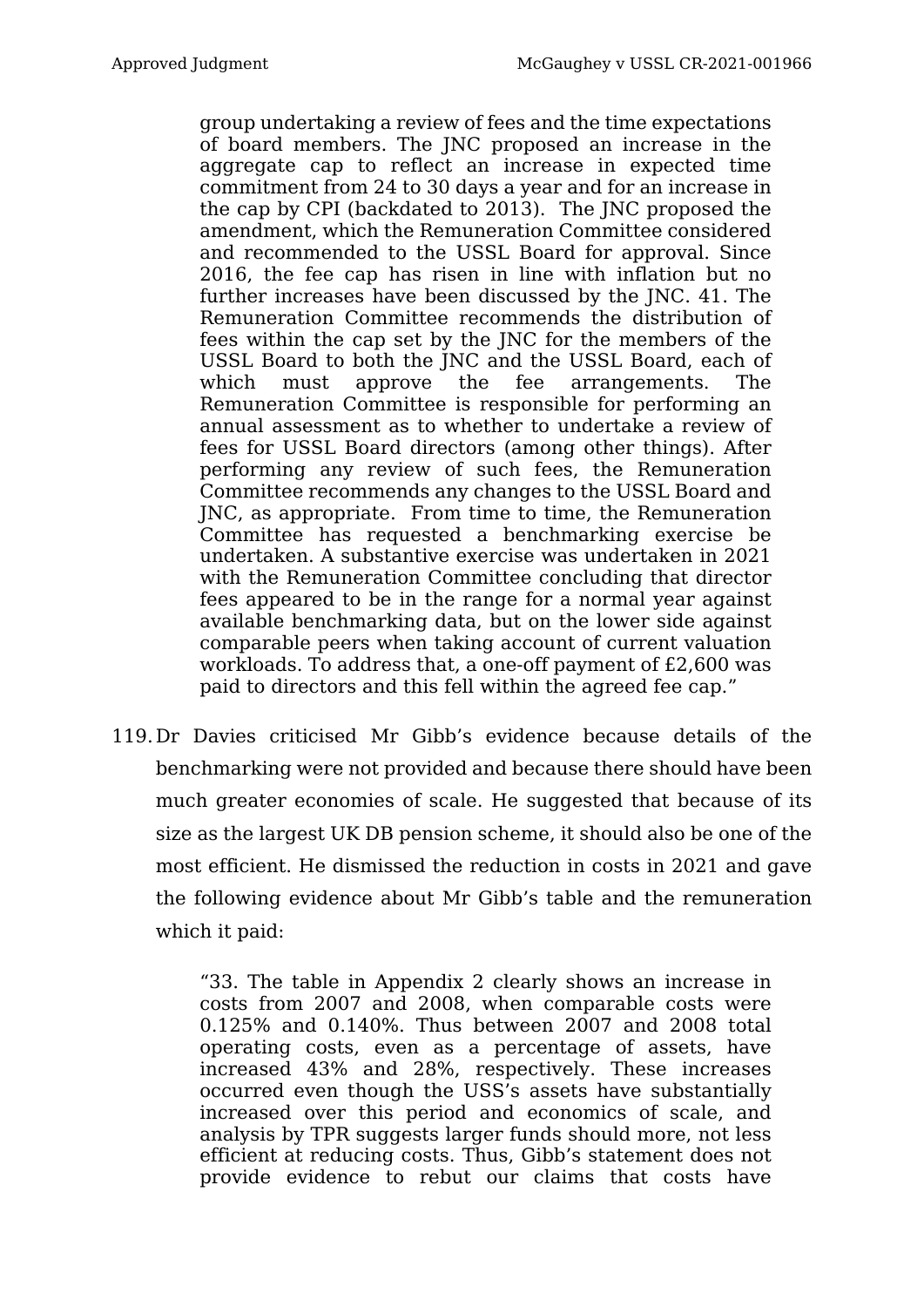unjustifiably inflated over time."

"34. Finally, at paragraphs 30 to 37, Mr Gibb describes how the USS decides CEO and director pay. Mr Gibb does not dispute our claim… that the directors allowed the CEO's pay to substantially inflate from 2015 to 2020 while performance has led to continual cuts to benefits. 35. In summary, Mr Gibb's witness statement supports our claim on costs, that the USS directors have overseen super-inflationary increases in operating, management and investment expenses."

- H. Claim 4: Fossil Fuels
- *(1) The Claimants' Case*
- 120.The Claimants allege that the Scheme continues to invest directly and indirectly in fossil fuels and that although it announced on 4 May 2021 that its ambition was to be carbon neutral by 2050, the Directors have failed to form an adequate plan to deal with the financial risks involved in such investments. The Claimants' primary case is as follows:

"The Scheme's continued investment in fossil fuels without any or any adequate plan for divestment constitutes a breach of the Directors' duty pursuant to, and on a proper construction of, sections 171 and 172 CA06 to act for proper purposes, including making investments that avoid significant risk of financial detriment to the Scheme, the beneficiaries and the Company, and to promote the success of the Company having regard inter alia to the Company's long term interests."

121.The Claimants advance an alternative case that the Directors have failed to take into account a number of relevant considerations in failing to have a plan and that in the light of these considerations (which include the Paris Agreement in 2015, the results of an ethical investment survey in November 2020 and calls by the UCU and individual universities to sell the Scheme's investments in fossil fuels) the Directors are in breach of sections 171 and 172 of the Companies Act 2006 by failing to make an immediate plan.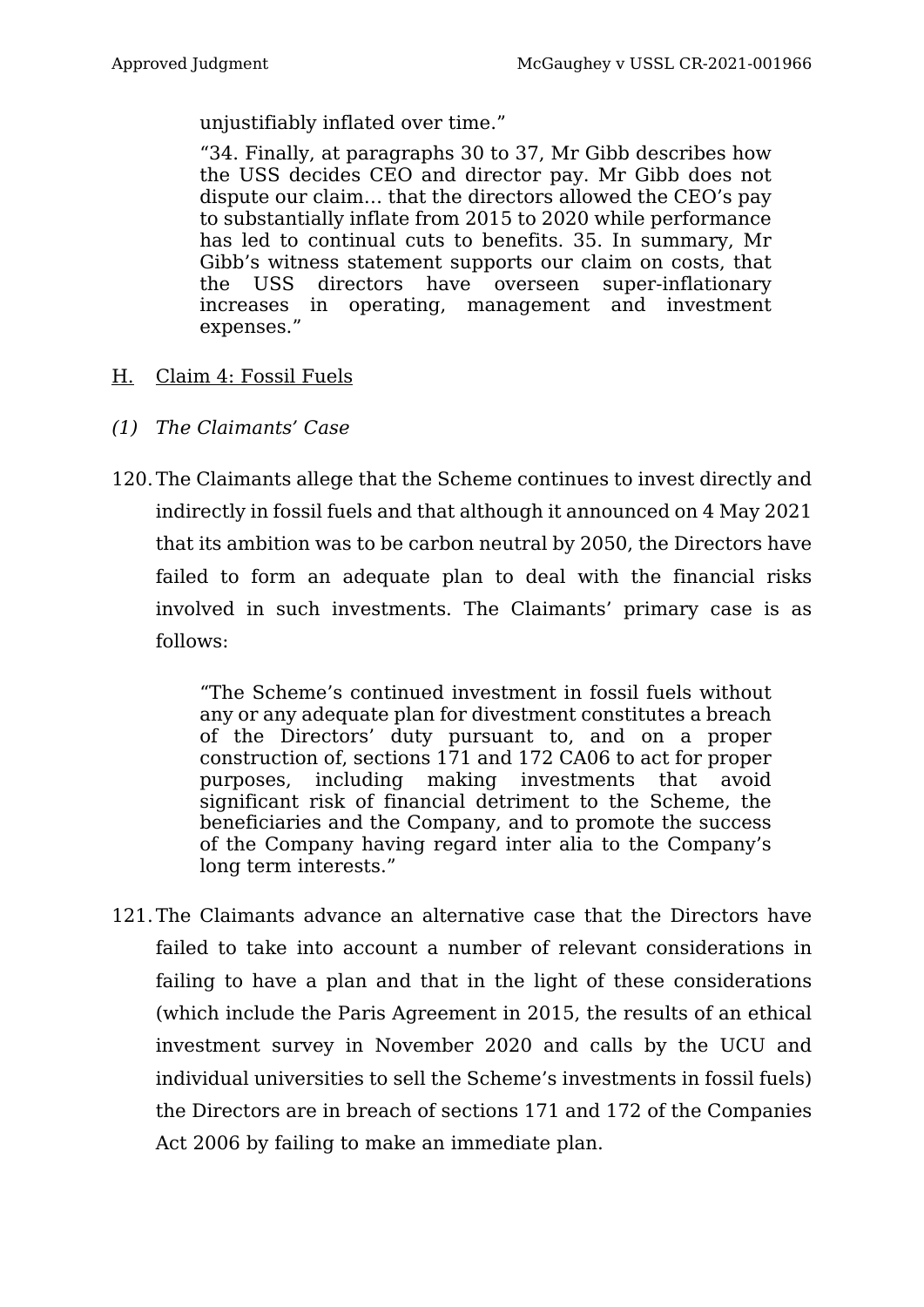122.The Claimants allege that these breaches of duty have prejudiced, and will continue to prejudice, the interests and success of the Company and that the Company has suffered loss as a consequence. They seek the following relief:

> "(4) In relation to Claim 4: (A) Declarations that the absence of any or any adequate plan to divest from investment in fossil fuels is contrary to the interests of the Company as set out at paragraphs [103] – [106] constitutes a breach on the part of one or more of the individuals constituting the Second and/or Third Defendant of their statutory and/or fiduciary duties to the Company as alleged in paragraph 105. (B) Declarations that such breach(es) have caused or will cause the First Defendant loss as alleged at paragraph 106."

123.Finally, the Claimants propose to amend the Particulars of Claim to allege that the Directors have furthered their own interests by the alleged breaches of duty. Their amended case is that:

> "The Directors' breaches with regards to fossil fuels at paragraphs 101 to 105 above furthered their own interests. The Directors' actions put their own beliefs with regards to fossil fuels above the interests of the beneficiaries and the Company."

- *(2) The Claimants' Evidence*
- 124.Dr McGaughey relied on two articles from the Financial Times and an empirical study from Imperial College London as evidence that fossil fuel companies have performed badly since 2017 and that renewable energy portfolios have consistently performed better since 2010. He also gave evidence about the Company's ethical investment survey in November 2020 and the Company's failure to publish its results. Dr Davies also made a witness statement in reply to Mr Atkinson's evidence (below), in which he asserted as follows:

"46. The risks and costs associated with USS's fossil fuel investments were recently highlighted when USS reported it had £0.5bn investments in Russia... A significant fraction of these investments is Russian fossil fuel companies, such as Lukoil. USS announced it would sell or otherwise divest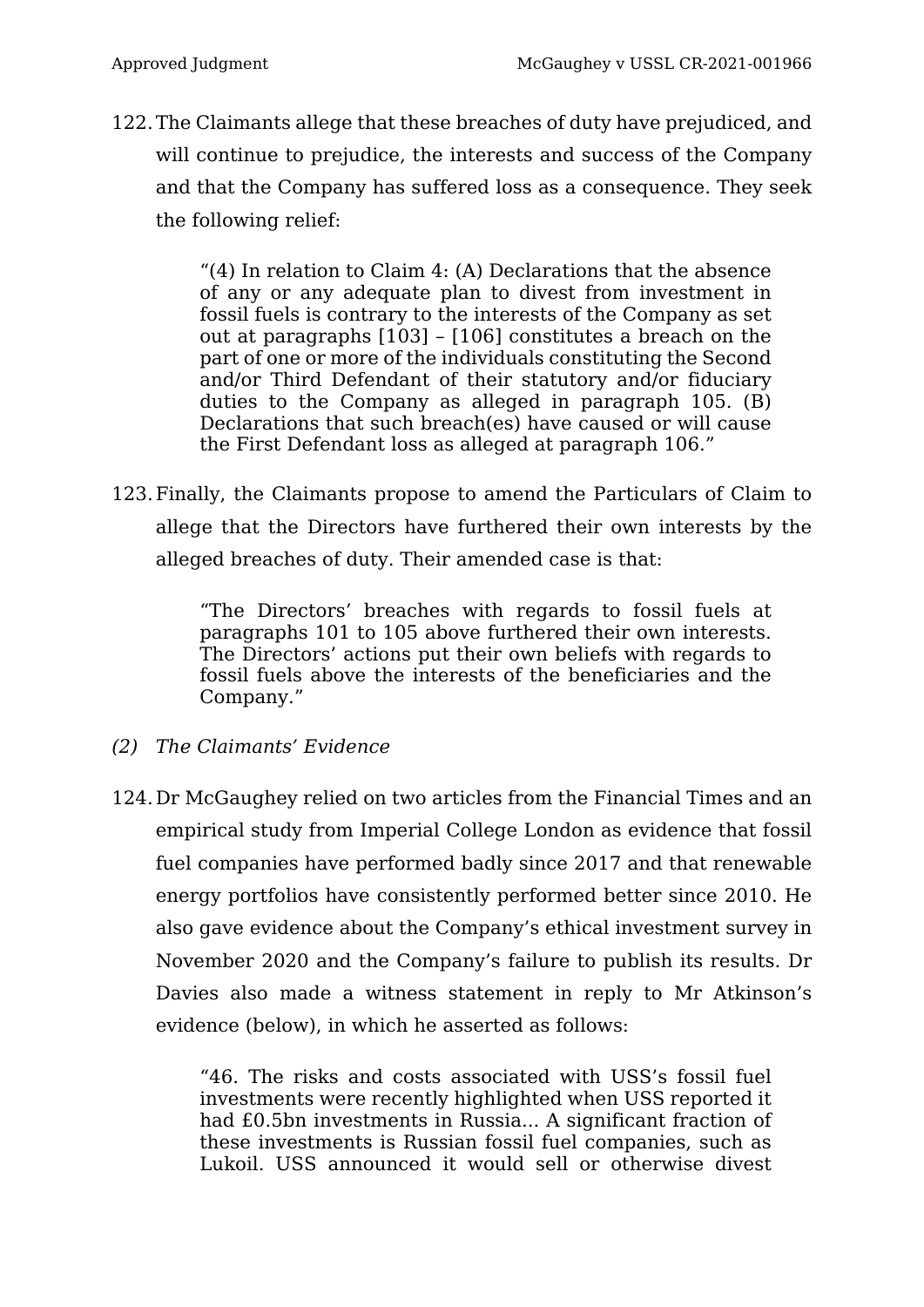these investments, but this illustrates that their action was too late, and is likely to prove challenging given the ongoing war in Ukraine. 47. A group that is unrelated to the claimants, named USS Divest, has been lobbying USS to divest from fossil fuels since at May 2015. In October 2018, USS Divest emailed the USS directors about the risks associated with climate change, and received only one reply, from Professor Hutton. In March 2019, USS Divest sent a letter from 20 academics requesting details of the sources USS had used to assess climate change risk, how they had taken climate into account in their planning, and the financial justification for continuing to invest in fossil fuel companies. USS sent no reply. Now it is potentially too late, and the fund may face substantial losses exemplified by its investments in Russian fossil fuel companies. 48. Thus, Mr Atkinson's witness statement proves our fourth claim that the directors have failed and continue to fail to have a credible plan for divestment from fossil fuel investments. 49. Some of the Directors had interests or backgrounds in organisations with strong links to fossil fuel extraction and they had a particular conflict and a strong interest in not deviating from widely held views among professional pensions trustees, lest they risk future directorships in other organisations."

- *(3) The Company's Evidence*
- 125.Mr Atkinson's evidence is that although the Directors have responsibility for overall investment strategy, the Scheme Rules provide for an investment committee and day to day investment management decision making is delegated to USSIM. He also described in some detail how the Company has considered it best to exercise its investment powers over the last 20 years. In 2001 it published a discussion paper called "Climate Change - A Risk Management Challenge for Institutional Investors" and it is a member of the Institutional Investor Group on Climate Change. This is an organisation of over 370 members providing a forum for European institutional investors to engage with policymakers on the long-term risks and opportunities of climate change, which the Company cofounded. It has also twice published voluntary "Taskforce for Climate Related Financial Disclosures" Reports ahead of the statutory introduction of such obligations.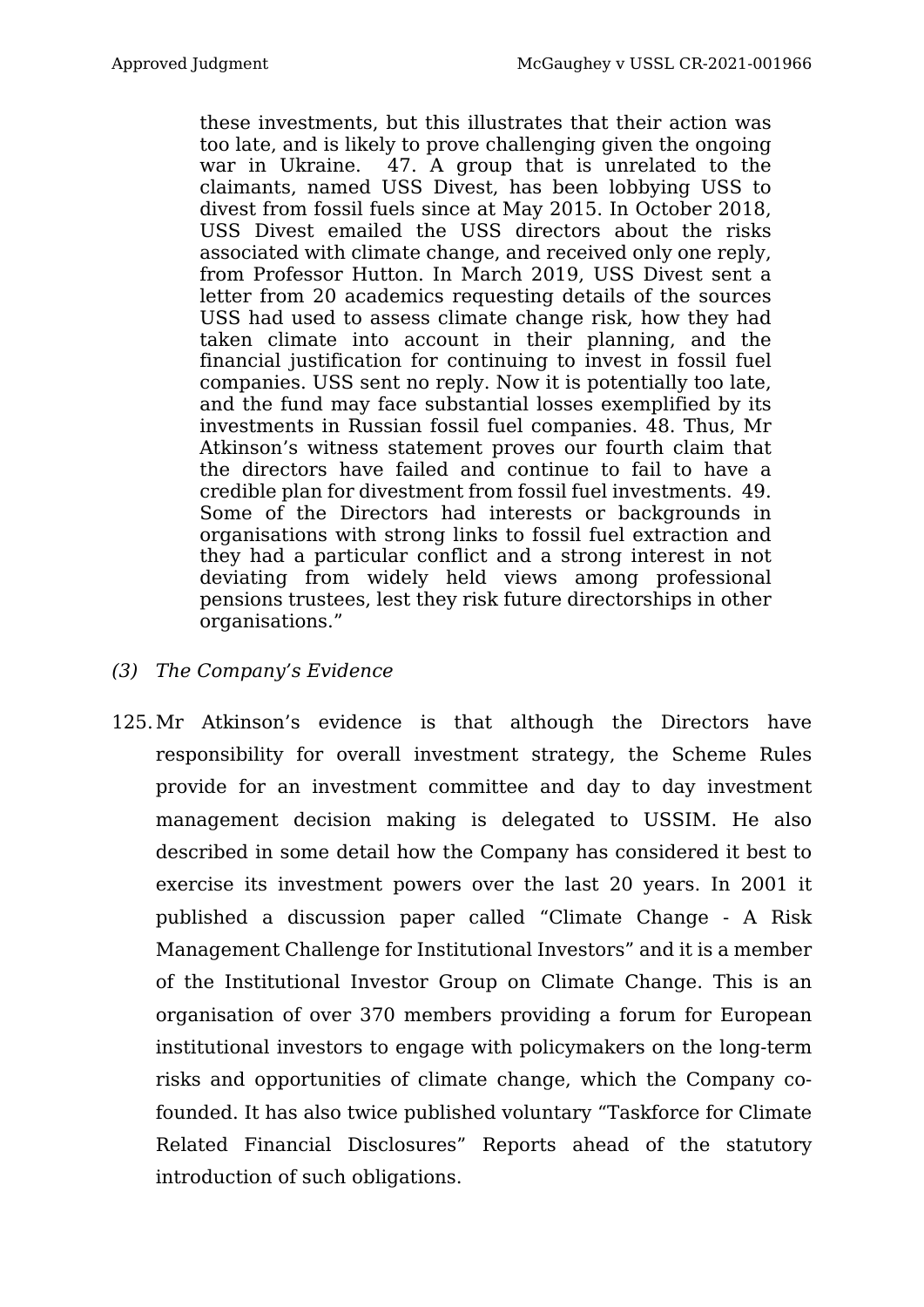- 126.The Company has taken legal advice from CMS which was published on the Scheme website in March 2020 so that members would understand the framework in which investment decisions are made. It replaced and updated previous legal advice which had been made public for the same reason. The Company's decision making is governed by a set of investment principles set out in a document dated 26 March 2020 and in April 2020 it made a statement dealing with its responsible investment and legal obligations and the extent to which this influences decision making. It also has a responsible investment strategy and produces responsible investment or Stewardship Code reports on a regular basis.
- 127.In answer to the Claimants' allegation that the Company has failed to make an immediate plan to divest itself of fossil fuel investments Mr Atkinson's evidence was as follows (excluding references):

"59. Annual updates are provided to the Board on climate change matters, along with annual Board training provided by USSIM. The most recent training takes the view that divestment from certain investments is not an appropriate way to achieve net zero (divestment has limited impact on climate change because if USS sells an asset, another investor will necessarily buy it, such transaction therefore having little if any impact on the underlying company or its carbon emissions); rather USS will have to play is role in engaging with the assets and the markets in which it invests.

60. In May 2021, USSL announced its ambition to be Net Zero for greenhouse gas emissions from USS's £82bn investment portfolio by 2050 at the latest. In doing so it outlined why immediate divestment from certain industries was not in the financial interests of the scheme or therefore the financial interests of the members, as well as the importance of stewardship rather than immediate divestment. To help USSL achieve this target, USSIM has put in place interim targets by which to measure progress. Further developments have been published on the USS website, including changes to more than £5bn of assets under management and to introduce a climate tilt to a portion of the Global Developed Markets Equity funds held and, for short-term changes, detail of those interim targets themselves.

61. USSL also has policies on engagement and working with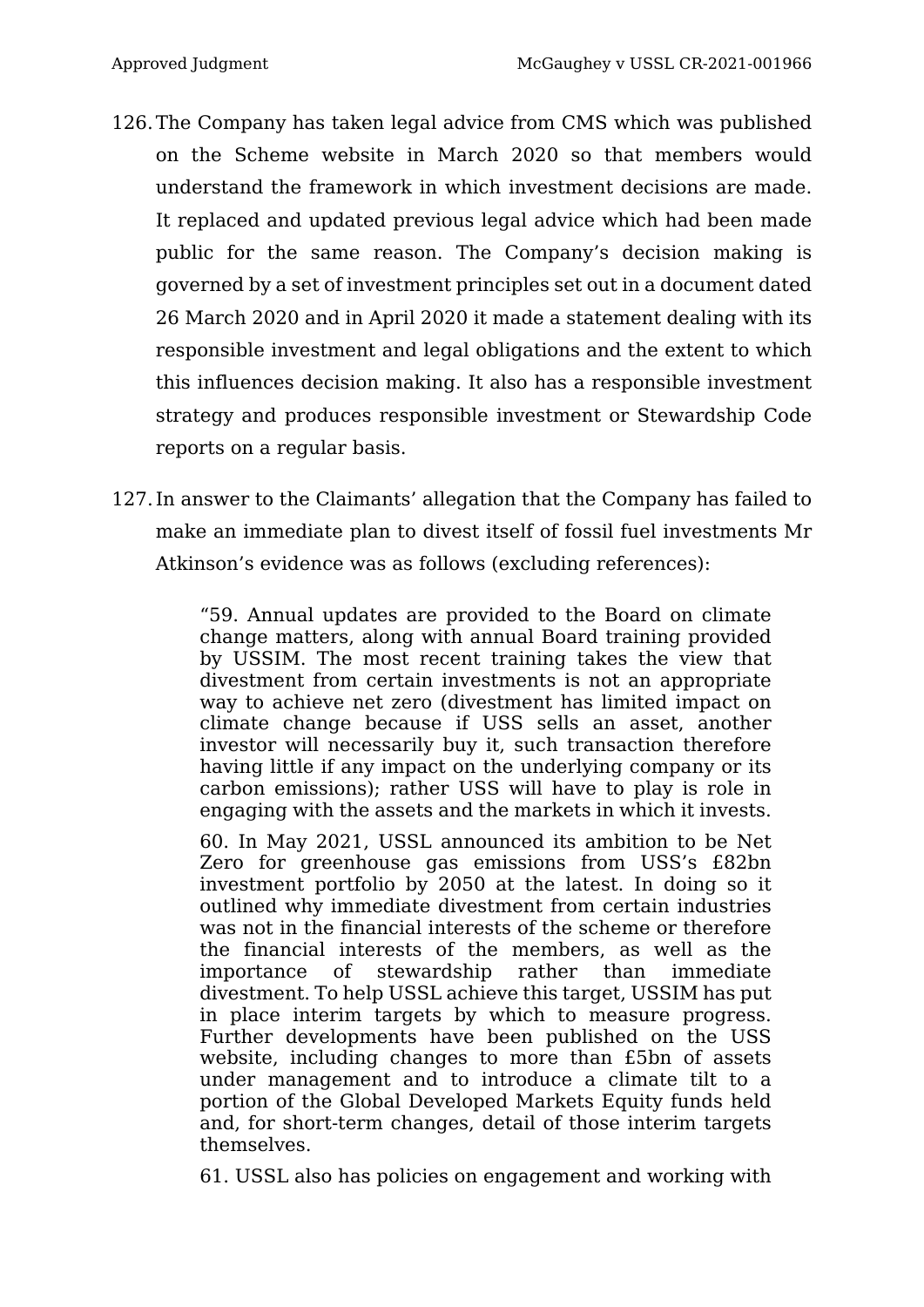the companies in which it invests to transition towards carbon neutrality. By way of example, USSL co-ordinates activities with other large asset holders and one of the entities with which it has taken a lead over recent times is Shell. Pressure by way of engagement has led to Shell committing to take additional action on climate change, including a commitment to achieve net zero emissions.

62. USSL has on occasions excluded investments where it believes environmental, social and governance factors provide a reason to consider that holding those investments will be financially disadvantageous for USS. Specific actions have also been taken in recent years regarding divestments following long-term investment reviews. By way of example, in June 2020 USSIM announced its intention to divest from tobacco manufacturing, thermal coal mining and companies who have ties to the production of cluster munitions, white phosphorus and landmines. Divestment has been adopted here for the reasons stated in that announcement, and also where continued shareholder engagement had been assessed as not useful."

128.Mr Atkinson also explained that the member survey was undertaken on an academic basis as part of a collaboration with Maastricht University and that it was agreed that its results would not be published until October 2021 at the earliest and that the Company had intended to publish its findings this summer. However, he also exhibited a presentation showing that 4,000 members responded and a selection of their responses.

# **IV. The Issues**

129.The Claimants submitted that the Court should approach each of the four claims by addressing the following three questions: (1) Is the instant claim (when properly analysed) a multiple derivative claim? (2) What is the applicable test for granting permission to continue a multiple derivative claim concerning a not-for-profit company limited by guarantee? (3) Is the applicable test met on the material before the court? I, therefore, analyse each of the four claims by asking and answering those three questions (as the Claimants have requested me to do).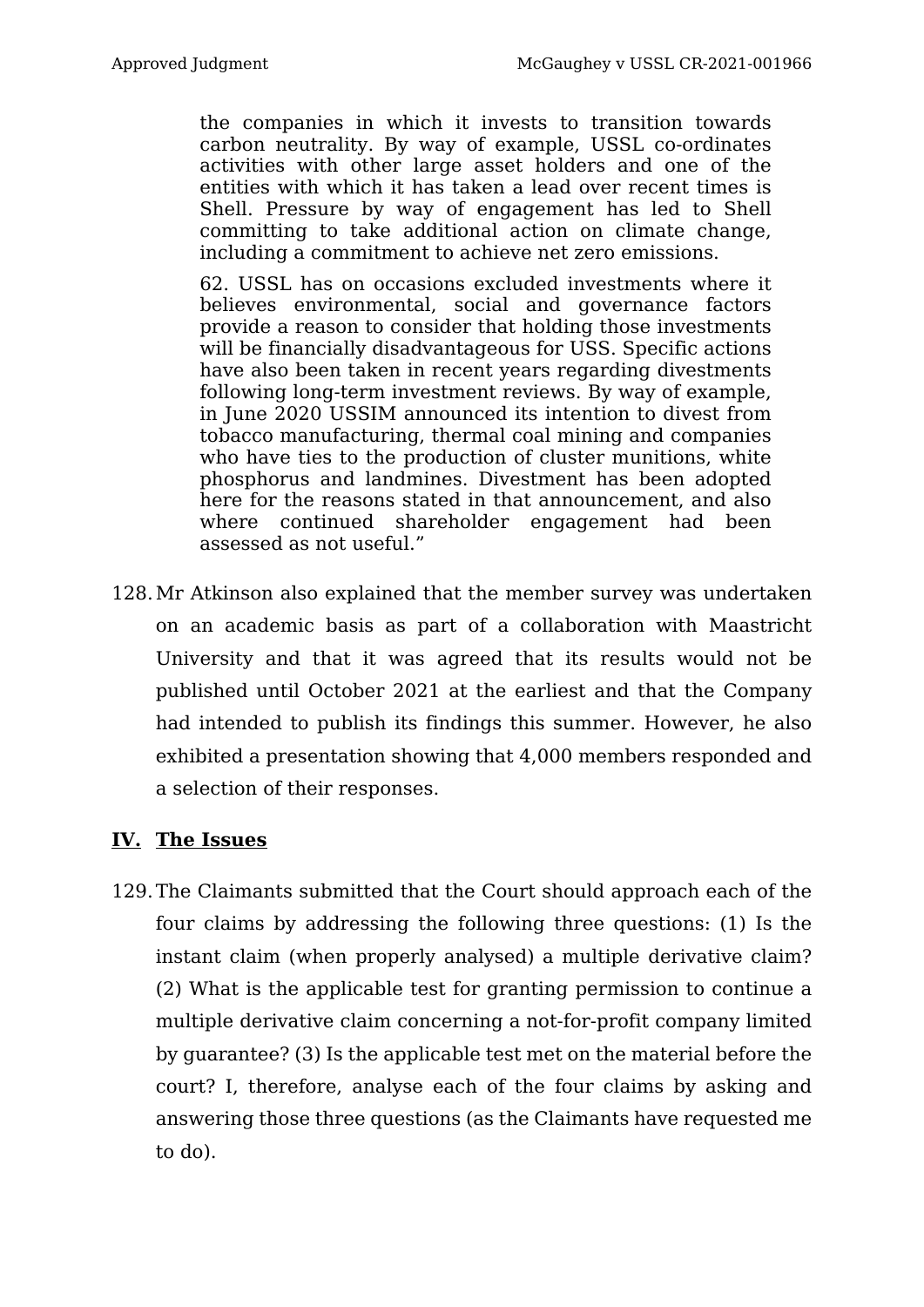## **V. Analysis**

- I. Claim 1: The 2020 Valuation
- *(1) Is Claim 1 a multiple derivative claim?*
- 130.In my judgment, Claim 1 is not a multiple derivative claim and my first instincts to refuse the application on paper were correct. The Company submitted that it was not a multiple derivative claim because it has suffered no loss which is reflective of a loss suffered by the Claimants themselves. In their Skeleton Argument, counsel submitted as follows:

"The substantive remedy sought is an order prohibiting the introduction of the new benefits regime, see PoC, prayer, at  $\P$ [ $($ C) and  $2(D)$ . That is, primarily, what the Claimants seek to achieve from these proceedings. Although these paragraphs are addressed to the Directors, the reality is that they are seeking to prevent USSL from implementing the changes. That is not, in substance, a remedy being sought "*on behalf of*" USSL, still less a remedy that can only be sought by USSL. In substance, it is a remedy being sought *against* USSL."

- 131.I accept that submission. The Claimants may well be worse off as a result of the benefit changes and the contribution increases which the Company has introduced by the Deed of Amendment. But it is difficult to see how the Company itself has suffered a loss by carrying out the 2020 Valuation. The exercise of commissioning the Scheme Actuary to prepare a valuation has not increased or reduced the Company's assets or liabilities. Likewise, it is difficult to see how the Company has suffered a loss by entering into the Deed of Amendment. Indeed, by doing so, it has reduced its potential liabilities by approximately £750m per year (on Mr Atkinson's evidence) and if the JNC had not consented to the Deed of Amendment, the Company would have increased the contribution rates to cover its future liabilities.
- 132.But even if the Company could be said to have suffered a loss because, say, it will incur future losses as a result of an investment strategy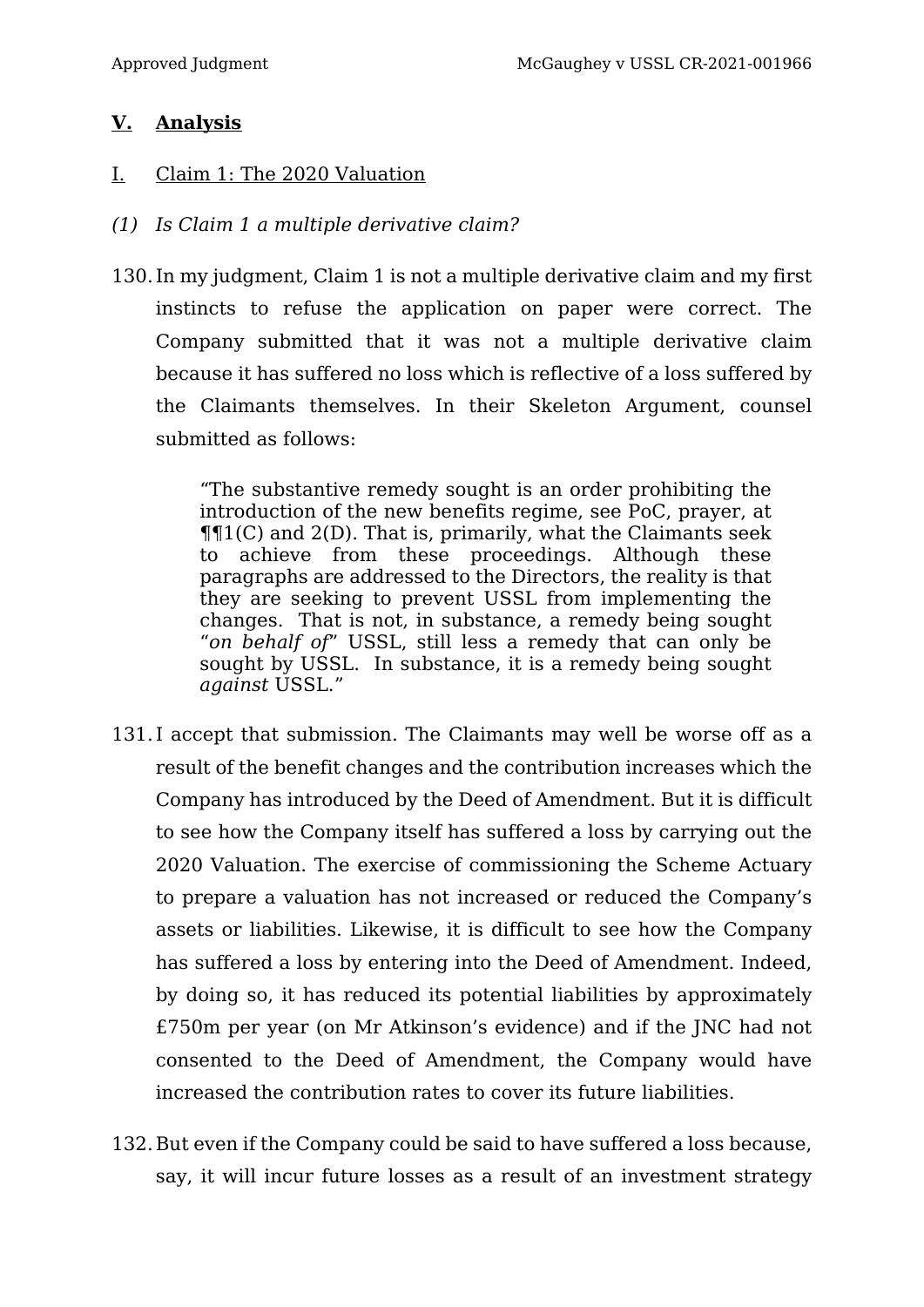governed by assumptions in the 2020 Valuation, that loss is not one which is reflective of a loss suffered by the Claimants. Although the benefit changes will lead to a reduction in the Claimants' entitlements, it will also lead to a reduction (rather than an increase) in the liabilities of the Company. Likewise, although the contribution changes will lead to an increase in the amounts which the Claimants and their employers will have to pay into the Scheme, it will also lead to an increase in the assets held by the Company not a decrease. It follows, in my judgment, that the Claimants do not have a sufficient interest or standing to bring a multiple derivative claim on behalf of the Company against the Directors.

- *(2) What is the applicable test?*
- 133.That is sufficient to dispose of Claim 1. But in case I am wrong and the Company has suffered a loss which is reflective of the Claimants' own loss, I go on to consider issues (2) and (3). The Claimants submitted that in the case of a not-for-profit company limited by guarantee, the fourth exception is engaged where the directors have been guilty of fraud on a power in the wider equitable sense. They relied on the passage from *Estmanco* at 12F: see [38] (above). They also submitted that Sir Robert Megarry V-C had in mind the wider equitable doctrine set out by Lord Parker in *Vatcher v Paull* [1915] AC 372 at 378:

"The term fraud in connection with frauds on a power does not necessarily denote any conduct on the part of the appointor amounting to fraud in the common law meaning of the term or any conduct which could be properly termed dishonest or immoral. It merely means that the power has been exercised for a purpose, or with an intention, beyond the scope of or not justified by the instrument creating the power."

134.The Claimants submitted that the principle emerging from *Estmanco* is that where those in control of a non-trading company abuse their power to pursue their own interests or agenda (even if those interests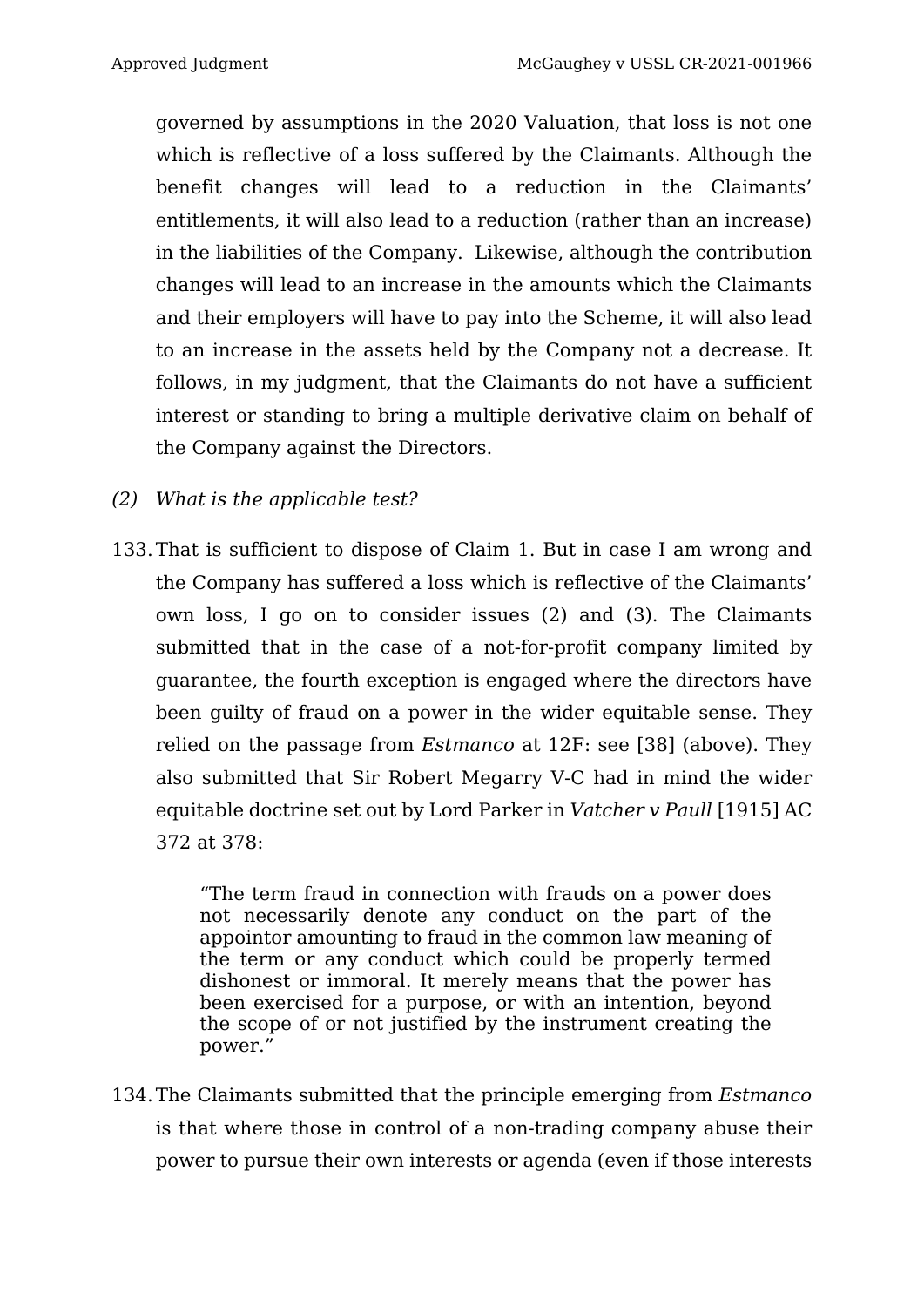are not pecuniary), this constitutes an exception to the rule in *Foss v Harbottle*. They cited *McDonald v Horn* (above) as authority that the beneficiaries of a pension fund could bring a claim for abuse of powers by analogy with a derivative claim.

- 135.In my judgment, there is no specific test for a not-for-profit company limited by guarantee and the Claimants must satisfy the Court that there is a prima facie case that they fall within the boundaries of the fourth exception set out in the authorities which I have considered (above). In particular, they must satisfy the Court that there is a prima facie case that the Directors have committed a deliberate or dishonest breach of duty or that they have improperly benefitted themselves at the expense of the Company: see [43] (above).
- 136.Moreover, I am not satisfied that it provides much assistance to adopt the analysis of a fraud on a power even in the present case. *Estmanco* was an unusual case (as McCombe LJ pointed out in *Harris v Microfusion*). Moreover, it is not surprising that Sir Robert Megarry V-C analysed the council's conduct by reference to the equitable doctrine of a fraud on a power. In the same passage in *Vatcher v Paull* Lord Parker pointed out that perhaps the most common instance of a fraud on a power is where the appointor seeks to exercise the power to obtain a personal benefit:

"Perhaps the most common instance of this is where the exercise is due to some bargain between the appointor and appointee, whereby the appointor, or some other person not an object of the power, is to derive a benefit. But such a bargain is not essential. It is enough that the appointor's purpose and intention is to secure a benefit for himself, or some other person not an object of the power."

137.If the Claimants cannot demonstrate that there is a prima facie case that the Directors committed a dishonest or deliberate breach of duty, then they must establish a prima facie case that they improperly obtained a personal benefit from their decision to continue with the 2020 Valuation or to enter into the Deed of Amendment. *Estmanco* is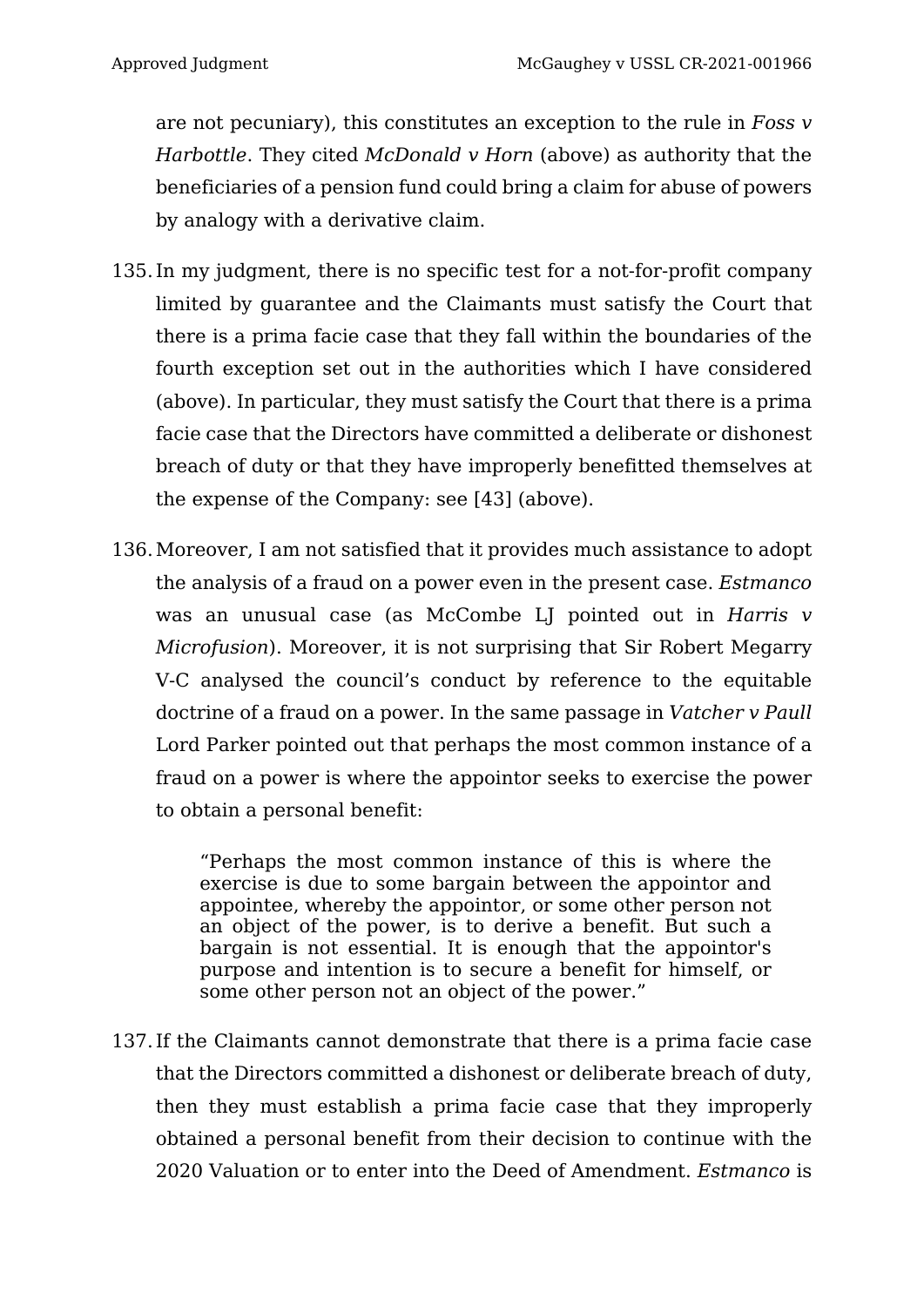authority for the proposition that in exceptional cases the benefit in question need not be a direct financial benefit. But in my judgment, it goes no further.

*(3) Is the applicable test met on the material before the Court?*

(a) Prima facie case: the fourth exception

- 138.If I am wrong, however, about the scope of the fourth exception, I go on to consider whether there is a prima facie case on the facts that the Directors have committed a fraud on their powers (in the extended equitable sense). By their proposed amendments to the Particulars of Claim, the Claimants allege that the Directors have committed the breaches of duty in paragraphs 81 to 83 (above) for the purpose of reducing future DB accrual in the Scheme and that this was an improper purpose.
- 139.Mr Grant relied on Article 71 and the Job Description for the proposition that the Directors had a duty to balance the interests of different groups of members and to act impartially between different classes of beneficiaries. He also relied on the public statements which I have set out in [75] (above) as evidence that the Directors did not do so but used their powers to prioritise the position of those members with accrued benefits at the expense of those members whose defined benefits would be reduced in the future.
- 140.The Company did not dispute the fact that the Directors treated active members and deferred members or pensioners differently or that they took a very different approach to accrued and future benefits. Indeed, Mr Short took me through the 2020 Valuation and the other financial evidence to show me both how the dual discount rate worked and that its function was to provide a more prudent investment policy for accrued benefits (even though the assets of the Scheme were administered as a single fund). He submitted that the primary purpose of the Scheme was to secure benefits to which members are already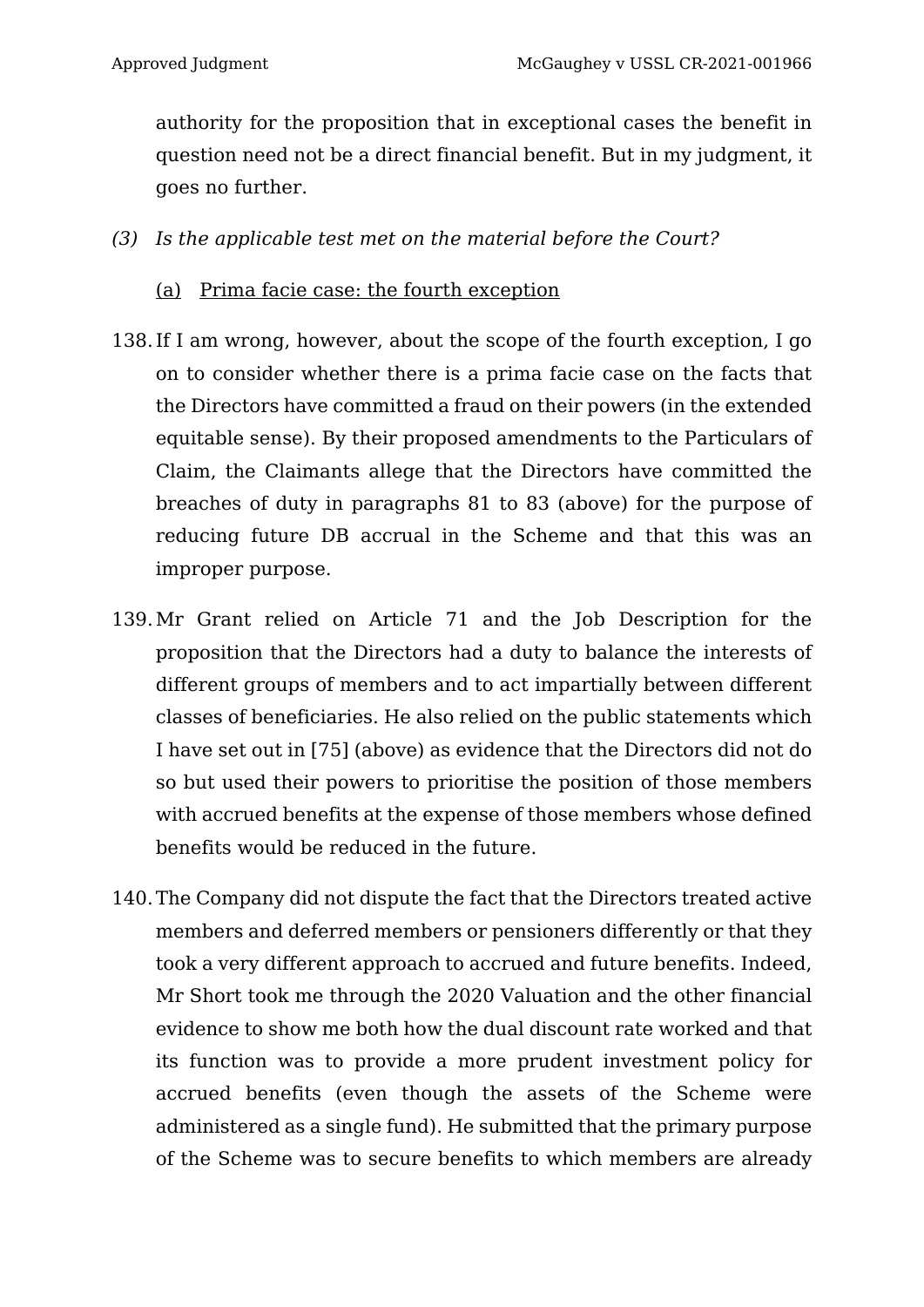entitled under the Scheme.

- 141.I accept that submission. It is little more than a tautology to say that the purpose of the Scheme is to promote the interests of the beneficiaries. In order to establish the purposes of the Scheme (and, perhaps more importantly, their hierarchy) it is necessary to examine the statutory provisions governing the Scheme in greater detail. As the Company submitted, the first function of the Directors identified in the Job Description was to act within the framework of the law and in accordance with the Scheme Rules.
- 142.Section 222 requires the Company to secure the statutory funding objective at all times and section 223 requires the Company to set out in the statement of funding principles its policy for securing that statutory funding objective. Moreover, although Regulation 4(2)(a) of the 2005 Regulations expressly provides that the Scheme's assets have to be invested in the best interests of members and beneficiaries, Regulation 4(3) also requires the Company to exercise its powers of investment in a manner calculated to ensure the security, quality, liquidity and profitability of the investment portfolio as a whole.
- 143.The views which Asplin J expressed in the *Merchant Navy Ratings Pension Fund* case is consistent with that analysis and her decision provides authority for the proposition that the primary purpose of a pension scheme is to meet the statutory funding objective and to secure the benefits already due under the Scheme Rules. In my judgment, the statements in [75] (above) do not support a prima facie case that the Directors were acting for improper purposes but are no more than a reflection by the Chair and the Directors as a board of their statutory duties and the Court's guidance.
- 144.Furthermore, even applying the broadest interpretation of *Estmanco*, the Claimants accept that they have to establish a prima facie case that the Directors were pursuing their own ends or motivated by a desire to further their own interests. They invite the Court to infer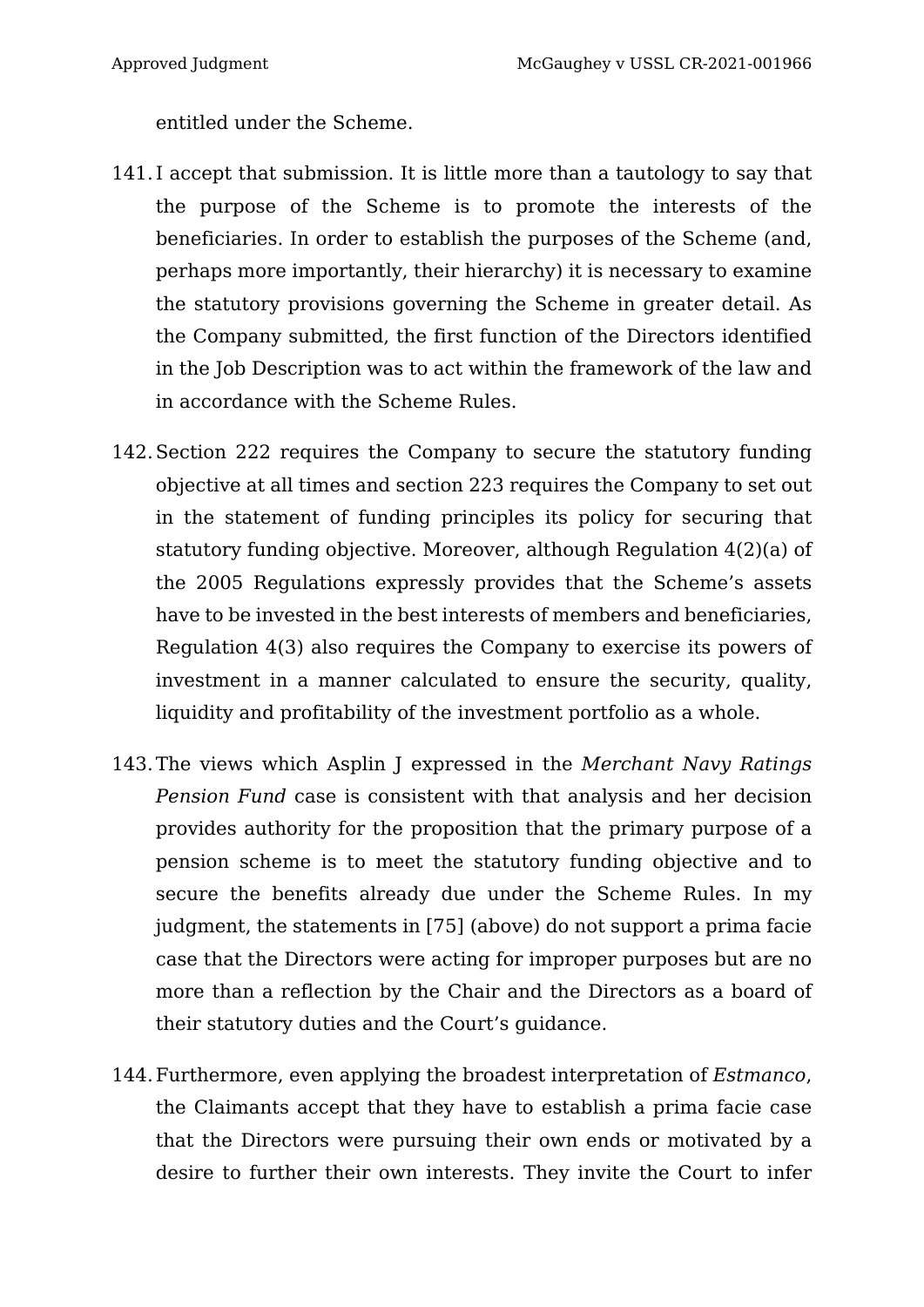that the Directors must have been acting for personal reasons because it was irrational and perverse to ignore substantial increases in the Scheme's assets after the 2020 Valuation date. In particular, they allege that the Directors nominated by university employers had an interest in reducing their universities' contributions and that all of the Directors were concerned to avoid the personal consequences of an intervention by TPR and the risk of harm to their reputations. Finally, they rely on the statement by Mr Galvin that DB pensions had failed.

- 145.The Claimants have failed to satisfy me that there is sufficient evidence from which to draw the inference that the Directors were pursuing their own ends or motivated by their own personal interests. Moreover, I am not satisfied that they have a real prospect of persuading the Court to reach that conclusion after a full trial with cross-examination. I say that for the following reasons:
	- (1) For the reasons which I develop below, the evidence does not support the factual premise upon which the pleaded inference is based, namely, that the Directors ignored the increase in the Scheme's assets between 31 March 2020 and 31 March 2021.
	- (2) Article 26(1) provides for the UUK to appoint four Directors and the potential for a conflict of interest is necessarily built into the composition of the board. The various declarations of interest which Dr Davies exhibited do not provide evidence that any of the Directors have preferred the interests of UUK or their individual universities over the interests of the Company. They show only that the individual Directors were aware of the potential conflict of interest arising out of their appointments and considered it necessary to declare it. This is unsurprising.
	- (3) Furthermore, it is not self-evident to me that the university employers will benefit significantly from the changes made by the Deed of Amendment. The Claimants did not explain what effect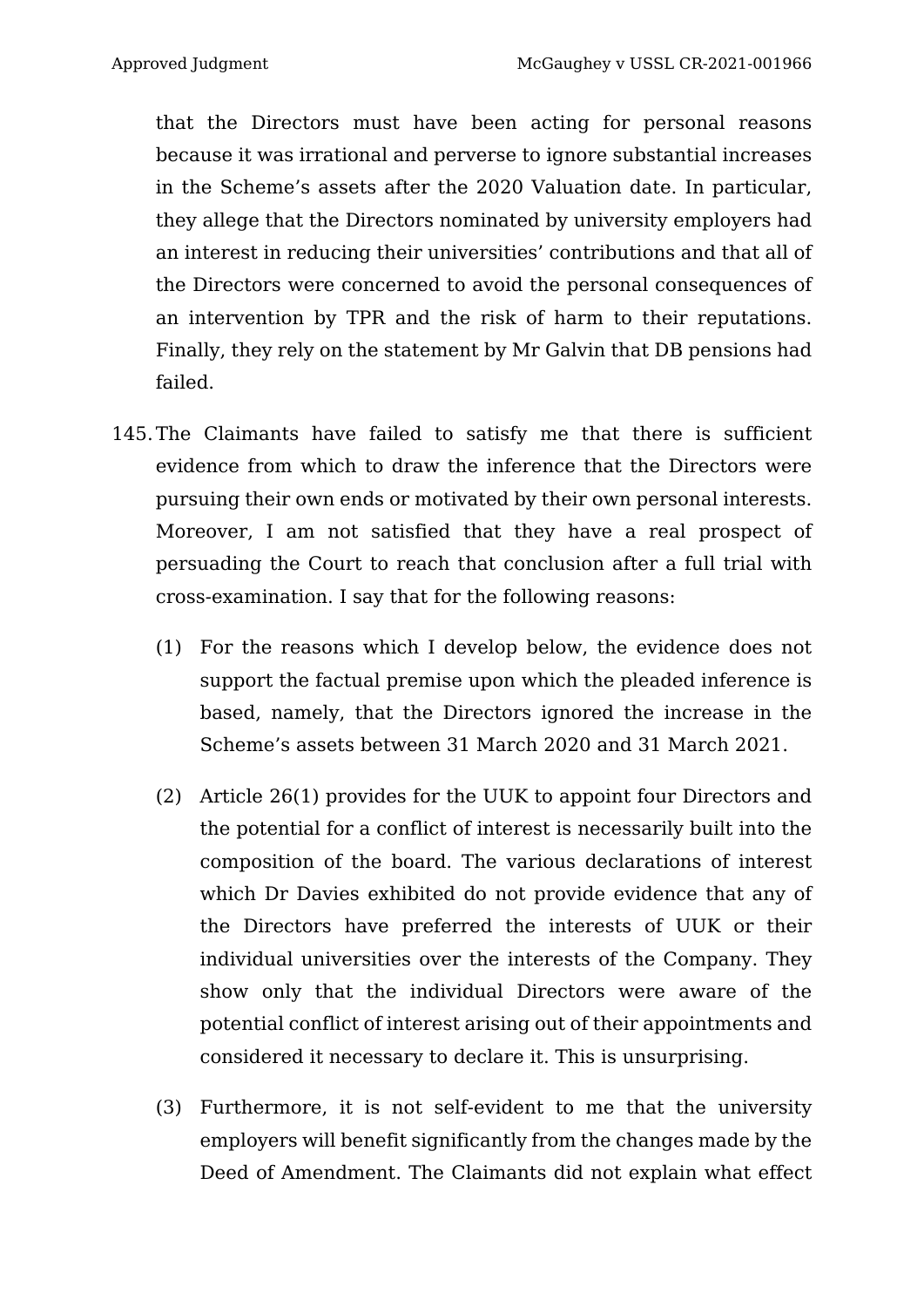the change in the benefit structure would have on the employers' overall liabilities and Mr Short told me that they made contributions of 30.7% under the old structure and will make contributions of 31.2% under the new one. The marginal increase does not justify the inference which the Claimants invite me to draw.

- (4) There is no dispute that the Directors consulted TPR and took account of its views. In the 3 March Briefing, for instance, TPR cautioned trustees with valuation dates on or around 31 March 2020 against "cherry-picking" more favourable dates. But the Directors were open about the consultation and TPR's views and what weight they attached to those views. Moreover, Mr Atkinson provided evidence of at least one occasion on which the Directors took a different view from the TPR and the TPR accepted their decision.
- (5) I accept that I cannot determine on this application what Mr Galvin meant precisely when he made the statement "DB pensions had failed" on 1 March 2019. However, even if he had a personal agenda, the Claimants could point to no evidence that he used it to influence the decision-making of the Directors over the following two and a half years leading up to his signature on the Statement of Funding Principles.
- (6) But even if the Directors or Mr Galvin felt under pressure or that there was a risk of criticism by TPR or the press or members themselves and this led to them being too cautious in their decision-making, this is insufficient in my judgment to engage the fourth exception. There is a world of difference between private concerns of this nature and the decision taken by the council in *Estmanco* to discontinue a claim to enforce the Company's contractual rights to further its own policy and at the direct expense of the purchasers.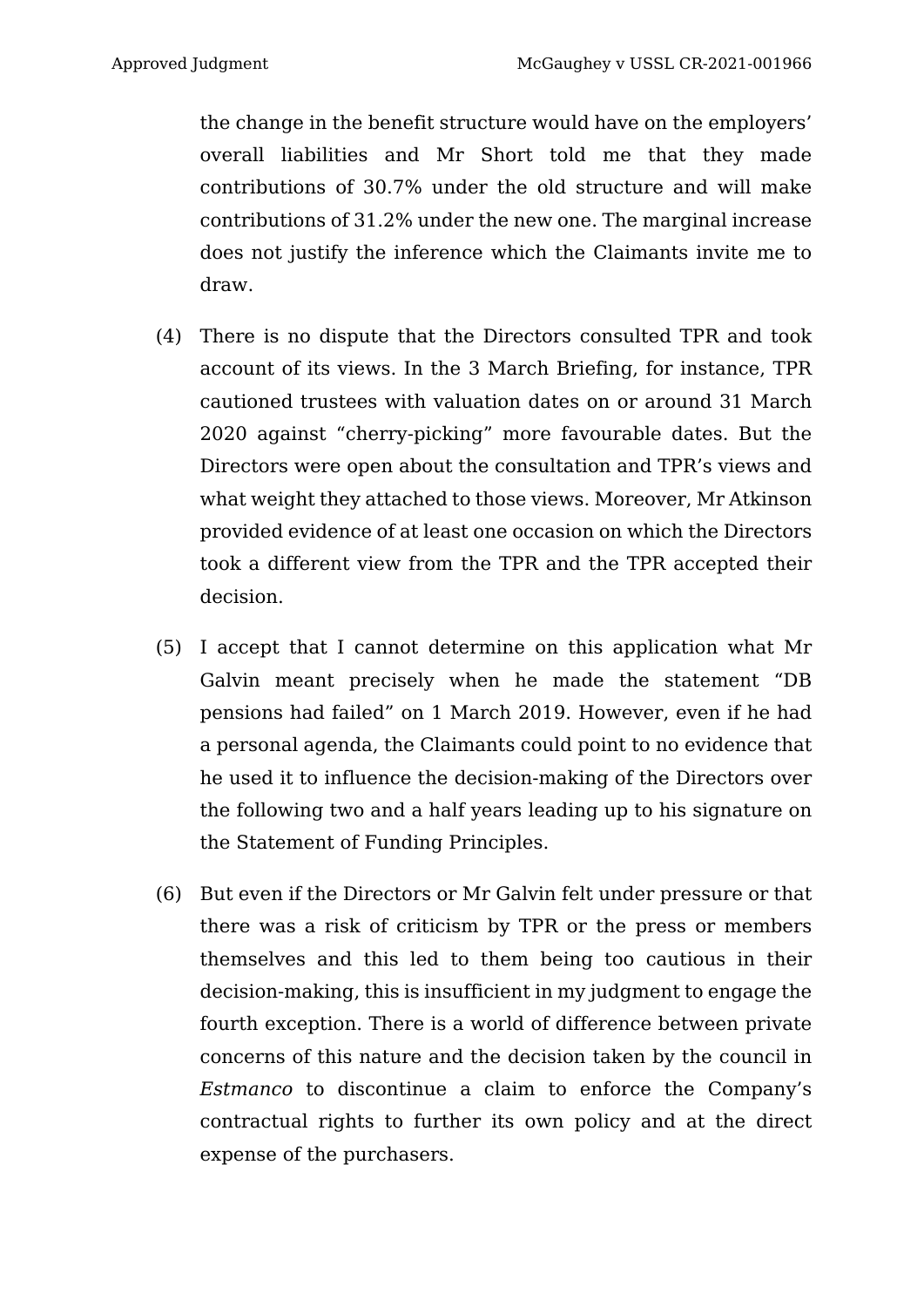- (b) Prima facie case: the merits
- 146.I turn next to the Claimants' factual case on the merits. It is their case that the Directors ignored the experience of the Scheme after 31 March 2020 and, in particular, the increase in assets from £66.5 billion to £80.6 billion by 31 March 2021. It is also their case that the Directors should have taken into account changes in the investment market and employers' covenant since the valuation date.
- 147.Considered in isolation the Claimants' evidence supported their case. The decision to proceed with the 2020 Valuation called for an explanation because of the increase of £14.1 billion in the value of the Scheme's assets between 31 March 2020 and 31 March 2021. Moreover, the quotations from the documents upon which the Claimants relied suggested that both the Directors and the Scheme Actuary were refusing to reconsider the valuation date or to take into account changes in the investment market.
- 148.The Company's case in answer was that not only did the Directors keep the valuation date under review but also that they considered the effect of changes in the market as at 31 March 2021. Moreover, the documents which Mr Atkinson put before the Court provided clear support for the Company's case. I say this for the following reasons:
	- (1) The commitment to undertake the 2020 Valuation was taken during the 2018 Valuation Process to recognise TPR's concerns and to give the UUK the chance to consider the JEP's second report. There was no challenge to this evidence and no criticism of the original decision.
	- (2) The minutes of the board meeting on 26 March 2020 record that the Directors considered the JNC's request to defer the 2020 Valuation but decided to proceed nevertheless. The minutes suggest that the Directors considered the relevant factors both in favour and against deferral. The minutes also record that the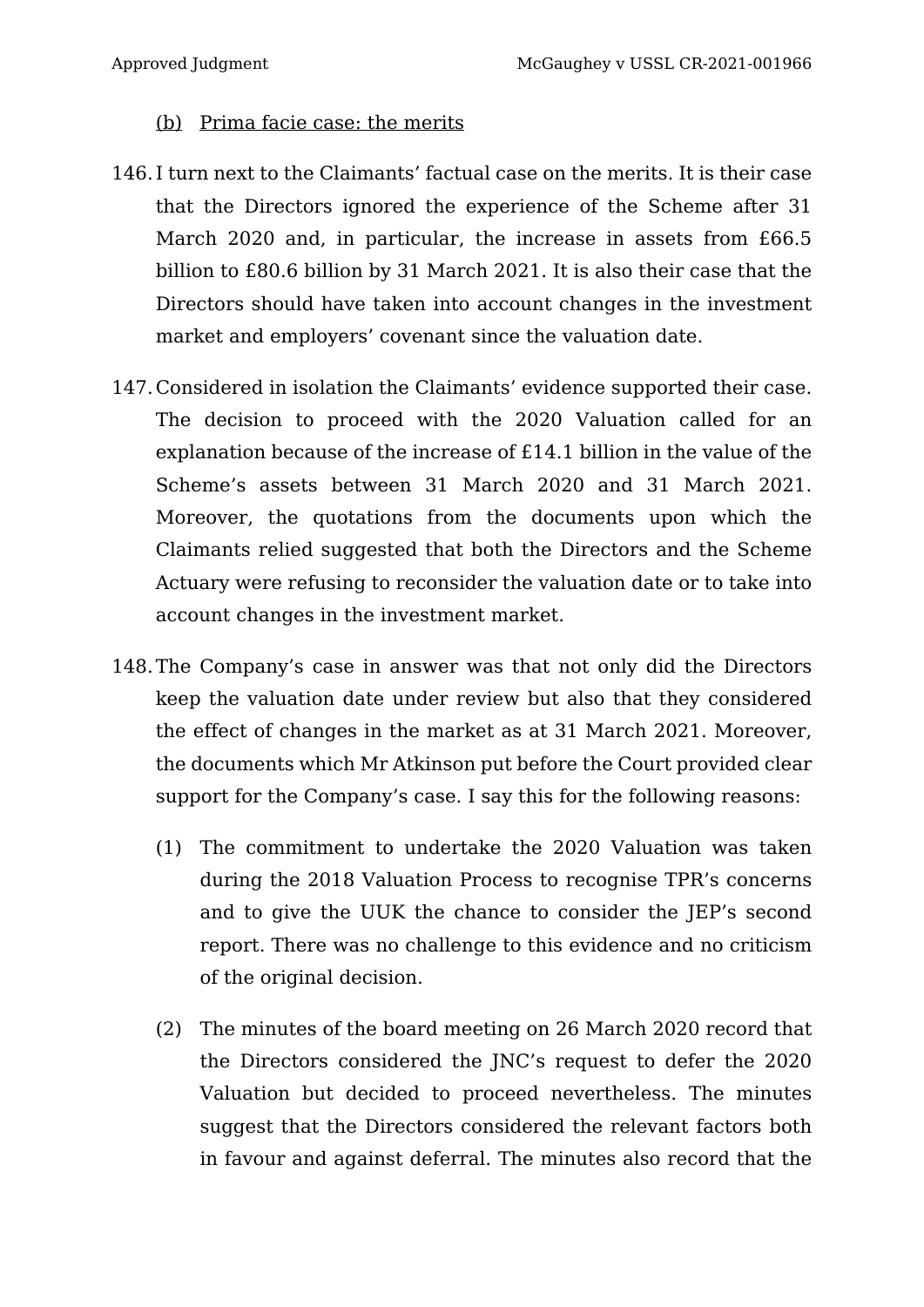Directors observed that it would be open to the Company to take account of post valuation date experience.

- (3) The Company's consultation document dated 28 August 2020 records that the Directors had been asked to consider deferral again but had decided to proceed for a number of reasons. It also provides evidence that the Directors had considered the overall position of the Scheme on 30 June 2020 to see whether the position on 31 March 2020 should be treated as a "short-term, unrepresentative blip" but had concluded that the deficit would be slightly larger on 30 June 2020 on a like for like basis.
- (4) The 23 July Briefing provides evidence that before the 2020 Valuation was completed the Directors were specifically asked to consider a 2021 valuation by the JNC but formed the view that the outcome of a 2021 valuation would not be materially different from the 2020 Valuation. They also gave a logical explanation why the increase in the value of the Scheme's assets did not change the overall position. Asset prices had recovered but the outlook for future investment returns had reduced, nominal gilt yields had increased but market expectations for inflation were higher.
- (5) On 30 September 2021 the Scheme Actuary produced the 2020 Valuation. It is clear from the table which I have set out above that he compared the position at 31 March 2020 with the position at 31 March 2021. Although his comparison showed that the value of the Scheme's assets was £14.1 billion higher at 31 March 2021 and that the technical provisions deficit was £8.5 billion higher, the future service rate as at 31 March 2021 was 25.6% compared with 24.9% as at 31 March 2020. Again, the Scheme Actuary gave a logical explanation for this position in the extract which I have quoted immediately above the table.
- (6) The Claimants rely on the quotation from the Scheme Actuary in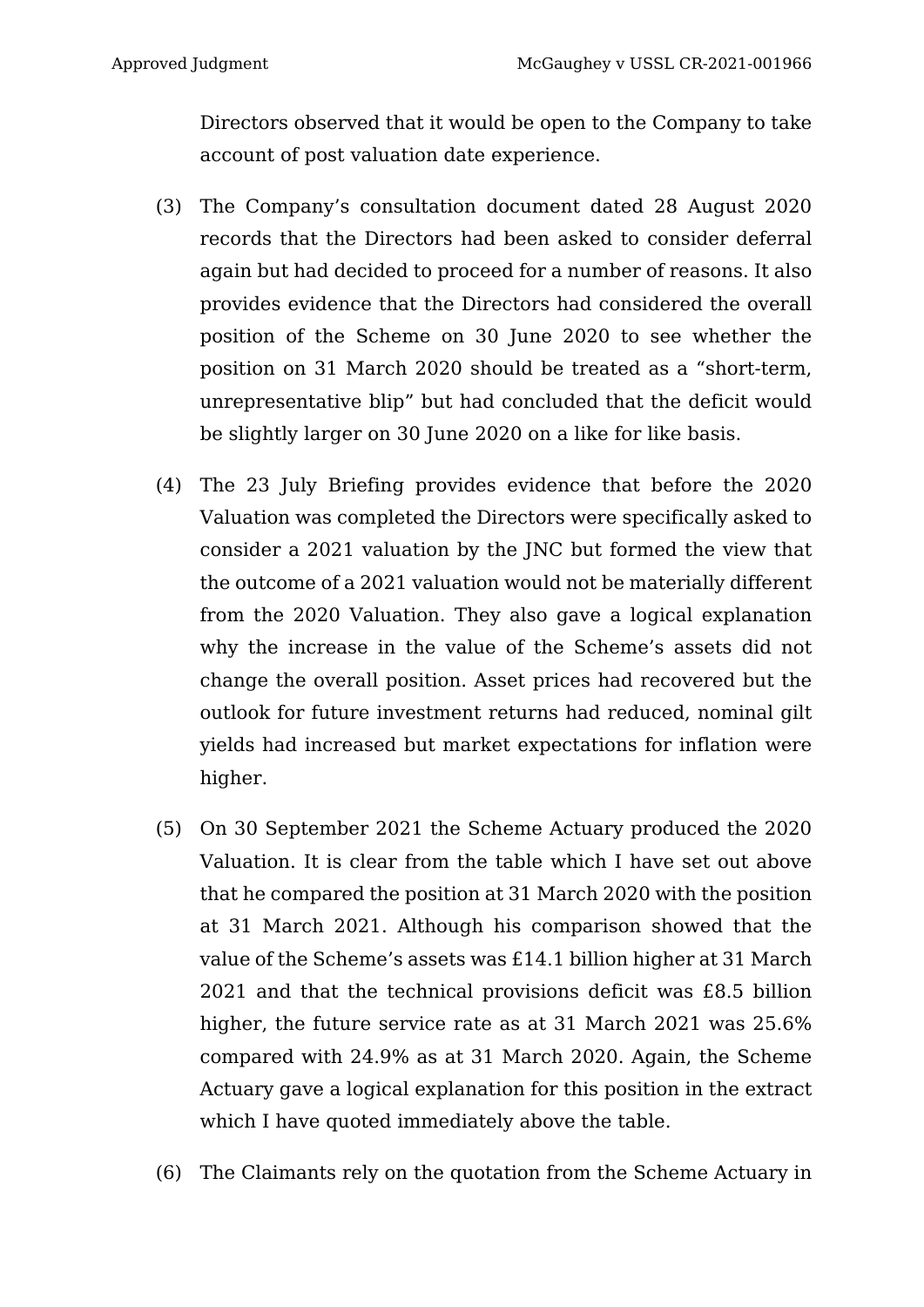the notes accompanying the Schedule of Contributions. However, it is clear that this statement was taken out of context. The Scheme Actuary stated that he had taken no account of either *adverse* or *beneficial* outcomes since 31 March 2020. He was saying that if he had taken into account both outcomes, the overall position might have been worse rather than better.

- 149.In assessing this evidence I adopt the approach of Morgan J in *Bhullar v Bhullar* (above). I have considered whether it would be wrong to assume that these documents would be accepted at trial and that it will require the trial judge to reach conclusions about the credibility of the witnesses. However, to do so the Claimants would have to satisfy me that they have a real prospect of persuading the trial judge that the documents exhibited by Mr Atkinson were inaccurate or misleading and that they were intended to create a false narrative or paper trail. In this respect, the Claimants allege that the Directors made a misleading statement in the 3 March Update by suggesting that they were not proposing to take a view about contribution rates or benefit changes which were primarily matters for the JNC.
- 150.After taking account of the Company's evidence the Claimants have not satisfied me that this is an issue on which a full trial with crossexamination is necessary. I have reached this conclusion for the following reasons:
	- (1) In my judgment, the statement in the 3 March Update was not misleading. Although the three options which they put forward involved cuts in benefits, the Directors were correct to state that contribution rates and benefit changes were primarily matters for the JNC.
	- (2) I am not satisfied that the Claimants have any real prospect of persuading the Court that any other contemporaneous documents are inaccurate either. For instance, they would have to show that the 23 July Update is wholly inaccurate and that the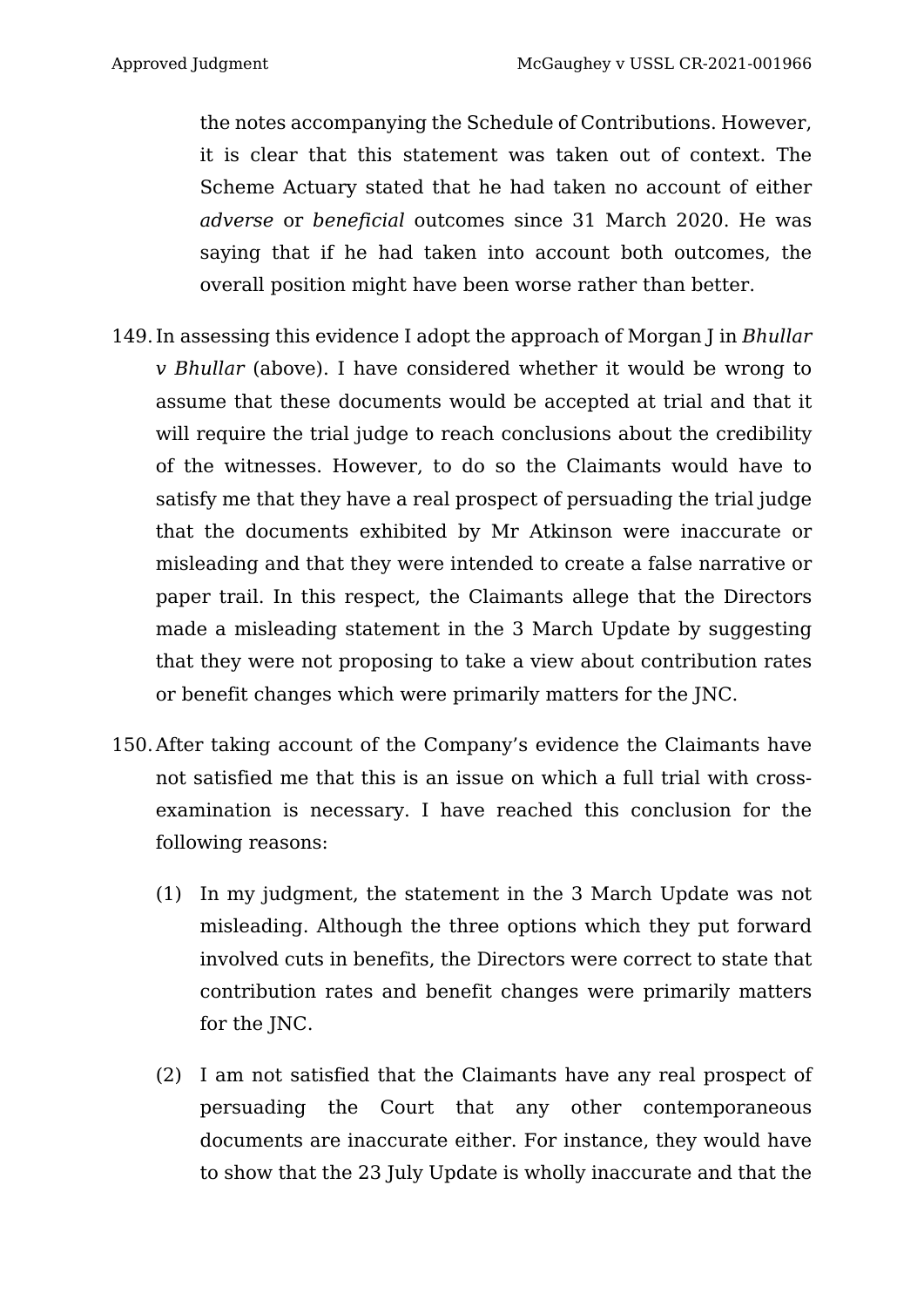Directors did not undertake an exercise to consider the effect of a 2021 Valuation at the express request of the JNC and did not arrive at the stated conclusions.

- (3) The Company's case is supported by the conduct of a number of independent third parties. Although the decision to carry out the 2020 Valuation was one for the Company and not the Scheme Actuary himself, his valuation supports that decision. Moreover, the Directors and USSIM also took independent advice from a number of expert advisers and there is no evidence that they ignored that advice.
- (4) The Claimants allege that the Directors ignored the JEP's recommendations. Although Mr Atkinson accepted that they did not agree with all of the JEP's recommendations, his evidence was that they did accept some of the recommendations and there is no plausible evidence that they ignored them altogether. The Claimants may be disappointed that the Directors did not agree with the JEP but in my judgment they have no real prospect of persuading the Court that this decision fell outside the ambit of the discretion of a pension fund trustee.
- (5) Finally, there is no evidence to suggest that the Directors improperly influenced the Autumn JNC Resolutions or the JNC's subsequent decision to enter into the Deed of Amendment. Rule 64.10 conferred the power to decide whether to change the benefit structure on the JNC and Rule 79.7 required the Company to implement those changes (subject to certain constraints). The Claimants did not suggest that the Company had any grounds for refusing to implement the JNC's decision.
- (6) I fully accept the Claimants' case that the Directors could exert influence over the JNC by choosing what information to provide and how to present it. But the decision to change the benefit structure was ultimately one for the JNC and it split on UCU and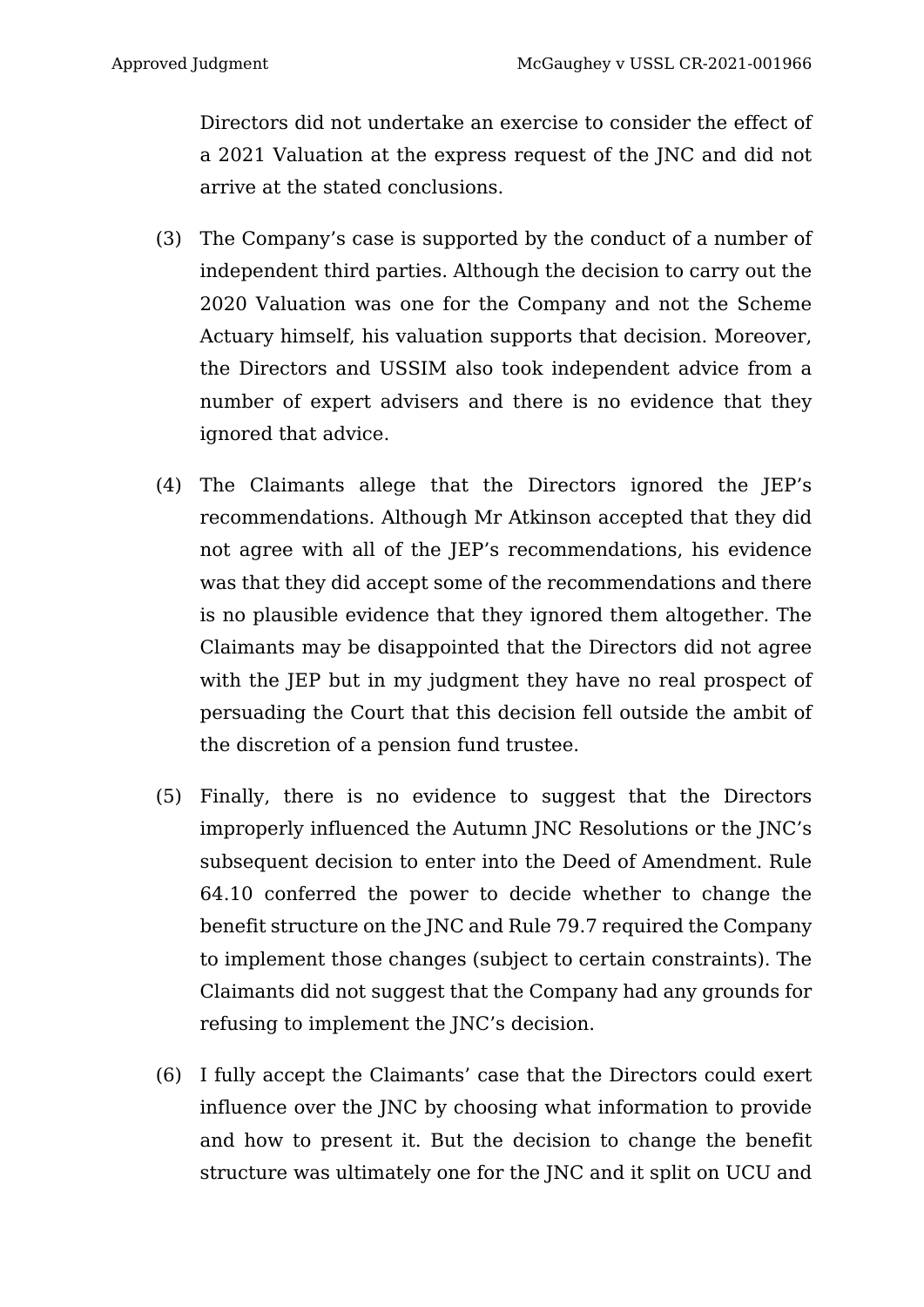UUK lines and the independent chair had to exercise a casting vote. The Claimants did not explain how the Directors' conduct influenced this outcome or how that conduct might have amounted to a breach of their statutory or fiduciary duties.

- 151.For these reasons, therefore, the Claimants have not demonstrated a prima facie case that the Directors were guilty of the conduct alleged in paragraph 81 of the Particulars of Claim. For the same reasons, the Claimants have not satisfied me that there is a prima facie case that the Defendants have committed any of the breaches of statutory or fiduciary duty alleged in paragraph 82. Although both parties provided with me with an exhaustive analysis of the law relating to the breach of sections 172 to 177 of the Companies Act 2006 in their Skeleton Arguments, it is unnecessary for me to repeat that analysis in this already lengthy judgment because I am satisfied that the Claimants have not made out a prima facie case on the primary facts which underpinned each breach of duty.
- 152.But even if I were satisfied that the Claimants had made out a prima facie case that the Defendants had committed one or more of those breaches of duty, the Claimants do not allege that those breaches were deliberate or dishonest. I have already found that there is no prima facie case that the Directors were acting for improper purposes and for their own personal benefit. It follows that the Claimants have failed to persuade me that there is a prima facie case on the merits.

(c) Discretion

153.Given my findings on stages (1) to (3) I can deal with the question whether it is appropriate to exercise the Court's discretion to continue Claim 1 very briefly. The Claimants submitted that any complaint to the Pensions Ombudsman or breach of trust claim was fraught with difficulty, that a complaint to the Ombudsman was not suited to a group or class action of this kind and that a court claim by a beneficiary would face considerable and practical hurdles. In his oral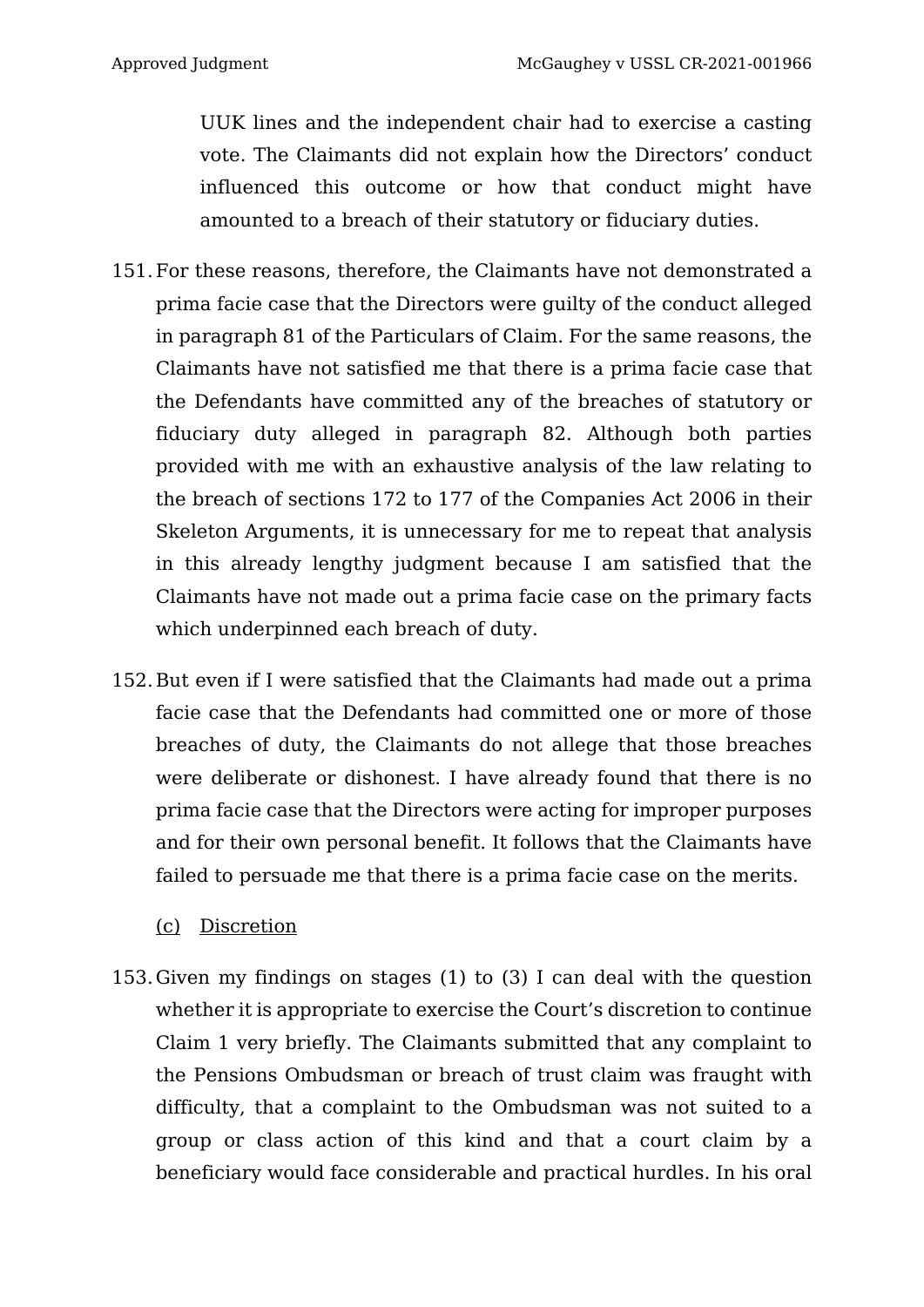submissions Mr Grant emphasised that beneficiary claims are rare (as opposed to employer or trustee claims) and that the practicalities involved in trying to ensure that 470,000 members were properly represented meant that I could not be confident that it would be straightforward or that the Claimants would be able to make or fund a claim.

- 154.CPR Part 19.3 provides that where a claimant claims a remedy to which some other party is jointly entitled with him, all persons jointly entitled to the remedy must be parties unless the Court orders otherwise. The Company submitted that the need to give other members of the Scheme the opportunity to be represented (an opportunity denied to them on this permission application) was a reason to refuse permission not to grant it. It also submitted that the use of interest-based representation orders is commonplace in pension cases, that it would not increase the number of parties but reduce the number of Defendants and that it would not introduce complexity or cost. Finally, the Company reminded me that TPR regulates the Company and drew an analogy with the Charity Commission: see *Abdelmamoud v The Egyption Association in Great Britain Ltd* [2018] EWCA Civ 879 at [36] (Newey LJ).
- 155.Both counsel are very experienced in pensions litigation and the practical insight which they have gained from that experience lent considerable weight to both of their submissions. But on balance I prefer the Claimants' submissions on this issue. If I had found that the other requirements for a multiple derivative claim were made out, I would have considered it appropriate to grant permission to the Claimants to continue Claim 1 and I would not have refused permission because the Claimants had alternative claims for breach of trust. In my judgment, the Claimants were not overstating the difficulties which they would have faced in pursuing a trust claim (and which they may still face).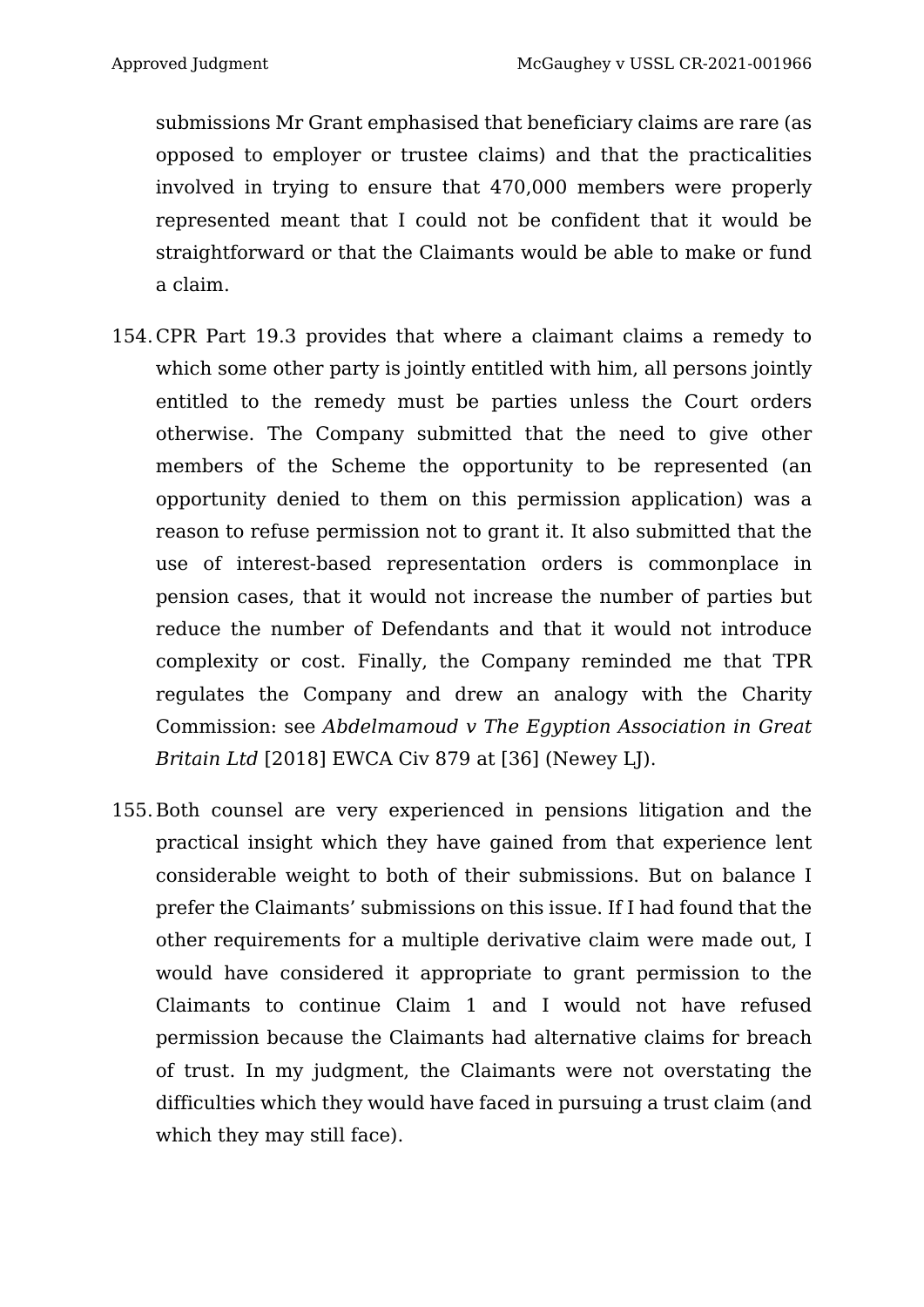- 156.The issue which gave me greatest concern was whether the Claimants should be permitted to avoid CPR Part 19.3 by bringing a multiple derivative claim. They are only two members of the Scheme and although they have been able to crowd fund this application and appear to have wide support, it was not possible for me to assess whether they represented the majority of members or how many competing interests, other members might have. As the Company submitted, there is no binary distinction between active members and deferred members or pensioners. Active members have accrued benefits as well as future benefits to come. It cannot be assumed, therefore, that a majority oppose the benefit changes.
- 157.Despite this uncertainty I would still have granted permission to continue the claim. If the Claimants had been able to bring themselves squarely within the fourth exception to the rule in *Foss v Harbottle*, then the constitution of a company limited by guarantee clearly lends itself to wrongdoer control. Moreover, *McDonald v Horn* provides authority (if it is needed) that the Court could give permission to members to bring a multiple derivative claim in those circumstances.
- J. Claim 2: Discrimination
- *(1) Is Claim 2 a multiple derivative claim?*
- 158.A member would ordinarily bring a claim for discrimination in the Employment Tribunal and, if successful, the Company would be liable to pay compensation. The Company accepted that a member could also bring a claim in the civil courts (the High Court or the County Court): see *Abdulla v Birmingham City Council* [2012] ICR 1419. The difference between a claim before the Employment Tribunal and a claim in the civil courts is that the former is a costs neutral jurisdiction (except in limited circumstances).
- 159.Whether the Company faces claims from members in the Employment Tribunal or the civil courts, I am not satisfied that Claim 2 is a multiple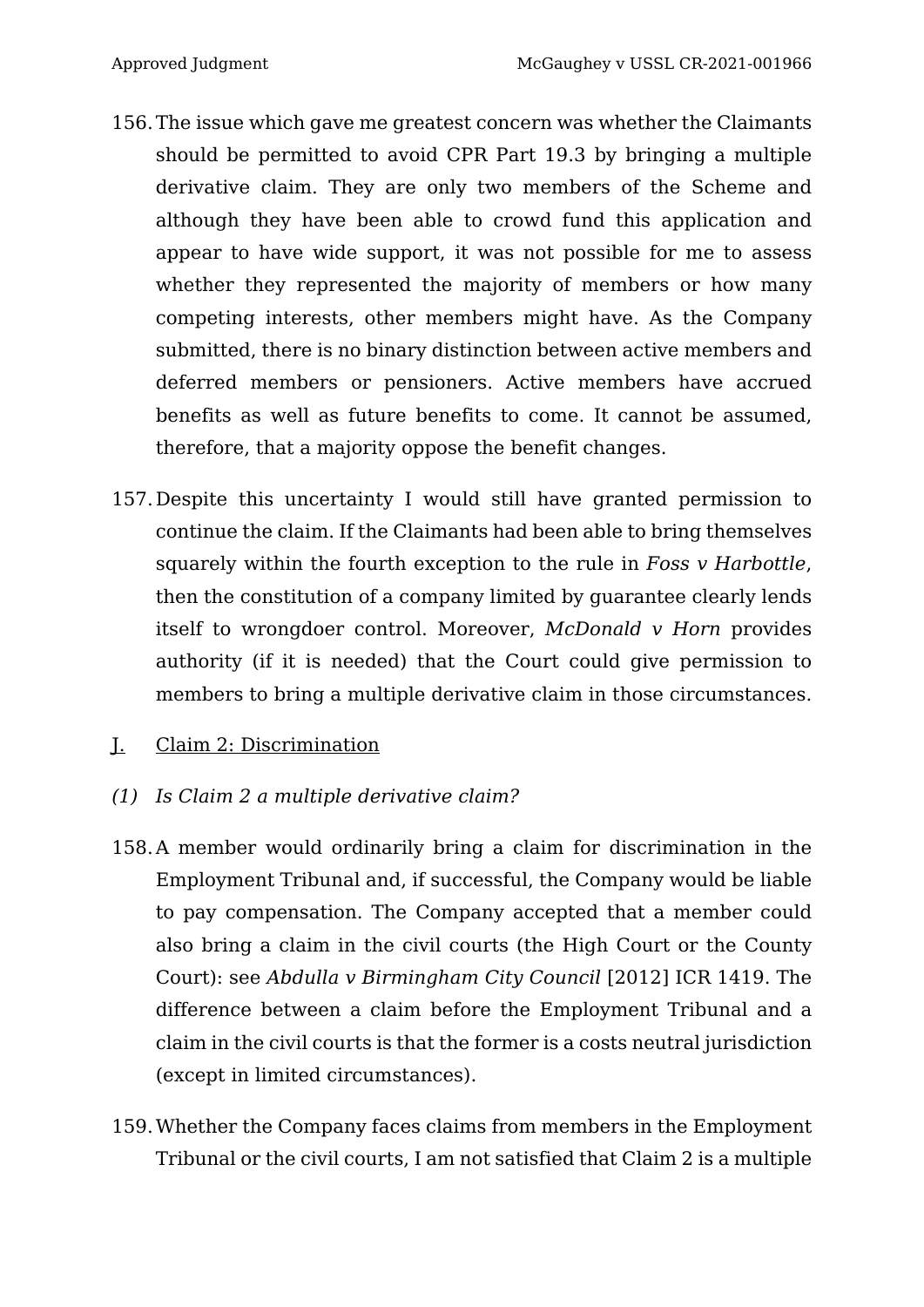derivative claim and for the same reason as Claim 1. Counsel put their case this way in their Skeleton Argument (and the words in italics are a quotation from the Particulars of Claim):

""*loss from its exposure to claims by relevant Scheme members for indirect discrimination on the grounds of sex, age and/or race*" This is entirely circular. The alleged loss to USSL depends upon claims being brought against the Scheme. If such claims can be brought, there is no need for a derivative claim. In any event, neither Claimant has suggested that he has any claims arising (or has been caused any loss) from indirect discrimination."

- 160.I also accept their submission in relation to Claim 2. If an individual member brings a claim in the Employment Tribunal or a civil court, the liability of the Company to pay compensation is not reflective of any loss which the individual member has suffered because he or she has a direct claim against the Company. Moreover, the chose in action represented by that claim is an asset not a liability or loss. It is nonsensical to suggest that the liability of the Company to the member gives rise to a reflective loss.
- 161.Equally, the liability of the Company to the individual member is not reflective of a loss suffered by the Claimants themselves or any of the other members of the Scheme. The fact that the Company may have been in breach of the Equality Act 2010 and is liable to pay compensation to another member does not give, say, Dr McGaughey a sufficient interest to bring a claim against the Directors (and whether or not they have committed a breach of duty). The Claimants do not allege that there is any causal connection between the Company's liability to pay compensation to members for indirect discrimination and the benefits to which the Claimants are entitled under the Deed of Amendment. In this respect Claims 2 and 4 are to be contrasted with Claim 3.

*(2) What is the applicable test?*

162.The Claimants made the same submissions in relation to Claim 2 as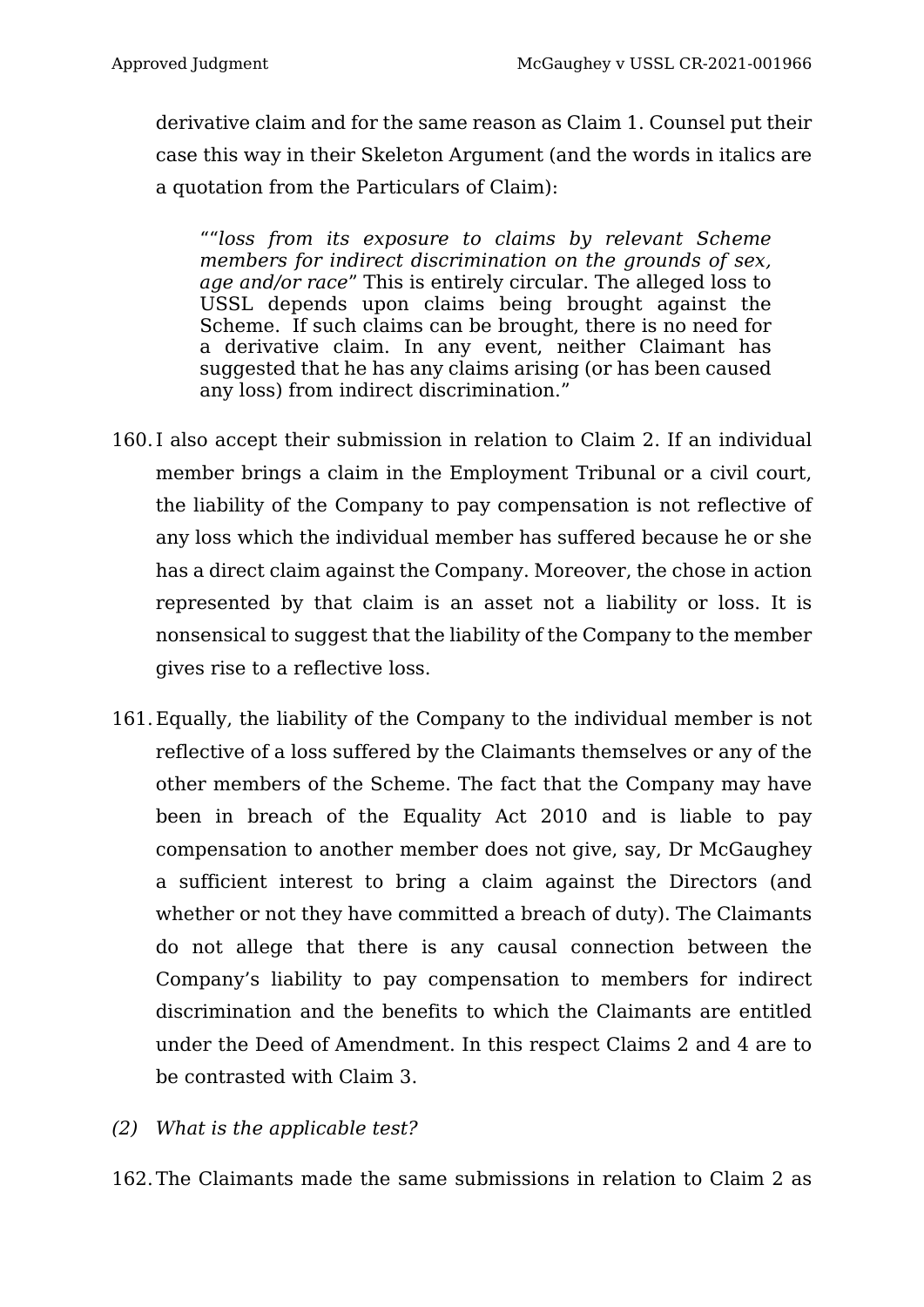they did in relation to Claim 1 and alleged that the Directors had committed a fraud on their powers (in the extended sense). In my judgment, the Claimants must satisfy the Court that there is a prima facie case that the Directors have committed a deliberate or dishonest breach of duty or that they have improperly benefitted themselves at the expense of the Company for the reasons which I have set out (above).

- *(3) Is the applicable test met on the material before the Court?*
	- (a) Prima facie case: the fourth exception
- 163.But in any event the Claimants have not satisfied me that they have a prima facie case that the Directors committed a fraud on their powers (in the extended sense) and, in particular, that they knew or believed that the benefit changes involved indirect discrimination and were prepared to tolerate it to further their own interests (whether by promoting the interests of their employers or reducing the risk of personal criticism against themselves).
	- (b) Prima facie case: the merits
- 164.I turn next to the Claimants' factual case on the merits. The Claimants allege that the benefit changes amount to indirect discrimination for the purposes of section 19 of the Equality Act 2010 which provides as follows:

"(1) A person (A) discriminates against another (B) if A applies to B a provision, criterion or practice which is discriminatory in relation to a relevant protected characteristic of B's. (2) For the purposes of subsection (1), a provision, criterion or practice is discriminatory in relation to a relevant protected characteristic of B's if— (a) A applies, or would apply, it to persons with whom B does not share the characteristic, (b) it puts, or would put, persons with whom B shares the characteristic at a particular disadvantage when compared with persons with whom B does not share it, (c) it puts, or would put, B at that disadvantage, and (d) A cannot show it to be a proportionate means of achieving a legitimate aim. (3) The relevant protected characteristics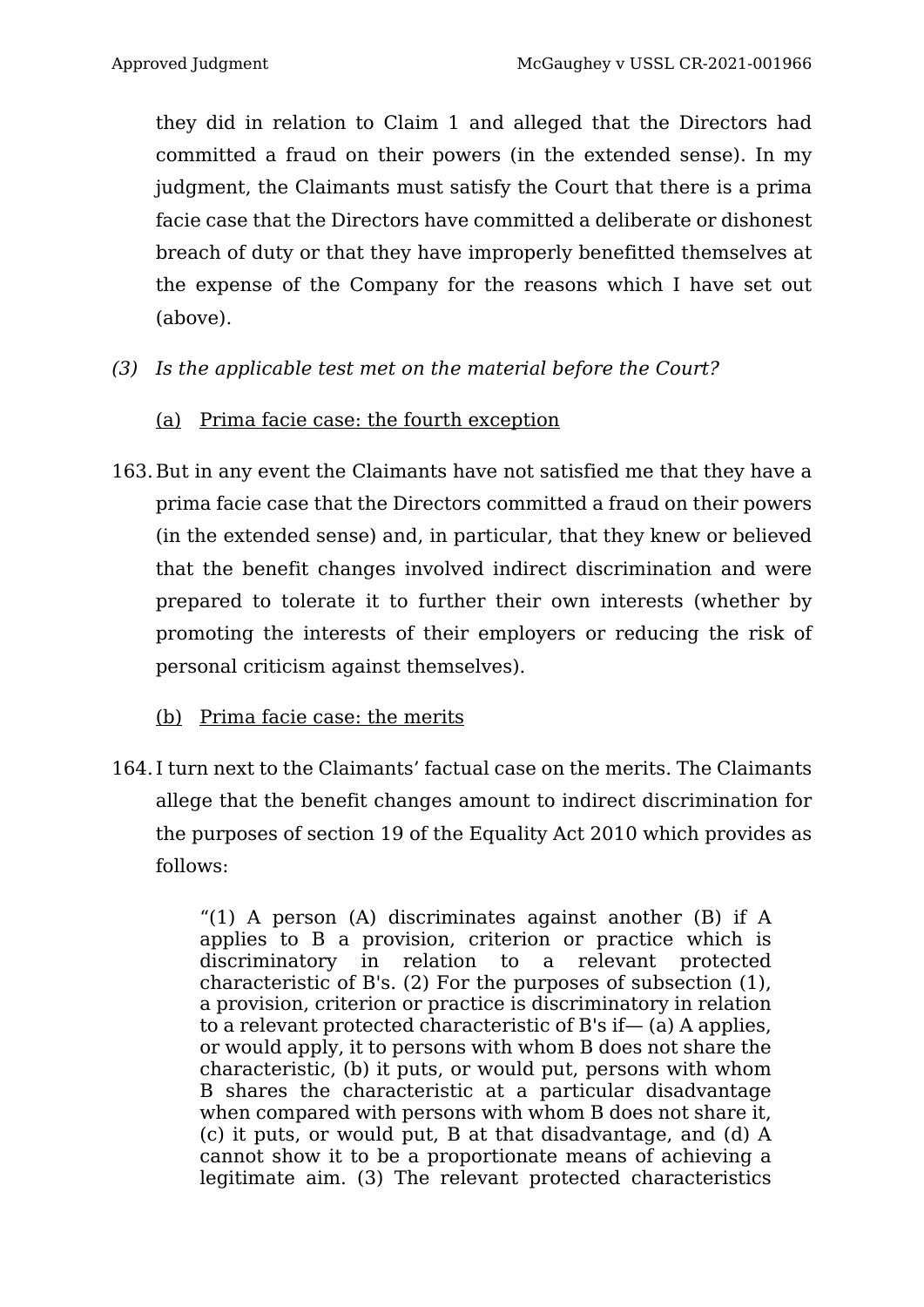are— age; disability; gender reassignment; marriage and civil partnership; race; religion or belief; sex; sexual orientation."

- 165.The Claimants have to establish that the benefit changes will put active members who have a protected characteristic at a particular disadvantage in comparison to other members of the same group who do not share that same characteristic. The Claimants allege that women, younger and black and ethnic minority members will be particularly affected by the reduction in the salary cap not because they form a higher proportion of the highest earners now but because women live longer than men and because women and black and ethnic minority members are at greater risk in the future than older members who have already accrued benefits for much longer with the benefit of the higher salary cap. The Claimants make a similar argument in relation to accrual rate.
- 166.The Claimants have adduced no statistical evidence of indirect discrimination. The Scheme Actuary's note dated 22 February 2022 and the Durham University impact assessment both made the obvious point that the reduction in the salary cap will have an immediate impact on higher earners. The Durham University impact assessment also made the equally obvious point that because there is a higher number of women in the lower employment grades, the combined effect of the benefit changes will have a greater impact on younger members because of the length of time over which they will be accruing benefits at a lower rate. Neither the Scheme Actuary nor the authors of the impact assessment were able to produce any figures to show the impact on either group (and this is hardly surprising given the varying ages of members and the different periods over which they have already accrued benefits and will do so in the future).
- 167.Moreover, even if they were able to show that younger members have suffered a clear disadvantage, the Claimants also have to satisfy me that it is right to compare the benefits of younger active members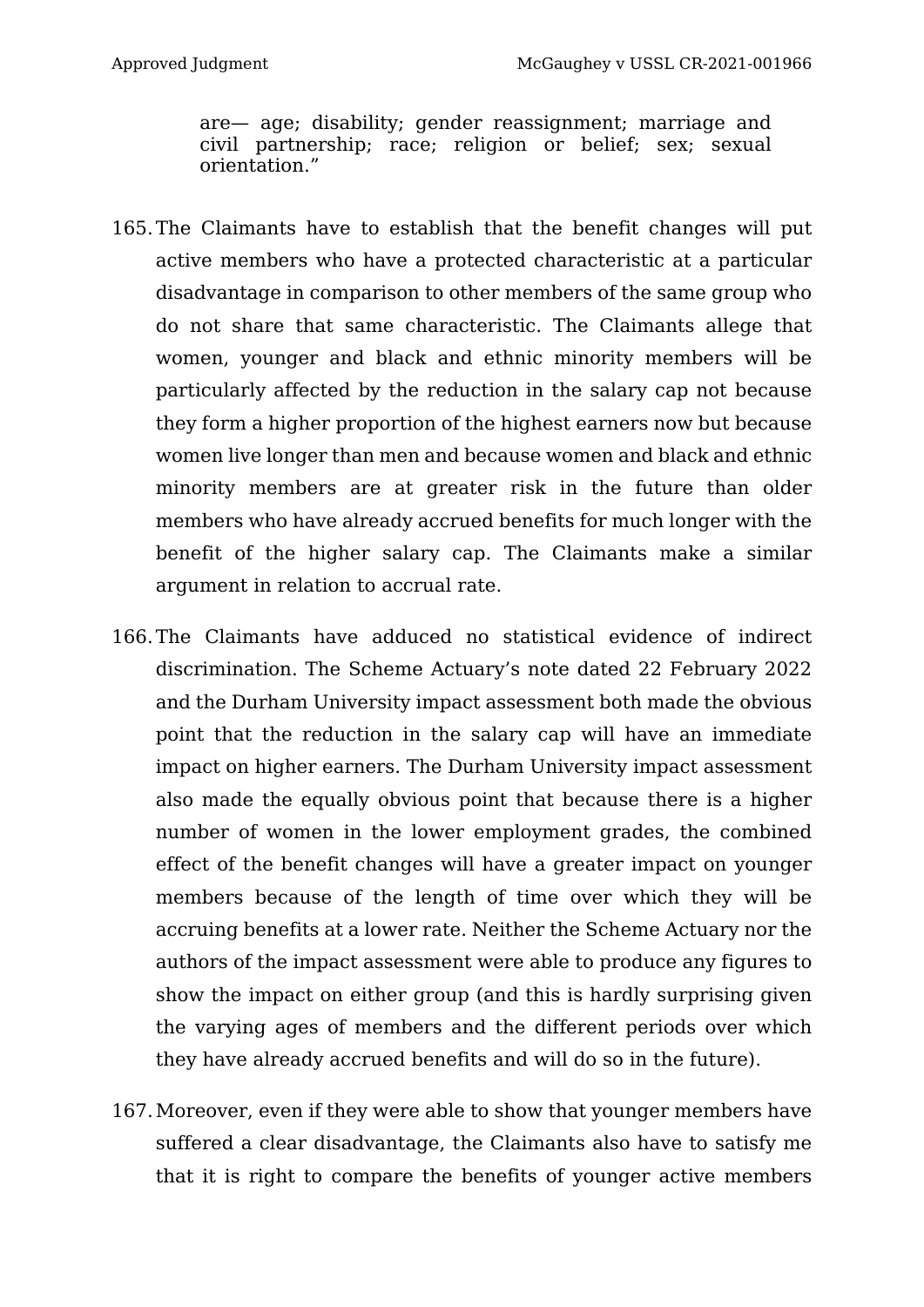(who are more likely to be women and black and ethnic minority members) with older active members who have already accrued benefits at a higher rate (and are more likely to be men and white). The Claimants cited no authority in support of this proposition and the Company submitted that these matters do not establish indirect discrimination for the following reasons:

- (1) A comparison between younger members and older members who have accrued better benefits in the past is not indirect discrimination because the need for more money than your comparators (even when this is for physiological, social or historical reasons) does not establish the disadvantage required for indirect discrimination.
- (2) Section 23(1) provides that on a comparison of cases for the purposes of section 19 there must be no material difference between the circumstances relating to each case. The comparison between future pension accrual and past pension accrual is not a permissible comparison for these purposes because there is a material difference between an employee who was accruing benefits in, say, April 1992 and someone who did not.
- (3) Finally, the benefit changes represent a proportionate means of achieving a legitimate aim, namely, securing the statutory funding objective and the security of all benefits (including those earned in the future).
- 168.The Company relied on *R (Delve) v Secretary of State for Work and Pensions* [2021] ICR 236. Between 1995 and 2014 Parliament legislated to equalise the state pension for women with that of men by raising the state pension age for women. The Pensions Acts created a number of different cohorts of women including women born before 6 April 1950 who reached pensionable age at the age of 60 and women born after 5 October 1954 but before 6 April 1960 who reached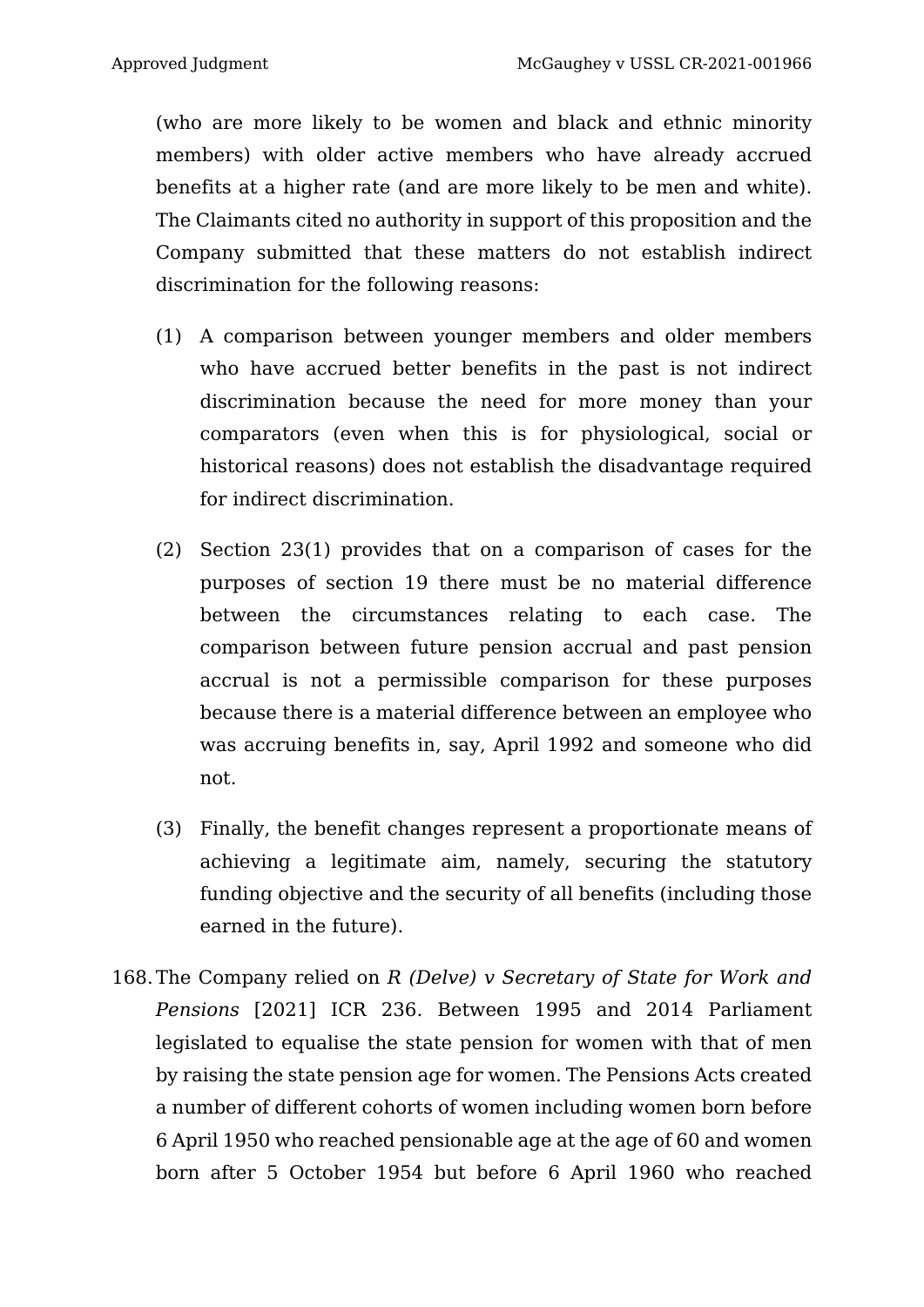pensionable age at 66. The Claimants, who were two women born after 5 October 1954, applied for judicial review of the legislation on the basis of indirect discrimination. The Divisional Court dismissed their application and the Court of Appeal upheld that decision on the basis that there was an insufficient causal connection to establish indirect discrimination. The Court gave a single judgment in which they dealt with this issue at [81] to [83]:

"81…..The claimants' argument is that the causal link between the withdrawal of the pension and the protected characteristic is established because (i) the availability of the pension matters more for the wellbeing of disadvantaged members of society than it does for better off people, and (ii) people with a protected characteristic are disproportionately represented in the cohort of disadvantaged people, therefore (iii) it is indirectly discriminatory to deprive them of that benefit even though (iv) the criterion for access to that benefit is equally capable of being satisfied by people with and without that protected characteristic.

82. We do not accept that the causal link needed to establish a claim of indirect discrimination can be satisfied by that chain of reasoning. If it were, then there may well be other groups with a different protected characteristic combined with age who can also show that because they have suffered disadvantage in the workplace over the course of their lives, they are more reliant on a state pension than comparator groups and so were adversely affected to a greater degree by the increases in pension age since 1995. To say that it is unlawful not to provide a state pension to every such group would turn the state pension into something which it is not; another means-tested benefit. The state pension is not a means-tested benefit but is linked to payments of national insurance contributions over the course of the claimant's working life. There are other benefits provided which are means-tested, such as universal credit for those below the state pension age and pension credit for those above. These are the benefits designed to achieve a minimum level of income for poorer people; that is not the function of the state pension.

83. In our judgment, therefore, there is no sufficient causal link here between the withdrawal of the state pension from women in the age group 60 to 65 and the disadvantage caused to that group. The fact that poorer people are likely to experience a more serious adverse effect from the withdrawal of the pension and that groups who have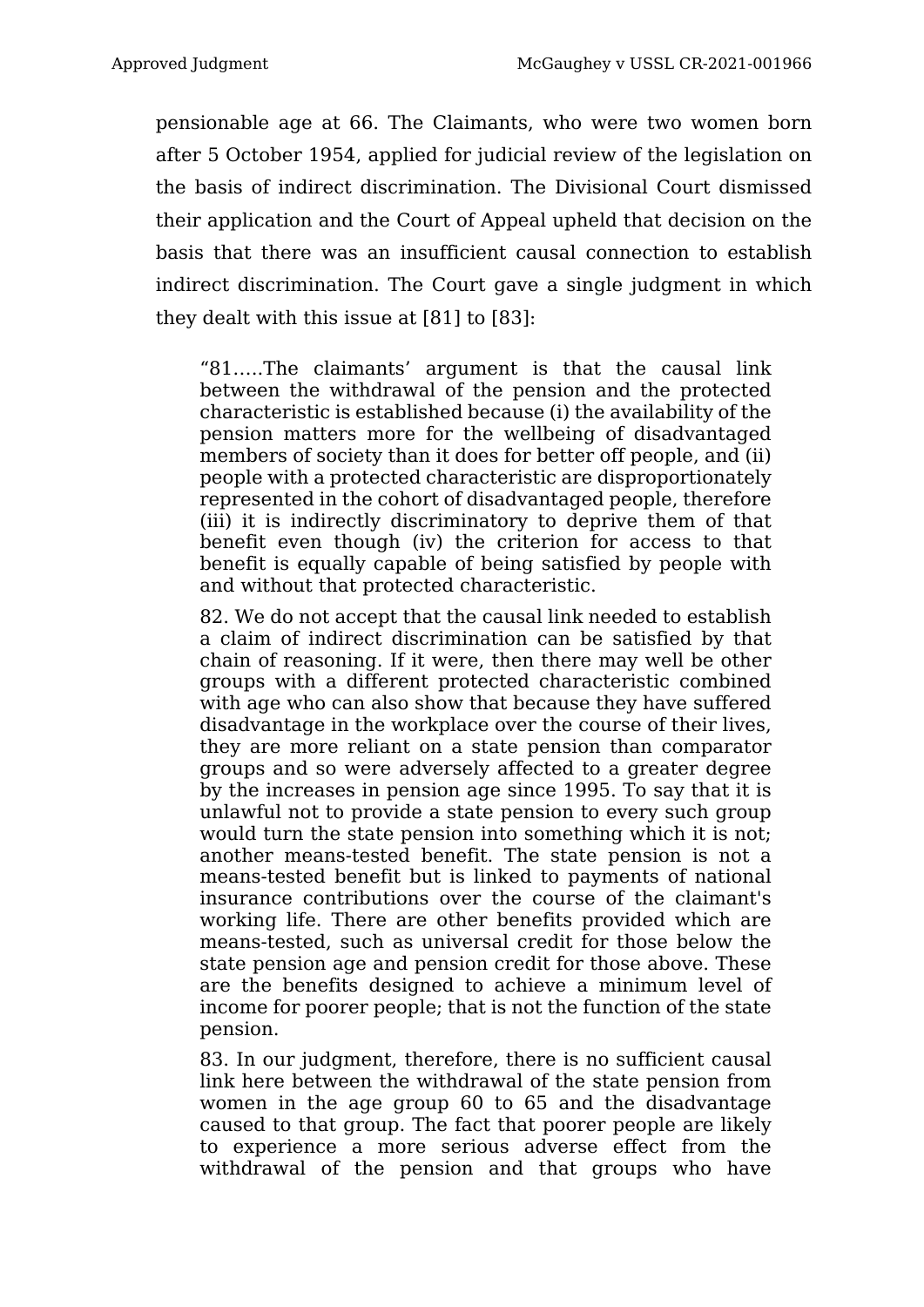historically been the victims of discrimination in the workplace are more likely to be poor does not make it indirectly discriminatory to apply the same criterion for eligibility to everyone, if that criterion is not more difficult for the group with the protected characteristic to satisfy."

- 169.The Company submitted that the Court of Appeal in *Delve* rejected the argument which the Claimants advance in the present case and that it is not indirectly discriminatory to reduce the benefits of all younger active members because people with a protected characteristic are disproportionately represented in that cohort of disadvantaged people. It submitted that there is no causal connection between the benefit changes and the protected characteristics because the benefit changes apply to all active members with and without the protected characteristics. If this did amount to indirect discrimination, then the Company would never be able to reduce the benefits of younger members (or, for that matter, increase them at the expense of older members).
- 170.I am not satisfied that the Claimants have demonstrated a prima facie case on the facts that the Company committed breaches of section 19 of the Equality Act 2010 or that the Directors committed breaches of their statutory or fiduciary duties when they decided to proceed with the 2020 Valuation or entered into the Deed of Amendment. In particular, I am not satisfied that the evidence which they have adduced would (if unchallenged at trial) lead to the conclusion that the Company has been guilty of indirect discrimination.
- 171.But even if they had adduced a prima facie case of indirect discrimination, they have failed to satisfy me that they have demonstrated a prima facie case that the Directors acted in breach of their duties. In particular, they did not challenge Mr Atkinson's evidence that the Directors received advice that the benefit changes did not constitute illegal discrimination before entering into in the Deed of Amendment or explained why they were not entitled to rely on that advice. Finally, once they had received that legal and actuarial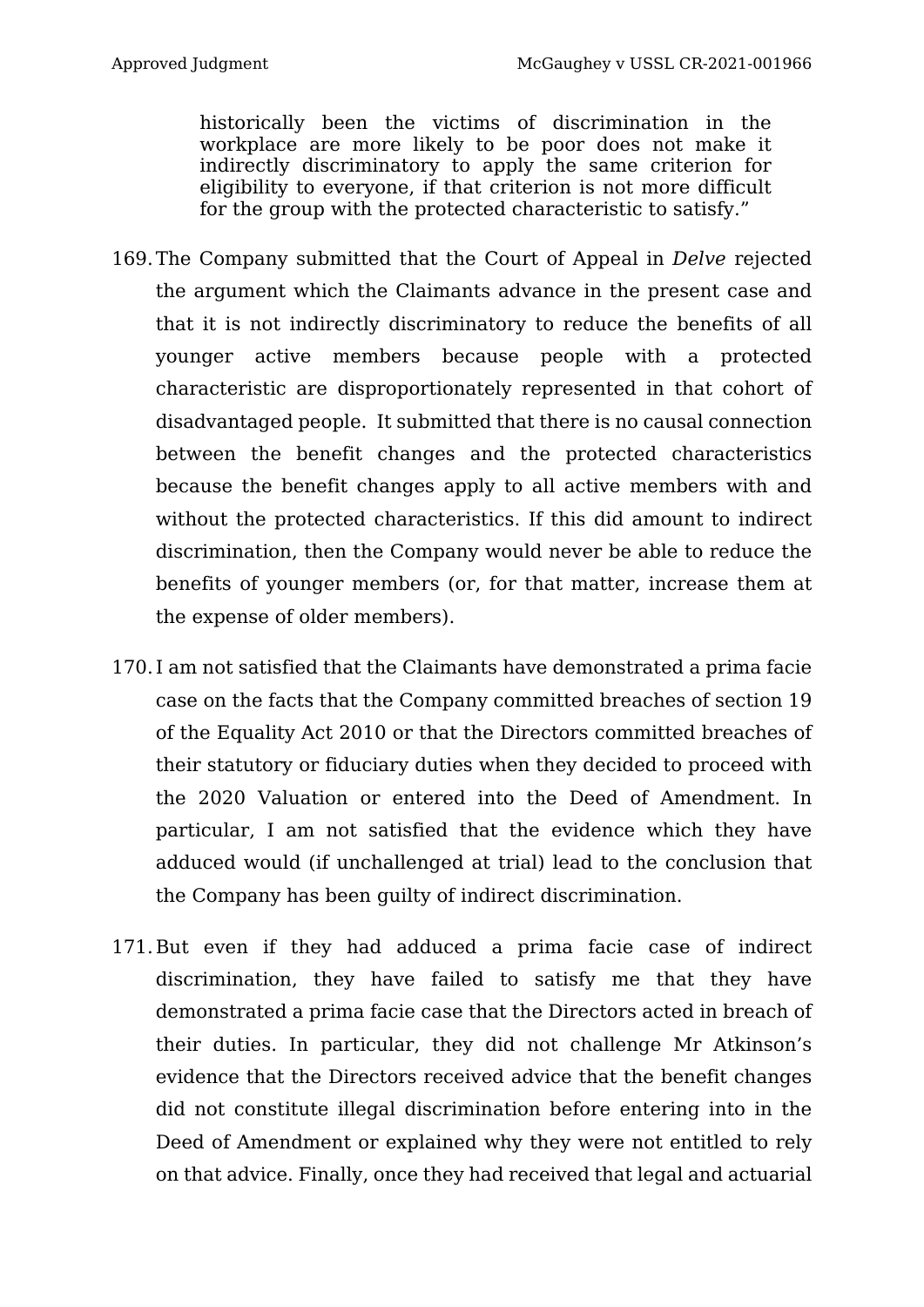advice, Rule 79.7 imposed a legal duty upon the Company to take steps to implement the JNC's recommendation. Again, the Claimants did not explain how the Directors could be said to be acting in breach of duty by complying with the Rules.

172.I have considered whether I ought to accept Mr Atkinson's evidence even though the Directors chose not to waive privilege in the legal advice which they received or the impact assessment on which it was based. The Company is, of course, entitled to assert legal professional privilege in relation to that legal advice and I would not be justified in drawing an adverse inference from the failure to disclose it. But in the absence of any credible evidence that the Directors had turned a blind eye to discrimination to further their own interests, there is no basis to continue Claim 2 or to require Mr Atkinson (or any other witnesses) to submit to cross-examination.

### (c) Discretion

- 173.For these reasons, it is not necessary for me to decide whether, as a matter of law, there was a sufficient causal connection between the benefit changes and the disadvantage suffered by younger members with other protected characteristics to amount to indirect discrimination. This is an important issue of law and it would not be appropriate for me to express a view on it on an application for permission to bring a multiple derivative claim.
- 174.Moreover, this is a strong reason why it would not have been appropriate to give permission on Claim 2. If individual members have claims for discrimination, it is far better that they should make them directly against the Company either individually or in group litigation. If the Company is found to have been in breach of section 19, the Company and its members can consider the position (including any potential claims for negligence against the Directors or their advisers) in the light of the findings made by the Employment Tribunal or the Court.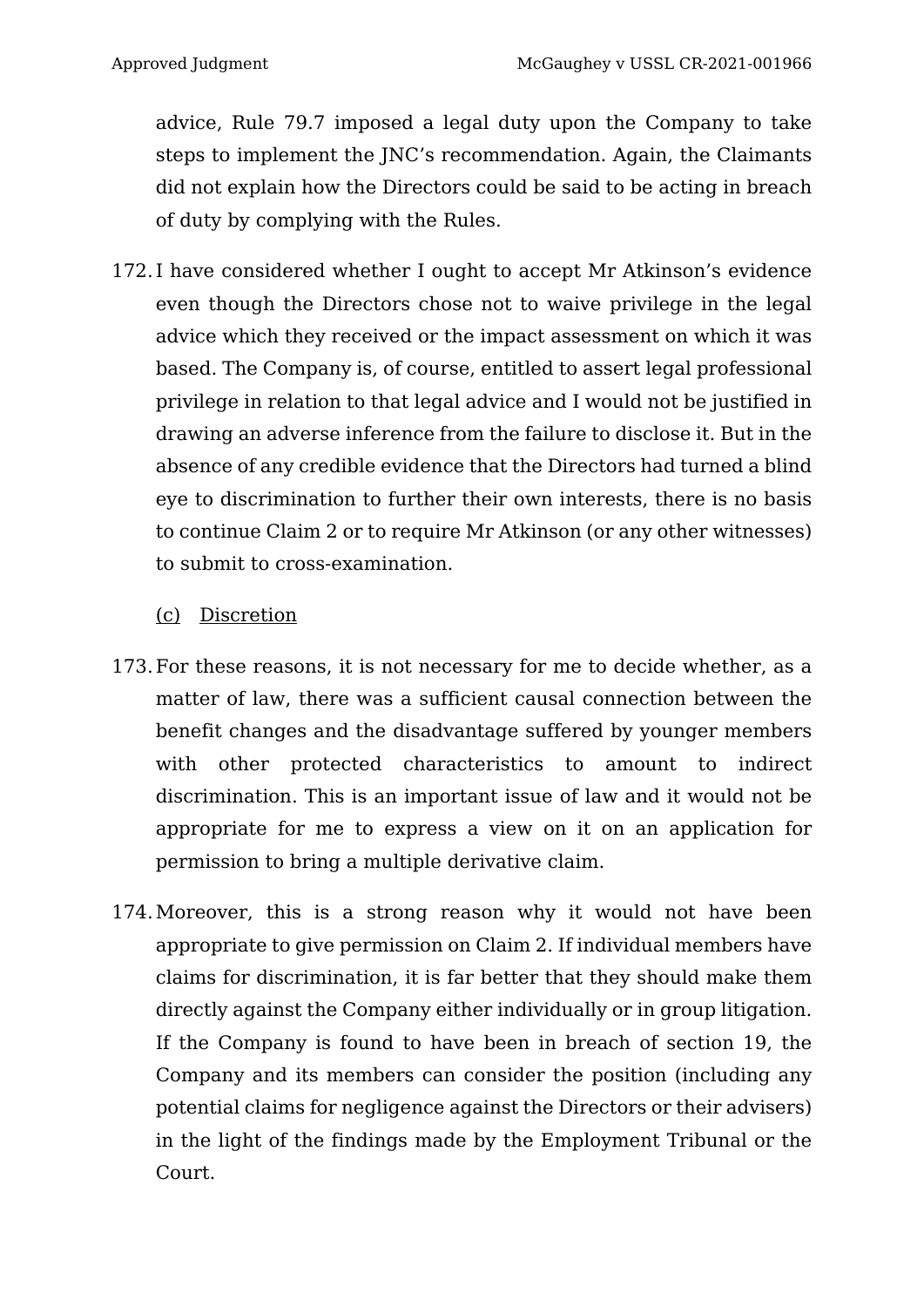#### K. Claim 3: Costs and expenses

#### *(1) Is Claim 3 a multiple derivative claim?*

- 175.Counsel for the Company accepted in their Skeleton Argument that the wrongful depletion of the Scheme's assets would involve a loss to the Company and potentially a reflective loss to members if the Scheme was unable to pay promised benefits as a result. However, they submitted that there was no reflective loss in the present case because the Claimants' pleaded case is that the costs which the Company should have saved since 2007 would have reduced the need for the benefit changes (if properly invested). They submitted that the Claimants' underlying concern was the impact on the accrual of active members which is not reflective of the Company's loss (even though there would be a causative link between the two).
- 176.I do not accept that submission. If the Claimants had been able to establish a prima facie case that the fourth exception applied and a prima facie case on the merits (which I consider below), then in my judgment the causal connection between the breaches of duty and the changes in the benefit structure would have given the Claimants a sufficient interest to bring a multiple derivative claim. I distinguish Claim 3 from Claim 1 on the basis that the wrongful depletion of the Scheme's assets would have resulted directly in a loss to active members.
- *(2) What is the applicable test?*
- 177.However, even if I had accepted Mr Grant's submission that there is a wider test for not-for-profit companies limited by guarantee, I would not have held that it applied to Claim 3. Claims against directors for excessive directors' fees or remuneration are relatively common (although the vehicle for such claims is often an unfair prejudice petition) and such claims do not give rise to the exceptional circumstances considered in *Estmanco*. It follows, in my judgment,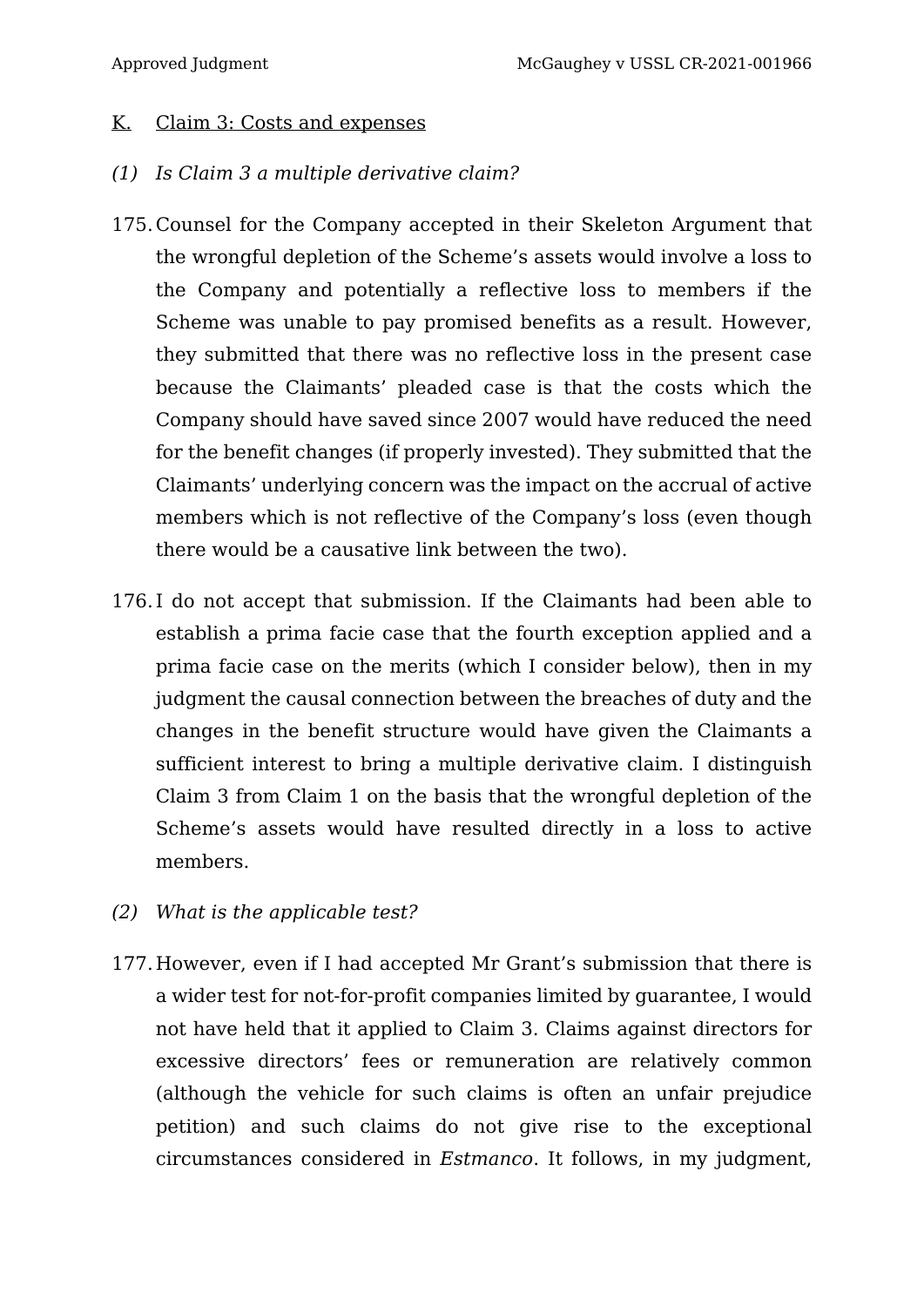that in the absence of an allegation of deliberate or dishonest breaches of duty, the Claimants must establish a prima facie case that the Directors improperly benefitted themselves at the expense of the Company.

- *(3) Is the applicable test met on the material before the Court?*
- (a) Prima facie case: the fourth exception
- 178.The pleaded allegation is that individual Directors and Mr Galvin "enjoyed the benefit of the super-inflationary increases". This may well be true in the sense that Directors' fees and Mr Galvin's salary are included in the costs and expenses which the Claimants challenge. However, I am not satisfied that this allegation is sufficient to bring the Claimants within the fourth exception. The Claimants do not allege that the Directors or Mr Galvin used their control over the Company to confer benefits on themselves through increased fees or salary. It is this kind of conduct which engages the fourth exception: see the extract from *Daniels* (above) at [34].
- 179.But even if the pleaded allegation is sufficient to bring the Claimants within the fourth exception, they have failed to satisfy me that there is any evidence from which to draw the inference that the Directors and Mr Galvin have used their control of the Company in this way. I have summarised Mr Gibb's evidence or set out the key extracts from it (above). His evidence demonstrates that the policies and procedures which the Company have in place prevent the Directors and Mr Galvin from being able to control the levels of their own fees or pay which are either fixed by the Remuneration Committee or overseen by the JNC.
- 180.Dr Davies did not challenge any of this evidence in reply and Mr Grant did not challenge it in his oral submissions either. Dr Davies was left with the assertion that Mr Gibb's evidence supported Claim 3 because "the directors allowed the CEO's pay to substantially inflate from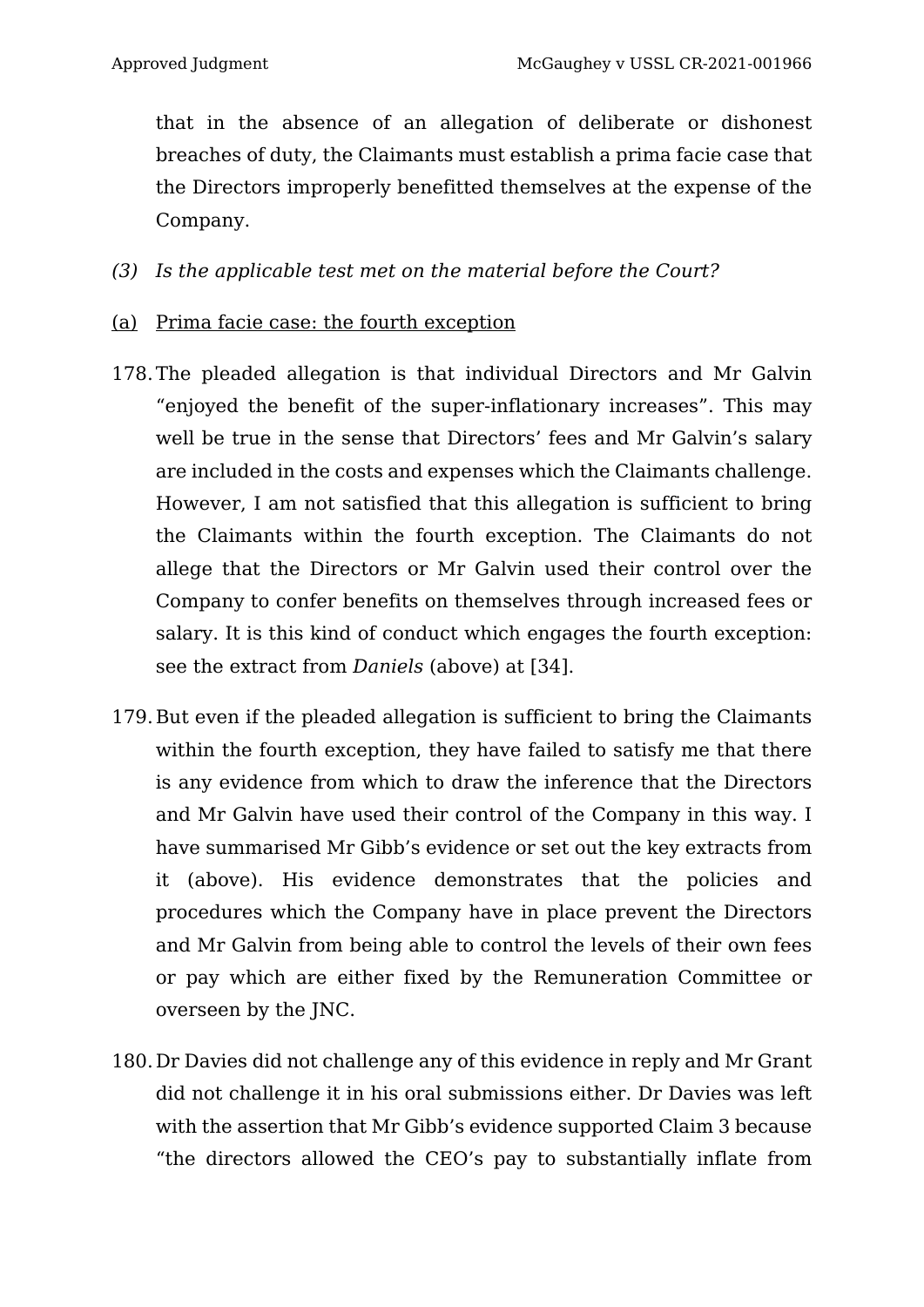2015 to 2020 while performance has led to continual cuts to benefits". I do not agree that this supports his case. He may not agree with the salary which the Remuneration Committee has awarded to Mr Galvin. But in my judgment, it was well within the power of the Directors to appoint the Remuneration Committee to fix his salary and well within their discretion to set it at the levels which they did after taking into consideration Principle 5, the Governance Supplement and the Company's remuneration policy.

- 181.Finally, Dr McGaughey referred in his evidence to the removal of Professor Jane Hutton from the board of Directors following the disclosure of Mr Galvin's statement that "DB pensions have failed". I have considered whether the treatment of Professor Hutton demonstrates a prima facie case that Directors raised no objection to salary increases for fear of being removed. After taking account of the Company's evidence, however, I am not satisfied that her treatment justifies a full trial with cross-examination. The Claimants would have to demonstrate that there has been a "climate of fear" for six years (at least) and Mr Gibb's evidence about the corporate governance, procedures and policies adopted by the Company satisfies me that the Claimants have not met this threshold.
	- (b) Prima facie case: the merits
- 182.I turn next to the Claimants' case on the merits. It is their case that the increase in the total operating costs and investment management costs (including internal and external personnel costs) constitutes a breach of the Directors' statutory or fiduciary duties to the Company. Considered in isolation a comparison between the figures for the year ended 31 March 2007 and the figures for the year ended 31 March 2020 together with increase in salaries called for an explanation.
- 183.The Company's case in answer was that there were perfectly legitimate reasons for the increases in costs and expenses which did not justify the inference that the Directors must have committed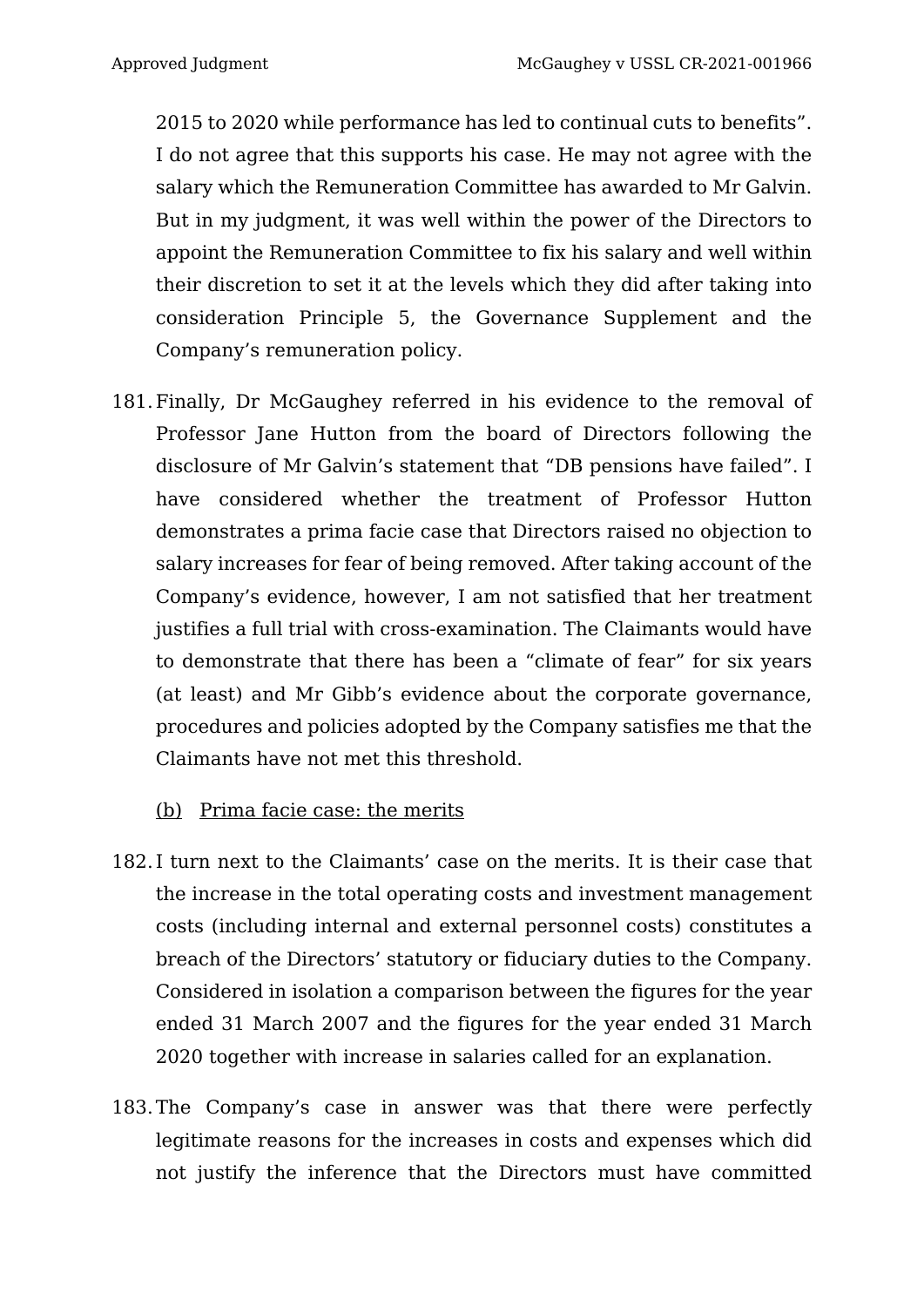breaches of their statutory and fiduciary duties. Moreover, the documents which Mr Gibb put before the Court provided clear support for the Company's case that there was no "super-inflationary" increase in costs. I say this for the following reasons:

- (1) The Company submitted (and I accept) that the 2007 figure should be adjusted for inflation and after increasing that figure by the CPI, a comparable figure for 2021 is £56m. In 2021 the Company's assets were 2.73 times greater than in 2007 and if the costs in 2007 are multiplied by 2.73 the resulting figure is £152m.
- (2) Mr Gibb's table of figures shows that since 2009 total operating costs have been approximately 0.200% of net assets with a spread between 0.172% (2010) and 0.236% (2020). In 2021 total operating costs were 0.179% of net assets.
- (3) The Company has benchmarked its costs and expenses over the last five years and has been assessed as on average 24% less expensive than its peers. It also has other costs controls in place including detailed procedures for setting remuneration. Mr Gibb gave a number of other reasons for the increase in costs over time (including the greater expenses on corporate governance).
- 184.Again, adopting the approach of Morgan J in *Bhullar* I have considered whether it is necessary to test Mr Gibb's evidence by crossexamination and whether it will be necessary for the trial judge to reach conclusions about his credibility (or the credibility of other witnesses). However, the Claimants have not satisfied me that Claim 3 requires a full trial with cross-examination for the following reasons:
	- (1) The Claimants have not provided any particulars of the individual breaches of duty which they allege the Directors have committed. Their pleaded case is based solely on a comparison between the figures and the Company has now explained those figures.
	- (2) Dr McGaughey's original criticism was that it was improper for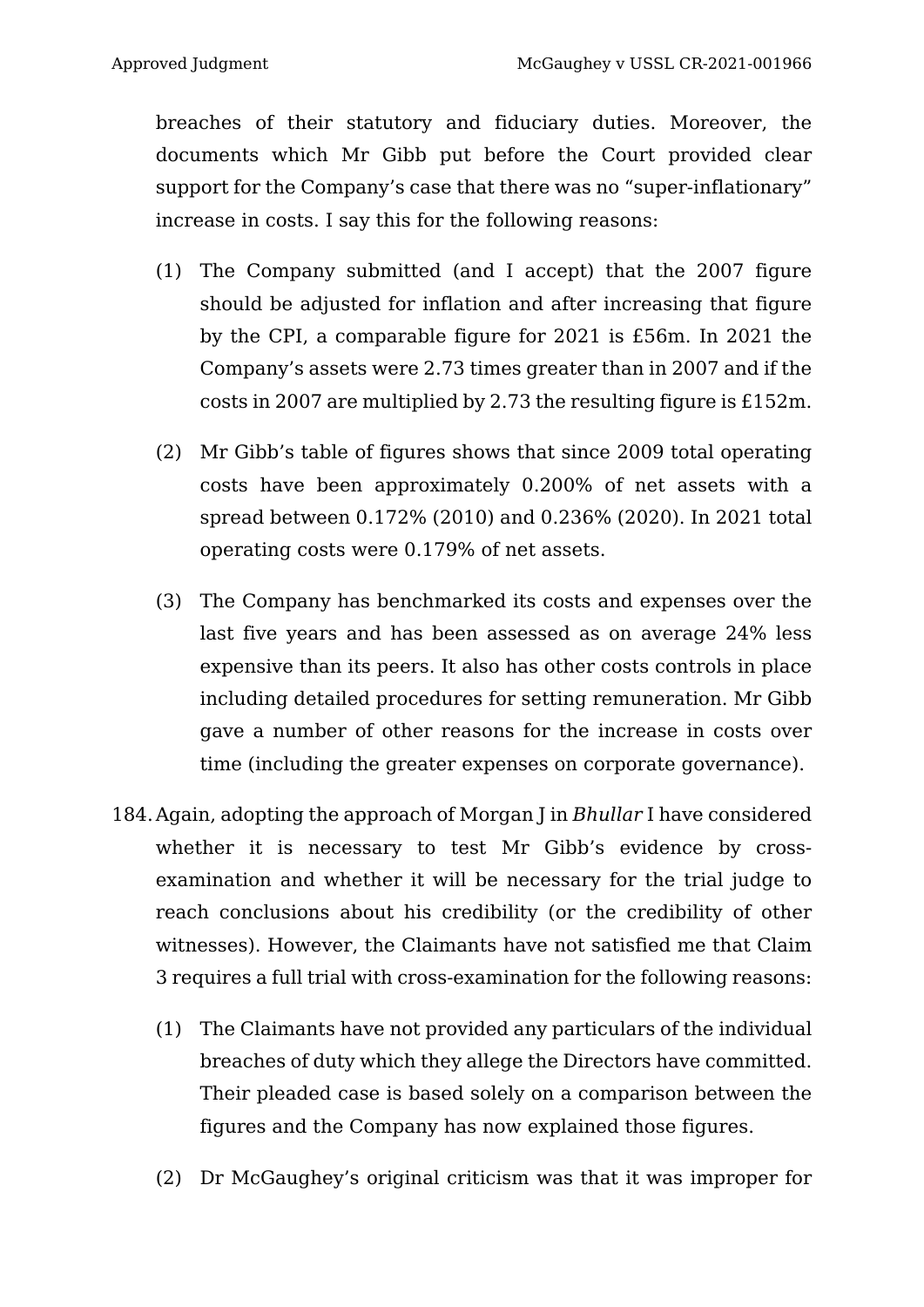the Directors to benchmark their costs to commercial asset managers (who owe no fiduciary duties to their clients): see [112] (above). Again, the Company has answered this criticism by producing its benchmarking figures.

- (3) Dr Davies is left asserting that the Company ought to have achieved greater economies of scale because of its size. But this is insufficient to demonstrate that any of the Directors have committed breaches of their statutory and fiduciary duties and I am not prepared to permit Claim 3 to continue in the hope that the Claimants may be able to find and plead better evidence on disclosure.
- (4) The Company also points out that claims relating to the costs and expenses incurred between 2007 and 2016 are barred by limitation and that the Company has no claim in relation to them even though it is seeking declaratory relief: see *Woodeson v Credit Suisse (UK) Ltd* [2018] EWCA Civ 1103 at [21] to [24] (Longmore LJ). It also submits that changes in costs and expenses since 2016 have not been dramatic and can largely be explained as the result of increases in the assets under management.
- (5) The Claimants did not explain why they chose to compare the costs and expenses in the year ended 31 March 2007 with the year ended 31 March 2020 other than because it offered the most unfavourable comparison. Moreover, they did not explain why the Company's claims in relation to other operational costs and expenses incurred more than six years ago would not be barred by limitation.
- (6) I would be slow to accept that there is a limitation period for the recovery of the Directors' own fees (see section 21(1)(b) of the Limitation Act 1980). But I can see no reason why a limitation period of six years should not apply to the Company's claims in relation to other operational costs and expenses incurred before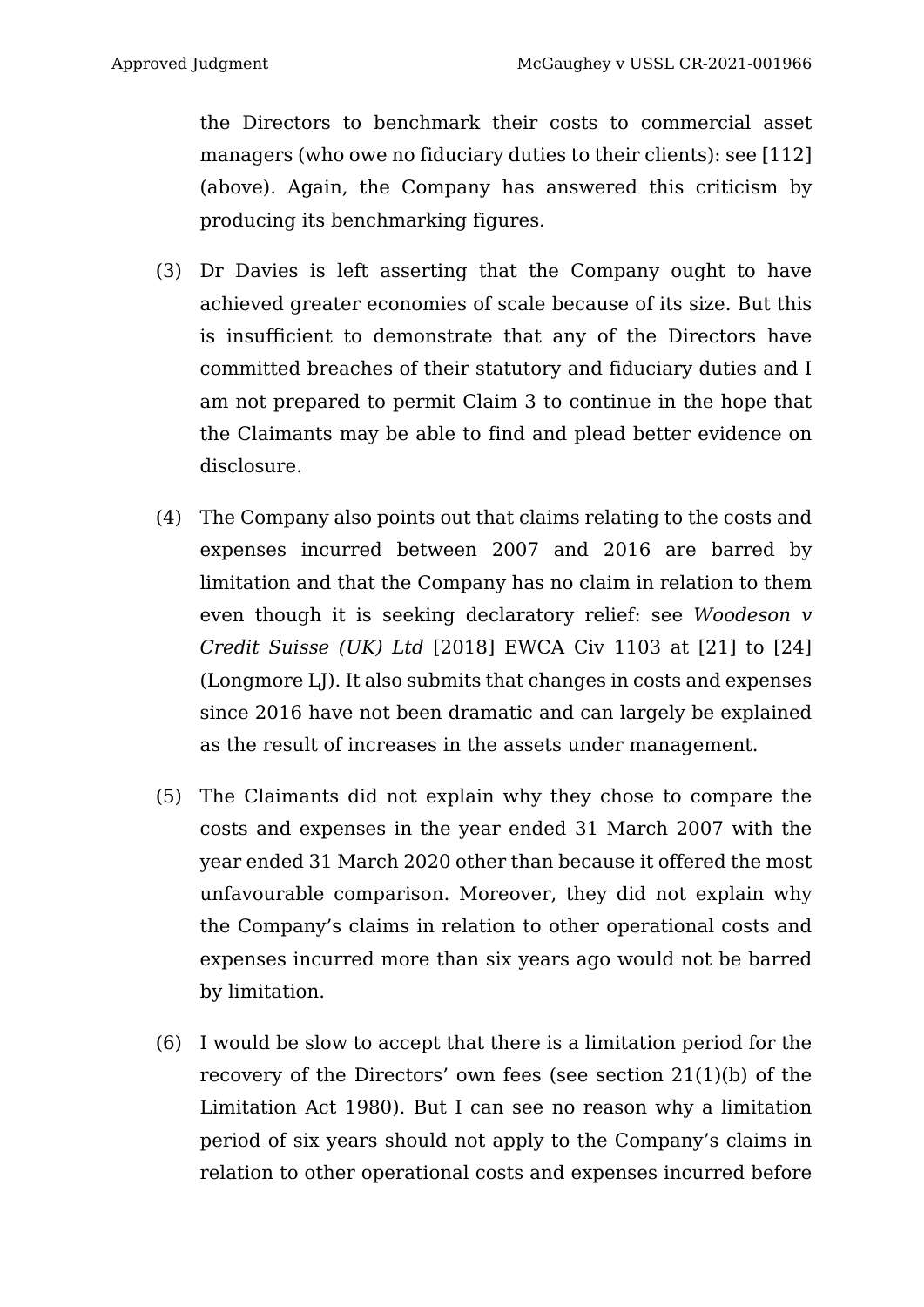2016 given that they were published annually in its audited financial statements.

#### (c) Discretion

- 185.For the reasons which I have set out in relation to Claim 1, I would have been prepared to give the Claimants permission to continue Claim 3 if I had been satisfied that there was a prima facie case that the fourth exception to the rule in *Foss v Harbottle* was engaged and they had been able to demonstrate a prima facie case on the merits.
- L. Claim 4: Fossil Fuels
- *(1) Is Claim 4 a multiple derivative claim?*
- 186.The Claimants allege that in breach of sections 171 and 172 of the Companies Act 2006 the Directors have continued to invest in fossil fuels without an immediate plan for divestment contrary to the Company's long-term interests. They also allege that this has prejudiced (and will continue to prejudice) the interests and success of the Company which has suffered and will continue to suffer loss in consequence. However, no further particulars of this loss are given. The Claimants do not specify which investments the Company should have sold or when or what the consequences would have been. Nor do they plead why the Company would have avoided those consequences if it had adopted an immediate plan for divestment or specify the plan which the Company should have adopted.
- 187.The principal evidential support for this case is Dr McGaughey's evidence that investment in fossil fuels "has caused significant financial detriment to the interests of beneficiaries in recent years". He does not claim to have any expertise in expressing this view and his evidence is based on a selection of Financial Times articles. In his most recent witness statement Dr Davies also asserts that the Company's decision to sell Russian fossil fuel companies was too late.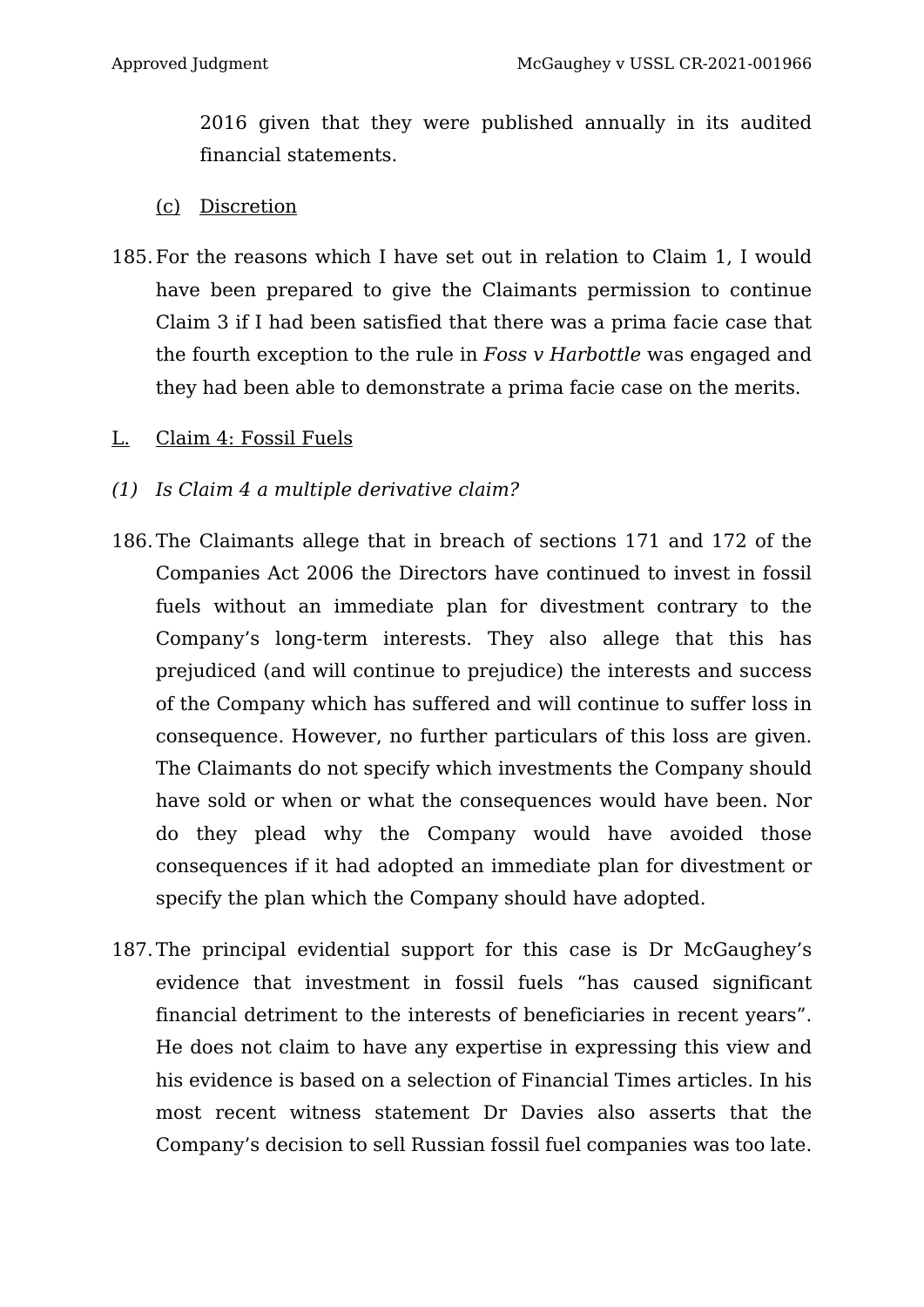188.The first point to note about Claim 4 is that the Claimants allege that the Company has suffered a financial loss (or that it will do so). They do not allege that the Company had a duty to sell its fossil fuel investments for ethical reasons. This is no doubt because the Court rejected such an argument in *Cowan v Scargill* [1985] Ch 270 where Sir Robert Megarry V-C made the following three points at 286H-287B, 287G-288A and 288D-G:

> "I turn to the law. The starting point is the duty of trustees to exercise their powers in the best interests of the present and future beneficiaries of the trust, holding the scales impartially between different classes of beneficiaries. This duty of the trustees towards their beneficiaries is paramount. They must, of course, obey the law; but subject to that, they must put the interests of their beneficiaries first. When the purpose of the trust is to provide financial benefits for the beneficiaries, as is usually the case, the best interests of the beneficiaries are normally their \_ best financial interests. In the case of a power of investment, as in the present case, the power must be exercised so as to yield the best return for the beneficiaries, judged in relation to the risks of the investments in question; and the prospects of the yield of income and capital appreciation both have to be considered in judging the return from the investment."

> "This leads me to the second point, which is a corollary of the first. In considering what investments to make trustees must put on one side their own personal interests and views. Trustees may have strongly held social or political views. They may be firmly opposed to any investment in South Africa or other countries, or they may object to any form of investment in companies concerned with alcohol, tobacco, armaments or many other things. In the conduct of their own affairs, of course, they are free to abstain from making any such investments. Yet under a trust, if investments of this type would be more beneficial to the beneficiaries than other investments, the trustees must not refrain from making the investments by reason of the views that they hold."

> "Third, by way of caveat I should say that I am not asserting that the benefit of the beneficiaries which a trustee must make his paramount concern inevitably and solely means their financial benefit, even if the only object of the trust is to provide financial benefits. Thus if the only actual or potential beneficiaries of a trust are all adults with very strict views on moral and social matters, condemning all forms of alcohol, tobacco and popular entertainment, as well as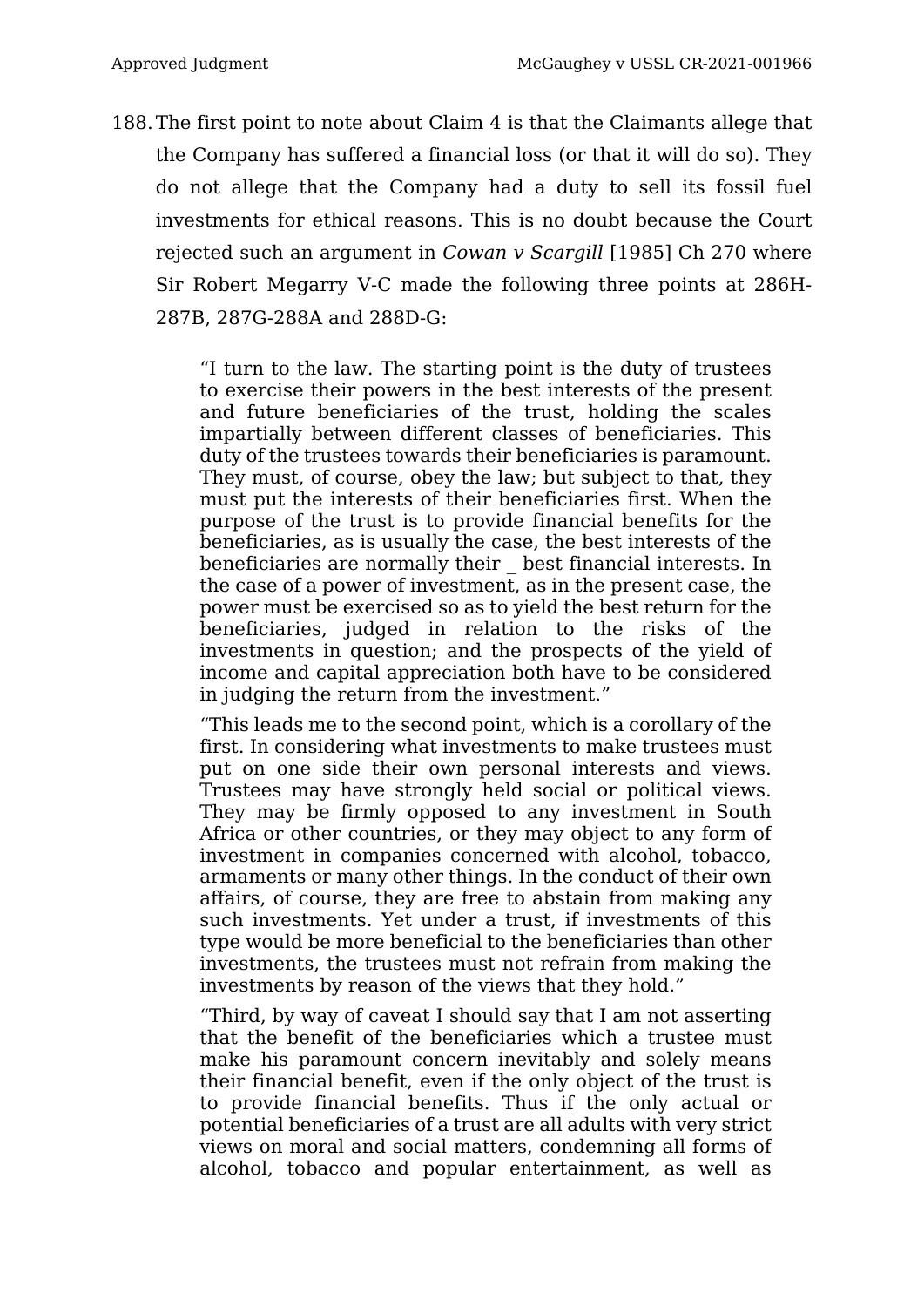armaments, I can well understand that it might not be for the "benefit" of such beneficiaries to know that they are obtaining rather larger financial returns under the trust by reason of investments in those activities than they would have received if the trustees had invested the trust funds in other investments. The beneficiaries might well consider that it was far better to receive less than to receive more money from what they consider to be evil and tainted sources."

- 189.The second point to note is that the Claimants do not allege that the Company should have sold its investment in fossil fuel companies overnight or that if it had adopted a long-term divestment plan, it would have avoided any immediate losses as a result of its holdings in Russian fossil fuel companies or, indeed, in any other companies. Although there is a general allegation that the Claimant has suffered loss in the past the Claimants' pleaded case is primarily directed at the Company's future conduct.
- 190.The third point to note is that the Claimants do not allege that they themselves have suffered any financial loss as a consequence of the alleged breaches of duty. Nor do they allege that their views about climate change would give them a sufficient interest to continue Claim 4. They may disagree with the Directors' approach to investments in fossil fuel companies on ethical grounds and, in particular, with their view that divestment is not the appropriate way to reach net zero. But they have not put their case on the basis of those objections but rather that the Company has suffered a financial loss (or will suffer a loss) by holding these investments.
- 191.In the light of this analysis the Claimants have not satisfied me that there is a prima facie case that the Company has suffered any immediate financial loss as a consequence of the Directors' failure to adopt an adequate plan for long-term divestment of investment in fossil fuels. But even if they had been able to establish a prima facie case that the Company had suffered an immediate loss, they do not suggest that this is reflective of financial losses which they themselves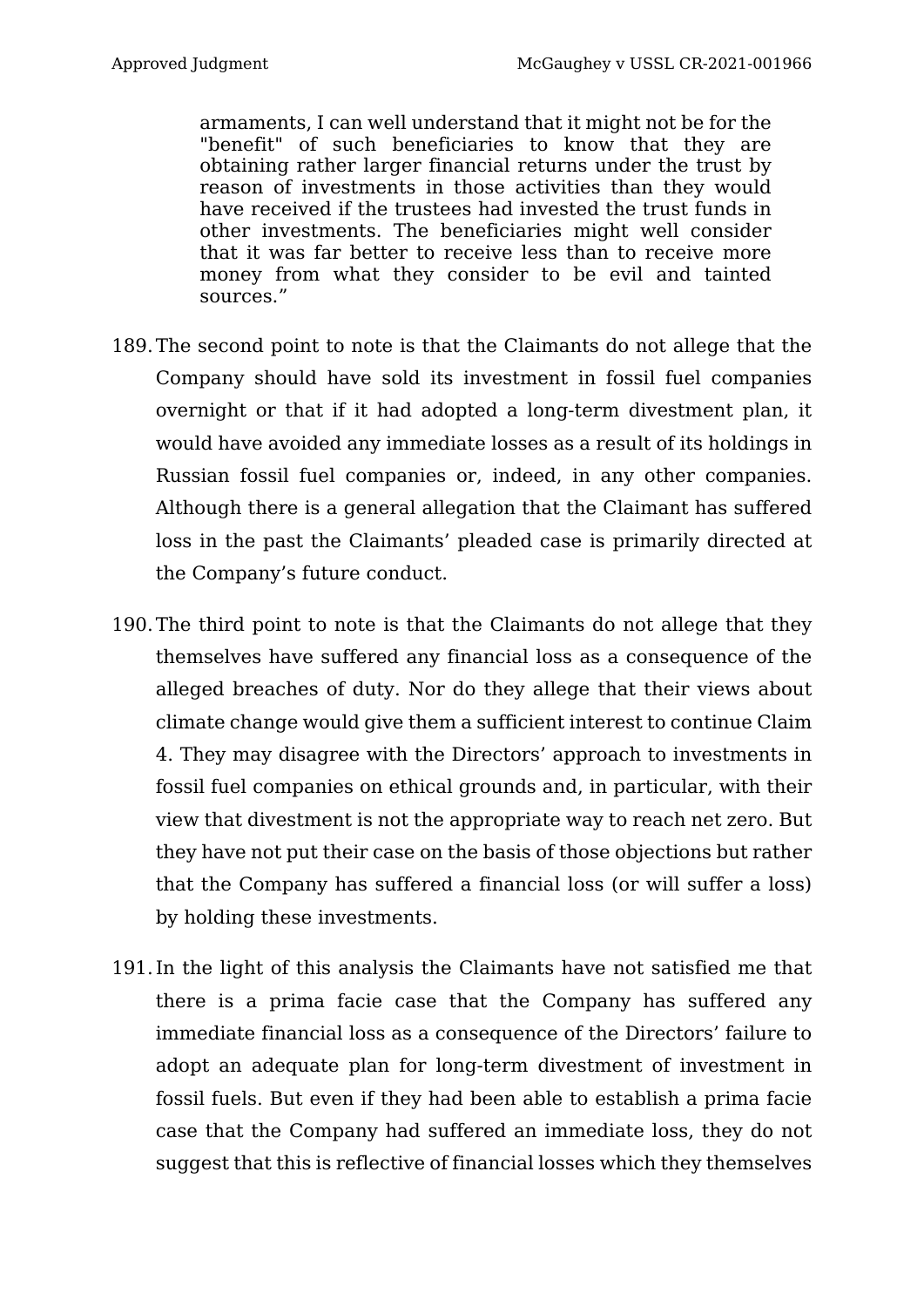have suffered. In particular, they do not suggest that there is a causal connection between the investment in fossil fuels and the benefit changes. In my judgment, therefore, the Claimants do not have a sufficient interest or standing to continue Claim 4.

- *(2) What is the applicable test?*
- 192.In my judgment, the Claimants must satisfy the Court that there is a prima facie case that the Directors have committed a deliberate or dishonest breach of duty or that they have improperly benefitted themselves at the expense of the Company in relation to Claim 4 in the same way as Claims 1 and 2.
- *(3) Is the applicable test met on the material before the Court?*
	- (a) Prima facie case: the fourth exception
- 193.If I am wrong, however, about the scope of the fourth exception, the Claimants have not satisfied me that they have a prima facie case that the Directors committed a fraud on their powers (in the extended sense). They have pleaded that some of the Directors have put their own beliefs above the interests of the beneficiaries and the Company. However, Dr Davies asserts in evidence that some of the Directors have acted to avoid the risk that they might risk future directorships in other organisations. These are different allegations and I am not satisfied that there is any evidence to support either of them.
	- (b) Prima facie case: the merits
- 194.Again, I turn to the Claimants' case on the merits. For the reasons which I have stated (above) I am doubtful whether the Claimants have raised a prima facie case in relation to Claim 4 on the basis of their evidence alone and it is quite likely that the Court would have struck it out under CPR Part 3.4(2)(a) on the grounds that there were no reasonable grounds for bringing it. However, after considering the Company's evidence and applying the *Bhullar* test (above) the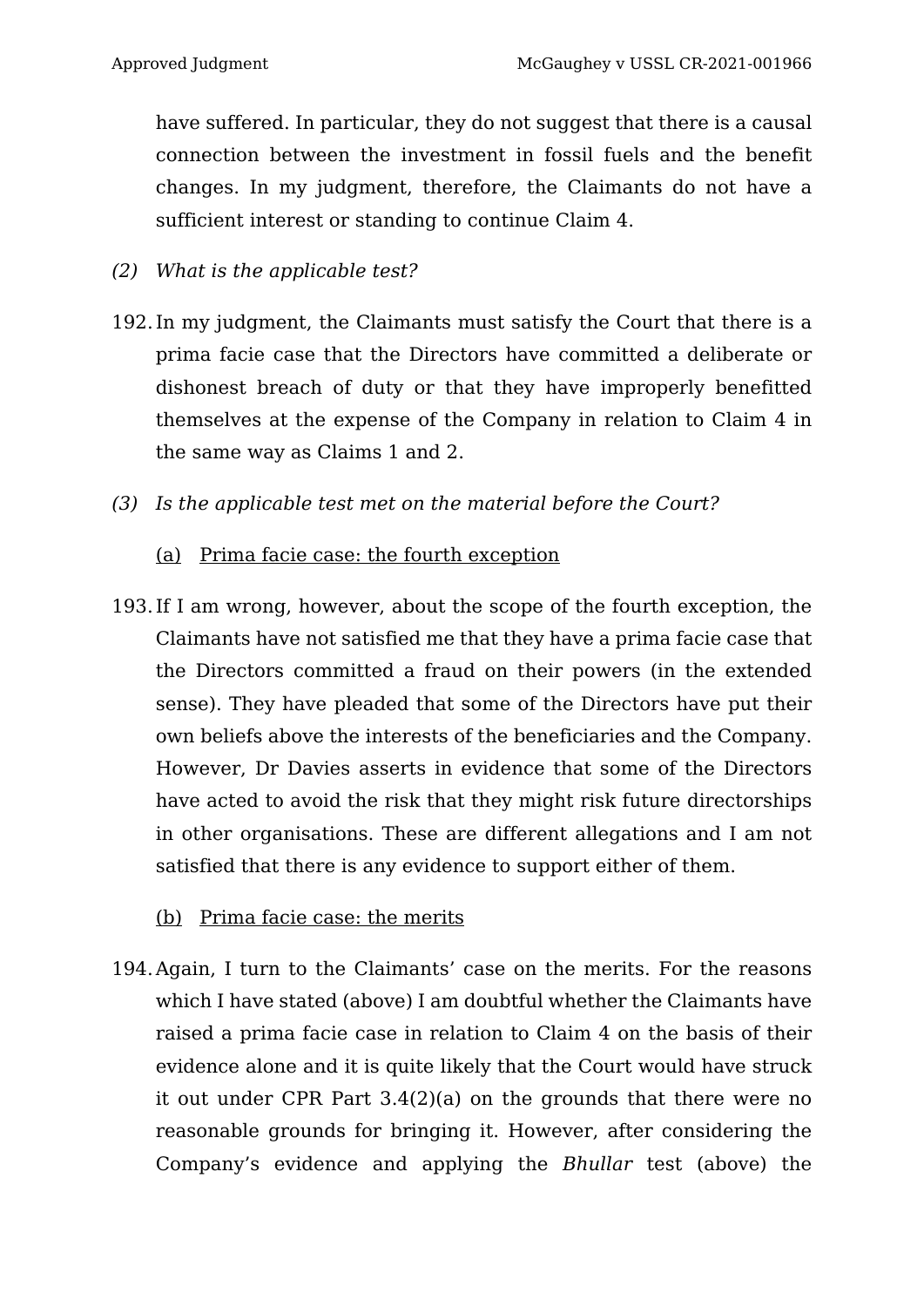Claimants have not satisfied me that Claim 4 requires a full trial with cross-examination.

- 195.As I have stated, Regulation 4 imposes a duty upon the Company to exercise their powers of investment in a manner calculated to ensure the security, quality, liquidity and profitability of the portfolio as a whole. It also provides that the assets must be properly diversified in such a way as to avoid excessive reliance on any particular asset, issuer or group of undertakings and so as to avoid accumulations of risk in the portfolio as a whole. Regulation 4 is consistent with the Court's approach in *Cowan v Scargill* and the Claimants did not submit that it was no longer good law.
- 196.Mr Atkinson's evidence which I have summarised or quoted (above) provides evidence that the Company has complied with Regulation 4 in exercising its discretion to continue its investment in fossil fuel companies. In particular, his evidence is that the Company has taken legal advice, conducted a survey of members, adopted an ambition of Net Zero by 2050 and policies for working with the companies in which it invests in the meantime. The Claimants may disagree with this ambition and these policies but in my judgment they were well within the discretion of the Company in exercising its powers of investment. Moreover, Mr Grant did not identify any policy or decision which amounted to a breach of Regulation 4 and I can see no reason to subject that evidence to cross-examination at trial.

(c) Discretion

197.But even if I had been satisfied that there was a prima facie case on the merits, I would not have exercised my discretion to permit the Claimants to continue Claim 4 but would have left them to pursue a direct claim for breach of trust. The Claimants have not sought an injunction to compel the Directors to adopt an immediate plan for divestment or specified what plan they should adopt and I am not satisfied that the Court would be prepared to grant declaratory relief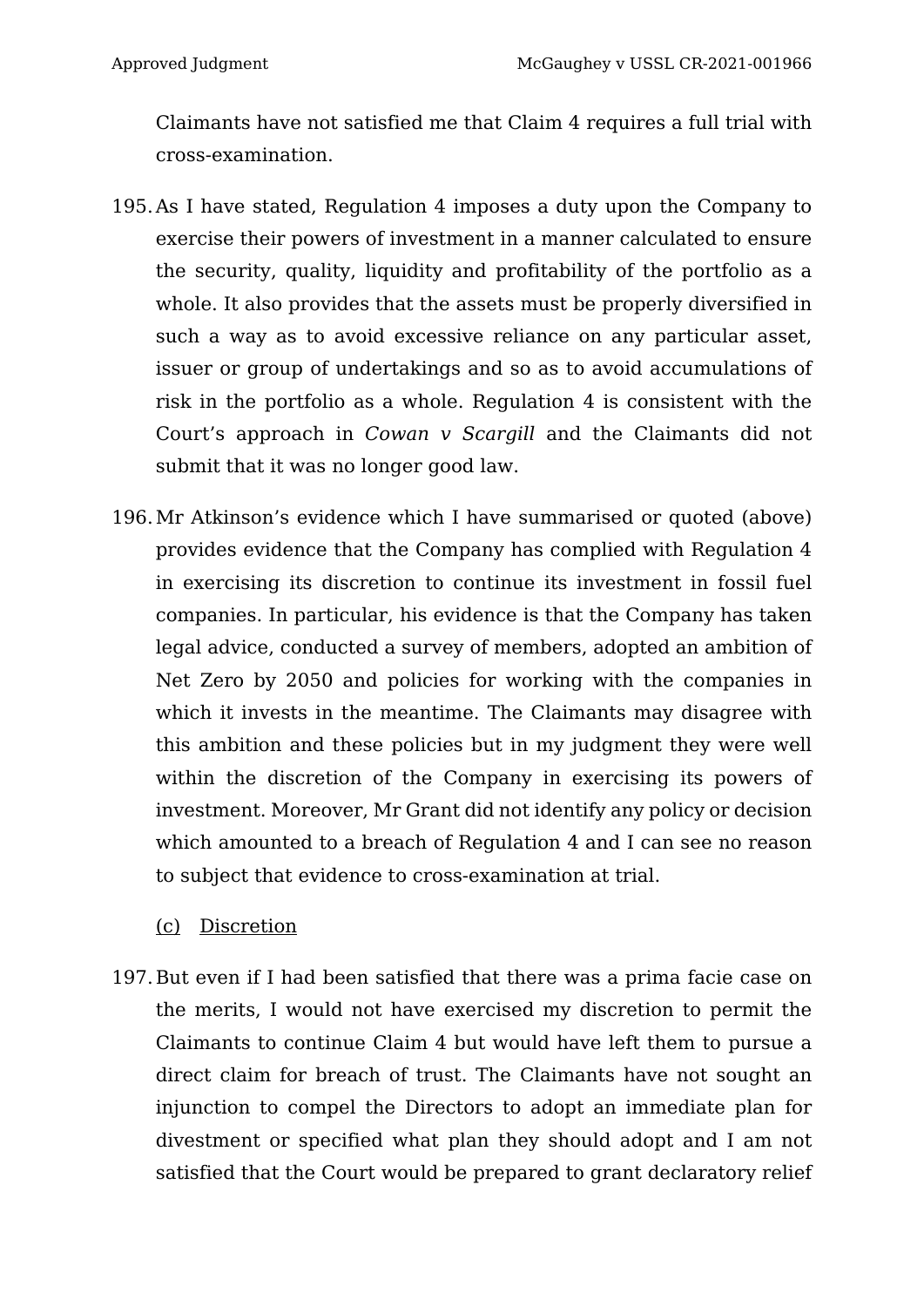in the vague terms sought in the prayer for relief or, indeed, that any useful purpose would be served by doing so. In relation to Claims 1 and 3 I recognised the practical difficulties which the Claimants would have in mounting a claim for breach of trust. But in relation to Claim 4 I am satisfied that the appropriate course would be to leave them to pursue a direct claim against the Company despite those difficulties.

## **VI. Disposal**

198.For these reasons I dismiss the Claimants application for permission to continue all four claims. I also refuse the Claimants application for a Prospective Costs Order both in relation to this application and the claim itself. I stress that in refusing permission to continue the four claims, I have not decided whether the Company committed breaches of trust but only that the Claimants have not established that a prima facie case either that the Directors have committed breaches of fiduciary and statutory duty or that those breaches of duty fell within the fourth exception to the rule in *Foss v Harbottle*. I have not decided either whether benefit changes introduced by the Deed of Amendment amounted to indirect discrimination against younger members with other protected characteristics. It follows that nothing which I have decided in this judgment should be treated as determinative of direct claims which individual members may have against the Company.

# **VII. Postscript**

199.On 6 May 2022 I circulated this judgment to the parties in draft. On 10 May 2022 they submitted an agreed list of typographical corrections which I have adopted in this approved judgment. By letter dated 10 May 2022 Mr Grant also wrote to me submitting that the draft judgment did not address the submissions which he had made on behalf of the Claimants. I invited Mr Short to respond to his letter and on 18 May 2022 he provided with a note on behalf of the Company in response to the letter. By email dated 19 May 2022 Mr Grant made one further point on behalf of the Claimant.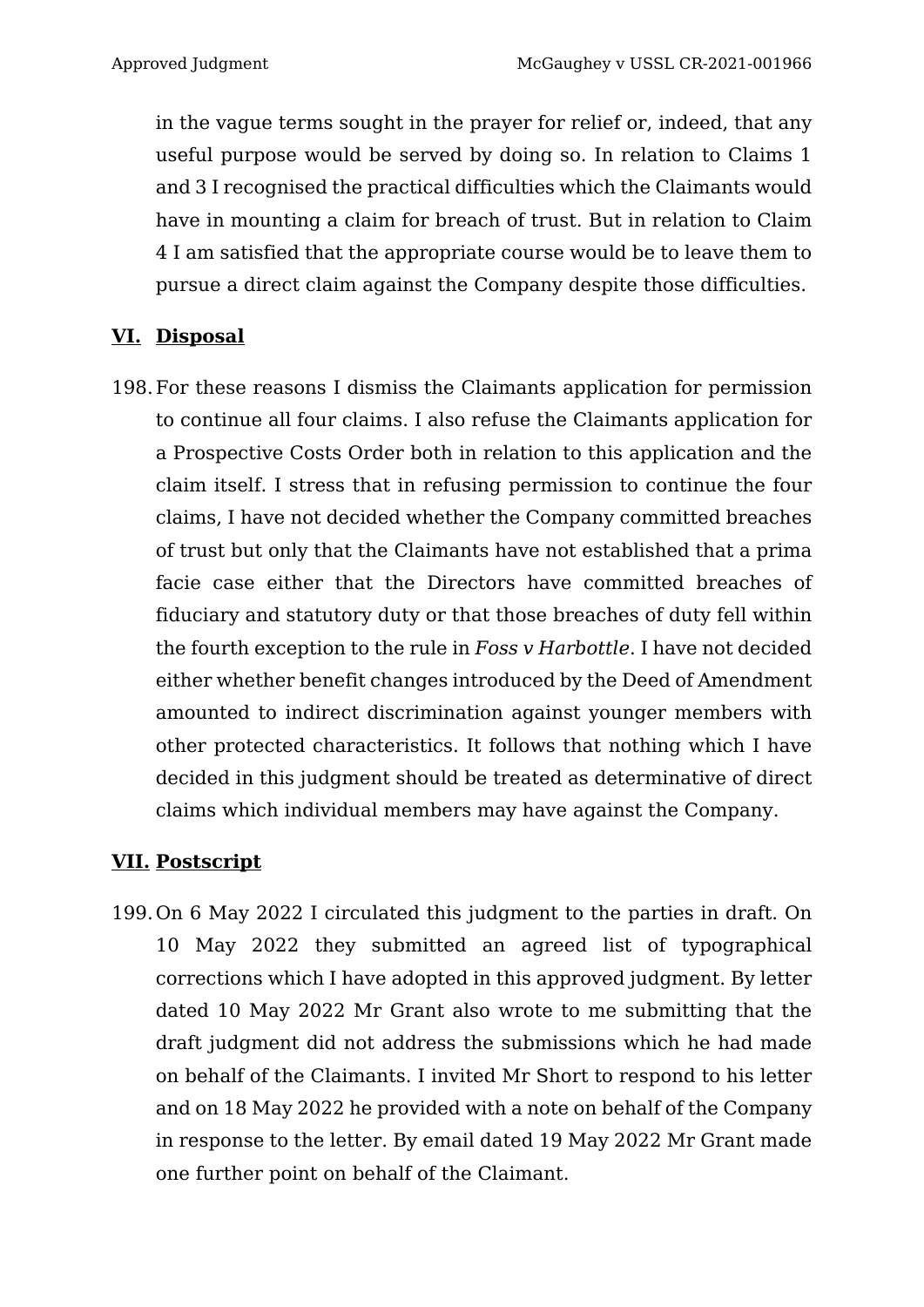200.In his letter dated 10 May 2022 Mr Grant submitted that I had not dealt with a number of his submissions and that he was following the guidance given by Lord Phillips MR in *English v Emery Reimbold & Strick Ltd* [2002] 1 WLR 2409 to a party who intends to seek permission to appeal on the grounds that the judge has failed to give adequate reasons. That guidance was as follows:

> "If an application for permission to appeal on the ground of lack of reasons is made to the trial judge, the judge should consider whether his judgment is defective for lack of reasons, adjourning for that purpose should he find this necessary. If he concludes that it is, he should set out to remedy the defect by the provision of additional reasons refusing permission to appeal on the basis that he has adopted that course. If he concludes that he has given adequate reasons, he will no doubt refuse permission to appeal. If an application for permission to appeal on the ground of lack of reasons is made to the appellate court and it appears to the appellate court that the application is well founded, it should consider adjourning the application and remitting the case to the trial judge with an invitation to provide additional reasons for his decision or, where appropriate, his reasons for a specific finding or findings. Where the appellate court is in doubt as to whether the reasons are adequate, it may be appropriate to direct that the application be adjourned to an oral hearing, on notice to the respondent."

201.In his note Mr Short reminded me that a party should only ask the judge to reconsider their conclusions in exceptional circumstances. He drew my attention to *Egan v Motor Services (Bath) Ltd* [2008] 1 WLR 1589 where Smith LJ confirmed that it is only permissible in exceptional circumstances to ask the Court to reconsider a point:

> "49. I wish to add a few words to deprecate the practice which was adopted in this case of counsel writing to the judge, after a draft judgment has been provided, to ask him to reconsider his conclusions. It is a growing practice and in my view it should happen only in exceptional circumstances. 50. The purpose of the judge providing a draft of the judgment before hand down is to enable the parties to spot typographical, spelling and minor factual errors which have escaped the judge's eye. It is also to give the parties the opportunity to attempt to reach agreement on costs and to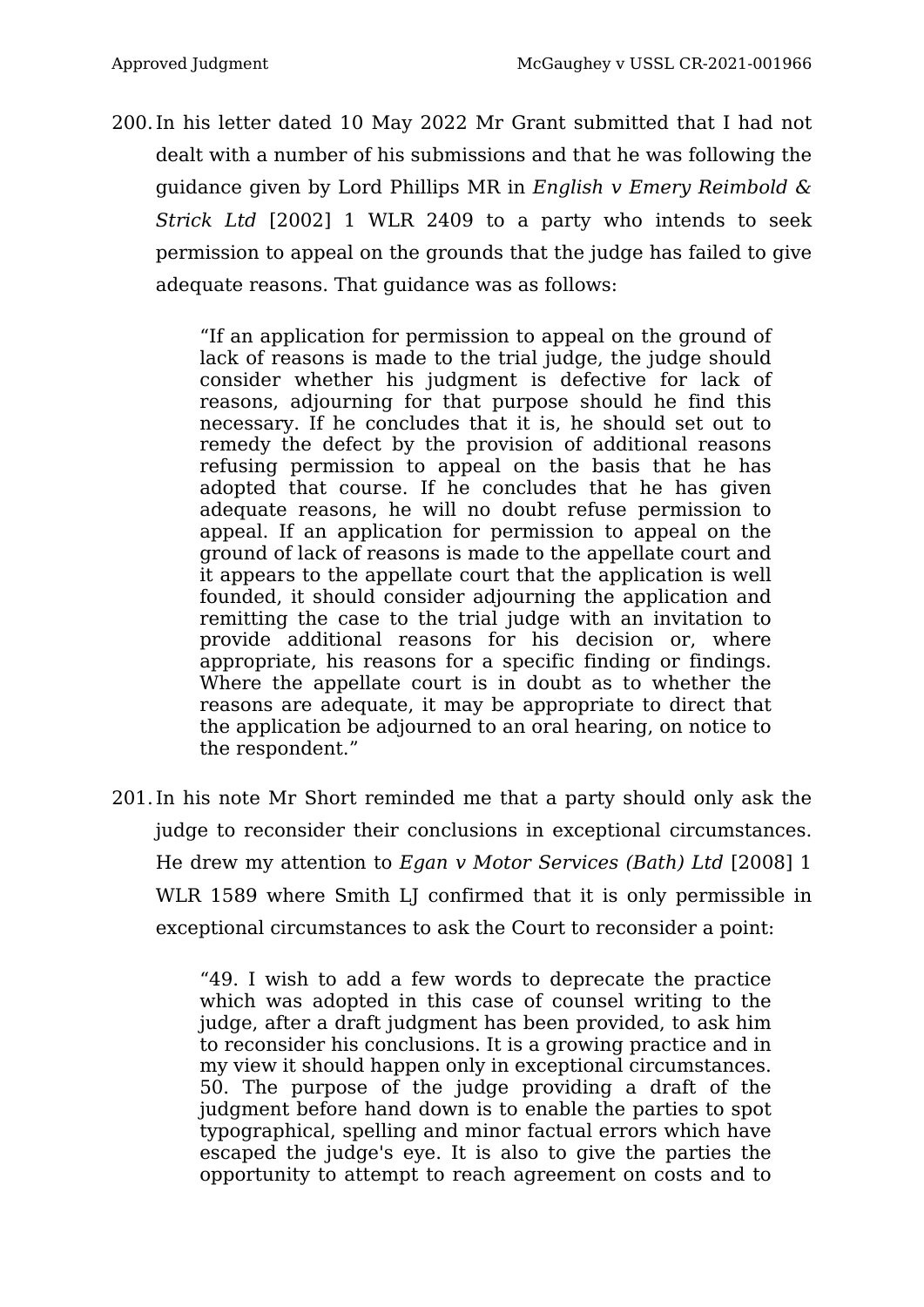consider whether they wish to appeal. Consideration of such matters before hand down can save costs. Circulation of the draft is not intended to provide counsel with an opportunity to reargue the issues in the case. 51. Only in the most exceptional circumstances is it appropriate to ask the judge to reconsider a point of substance. Those circumstances might be, for example, where counsel feels that the judge had not given adequate reasons for some aspect of his/her decision. Then it may be appropriate to send a courteous note to the judge asking him/her to explain the reasons more fully. By way of further example, if the judge has decided the case on a point which was not properly argued or has relied on an authority which was not considered, the appropriate course will be to ask him/her either to reconvene for further argument or to receive written submissions from both sides. Letters such as the one sent in this case, which sought to reopen the argument on a wide variety of points, should not be sent."

- 202.Having considered the submissions of the parties I have made two minor changes to the draft judgment at [36] and [165] (above) to better reflect the Claimant's submissions and in both cases Mr Short did not object. But apart from those changes, I am not satisfied that this is a case in which I failed to give adequate reasons and that I should reconsider my judgment. Indeed, most parties and many judges will consider it far too long to deal with an application for permission to bring a derivative claim after a one day hearing. However, out of deference to the careful submissions of Mr Grant and the importance to the parties I have reconsidered each of Mr Grant's criticisms of the draft judgment.
	- *(1) Sufficient Interest*
- 203.Mr Grant submits that it was the Claimants' case that it was unnecessary for the Claimants to establish that the Company has suffered a loss because it is the only person who could bring the claims. However, the Claimants' pleaded case was that the Company had suffered financial losses and I did not understand him to be submitting that I should permit the Claimants to continue to the claim even if I was satisfied that it had suffered no loss: see, e.g, the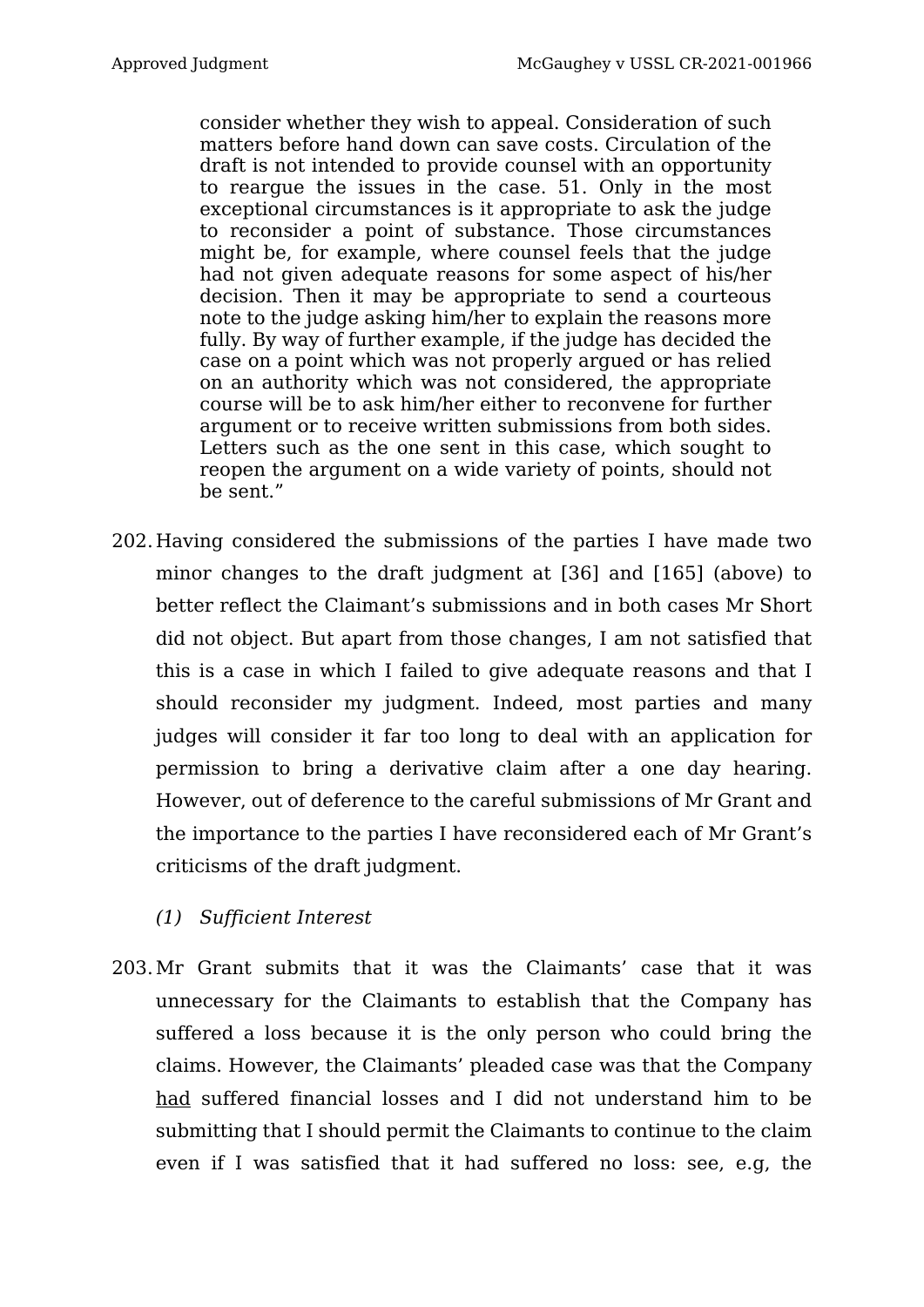Claimants' Skeleton Argument at ¶5(e) and the reference to "multi billion pound wrongs". But in any event, none of the existing authorities go anything like this far and it would have required a significant extension to the law to permit a multiple derivative claim in those circumstances.

- *(2) The Discount Rate*
- 204.Mr Grant also submits that I failed to take into account the fact that Directors assumed 0.0% growth above CPI inflation for 30 years. However, that assumption formed the basis for the discount rate which the Company adopted and this clear from Dr Davies' evidence: see Davies 2, ¶14. I expressly considered the discount rate in deciding whether the Claimants had made out a prima facie case that they could bring themselves within the fourth exception: see [84] to [87] and [141]. Furthermore, I set out the basis of the 2020 Valuation at [93] and on which Mr Galvin signed the schedule of contributions.
	- *(3) Claim 2*
- 205.Mr Grant also submits that I should not have considered Claim 2 separately but considered it together with Claim 1. He also submits that if I had considered Claims 1 and 2 together, then "much of [158]- [174] falls away, in particular [162]-[163] concerning the Directors' actions, knowledge or belief". In my judgment, this amounts to an implicit admission that Claim 2 could not succeed by itself. If the Claimants did not wish the Court to consider whether they should have permission to continue Claim 2 (as pleaded), then they should have withdrawn it or asked for permission to amend.
- 206.Finally, Mr Grant complains that I did not mention in the draft judgment the third provision, criterion or practice ("**PCP**") which the Claimants allege was discriminatory, namely, the 2.5% cap on annual increases on pensions in payment. This is not correct. I recorded the Claimants case at [102]. Moreover, their primary case (as I recorded